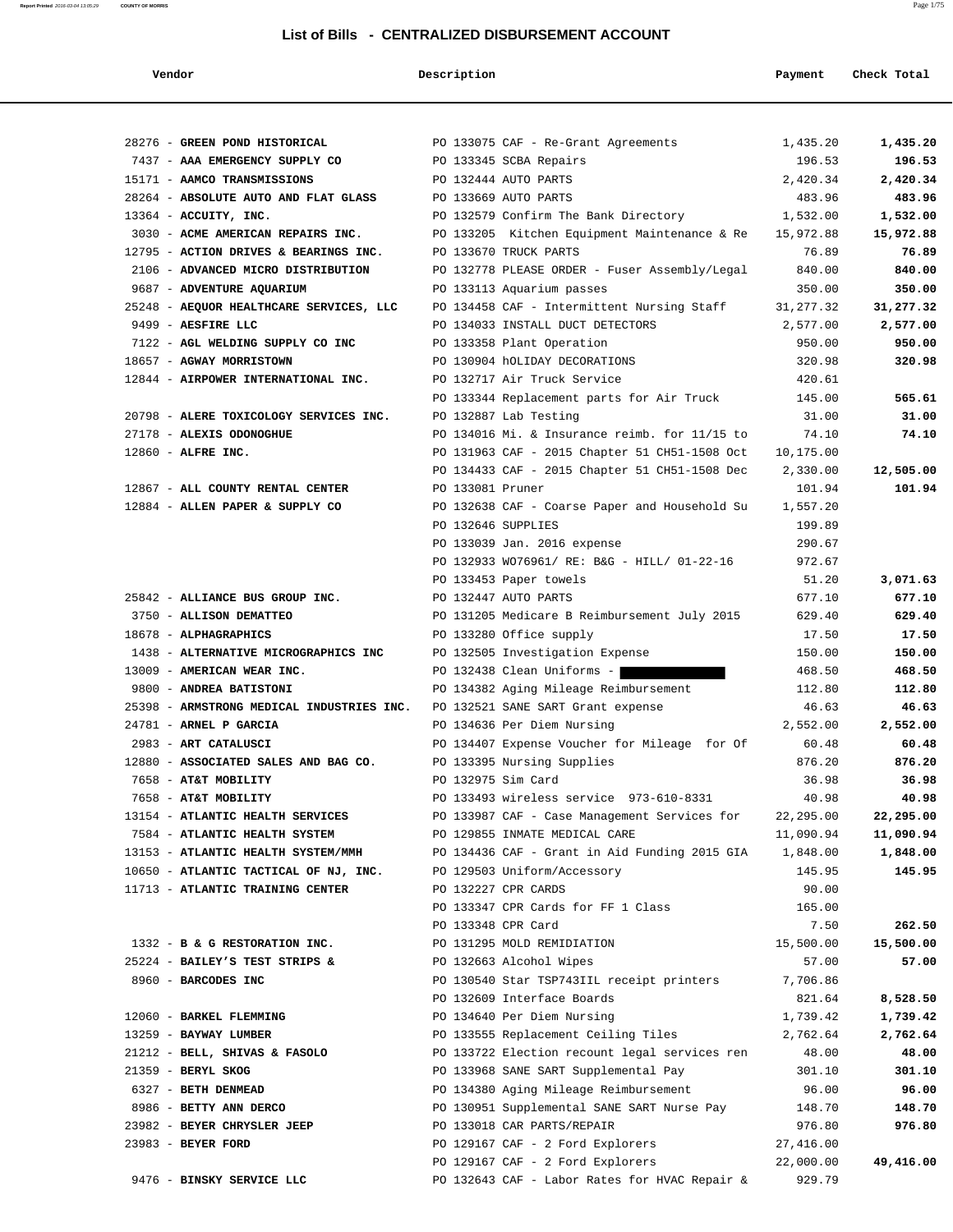#### **Report Printed** 2016-03-04 13:05:29 **COUNTY OF MORRIS** Page 2/75

#### **List of Bills - CENTRALIZED DISBURSEMENT ACCOUNT**

| Vendor                                                                                   | Description        |                                                                             | Payment            | Check Total        |
|------------------------------------------------------------------------------------------|--------------------|-----------------------------------------------------------------------------|--------------------|--------------------|
|                                                                                          |                    | PO 134500 HVAC UPGRAGES AT ADMIN & RECORDS BU                               | 4,750.00           | 5,679.79           |
| 6725 - BIO-REFERENCE LABORATORIES, INC.                                                  |                    | PO 132637 CAF - Medical Laboratory Diagnostic                               | 1,824.58           |                    |
|                                                                                          |                    | PO 132708 CAF - Medical Laboratory Diagnostic                               | 1,094.90           |                    |
|                                                                                          |                    | PO 133397 Resident Testing & Supplies                                       | 1,489.40           | 4,408.88           |
| 13239 - BOB BARKER COMPANY, INC.                                                         |                    | PO 132626 item 370218 body wash mens                                        | 171.58             | 171.58             |
| 13413 - BOONTON AUTO PARTS                                                               |                    | PO 133674 AUTO BODY SHOP                                                    | 1,540.15           | 1,540.15           |
| 7124 - BORGATA RESORT & SPA                                                              |                    | PO 134014 Room Reservation for the NJAC Confe                               | 340.00             | 340.00             |
| 2485 - BOROUGH OF BUTLER                                                                 |                    | PO 133685 Electric (Butler)                                                 | 457.71             | 457.71             |
| 21703 - BOSWELL ENGINEERING INC                                                          |                    | PO 134239 CAF - Engineering Design and Survey                               | 692.00             | 692.00             |
| 24321 - BROWN'S HUNTERDON                                                                |                    | PO 118953 CAF - Four (4) New, International W                               | 614,756.00         | 614,756.00         |
| 13524 - BUDD LAKE DINER                                                                  |                    | PO 133769 Meals 2015 and 2016                                               | 241.50             | 241.50             |
| 5643 - BUNKY'S HEAVY TOWING, LLC                                                         |                    | PO 133676 VEHICLE TOW                                                       | 2,550.00           | 2,550.00           |
| 27908 - BUSINESS AUTOMATION TECHNOLOGIES, I PO 133448 Monthly Local Telephone Services - |                    |                                                                             | 2,389.98           | 2,389.98           |
| 13856 - CABLEVISION                                                                      | PO 132491 Optimum  |                                                                             | 1,337.31           | 1,337.31           |
| 8451 - CABLEVISION                                                                       |                    | PO 132774 Cablevision Internet Service for L                                | 3,178.80           | 3,178.80           |
| 13856 - CABLEVISION                                                                      |                    | PO 132918 OPTIMUM ONLINE                                                    | 189.85             | 189.85             |
| 8451 - CABLEVISION                                                                       |                    | PO 133187 Cablevision Internet Service for J                                | 1,799.28           | 1,799.28           |
| 8451 - CABLEVISION                                                                       |                    | PO 133252 Cable Service - Public Safety Compl                               | 997.59             | 997.59             |
| 13856 - CABLEVISION                                                                      | PO 133307 Online   |                                                                             | 456.82             | 456.82             |
| 13591 - CABLEVISION                                                                      |                    | PO 134465 Cable & Internet Service at Morris                                | 3,696.24           | 3,696.24           |
| 27428 - CALICO INDUSTRIES, INC.                                                          |                    | PO 134038 CAF - Can Liners                                                  | 395.70             | 395.70             |
| 11347 - CARDSDIRECT, LLC                                                                 |                    | PO 132832 Holiday Cards                                                     | 256.95             | 256.95             |
| 17525 - CARL STAHL SAVA INDUSTRIES INC                                                   |                    | PO 133816 Cable for Firing Range                                            | 936.00             | 936.00             |
| 9273 - CARMAGNOLA & RITARDI LLC                                                          |                    | PO 134369 MCPO Legal Services                                               | 432.00<br>504.00   | 936.00             |
| 25474 - CARRELLE L CALIXTE                                                               |                    | PO 134470 Legal services Correa v. MCPO, et a<br>PO 134637 Per Diem Nursing | 3,041.52           | 3,041.52           |
| 5603 - CARRIER CORPORATION                                                               |                    | PO 133224 CAF - 20985-2653                                                  | 1,323.76           | 1,323.76           |
| 13682 - CASHA & CASHA, LLC                                                               |                    | PO 134404 Land Use-HUD legal services                                       | 3,297.60           | 3,297.60           |
| 5087 - CATERERS OF EXCELLENCE/ BON                                                       |                    | PO 134229 Fiscal Year 2016 Countywide Trainin                               | 461.80             | 461.80             |
| 3382 - CCH INC                                                                           |                    | PO 132583 Received Books                                                    | 225.11             | 225.11             |
| 13708 - CDW GOVERNMENT LLC                                                               |                    | PO 120382 Surface Pro Insurance                                             | 251.22             |                    |
|                                                                                          |                    | PO 130876 Batteries-elitepad, printer                                       | 210.78             | 462.00             |
| 4598 - CDW GOVERNMENT LLC                                                                |                    | PO 127348 OIT-GIS 2015 Project                                              | 2,658.86           | 2,658.86           |
| 20542 - CELLEBRITE USA INC.                                                              | PO 133917 Training |                                                                             | 3,850.00           | 3,850.00           |
| 793 - CENTENNIAL PRODUCTS INC.                                                           |                    | PO 129541 Morgue Supplies                                                   | 1,093.10           |                    |
|                                                                                          |                    | PO 134337 Morgue Supplies                                                   | 379.89             | 1,472.99           |
| 20487 - CENTURYLINK                                                                      |                    | PO 133430 L.V. Garage Fax                                                   | 434.48             | 434.48             |
| 4735 - CERBO LUMBER & HARDWARE                                                           |                    | PO 133574 BUILD MAINT                                                       | 285.84             | 285.84             |
| 24625 - CFCS - HOPE HOUSE                                                                |                    | PO 134434 CAF - 2015 Chapter 51 CH51-1506 Dec                               | 3,005.00           | 3,005.00           |
| 15003 - CHARLOTTE GREEN                                                                  |                    | PO 131348 Medicare B Reimbursement July 2015                                | 629.40             | 629.40             |
| 13788 - CHERRY WEBER & ASSOC. PC                                                         |                    | PO 134653 CAF - Construction Inspection Servi                               | 14,400.00          |                    |
|                                                                                          |                    | PO 134306 CAF - Construction Inspection servi                               | 6,360.00           | 20,760.00          |
| 8344 - CHESTER TOWNSHIP POLICE DEPT                                                      |                    | PO 132509 DRE Grant Reimbursement                                           | 220.00             | 220.00             |
| 4325 - CHRISTOPHER J. THEN                                                               |                    | PO 133306 Memberships                                                       | 235.00             | 235.00             |
| 15854 - CHRISTOPHER P. LUONGO                                                            |                    | PO 134457 REIMBURSEMENT FOR NJMCLE                                          | 323.45             | 323.45             |
| 5840 - CIPOLLINI CARTING & RECYCLING INC. PO 133972 Contracted Snow Removal              |                    |                                                                             | 9,342.50           | 9,342.50           |
| 21857 - CITYSIDE ARCHIVES, LTD                                                           |                    | PO 134042 STORAGE & SHREDDING SERVICES FOR T                                | 5,513.31           | 5,513.31           |
| 13300 - CLAUDIA BELL                                                                     |                    | PO 130971 Medicare B Reimbursement July 2015                                | 629.40             | 629.40             |
| 25571 - CLEARY GIACOBBE ALFIERI &                                                        |                    | PO 134363 Legal Services Rendered-Labor                                     | 2,844.00           | 2,844.00           |
| 24252 - COFFEE LOVERS COFFEE SERVICE                                                     |                    | PO 132510 Coffee/Tea                                                        | 99.60              | 99.60              |
| 24252 - COFFEE LOVERS COFFEE SERVICE                                                     |                    | PO 133914 Coffee/Tea                                                        | 107.58             | 107.58             |
| 6435 - COLOPLAST CORP                                                                    |                    | PO 133400 Resident Care Products                                            | 2,204.40<br>246.18 | 2,204.40<br>246.18 |
| $12043$ - COMCAST<br>9486 - COMPLETE SECURITY SYSTEMS, INC.                              |                    | PO 133243 L.V. Garage High Speed Internet<br>PO 133399 Building Security    | 140.00             | 140.00             |
| 13937 - COMPUTER CABLE & CONNECTOR CO                                                    |                    | PO 134146 HDMI CABLE                                                        | 21.19              | 21.19              |
| 8043 - CONTRACT PHARMACY SERVICES INC                                                    |                    | PO 132635 CAF - Pharmaceutical and Related Se                               | 24, 238.88         |                    |
|                                                                                          |                    | PO 132642 CAF - Pharmaceutical and Related Se                               | 34,953.71          | 59,192.59          |
| 14021 - COUNTY BUSINESS SYSTEMS INC                                                      |                    | PO 134411 annual cbs/new vision Maintenance f                               | 75,785.00          | 75,785.00          |
| 14022 - COUNTY COLLEGE OF MORRIS                                                         |                    | PO 134694 1ST HALF MARCH 2016 OPERATING BUDGE                               | 492,916.67         | 492,916.67         |
|                                                                                          |                    |                                                                             |                    |                    |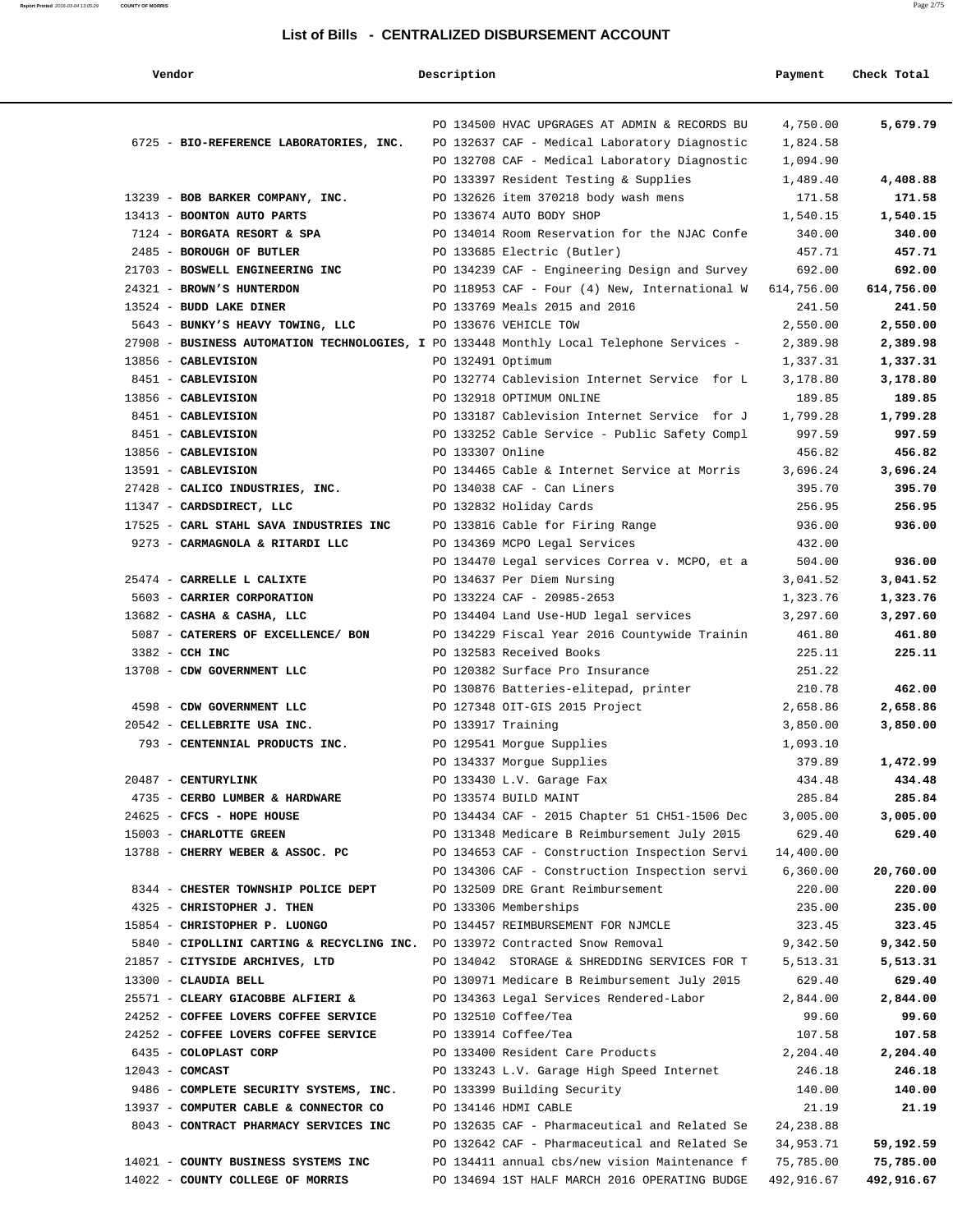#### **Report Printed** 2016-03-04 13:05:29 **COUNTY OF MORRIS** Page 3/75

| Vendor                                   | Description        |                                               | Payment   | Check Total |
|------------------------------------------|--------------------|-----------------------------------------------|-----------|-------------|
| 14029 - COUNTY COLLEGE OF MORRIS         |                    | PO 134698 CAF - Printing Services for 2016    | 16,256.25 | 16,256.25   |
| 14031 - COUNTY CONCRETE CORP.            | PO 133751 MASON    |                                               | 318.25    | 318.25      |
| 13 - COUNTY OF MORRIS                    |                    | PO 134695 2nd Half 2.16 Metered Mail          | 8,306.53  | 8,306.53    |
| 13 - COUNTY OF MORRIS                    |                    | PO 134696 2nd Half 2.16 Metered Mail          | 313.15    | 313.15      |
| 14041 - COUNTY WELDING SUPPLY CO         |                    | PO 132352 welding materials                   | 38.35     |             |
|                                          |                    | PO 132787 Welding Materials                   | 42.29     | 80.64       |
| 13963 - SAGE PUBLICATIONS, INC.          |                    | PO 125976 Confirm Historic (C) Documents of 2 | 216.15    | 216.15      |
| $14089$ - CURA INC.                      |                    | PO 131962 CAF - 2015 Chapter 51 CH51-1513 Nov | 648.00    | 648.00      |
| 14102 - CY DRAKE LOCKSMITHS, INC.        |                    | PO 132416 Keys and locks                      | 192.97    | 192.97      |
| 14108 - D & B PARTS CORPORATION          |                    | PO 133401 Motors for Repair of Morris View Ma | 2,061.78  | 2,061.78    |
| 12523 - D&B AUTO SUPPLY                  |                    | PO 133677 AUTO PARTS                          | 4,038.57  | 4,038.57    |
| 14123 - DAILY RECORD                     |                    | PO 131163 Acct DR0337860 Daily record payment | 241.57    | 241.57      |
| 14123 - DAILY RECORD                     |                    | PO 133621 Legal Notice - P&P Yearly Board/Com | 128.28    | 128.28      |
| 14123 - DAILY RECORD                     |                    | PO 133789 Contract Awards - 1/27/16 Meeting   | 64.92     | 64.92       |
| 14123 - DAILY RECORD                     |                    | PO 134192 AD0001038285 ASB 188072             | 58.32     | 58.32       |
| 14123 - DAILY RECORD                     |                    | PO 134201 Contract Awards - $2/10/16$ Meeting | 71.08     | 71.08       |
| 14123 - DAILY RECORD                     |                    | PO 134212 ADVERTISEMENT                       | 340.64    | 340.64      |
| 5334 - DALA EKENEZAR                     |                    | PO 134027 Ins. reimb. for 1/16 to 6/16        | 72.00     | 72.00       |
| 27177 - DAMACINA L. OKE                  |                    | PO 134638 Per Diem Nursing                    | 681.50    | 681.50      |
| 11155 - DANILO LAPID                     |                    | PO 134643 Per Diem Nursing                    | 883.56    | 883.56      |
| 25386 - DAVID JEAN-LOUIS                 |                    | PO 134635 Per Diem Nursing                    | 1,737.68  | 1,737.68    |
| 14228 - DELL MARKETING L.P.              |                    | PO 128344 Dell Server Warranty Extensions     | 17,823.30 |             |
|                                          |                    | PO 133220 maintenance on Power EdgeRA410 for  | 2,054.03  |             |
|                                          |                    | PO 133221 power vault 124T L                  | 2,377.76  | 22,255.09   |
| 14249 - DELUXE INTERNATIONAL             |                    | PO 133678 TRUCK PARTS                         | 19.83     | 19.83       |
| 13038 - DEMCO                            |                    | PO 132585 Received Band Dater                 | 52.45     | 52.45       |
| 14265 - DENTRUST DENTAL INC.             |                    | PO 132636 CAF - Dental Services               | 2,217.00  | 2,217.00    |
| 22536 - DIANA KRUG                       |                    | PO 134194 Pre-Election Work 60.0 Hrs @ 15.00  | 900.00    | 900.00      |
| 7067 - DIRECT MACHINERY SERVICE CORP.    |                    | PO 133556 CAF - Laundry Equipment Service & R | 275.00    |             |
|                                          |                    | PO 133557 CAF - Laundry Equipment Service & R | 1,086.25  | 1,361.25    |
| 14312 - DIRECT SUPPLY INC                |                    | PO 132528 Replacement Flat Screen for Residen | 640.99    | 640.99      |
| 7339 - DONNA GRUBLE                      |                    | PO 134270 REIMBURSEMENT                       | 165.95    | 165.95      |
| 24659 - DOROTHY DIFABIO                  |                    | PO 133967 Supplemental SANE SART Nurse Pay    | 65.80     | 65.80       |
| 14379 - DOVER BRAKE & CLUTCH CO INC      |                    | PO 133679 TRUCK PARTS                         | 60.09     | 60.09       |
| 2455 - EAGLE ENTERPRISES                 |                    | PO 128869 V.I.N.E. Forms                      | 1,872.00  | 1,872.00    |
| 26312 - EASTERN CONCRETE MATERIALS, INC. | PO 131966 Stone    |                                               | 161.68    | 161.68      |
| 26312 - EASTERN CONCRETE MATERIALS, INC. | PO 133241 Stone    |                                               | 1,595.57  | 1,595.57    |
| 21799 - EDWARD SHAPLEY                   |                    | PO 134301 Reimbursement                       | 13.90     | 13.90       |
| 17367 - EDWARD V. ROCHFORD               |                    | PO 133604 REIMBURSEMENT                       | 1,123.45  | 1,123.45    |
| 26117 - EDWARDS LEARNING CENTER          |                    | PO 134128 CAF - Edwards-JR/JS-16-WFNJ (cost-r | 4,619.53  | 4,619.53    |
| 26218 - EDWIN GUEVARA                    |                    | PO 134530 Nutrition Site Expense              | 137.38    | 137.38      |
| 26218 - EDWIN GUEVARA                    |                    | PO 134531 Nutrition Site Expense              | 164.10    | 164.10      |
| 8484 - ELEANOR THOMAS PROGRAM COORD.     | PO 127654 Training |                                               | 700.00    | 700.00      |
| 21722 - ELITE TRANSCRIPTS INC.           |                    | PO 133294 SANE SART Grant - Translation Fee   | 150.00    | 150.00      |
| 14505 - ELIZABETHTOWN GAS COMPANY        |                    | PO 134035 NATURAL GAS - LONG VALLEY           | 653.26    | 653.26      |
| 27141 - ELLEN M. NOLL                    |                    | PO 134626 Per Diem Nursing                    | 928.00    | 928.00      |
| 11345 - EMBROIDME                        | PO 133827 Uniform  |                                               | 300.00    | 300.00      |
| 2047 - EMPLOYMENT HORIZONS, INC.         |                    | PO 134256 CAF - Office Cleaning               | 45,379.00 | 45,379.00   |
| 6140 - ENVELOPES & PRINTED PROD. INC.    |                    | PO 133642 Paper Order Invoice                 | 34.00     | 34.00       |
| 14551 - EQUIFAX INFORMATION SVCS LLC     |                    | PO 132502 Investigative Expense               | 19.60     | 19.60       |
| 27369 - eSOLUTIONS, INC.                 |                    | PO 129509 Data Processing for Patient Billing | 1,283.00  |             |
|                                          |                    | PO 129344 Medicare Claim Processing and Set-U | 1,775.00  |             |
|                                          |                    | PO 132183 Data Processing for Patient Billing | 3,826.96  | 6,884.96    |
| 20265 - EVELYN TOLENTINO                 |                    | PO 134624 Per Diem Nursing                    | 1,313.50  | 1,313.50    |
| 14604 - EXTEL COMMUNICATIONS             |                    | PO 129184 Network Wiring - Fiber Terminations | 17,450.00 | 17,450.00   |
| 14604 - EXTEL COMMUNICATIONS             |                    | PO 132369 JBWS CABLING                        | 7,555.00  | 7,555.00    |
| 27086 - EXTREME NETWORKS INC.            |                    | PO 128345 Extreme Networks Service Units      | 24,500.00 | 24,500.00   |
| 3549 - EZ WHEELS DRIVING SCHOOL          |                    | PO 134112 CAF - 3549-2716                     | 1,013.49  |             |
|                                          |                    | PO 134108 CAF - 3549-2713                     | 941.04    | 1,954.53    |
|                                          |                    |                                               |           |             |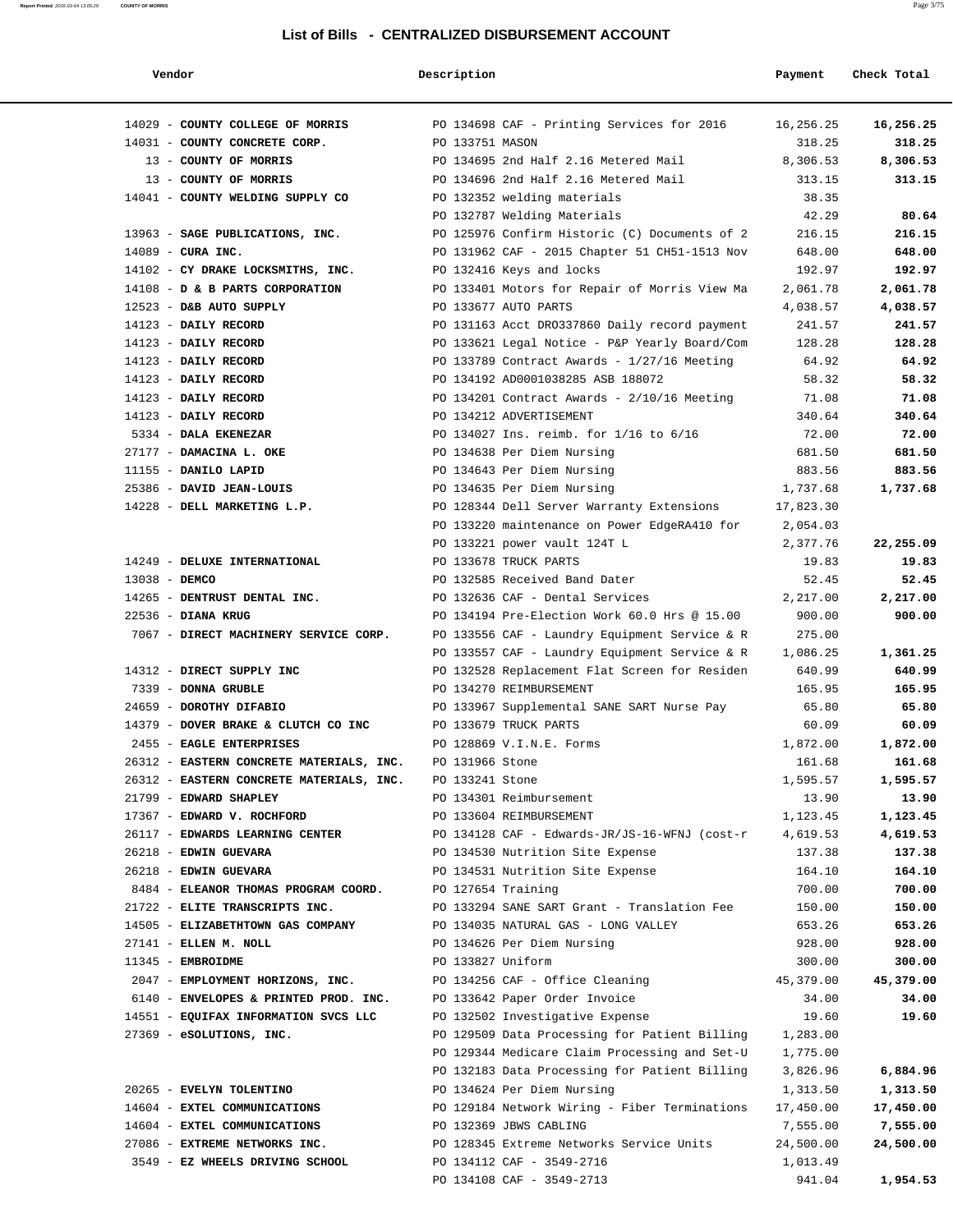| Vendor                                  | Description       |                                               | Payment     | Check Total |
|-----------------------------------------|-------------------|-----------------------------------------------|-------------|-------------|
| 12515 - FASTENAL COMPANY                |                   | PO 133403 Repair Parts for Buildings & Ground | 264.25      |             |
|                                         |                   | PO 133659 WINTER GEAR/ BLDG MAINT             | 144.21      | 408.46      |
| $5088$ - FBI/LEEDA                      |                   | PO 132524 Membership                          | 50.00       |             |
|                                         |                   | PO 133281 Megan's Law Training Expense        | 650.00      | 700.00      |
| $14668$ - FEDEX                         |                   | PO 133278 Express Mail                        | 99.03       |             |
|                                         |                   | PO 133960 Express Mail                        | 183.58      |             |
|                                         |                   | PO 134335 Shipping                            | 69.99       |             |
|                                         |                   | PO 134358 Express Shipping                    | 39.59       | 392.19      |
| 9388 - FF1 PROFESSIONAL SAFETY SERVICES |                   | PO 129003 Fire Marshal Gear                   | 1,096.81    | 1,096.81    |
| 9388 - FF1 PROFESSIONAL SAFETY SERVICES | PO 133248 Uniform |                                               | 545.10      | 545.10      |
| 9388 - FF1 PROFESSIONAL SAFETY SERVICES |                   | PO 133539 OEM Gear                            | 58.49       | 58.49       |
| 9388 - FF1 PROFESSIONAL SAFETY SERVICES |                   | PO 133553 Uniforms, Accessories               | 1,689.41    | 1,689.41    |
| 27803 - FINE WALL CORPORATION           |                   | PO 134456 CAF - Phase III Renovations at the  | 94,541.58   | 94,541.58   |
| 14702 - FIRE FIGHTERS EQUIPMENT CO INC  |                   | PO 132649 Rubber boots                        | 449.98      |             |
|                                         |                   | PO 133197 O2 CYLINDERS TEST AND RECHARGE      | 141.25      | 591.23      |
| 12151 - FLEMINGTON BUICK CHEVROLET      |                   | PO 132236 VAN RUNNING BOARDS                  | 450.00      |             |
|                                         |                   | PO 133758 CAR PARTS                           | 808.65      | 1,258.65    |
| 27167 - FLEMINGTON CHRYSLER             |                   | PO 132465 CAR PARTS                           | 2,406.80    | 2,406.80    |
| 27167 - FLEMINGTON CHRYSLER             |                   | PO 132465 CAR PARTS                           | 85.51       | 85.51       |
| 27167 - FLEMINGTON CHRYSLER             |                   | PO 133760 CAR PARTS                           | 2,148.42    | 2,148.42    |
| 2147 - FLEMINGTON DEPT STORE INC        |                   | PO 132755 Uniforms                            | 142.97      | 142.97      |
| 13313 - FORTIS INSTITUTE                |                   | PO 134117 CAF - 13313-2005                    | 464.20      |             |
|                                         |                   | PO 134120 CAF - 13313-2005                    | 554.40      | 1,018.60    |
| 10978 - FRANCES SLAYTON                 |                   | PO 131760 Medicare B Reimbursement July 2015  | 629.40      | 629.40      |
| 12325 - FRANK BRODEEN OLC               |                   |                                               |             |             |
|                                         |                   | PO 133432 Contracted Snow Plowing             | 57,562.50   | 57,562.50   |
| 24212 - FRANKIE SATCHER                 |                   | PO 131649 Medicare B Reimbursement July 2015  | 1,258.80    | 1,258.80    |
| 14786 - FRED PRYOR SEMINARS             |                   | PO 132263 TRAINING                            | 1,094.00    |             |
|                                         |                   | PO 133667 Nutrition Expense                   | 99.00       | 1,193.00    |
| 25300 - FREDRIC M. KNAPP                |                   | PO 134162 Reimburse Petty Cash                | 10.00       | 10.00       |
| 27628 - FRENKEL BENEFITS, LLC           |                   | PO 134453 Jan & Feb Admin & Consulting Svcs f | 20,833.34   | 20,833.34   |
| 21893 - G & L TRANSCRIPTION OF NJ       |                   | PO 134207 Transcript Cruz v. Cruz per Order 1 | 227.37      | 227.37      |
| $14839 - GALE$                          |                   | PO 132586 Received Books                      | 1,145.75    | 1,145.75    |
| 14857 - GARDEN STATE HIGHWAY            |                   | PO 132692 Signage Material                    | 105.62      | 105.62      |
| 14726 - GEN-EL SAFETY & INDUSTRIAL      |                   | PO 130868 Turn out gear                       | 7,374.88    |             |
|                                         |                   | PO 132492 Clean Water Enforcement Fund Purch  | 580.71      |             |
|                                         | PO 132748 Sorbent |                                               | 930.00      | 8,885.59    |
| 14887 - GENERAL PLUMBING SUPPLY INC.    |                   | PO 133499 PLUMBING                            | 2,656.82    |             |
|                                         |                   | PO 133500 PLUMBING                            | 2,107.45    | 4,764.27    |
| 8269 - GEORGINA GRAY-HORSLEY            |                   | PO 134629 Per Diem Nursing                    | 471.25      | 471.25      |
| $6316$ - GILBY'S                        |                   | PO 132677 PT Gear New Recurits - SHERIFF'S OF | 1,770.00    |             |
|                                         |                   | PO 132729 ACADEMY UNIFORMS                    | 1,806.00    | 3,576.00    |
| 14956 - GOODYEAR AUTO SERVICE           | PO 132466 TIRES   |                                               | 3,275.94    |             |
|                                         | PO 133763 TIRES   |                                               | 1,197.76    | 4,473.70    |
| 751 - GOVERNMENT TECHNOLOGIES, INC.     | PO 132807 FOLDERS |                                               | 951.75      | 951.75      |
| $11521$ - GPC, INC.                     |                   | PO 132931 CAF - Labor Rates for Carpentry     | 18, 173. 39 |             |
|                                         |                   | PO 133623 CAF - Labor Rates Painting and rela | 6, 240.00   |             |
|                                         |                   | PO 133624 CAF - Labor Rates for Carpentry     | 6,048.00    | 30,461.39   |
| $14983$ - GRAINGER                      |                   | PO 130759 Construction Material               | 160.62      |             |
|                                         |                   | PO 132798 MAINTENANCE SUPPLIES                | 372.36      |             |
|                                         |                   | PO 132988 MAINTENANCE SUPPLIES                | 163.44      |             |
|                                         |                   | PO 133405 Repair Parts & Supplies for B&G Mai | 3,464.70    |             |
|                                         |                   | PO 133404 Repair Parts for B&G Maintenance    | 291.12      | 4,452.24    |
| $14984$ - GRAINGER                      |                   | PO 132469 SHOP SUPPLIES                       | 357.23      |             |
|                                         |                   | PO 133799 WINTER GEAR/BUILD MAINT/ SMALL TOOL | 1,149.90    | 1,507.13    |
| 2086 - GREAT-WEST RETIREMENT SERVICES   |                   | PO 133320 Profit Sharing contribution 2015    | 112,493.29  | 112,493.29  |
| 15010 - GREY HOUSE PUBLISHING           |                   | PO 132587 Confirm Order from 2015             | 909.55      | 909.55      |
| 15105 - GWENDOLINE JONAH                |                   | PO 131370 Medicare B Reimbursement July 2015  | 629.40      | 629.40      |
| 18190 - HANOVER TOWNSHIP                |                   | PO 132515 DRE Grant Reimbursement             | 385.00      | 385.00      |
| 27490 - HARRAH'S ATLANTIC CITY          |                   | PO 133236 Reservation for 3 from the Morris C | 582.00      | 582.00      |
|                                         |                   |                                               |             |             |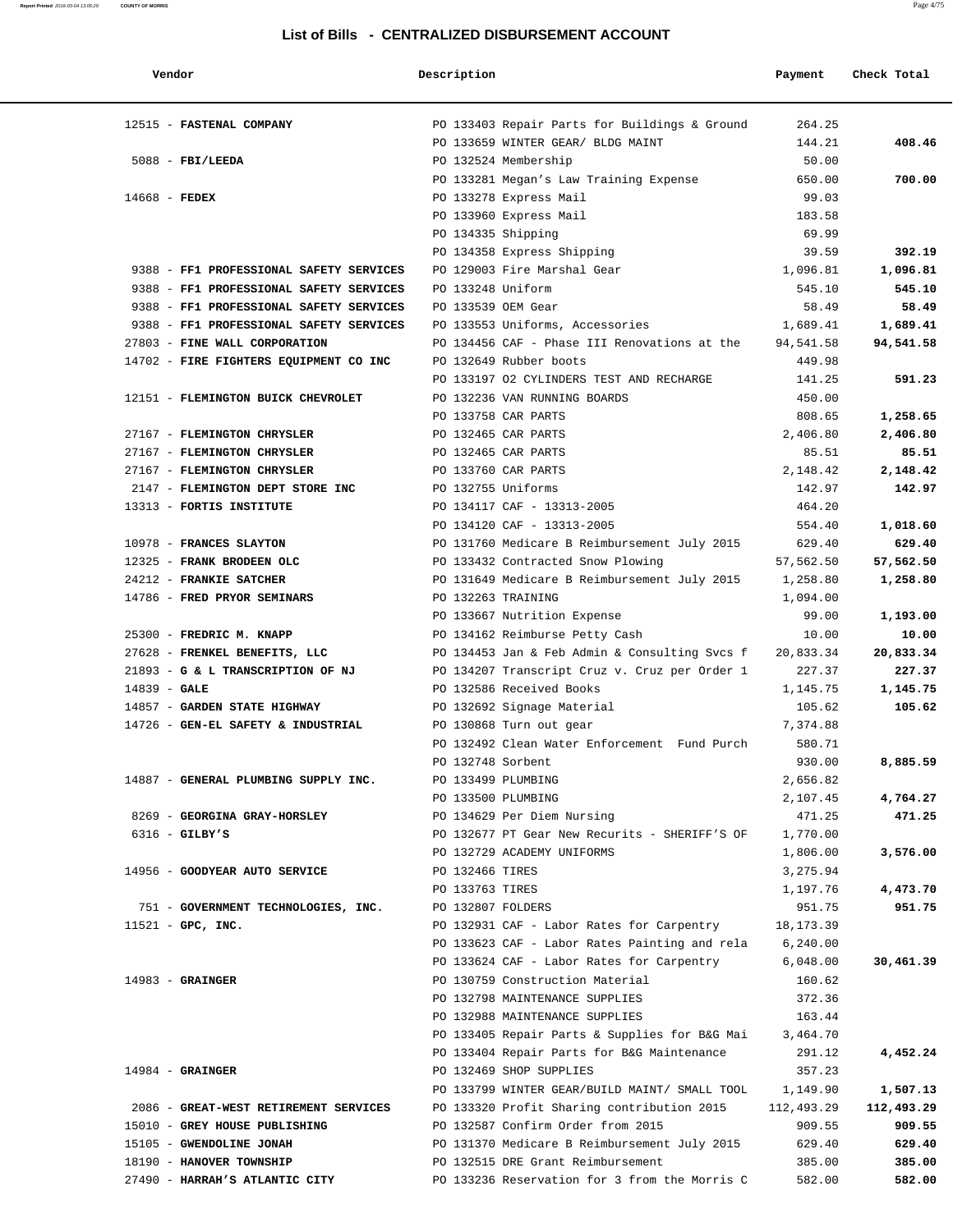| Vendor                                   | Description        |                                               | Payment   | Check Total |
|------------------------------------------|--------------------|-----------------------------------------------|-----------|-------------|
| 9728 - HARRIET VALLECER RN               |                    | PO 134632 Per Diem Nursing                    | 888.00    | 888.00      |
| 11538 - HEWLETT-PACKARD COMPANY          | PO 132981 Stock    |                                               | 774.00    | 774.00      |
| 928 - HINDSIGHT, INC                     |                    | PO 134658 October through December 2015 suppo | 64,275.00 | 64,275.00   |
| 15286 - I D CHECKING GUIDE               |                    | PO 133225 2016 ID checking guide for the pass | 29.95     | 29.95       |
| $9242$ - IBM CORP                        |                    | PO 128379 Software license                    | 6,647.00  | 6,647.00    |
| 10767 - ILLIENE CHARLES, RN              |                    | PO 134625 Per Diem Nursing                    | 3,274.50  | 3,274.50    |
| 15309 - IMAGE ACCESS CORP                |                    | PO 133359 maintenance agreement on Fujitsu S7 | 396.00    | 396.00      |
| 12041 - INGLESINO, WEBSTER,              |                    | PO 134528 Morris View Nursing Home legal serv | 1,645.64  | 1,645.64    |
| 9684 - INSTANT PRINTING INC              |                    | PO 133612 printing for the office             | 295.00    | 295.00      |
| 4859 - INSTITUTE FOR FORENSIC PSYCHOLOGY |                    | PO 132680 Psychological Evaluation New Recrui | 4,500.00  |             |
|                                          |                    | PO 132983 PSYCH. EVALUATION R-44 01.13.16     | 975.00    |             |
|                                          |                    | PO 133304 Medical Expense                     | 450.00    | 5,925.00    |
| 15373 - INTAB LLC                        |                    | PO 133444 Intab Order #144869A Customer 15167 | 375.47    | 375.47      |
| 20792 - IPC HOSPITALIST PHYSICIANS NJ    |                    | PO 134459 CAF - Medical Care for Residents    | 3,274.50  | 3,274.50    |
| 15433 - J & D SALES & SERVICE LLC        |                    | PO 133686 SERVICE WATER RECYCLER              | 460.00    | 460.00      |
| $12477 - J$ & J ENTERPRISES              | PO 132282 TRAINING |                                               | 105.00    | 105.00      |
| 7982 - J & J TRUCK EQUIPMENT             |                    | PO 132455 TRUCK PARTS                         | 754.75    | 754.75      |
| 27446 - JAIME SHANAPHY                   |                    | PO 130955 Supplemental SANE SART Nurse Pay    | 79.20     |             |
|                                          |                    | PO 130957 SANE SART Grant - Training and Trav | 173.08    |             |
|                                          |                    | PO 133970 SANE SART Supplemental Pay          | 145.50    | 397.78      |
| 14340 - JANET DONALDSON                  |                    | PO 134707 Receipt for Newspapers              | 54.00     | 54.00       |
| 27384 - JASON DUCCINI                    |                    | PO 134132 travel reimbursement                | 142.60    | 142.60      |
| 21088 - JENNIFER CARPINTERI              |                    | PO 134460 Morris View Petty Cash Reimbursemen | 438.73    | 438.73      |
| 960 - JERSEY CENTRAL POWER & LIGHT       |                    | PO 133680 Utility - Electric JCPL             | 271.32    | 271.32      |
| 960 - JERSEY CENTRAL POWER & LIGHT       | PO 133979 JCP&L    |                                               | 32.29     | 32.29       |
| 960 - JERSEY CENTRAL POWER & LIGHT       |                    | PO 134034 ELECTRIC - RUTH DAVIS DR / CAC      | 300.79    | 300.79      |
| 960 - JERSEY CENTRAL POWER & LIGHT       | PO 134172 JCP&L    |                                               | 20.27     | 20.27       |
| 960 - JERSEY CENTRAL POWER & LIGHT       | PO 134173 JCP&L    |                                               | 68.32     | 68.32       |
| 960 - JERSEY CENTRAL POWER & LIGHT       | PO 134175 JCP&L    |                                               | 20.16     | 20.16       |
| 960 - JERSEY CENTRAL POWER & LIGHT       |                    | PO 134357 Electricity Usage at Morris View    | 41,627.99 | 41,627.99   |
| 1622 - JERSEY TRACTOR TRAILER            |                    | PO 134111 CAF - 1622-2503                     | 800.00    |             |
|                                          |                    | PO 134110 CAF - 1622-2516                     | 800.00    | 1,600.00    |
| $1815$ - JESCO INC.                      |                    | PO 132472 TRUCK PARTS                         | 852.79    | 852.79      |
| 11570 - JESSICA REYMUNDO                 |                    | PO 134238 Mi. & Insurance reimb. for 6/15 to  | 122.00    | 122.00      |
| 26156 - JJS SERVICES, INC.               |                    | PO 134202 CAF - Snow Plowing & Ice Removal    | 28,027.50 | 28,027.50   |
| 26156 - JJS SERVICES, INC.               |                    | PO 134211 SNOW & ICE REMOVAL                  | 63,590.00 | 63,590.00   |
| 26156 - JJS SERVICES, INC.               |                    | PO 134423 CAF - Snow Plowing and Ice Removal  | 11,348.00 | 11,348.00   |
| 15508 - JML MEDICAL INC.                 |                    | PO 134462 CAF - Various Medical Supplies      | 17,084.43 |             |
|                                          |                    | PO 134463 Adult Briefs & Incontinent Products | 23,025.35 | 40,109.78   |
| $12065$ - JOHN FAENZA                    | PO 133547 Uniforms |                                               | 31.80     | 31.80       |
| 16956 - JOHN PECORARO                    |                    | PO 134422 REIMBURSEMENT FOR TRAVEL EXPENSE    | 30.42     | 30.42       |
| 16957 - JOHN PECORARO                    |                    | PO 134671 PETTY CASH                          | 63.95     | 63.95       |
| 12452 - JOHNSON & JOHNSON, ESQS          |                    | PO 134370 Legal Services rendered for 1/16    | 10,407.73 | 10,407.73   |
| 15521 - JOHNSON TRUCK ACCESSORIES INC    |                    | PO 132923 Trailer Hitch                       | 179.00    | 179.00      |
| 2695 - JOHNSTONE SUPPLY                  | PO 134504 HVAC     |                                               | 1,665.92  | 1,665.92    |
| 7432 - JUNE WITTY                        |                    | PO 130959 SANE SART Grant - Training and Trav | 175.64    |             |
|                                          |                    | PO 133969 Supplemental Pay -SANE SART Nurse P | 299.20    | 474.84      |
| 26077 - KAESER AND BLAIR, INC.           |                    | PO 133407 Admissions Advertising              | 256.74    | 256.74      |
| 27488 - KAUFMAN, SEMERARO & LEIBMAN, LLP |                    | PO 134362 Legal Services Rendered             | 276.00    | 276.00      |
| 24924 - KEEGAN TECHNOLOGY &              |                    | PO 134378 CAF - Materials Testing of County-w | 150.00    | 150.00      |
| 24924 - KEEGAN TECHNOLOGY &              |                    | PO 134386 CAF - Materials Testing of County-w | 540.00    | 540.00      |
| 15565 - KELLER & KIRKPATRICK             |                    | PO 134371 CAF - Design & Survery Services for | 362.00    |             |
|                                          |                    | PO 134654 CAF - Construction Inspection Servi | 1,352.00  | 1,714.00    |
| 9635 - KENNON SURVEYING SERVICES, INC    |                    | PO 133559 Surveying Services for Hanover Deve | 400.00    | 400.00      |
| 15574 - KENVIL POWER EQUIPMENT, INC.     |                    | PO 132860 SNOW BLOWER PARTS                   | 113.86    | 113.86      |
| 10144 - KEYBOARD CONSULTANTS INC         |                    | PO 128351 Finance Department - Smart Display  | 12,380.13 | 12,380.13   |
| 15587 - KEYSTONE PUBLIC SAFETY INC.      |                    | PO 130232 PLEASE ORDER - CAD License/PSD Room | 2,295.00  |             |
|                                          |                    | PO 130232 PLEASE ORDER - CAD License/PSD Room | 12,750.00 | 15,045.00   |
| 7566 - KING TRANSCRIPTION                |                    | PO 132525 Transcript                          | 276.92    |             |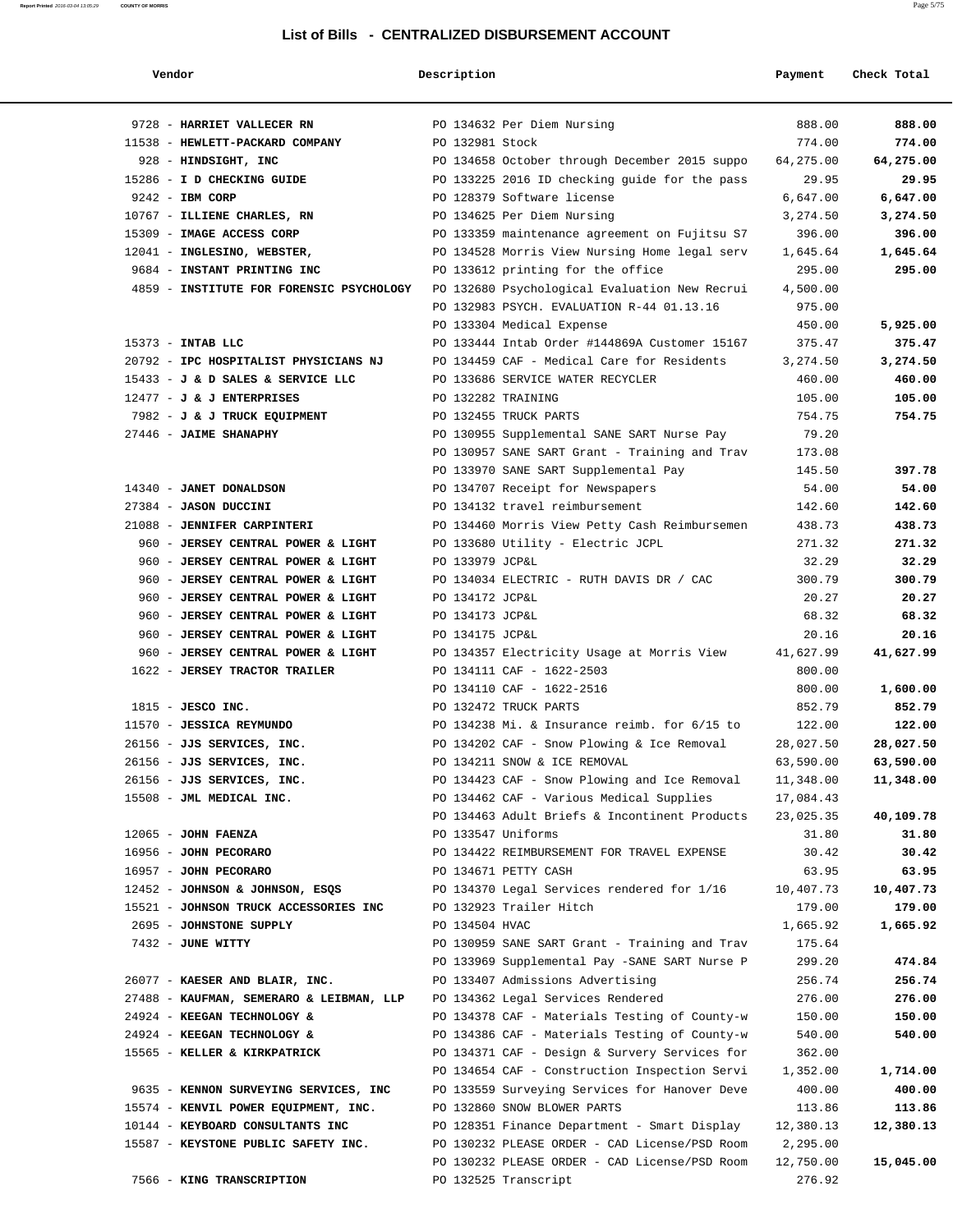| Vendor                                                               | Description |                                                                                    | Payment              | Check Total        |
|----------------------------------------------------------------------|-------------|------------------------------------------------------------------------------------|----------------------|--------------------|
|                                                                      |             | PO 132497 Transcript                                                               | 758.86               | 1,035.78           |
| 11406 - KONKUS CORPORATION                                           |             | PO 134652 CAF - Replacement of Bridge #1400-1                                      | 52,523.41            | 52,523.41          |
| 15657 - KURT'S LOCKSMITH SERVICE, LLC                                |             | PO 133408 Lock & Key Repair                                                        | 3,562.35             | 3,562.35           |
| 28359 - LARRY BRIGHT                                                 |             | PO 132990 Medicare B Reimbursement July 2015                                       | 629.40               | 629.40             |
| 21208 - LAURIE A ENGEMANN                                            |             | PO 134161 Transcripts                                                              | 420.67               | 420.67             |
| 9454 - LAURIE PALMA                                                  |             | PO 134228 Mi. & Insurance reimb. for 8/15 to                                       | 92.65                | 92.65              |
| 28129 - LAWRENCE RAGONESE                                            |             | PO 134497 Tribute Plaques                                                          | 43.50                | 43.50              |
| 16637 - LAWYERS DIARY AND MANUAL LLC                                 |             | PO 132805 LAWYERS DIARY MANUAL FOR SURROGATE'                                      | 434.00               | 434.00             |
| 21265 - LEDGEWOOD POWER SPORTS INC                                   |             | PO 126947 AUTO PARTS                                                               | 9.95                 | 9.95               |
| 21265 - LEDGEWOOD POWER SPORTS INC                                   |             | PO 127889 AUTO PARTS                                                               | 133.30               | 133.30             |
| 27072 - LEIGH CARTER                                                 |             | PO 134535 travel reimbursement                                                     | 199.55               | 199.55             |
| 15775 - LIFESAVERS INC                                               |             | PO 134464 Nursing CPR Certification Course                                         | 105.00               | 105.00             |
| 15816 - LONGFELLOWS SANDWICH DELI                                    |             | PO 132678 Food - K9 Graduation - SHERIFF'S OF                                      | 360.00               | 360.00             |
| 15816 - LONGFELLOWS SANDWICH DELI                                    |             | PO 133625 Dinner & Refreshments MC HP Meeting                                      | 291.83               | 291.83             |
| 15816 - LONGFELLOWS SANDWICH DELI                                    |             | PO 133984 Dinner Meeting                                                           | 164.85               | 164.85             |
| 1777 - LORCO PETROLEUM SERVICES                                      |             | PO 132904 WASTE DISPOSAL                                                           | 69.00                | 69.00              |
| 8307 - LOREEN RAFISURA                                               |             | PO 134623 Per Diem Nursing                                                         | 1,186.22             | 1,186.22           |
| 21100 - LOUISE R. MACCHIA                                            |             | PO 134627 Per Diem Nursing                                                         | 2,488.25             | 2,488.25           |
| $18090$ - LOUISE TOSI                                                |             | PO 131815 Medicare B Reimbursement July 2015<br>PO 134246 MEAL RECEIPTS            | 1,258.80             | 1,258.80           |
| 53 - LOVEYS PIZZA & GRILL<br>26155 - LS ENGINEERING ASSOCIATES CORP. |             | PO 134040 RUTH DAVIS DRIVE RESIDING                                                | 400.00               | 400.00<br>1,000.00 |
| 666 - LUCY CANNIZZO                                                  |             | PO 134381 Aging Mileage Reimbursement                                              | 1,000.00<br>34.15    | 34.15              |
| 15862 - M & B TRUCKING INC                                           |             | PO 133433 Contracted Snow Removal                                                  | 22,575.00            | 22,575.00          |
| 15926 - M.C. SCHOOL OF TECHNOLOGY                                    |             | PO 134119 CAF - 15926-2507                                                         | 949.62               | 949.62             |
| 15938 - MACCULLOCH HALL                                              |             | PO 133078 CAF - Re-grant Agreements                                                | 3,357.60             | 3,357.60           |
| 7568 - MADUKWE IMO IBOKO, RN                                         |             | PO 134628 Per Diem Nursing                                                         | 2,368.00             | 2,368.00           |
| 27064 - MALLORY BUTLER                                               |             | PO 134017 Mi. & Insurance reimb. for 7/15 to                                       | 97.90                | 97.90              |
| 25040 - MARIANA DEMARTINEZ                                           |             | PO 134268 REIMBURSEMENT                                                            | 33.19                | 33.19              |
| 25040 - MARIANA DEMARTINEZ                                           |             | PO 134269 REIMBURSEMENT                                                            | 164.53               | 164.53             |
| 9483 - MARK CARMAN                                                   |             | PO 134169 Work Boots                                                               | 90.00                | 90.00              |
| $11023$ - MARTHA YAGHI                                               |             | PO 134631 Per Diem Nursing                                                         | 592.00               | 592.00             |
| 16065 - MC VOCATIONAL SCHOOL DISTRICT                                |             | PO 134693 3/16 District Taxes to be Raised                                         | 800,000.00           | 800,000.00         |
| 16096 - MCMASTER-CARR SUPPLY CO                                      |             | PO 133688 AUTO PARTS                                                               | 354.01               | 354.01             |
| 26598 - MEDCARE MEDICAL SUPPLY INC.                                  |             | PO 132122 MedA Patient Entereal Supplies                                           | 222.06               | 222.06             |
| 26598 - MEDCARE MEDICAL SUPPLY INC.                                  |             | PO 132123 Food Source Product                                                      | 808.18               | 808.18             |
| 20839 - MEDLINE INDUSTRIES INC                                       |             | PO 133410 Rehabilitation Capital Purchase                                          | 9,155.48             | 9,155.48           |
| 20839 - MEDLINE INDUSTRIES INC                                       |             | PO 133412 Barrier Creams                                                           | 4,925.50             | 4,925.50           |
| 20839 - MEDLINE INDUSTRIES INC                                       |             | PO 133413 Capital Purchase for Nursing Person                                      | 927.51               | 927.51             |
| 11905 - MEG RODRIGUEZ                                                |             | PO 134160 Membership                                                               | 250.00               | 250.00             |
| 8443 - MELOJANE CELESTINO                                            |             | PO 134630 Per Diem Nursing                                                         | 1,184.00             | 1,184.00           |
| 24005 - MENDHAM TOWNSHIP POLICE DEPT.                                |             | PO 132516 DRE Grant Reimbursement                                                  | 495.00               | 495.00             |
| 27879 - METRO PET SUPPLY INC.                                        |             | PO 133386 Crates - K9                                                              | 779.94               | 779.94             |
| 27923 - MICHAEL BAKER INTERNATIONAL, INC.                            |             | PO 134372 CAF - Data collection & aid in deve                                      | 36,800.00            | 36,800.00          |
| 20546 - MICHALSKI FUNERAL HOME                                       |             | PO 133975 Indigent Burial                                                          | 2,150.00             | 2,150.00           |
| 24951 - MICHELLE CAPILI                                              |             | PO 134634 Per Diem Nursing                                                         | 1,184.00             | 1,184.00           |
| 295 - MID-ATLANTIC TRUCK CENTRE INC                                  |             | PO 132815 TRUCK PARTS                                                              | 100.12               |                    |
|                                                                      |             | PO 133712 TRUCK PARTS                                                              | 811.14               | 911.26             |
| 16192 - MIDDLESEX COUNTY COLLEGE<br>16207 - MILLER & CHITTY CO INC   |             | PO 134697 CHARGEBACK FOR FALL 2015<br>PO 133495 CAF - Boiler Cleaning and Services | 1,675.17<br>6,340.00 | 1,675.17           |
|                                                                      |             | PO 133496 CAF - Boiler Cleaning & Services                                         | 773.44               | 7,113.44           |
| 16223 - MINUTEMAN PRESS                                              |             | PO 132489 Office Supplies                                                          | 99.40                | 99.40              |
| 6408 - MIRION TECHNOLOGIES (GDS) INC                                 |             | PO 132658 Film/Badges - SHERIFF'S OFFICE                                           | 582.75               |                    |
|                                                                      |             | PO 132883 Film/Badges - SHERIFF'S OFFICE                                           | 898.88               | 1,481.63           |
| 25428 - MIRLENE ESTRIPLET                                            |             | PO 134639 Per Diem Nursing                                                         | 2,747.25             | 2,747.25           |
| 7313 - MONTAGE ENTERPRISES INC.                                      |             | PO 132907 LAWN MOWER PARTS                                                         | 595.68               | 595.68             |
| 16273 - MOORE MEDICAL LLC                                            |             | PO 131284 Medical supplies                                                         | 109.87               | 109.87             |
| 7131 - MORRIS COUNTY AFTER CARE CENTER                               |             | PO 133182 INMATE MEDICAL CARE                                                      | 170.00               | 170.00             |
| 15883 - MORRIS COUNTY BAR ASSOCIATION                                |             | PO 132825 Morris County Bar Assoc Dinner                                           | 1,425.00             | 1,425.00           |
| 19478 - MORRIS COUNTY CHAMBER OF                                     |             | PO 132556 Chamber of Commerce Luncheon                                             | 1,080.00             |                    |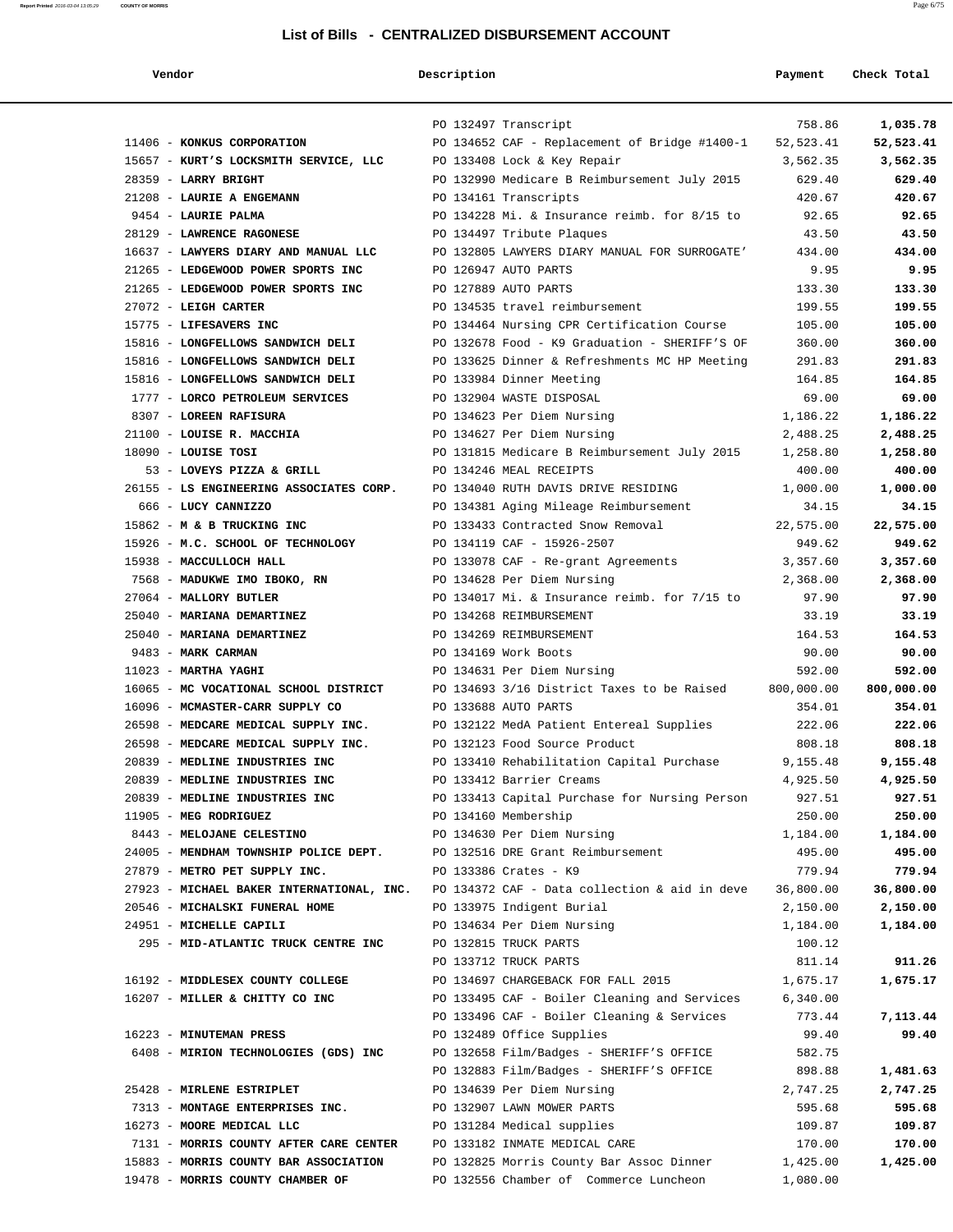| ma<br>e | ıг |
|---------|----|

| Vendor                                    | Description |                                               | Payment    | Check Total |
|-------------------------------------------|-------------|-----------------------------------------------|------------|-------------|
|                                           |             |                                               |            |             |
|                                           |             | PO 133145 Leadership Class Training - P. Di   | 1,700.00   |             |
|                                           |             | PO 133234 Registration Deena L. & Christine M | 170.00     |             |
|                                           |             | PO 133589 MCEDC 24 annual Luncheon March 4,20 | 170.00     | 3,120.00    |
| 12819 - MORRIS COUNTY M.U.A               |             | PO 132234 FACILITY GARBAGE COMPACTOR TIPPING  | 1,552.08   | 1,552.08    |
| 12819 - MORRIS COUNTY M.U.A               |             | PO 132283 FACILITY GARBAGE COMPACTOR TIPPING  | 1,537.90   | 1,537.90    |
| 12819 - MORRIS COUNTY M.U.A               |             | PO 133753 Tipping Fees                        | 307.13     | 307.13      |
| 19483 - MORRIS COUNTY MUNICIPAL           |             | PO 133411 CAF - Solid Waste Collection        | 7,217.45   | 7,217.45    |
| 19483 - MORRIS COUNTY MUNICIPAL           |             | PO 133780 REFUSE REMOVAL                      | 366.66     | 366.66      |
| 19483 - MORRIS COUNTY MUNICIPAL           |             | PO 133782 CAF - Solid Waste Collection Servic | 7,082.25   | 7,082.25    |
| 1800 - MORRIS COUNTY PARK COMMISSION      |             | PO 129217 Open Space Legal Reimbursement - Se | 386.40     | 386.40      |
| 1800 - MORRIS COUNTY PARK COMMISSION      |             | PO 133190 Open Space Legal Reimbursement - No | 2,311.70   | 2,311.70    |
| 10495 - MORRIS COUNTY PARK POLICE         |             | PO 132512 DRE Grant Reimbursement             | 4,015.00   | 4,015.00    |
| 12676 - MORRIS COUNTY TOURISM BUREAU      |             | PO 133174 annual dues                         | 150.00     | 150.00      |
| 16316 - MORRISTOWN AUTO BODY INC          |             | PO 132908 VEHICLE TOW                         | 115.00     |             |
|                                           |             | PO 133690 VEHICLE TOW                         | 115.00     | 230.00      |
| 16318 - MORRISTOWN DINER                  |             | PO 133309 MEAL RECEIPTS                       | 360.00     |             |
|                                           |             | PO 134245 MEAL RECEIPTS                       | 80.00      | 440.00      |
| 14515 - MORRISTOWN EMERGENCY MEDICAL      |             | PO 132243 INMATE MEDICAL CARE                 | 315.00     | 315.00      |
| 27607 - MORRISTOWN HEARING                |             | PO 133418 Resident Rehabilitation Device      | 2,500.00   | 2,500.00    |
| 16321 - MORRISTOWN LUMBER &               |             | PO 132721 Caulk and Firebreak TNF             | 58.95      |             |
|                                           |             | PO 132911 SHOP SUPPLIES                       | 71.25      |             |
|                                           |             | PO 132920 Construction Material               | 6.54       |             |
|                                           |             | PO 133211 Hose Fittings                       | 30.14      |             |
|                                           |             | PO 133246 Work Gloves                         | 204.86     |             |
|                                           |             | PO 133691 SHOP SUPPLIES                       | 12.38      | 384.12      |
| 7206 - MORRISTOWN PATHOLOGY ASSOCIATES    |             | PO 132620 Consultant                          | 1,700.00   | 1,700.00    |
| 27295 - MORTON SALT, INC.                 |             | PO 131980 CAF - Rock Salt                     | 1,818.25   | 1,818.25    |
| 3350 - MOTOROLA                           |             | PO 128283 PORTABLE RADIO BELT CLIPS           | 460.00     | 460.00      |
| 21791 - MOTOROLA SOLUTIONS INC            |             | PO 132377 CAF- Trunk Radio Systems Maintenan  | 109,170.63 | 109,170.63  |
| 9080 - MOUNT OLIVE TOWNSHIP               |             | PO 132487 Mt.Olive Township Police Dept. - DW | 1,262.50   |             |
|                                           |             | PO 132513 DRE Grant Reimbursement             | 550.00     | 1,812.50    |
| 16366 - MOUNTAIN VIEW DEVELOPMENT         |             | PO 133312 Contracted Snow Plowing             | 9,800.00   | 9,800.00    |
| 19501 - MSC INDUSTRIAL SUPPLY CO.         |             | PO 132913 SHOP SUPPLIES                       | 236.36     | 236.36      |
| 19501 - MSC INDUSTRIAL SUPPLY CO.         |             | PO 132913 SHOP SUPPLIES                       | 2,303.01   | 2,303.01    |
| 19501 - MSC INDUSTRIAL SUPPLY CO.         |             | PO 133692 SHOP SUPPLIES                       | 798.04     | 798.04      |
| 24242 - MT. TABOR HISTORICAL SOCIETY INC. |             | PO 133069 CAF - Re-grant Agreements           | 3,823.20   | 3,823.20    |
| 28209 - MTB ELECTRIC                      |             | PO 127933 ELECTRICAL                          | 1,385.00   |             |
|                                           |             | PO 130363 CAF - Electrical Supplies and Inst  | 27,829.39  |             |
|                                           |             | PO 133740 CAF - Electrical Supplies and Inst  | 13,045.16  | 42,259.55   |
| 27865 - N J N E O A                       |             | PO 133962 Membership                          | 350.00     | 350.00      |
| $16757 - N$ P E L R A                     |             | PO 132925 Membership                          | 200.00     | 200.00      |
| 19523 - N.J. NATURAL GAS COMPANY          |             | PO 134432 NATURAL GAS - MONTVILLE             | 2,068.66   | 2,068.66    |
| 9356 - NACCHO CONFERENCE SERVICES         |             | PO 132660 Registration 2016 Preparedness Summ | 585.00     | 585.00      |
| $11667 - NARTI$                           |             | PO 132739 Lead Refresher Course               | 189.00     | 189.00      |
| 16454 - NAFA FLEET MANAGEMENT             |             | PO 132915 RENEW MEMBERSHIP                    | 499.00     | 499.00      |
| 1179 - NANCY COLLARILE                    |             | PO 131077 Medicare B Reimbursement July 2015  | 629.40     | 629.40      |
| 26591 - NATIONAL OFFICE FURNITURE INC     |             | PO 130547 PER QUOTATION #JL15-MC39-001Q       | 5,061.60   | 5,061.60    |
| 5410 - NATIONAL TACTICAL OFFICERS         |             | PO 132508 Membership                          | 150.00     | 150.00      |
| 16497 - NATL SHERIFF'S ASSOC              |             | PO 132661 Membership Dues - S. Hunter/SHERIFF | 50.00      | 50.00       |
| 28330 - NESTLE WATERS NORTH AMERICA INC.  |             | PO 133422 Water for Boiler Room Personnel     | 1.98       | 1.98        |
| 16533 - NEW HOPE FOUNDATION INC.          |             | PO 131958 CAF - 2015 Chapter 51 CH51-1522 Nov | 1,020.00   |             |
|                                           |             | PO 131959 CAF - 2015 Chapter 51 CH51-1504 Nov | 3,915.00   |             |
|                                           |             | PO 131961 CAF - Grant in Aid Funding 2015 GIA | 2,450.00   |             |
|                                           |             | PO 134437 CAF - Grant in Aid Funding 2015 Dec | 3,150.00   |             |
|                                           |             | PO 134438 CAF - 2015 Chapter 51 CH51-1522 Det | 612.00     |             |
|                                           |             | PO 134439 CAF - 2015 Chapter 51 CH51-1504 Dec | 2,160.00   | 13,307.00   |
| 14560 - NEW JERSEY AIDS SERVICES          |             | PO 134435 CAF - Grant in Aid Funding 2015 GIA | 10,100.56  | 10,100.56   |
| 5525 - NEW JERSEY ASSOCIATION OF          |             | PO 132659 2016 Membership fee                 | 250.00     | 250.00      |
| 8486 - NEW JERSEY ASSOCIATION OF          |             | PO 133538 OEM Membership                      | 75.00      | 75.00       |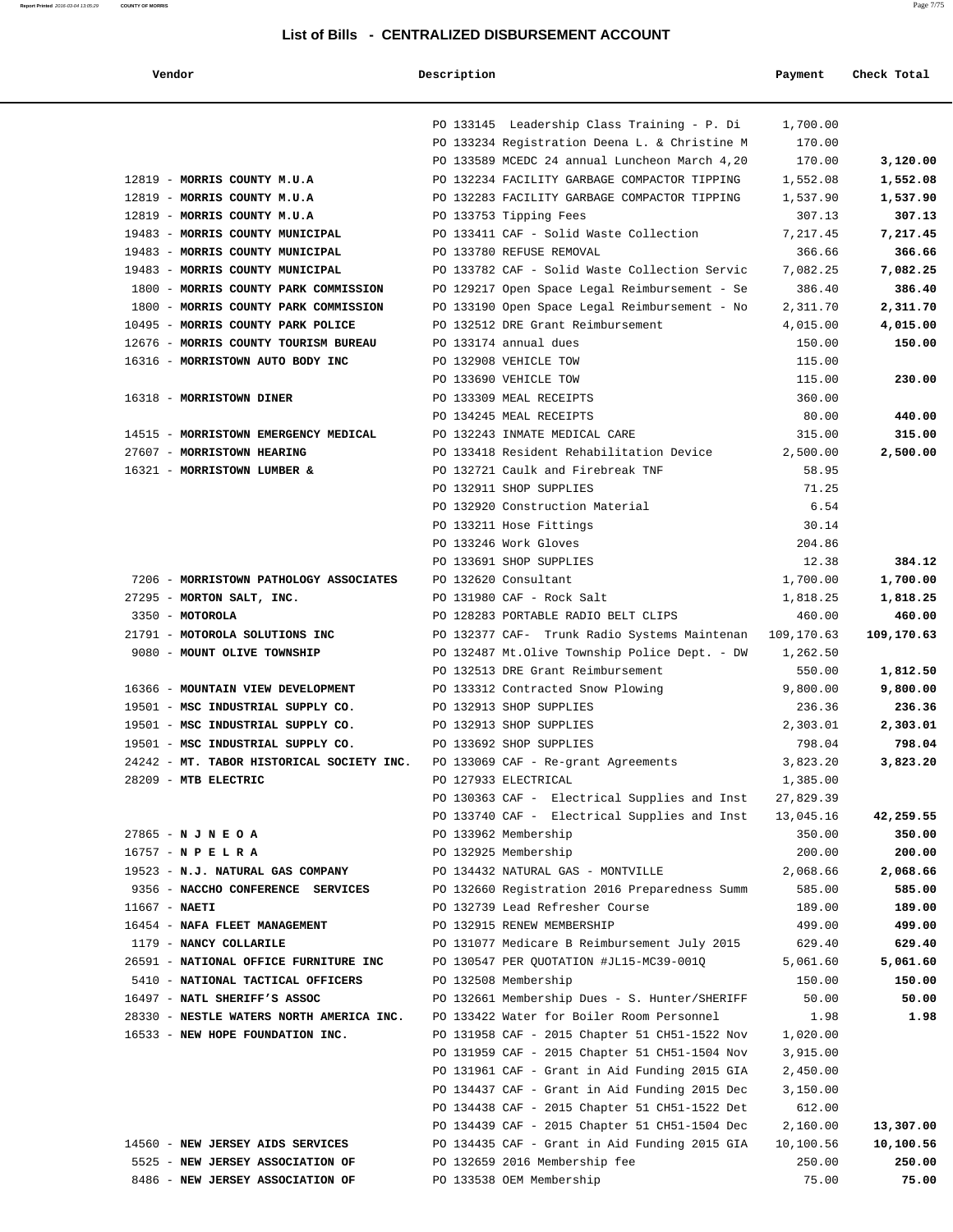| Vendor                                                                                   | Description        |                                                                      | Payment            | Check Total     |
|------------------------------------------------------------------------------------------|--------------------|----------------------------------------------------------------------|--------------------|-----------------|
| 26554 - NEW JERSEY MOSQUITO CONTROL ASSO.                                                |                    | PO 132423 Registration for NJMCA Annual Meeti                        | 960.00             | 960.00          |
| 28348 - NEW JERSEY OVERHEAD DOOR LLC                                                     |                    | PO 133154 BLDG REPAIR                                                | 4,539.75           | 4,539.75        |
| 16552 - NEWBRIDGE SERVICES INC                                                           | PO 133570 Aging    |                                                                      | 922.00             |                 |
|                                                                                          |                    | PO 134019 CAF - NEWSER-15M-WIA                                       | 1,010.00           |                 |
|                                                                                          |                    | PO 134020 CAF - NEWSER-16M-WIA                                       | 510.00             |                 |
|                                                                                          |                    | PO 134021 CAF - NEWSER-16M-WIA                                       | 1,010.00           |                 |
|                                                                                          |                    | PO 134022 CAF - NEWSER-16M-WIA                                       | 3,650.00           |                 |
|                                                                                          |                    | PO 134023 CAF - NEWSER-16M-WIA                                       | 760.00             |                 |
|                                                                                          |                    | PO 134024 CAF - NEWSER-16M-WIA                                       | 760.00             |                 |
|                                                                                          |                    | PO 134025 CAF - NEWSER-16M-WIA                                       | 1,612.00           | 10,234.00       |
| 16552 - NEWBRIDGE SERVICES INC                                                           |                    | PO 134026 CAF - NEWSER-16M-WIA                                       | 760.00             |                 |
|                                                                                          |                    | PO 134129 CAF - NEWSER-16M-WIA                                       | 3,140.00           | 3,900.00        |
| 4784 - NFPA INTERNATIONAL                                                                |                    | PO 132976 NFPA Membership                                            | 243.70             | 243.70          |
| 27598 - NJ COUNTY PLANNERS ASSOCIATION<br>28346 - NJ DIVISION ALLEGHENY                  |                    | PO 134208 Registration for the February 19, 2                        | 30.00              | 30.00           |
|                                                                                          |                    | PO 132781 GA - Registration for M. Walsh - E                         | 45.00              | 45.00           |
| 8274 - NJ POLICE TRAFFIC<br>7766 - NJ PUBLIC SAFETY ACCREDITATION                        |                    | PO 132520 Membership<br>PO 132894 "2016" Membership Dues - SHERIFF'S | 50.00              | 50.00<br>300.00 |
| $6458 - NJAEO$                                                                           |                    | PO 132679 NJAEO 79th Annual Conference Member                        | 300.00<br>1,000.00 |                 |
|                                                                                          |                    | PO 133233 Registration fee annual conference                         | 825.00             | 1,825.00        |
| 5705 - NJAPA CONVENTION                                                                  |                    | PO 134469 Conferences & Workshops                                    | 780.00             | 780.00          |
| $10662$ - NMS LABS                                                                       |                    | PO 132622 Toxicological Testing Services                             | 6,311.00           |                 |
|                                                                                          |                    | PO 132621 Toxicological Testing Services                             | 5,779.00           |                 |
|                                                                                          |                    | PO 134332 Forensic Toxicology Analysis                               | 1,633.00           |                 |
|                                                                                          |                    | PO 134205 Forensic Toxicology Analysis                               | 2,629.00           | 16,352.00       |
| 5520 - NORTH JERSEY RESOURCE                                                             |                    | PO 130834 2015 Annual Dues                                           | 450.00             | 450.00          |
| 26357 - NORTHEAST COMMUNICATIONS, INC.                                                   |                    | PO 133420 Repair to Security two-Way Radios &                        | 700.00             | 700.00          |
| 26357 - NORTHEAST COMMUNICATIONS, INC.                                                   |                    | PO 133537 OEM Vehicle Radio Repair                                   | 365.00             | 365.00          |
| 16738 - NORTHEASTERN HARDWARE CO INC                                                     |                    | PO 132695 Roller for Montville Garage                                | 89.95              | 89.95           |
| 16752 - NORWESCAP INC                                                                    | PO 133802 Aging    |                                                                      | 4,533.00           |                 |
|                                                                                          |                    | PO 133805 CAF - 2015 Funding through the Olde                        | 15,957.00          | 20,490.00       |
| $16763 - NU-LAR$                                                                         |                    | PO 133346 Clean, Repair and Decontaminate Man                        | 986.00             | 986.00          |
| 26726 - OFFICE CONCEPTS GROUP, INC.                                                      |                    | PO 131143 Office Supplies                                            | 103.92             | 103.92          |
| 26726 - OFFICE CONCEPTS GROUP, INC.                                                      |                    | PO 132233 OFFICE SUPPLIES                                            | 3,884.70           | 3,884.70        |
| 26726 - OFFICE CONCEPTS GROUP, INC.                                                      |                    | PO 132256 OFFICE SUPPLIES                                            | 127.45             | 127.45          |
| 26726 - OFFICE CONCEPTS GROUP, INC.                                                      |                    | PO 132273 OFFICE SUPPLIES                                            | 182.85             | 182.85          |
| 26726 - OFFICE CONCEPTS GROUP, INC.                                                      |                    | PO 132498 SANE SART GRANT - PURCHASE                                 | 14.42              | 14.42           |
| 26726 - OFFICE CONCEPTS GROUP, INC.                                                      |                    | PO 132507 Office Supplies                                            | 63.80              | 63.80           |
| 26726 - OFFICE CONCEPTS GROUP, INC.                                                      |                    | PO 132645 SUPPLIES 2015                                              | 283.35             | 283.35          |
| 26726 - OFFICE CONCEPTS GROUP, INC.                                                      |                    | PO 132724 2016 supplies youth shelter                                | 212.64             | 212.64          |
| 26726 - OFFICE CONCEPTS GROUP, INC.                                                      |                    | PO 132760 OFFICE SUPPLIES                                            | 212.03             | 212.03          |
| 26726 - OFFICE CONCEPTS GROUP, INC.                                                      |                    | PO 132791 Office Supplies                                            | 308.20             | 308.20          |
| 26726 - OFFICE CONCEPTS GROUP, INC.                                                      |                    | PO 132984 OFFICE SUPPLIES                                            | 453.78             | 453.78          |
| 26726 - OFFICE CONCEPTS GROUP, INC.                                                      |                    | PO 133140 Office Supplies - SHERIFF'S OFFICE                         | 876.19             | 876.19          |
| 26726 - OFFICE CONCEPTS GROUP, INC.                                                      |                    | PO 133173 Office supplies                                            | 224.15             | 224.15          |
| 26726 - OFFICE CONCEPTS GROUP, INC.                                                      |                    | PO 133196 OFFICE SUPPLIES                                            | 1,488.54           | 1,488.54        |
| 26726 - OFFICE CONCEPTS GROUP, INC.                                                      | PO 133353 supplies |                                                                      | 347.64             | 347.64          |
| 26726 - OFFICE CONCEPTS GROUP, INC.                                                      |                    | PO 133426 Office and Kitchen Supplies                                | 106.72             | 106.72          |
| 26726 - OFFICE CONCEPTS GROUP, INC.                                                      |                    | PO 133609 Office Supplies                                            | 133.39             | 133.39          |
| 26726 - OFFICE CONCEPTS GROUP, INC.                                                      |                    | PO 133639 Various Office Supplies                                    | 179.32             | 179.32          |
| 26726 - OFFICE CONCEPTS GROUP, INC.                                                      | PO 133652 Supplies |                                                                      | 337.28             | 337.28          |
| 26726 - OFFICE CONCEPTS GROUP, INC.                                                      |                    | PO 134053 Shredder Bags, Treasurer's Office 2                        | 21.14              | 21.14           |
| 4654 - OFFICE TEAM                                                                       |                    | PO 134054 T. Gould w/e 1/29/16, 2/5/16, & Feb                        | 1,825.00           | 1,825.00        |
| 2926 - ONE SOURCE COMMUNICATIONS SOLUTIONS PO 132719 Certificate Holders for Basic Polic |                    |                                                                      | 1,431.91           |                 |
|                                                                                          |                    | PO 133597 White Binders                                              | 312.56             | 1,744.47        |
| 10287 - PANCIELLO CONSTRUCTION LLC                                                       |                    | PO 132899 REPAIR OF CONCRETE PAD IN FRONT OF                         | 3,200.00           |                 |
|                                                                                          |                    | PO 134509 CAF - Labor Rates Concrete Replacem                        | 2,160.00           | 5,360.00        |
| 16887 - PAPER MART INC                                                                   |                    | PO 132490 Office Supplies                                            | 1,234.00           |                 |
|                                                                                          |                    | PO 132499 Office Supplies                                            | 246.80             |                 |
|                                                                                          |                    | PO 133390 Office copier paper supply Order No                        | 155.95             |                 |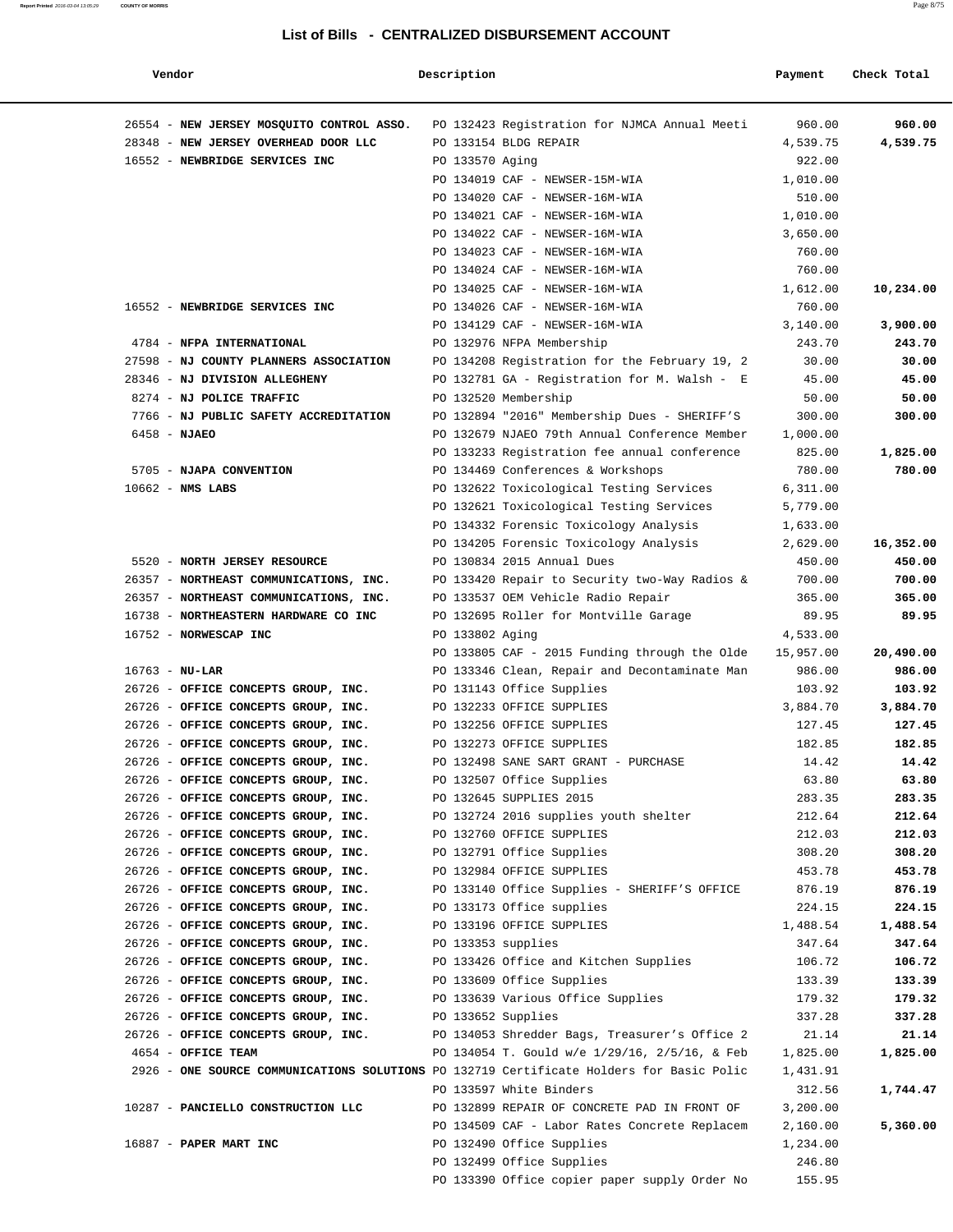| Vendor                                 | Description          |                                                 | Payment   | Check Total |
|----------------------------------------|----------------------|-------------------------------------------------|-----------|-------------|
|                                        |                      | PO 133577 pink and blue paper for elections     | 221.80    |             |
|                                        | PO 133595 Copy Paper |                                                 | 427.50    |             |
|                                        |                      | PO 133918 white envelope for election           | 670.25    |             |
|                                        | PO 134466 Copy Paper |                                                 | 736.25    | 3,692.55    |
| 28275 - PARSIPPANY HISTORIC            |                      | PO 133080 CAF - Re-Grant Agreements             | 800.00    | 800.00      |
| 25411 - PATRICIA W. GIBBONS            |                      | PO 134452 Nutrition Support Services            | 423.77    | 423.77      |
| 18592 - PATRICIA ZAKRZESKI             | PO 133986 AGING      |                                                 | 54.76     | 54.76       |
| 9584 - PAUL CERAN OD                   |                      | PO 132229 INMATE MEDICAL CARE                   | 95.00     |             |
|                                        |                      | PO 133204 INMATE MEDICAL CARE                   | 190.00    | 285.00      |
| 2163 - PENN STATE UNIVERSITY           |                      | PO 132826 Field Training Officer (FTO) - Kare   | 450.00    |             |
|                                        | PO 133296 Training   |                                                 | 450.00    | 900.00      |
| 18102 - PEQUANNOCK TOWNSHIP            |                      | PO 132704 CAF - Salting, Sanding and or Plowi   | 1,000.00  | 1,000.00    |
| 18102 - PEQUANNOCK TOWNSHIP            |                      | PO 133626 CAF - Salting, Sanding and or Plowi   | 800.00    | 800.00      |
| 12426 - PETROCHOICE                    |                      | PO 133123 OIL AND LUBRICANTS                    | 750.00    |             |
|                                        |                      | PO 133693 OIL AND LUBRICANTS                    | 3,877.86  | 4,627.86    |
| 17005 - PHARMA CARE INC                |                      | PO 134467 CAF - Pharmaceutical Consulting Ser   | 3,865.72  | 3,865.72    |
| 17019 - PHILLIPSBURG SCHOOL BASED      |                      | PO 134123 CAF - PHILS-15Y-WIA                   | 1,598.00  |             |
|                                        |                      | PO 134125 CAF - PHILS-15Y-WIA                   | 2,295.00  |             |
|                                        |                      | PO 134124 CAF - PHILS-15Y-WIA                   | 1,065.00  |             |
|                                        |                      | PO 134127 CAF - PHILS-16Y-WIA                   | 10,570.00 |             |
|                                        |                      | PO 134122 CAF - PHILS-16Y-WIA                   | 3,498.00  | 19,026.00   |
| 17066 - PLAINSMAN AUTO SUPPLY          | PO 133125 AUTO PARTS |                                                 | 4,378.23  | 4,378.23    |
| 17066 - PLAINSMAN AUTO SUPPLY          | PO 133125 AUTO PARTS |                                                 | 13,103.41 | 13,103.41   |
| 17066 - PLAINSMAN AUTO SUPPLY          |                      | PO 133451 Misc. Parts                           | 24.94     |             |
|                                        | PO 133694 AUTO PARTS |                                                 | 6,557.13  | 6,582.07    |
| 17117 - POWER PLACE INC                | PO 133511 EQUIPMENT  |                                                 | 4,061.30  | 4,061.30    |
| 24970 - POWERDMS, INC.                 |                      | PO 132511 License Renewal                       | 4,942.00  | 4,942.00    |
| 24970 - POWERDMS, INC.                 |                      | PO 132754 Annual Subscription / SHERIFF'S OFF   | 5,238.00  | 5,238.00    |
| 26363 - PRAXAIR DISTRIBUTION           |                      | PO 133128 WELDING SUPPLIES                      | 599.40    | 599.40      |
| 26363 - PRAXAIR DISTRIBUTION           |                      | PO 133421 Building Maintenance 02 Tanks         | 662.72    | 662.72      |
| 4811 - PROJECT LIFESAVER, INC.         |                      | PO 129922 PLEASE ORDER - SHERIFFS OFFICE/D. T   | 733.40    | 733.40      |
| 3146 - PROQUEST LLC                    |                      | PO 130253 Confirm Renewal HNP New York Times    | 8,400.00  | 8,400.00    |
| 17189 - PSE&G CO                       |                      | PO 134253 GAS - PSE & G - MOMBAG                | 36,409.73 | 36,409.73   |
| 7872 - QUENCH USA, INC.                |                      | PO 131974 Quench cooler, Comm Div break rm      | 48.00     |             |
|                                        | PO 133152 Water      |                                                 | 48.00     |             |
|                                        |                      | PO 133830 Quench cooler, Comm Div break rm &    | 156.00    | 252.00      |
| 264 - R & J CONTROL, INC.              |                      | PO 133520 CAF - Generator Repair Services       | 3,465.00  |             |
|                                        |                      | PO 133536 Skywatch Service                      | 1,858.57  | 5,323.57    |
| 20642 - R.B.'S DELI                    | PO 133428 Meals      |                                                 | 529.00    | 529.00      |
| 12473 - R.D. SALES DOOR & HARDWARE LLC |                      | PO 133417 Maintenance & Repair of Automatic D   | 736.00    |             |
|                                        |                      | PO 133513 DOOR REPAIR                           | 315.00    | 1,051.00    |
| 15620 - R.S. KNAPP CO INC              |                      | PO 133419 Supplies for Recreation Plotter       | 95.12     | 95.12       |
| 17215 - R.S. KNAPP CO. INC.            |                      | PO 133582 foam-xboard 48"x96in for the Art Co   | 137.45    | 137.45      |
| 26223 - RE-TRON TECHNOLOGIES INC.      | PO 132999 AUTO PARTS |                                                 | 1,486.76  | 1,486.76    |
| 810 - READY REFRESH                    |                      | PO 132744 Office Water                          | 280.08    | 280.08      |
| 810 - READY REFRESH                    |                      | PO 132818 Bottled Water                         | 38.07     | 38.07       |
| 274 - READY REFRESH                    |                      | PO 133323 DRINKING WATER                        | 10.95     | 10.95       |
| 274 - READY REFRESH                    |                      | PO 133354 water cooler                          | 27.90     | 27.90       |
| 274 - READY REFRESH                    | PO 133503 Water      |                                                 | 9.94      | 9.94        |
| 274 - READY REFRESH                    |                      | PO 133708 WATER COOLER RENTAL/COFFEE SERVICE    | 432.87    | 432.87      |
| 274 - READY REFRESH                    |                      | PO 133755 12/15/15 bottled water delivery, 11   | 33.71     | 33.71       |
| 274 - READY REFRESH                    |                      | PO 134250 DRINKING WATER                        | 0.99      | 0.99        |
| 19744 - RED THE UNIFORM TAILOR         |                      | PO 132900 HONOR GUARD UNIFORMS                  | 2,533.00  | 2,533.00    |
| 27101 - REDMANN ELECTRIC CO., INC.     |                      | PO 132811 ELECTRICAL REPAIRS                    | 4,039.00  | 4,039.00    |
| 1578 - REED SYSTEMS, LTD.              |                      | PO 133017 TRUCK PARTS                           | 2,524.32  | 2,524.32    |
| 1542 - RESIDEX, LLC                    |                      | PO 132974 pest supplies                         | 89.48     | 89.48       |
| 25564 - RFS COMMERCIAL, INC.           |                      | PO 133795 CARPET REPLACEMENT                    | 564.00    | 564.00      |
| 19765 - RICOH AMERICAS CORPORATION     |                      | PO 129214 Rental charges for copier - $9/01/15$ | 543.97    |             |
|                                        |                      | PO 134215 Copier maintenance billing from 7/1   | 4,997.64  |             |
|                                        |                      |                                                 |           |             |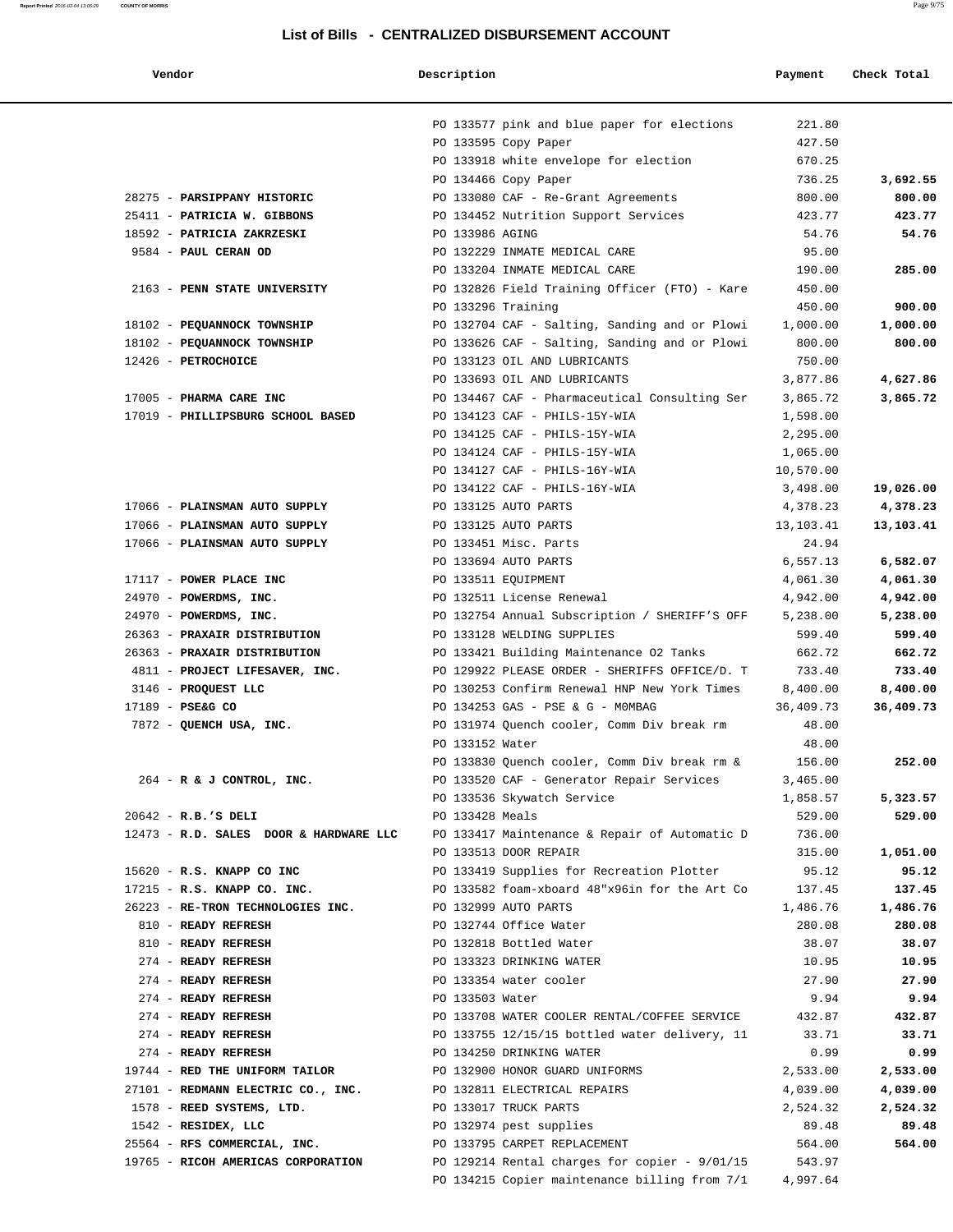| Vendor                                                                                   | Description        |                                                           | Payment            | Check Total         |
|------------------------------------------------------------------------------------------|--------------------|-----------------------------------------------------------|--------------------|---------------------|
|                                                                                          |                    |                                                           |                    |                     |
|                                                                                          |                    | PO 132627 COLOR COPIES                                    | 732.48             |                     |
|                                                                                          |                    | PO 132802 Surrogate's Office                              | 558.23             |                     |
|                                                                                          |                    | PO 133188 Quarterly Copier Lease - IT Ricoh               | 1,657.78           |                     |
|                                                                                          |                    | PO 133326 Front Copier Lease for Jan-March 20             | 1,272.80           |                     |
|                                                                                          |                    | PO 133443 Ricoh Contract 14613 Inv. 14613-05              | 224.85             |                     |
|                                                                                          |                    | PO 133441 Ricoh Contract 13199 Inv. 13199-08              | 225.52             | 10,213.27           |
| 19765 - RICOH AMERICAS CORPORATION                                                       |                    | PO 133594 Quarterly Copier Payment                        | 946.02             |                     |
|                                                                                          |                    | PO 133600 lease contract on Ricoh copier in t             | 626.01             |                     |
|                                                                                          |                    | PO 133647 Ricoh MPC5503SP                                 | 1,137.42           |                     |
|                                                                                          |                    | PO 133840 Quarterly copier payment                        | 692.04             | 3,401.49            |
| 26529 - RIEPHOFF SAW MILL, INC.                                                          |                    | PO 133452 Body Oak and sideboards                         | 738.00             | 738.00              |
| 17334 - RIOS' ENGRAVING                                                                  |                    | PO 133247 N-16 Distribution Stamp                         | 48.00              | 48.00               |
| 2355 - RITCHIES MUSIC CENTER                                                             |                    | PO 134213 OTHER OUTSIDE                                   | 274.96             | 274.96              |
| 21788 - ROAD SAFETY SYSTEMS LLC                                                          |                    | PO 132353 Guard Rail Repairs & Materials                  | 6,303.00           | 6,303.00            |
| 28392 - ROBERT MOSLEY                                                                    |                    | PO 134313 Work Boots                                      | 90.00              | 90.00               |
| 20142 - ROBOTECH CAD SOLUTIONS                                                           |                    | PO 134131 CAF - 20142-2599                                | 800.00             | 800.00              |
| 2544 - ROCKAWAY TOWNSHIP POLICE DEPT                                                     |                    | PO 132529 DRE Reimbursement                               | 220.00             | 220.00              |
| 24714 - ROCKWOOD CORPORATION                                                             |                    | PO 132519 Investigative Expense                           | 231.20             | 231.20              |
| 7805 - ROSE DUMAPIT                                                                      |                    | PO 134633 Per Diem Nursing                                | 1,193.25           | 1,193.25            |
| 24397 - ROSEMARY BATANE COBCOBO                                                          |                    | PO 134641 Per Diem Nursing                                | 1,776.00           | 1,776.00            |
| 5345 - ROUTE 23 AUTOMALL LLC                                                             |                    | PO 133000 AUTO PARTS                                      | 2,099.06           | 2,099.06            |
| 5345 - ROUTE 23 AUTOMALL LLC                                                             |                    | PO 133000 AUTO PARTS                                      | 4,779.25           | 4,779.25            |
| 5345 - ROUTE 23 AUTOMALL LLC                                                             |                    | PO 133710 AUTO PARTS                                      | 3,410.25           | 3,410.25            |
| 26510 - RUSSELL BERGER                                                                   |                    | PO 134304 Work Boots                                      | 44.76              | 44.76               |
| 9938 - RUTGERS CENTER FOR CONTINUING                                                     |                    | PO 134113 CAF - 9938-2645<br>PO 134138 CAF - 9938-2513    | 2,284.00           |                     |
| 8521 - RUTGERS UNIVERSITY                                                                |                    | PO 132768 Visible Emmissions Cert. & Odor Enf             | 2,132.00<br>445.00 | 4,416.00<br>445.00  |
| 27044 - RUTGERS, THE STATE UNIVERSITY                                                    |                    | PO 134139 CAF - 27044-2649                                | 800.00             | 800.00              |
| $25252 - SAFE-T$                                                                         | PO 128861 Boots    |                                                           | 780.00             | 780.00              |
| 27909 - SAFRAN MORPHOTRAK                                                                |                    | PO 129281 CAF - LiveScan Systems                          | 43,064.55          | 43,064.55           |
| 4327 - SAINT CLARE'S HOSPITAL                                                            |                    | PO 133974 old Ref# CF09001105000                          | 82,556.00          |                     |
|                                                                                          |                    | PO 133976 CAF - 2010-2012 Area Plan Contract              | 15,968.00          |                     |
|                                                                                          |                    | PO 133977 CAF - Grant in Aid Funding 2015                 | 66,291.00          | 164,815.00          |
| 17908 - SARA A. SULLIVAN                                                                 |                    | PO 134586 travel & expense reimbursement'                 | 380.90             | 380.90              |
| 17530 - SCALES INDUSTRIAL                                                                |                    | PO 133416 Preventive Maintenance Agreement an             | 728.40             | 728.40              |
| 21319 - SCHINDLER ELEVATOR CORPORATION                                                   |                    | PO 130451 Elevator Service Agreement                      | 2,443.29           | 2,443.29            |
| 21319 - SCHINDLER ELEVATOR CORPORATION PO 130452 Service Agreement                       |                    |                                                           | 2,443.29           | 2,443.29            |
| 11835 - SENIOR SERVICES CENTER OF PO 134384 CAF - Funding of SCADRTAP through C 5,400.00 |                    |                                                           |                    | 5,400.00            |
| 15454 - SERVICE PLUS                                                                     |                    | PO 133166 KITCHEN EQUIPMENT REPAIRS                       | 221.00             | 221.00              |
| 20899 - SGS TESTCOM INC                                                                  |                    | PO 133016 MONTHLY INSPECTION MAINTENANCE 189.41           |                    | 189.41              |
| 20899 - SGS TESTCOM INC                                                                  |                    | PO 133714 MONTHLY INSPECTION MAINTENANCE 189.41           |                    | 189.41              |
| 28210 - SHARE CORPORATION PO 133132 SHOP SUPPLIES                                        |                    |                                                           | 220.05             | 220.05              |
| 1073 - SHARI BOEHM                                                                       |                    | PO $134028$ Mi. & Insurance reimb. for $1/16$ to $100.00$ |                    | 100.00              |
| 17621 - SHEAFFER SUPPLY, INC. 620 PO 133716 HARDWARE                                     |                    |                                                           | 55.50              | 55.50               |
| 27853 - SHELLEY REINER                                                                   |                    | PO 134642 Per Diem Nursing                                | 478.50             | 478.50              |
| 17635 - SHERWIN WILLIAMS                                                                 | PO 132559 paint    |                                                           | 290.86             |                     |
|                                                                                          | PO 133249 supplies |                                                           | 17.84              | 308.70              |
| 17636 - SHERWIN-WILLIAMS                                                                 |                    | PO 133664 WO76897/ RE: CTY LIBRARY/ 01-22-16              | 526.94             | 526.94              |
| 24800 - SHOEMAKER & LYNCH INC.                                                           |                    | PO 133038 Cutting Edge #KUK9724                           | 367.76             | 367.76              |
| 1482 - SIBGATH KHAN                                                                      |                    | PO 134247 Insurance reimb. for 1/16 to 6/16               | 72.00              | 72.00               |
| 23965 - SIG SAUER INC.                                                                   | PO 130136 Training |                                                           | 1,000.00           | 1,000.00            |
| 17699 - SMITH MOTOR CO., INC.                                                            |                    | PO 133133 AUTO PARTS                                      | 18,977.26          |                     |
| 7722 - SNAP-ON INDUSTRIAL                                                                | PO 133134 TOOLS    | PO 133718 AUTO PARTS                                      | 2,410.53<br>147.20 | 21,387.79<br>147.20 |
| 6981 - SODEXO INC & AFFILIATES PO 133616 CAF - Dietary Services                          |                    |                                                           | 6,549.30           | 6,549.30            |
| 6981 - SODEXO INC & AFFILIATES PO 133988 CAF - Dietary Services for Various 182,299.21   |                    |                                                           |                    | 182,299.21          |
| 12625 - SOMERSET HILLS TOWING TO PO 133135 TRUCK PARTS                                   |                    |                                                           | 1,281.72           | 1,281.72            |
| 17755 - SOUTHEAST MORRIS COUNTY THE PO 134373 WATER - QTR MEM                            |                    |                                                           | 490.22             | 490.22              |
| 11160 - SPACE FARMS INC                                                                  |                    | PO 133427 Deer Carcass Removal                            | 2,013.00           | 2,013.00            |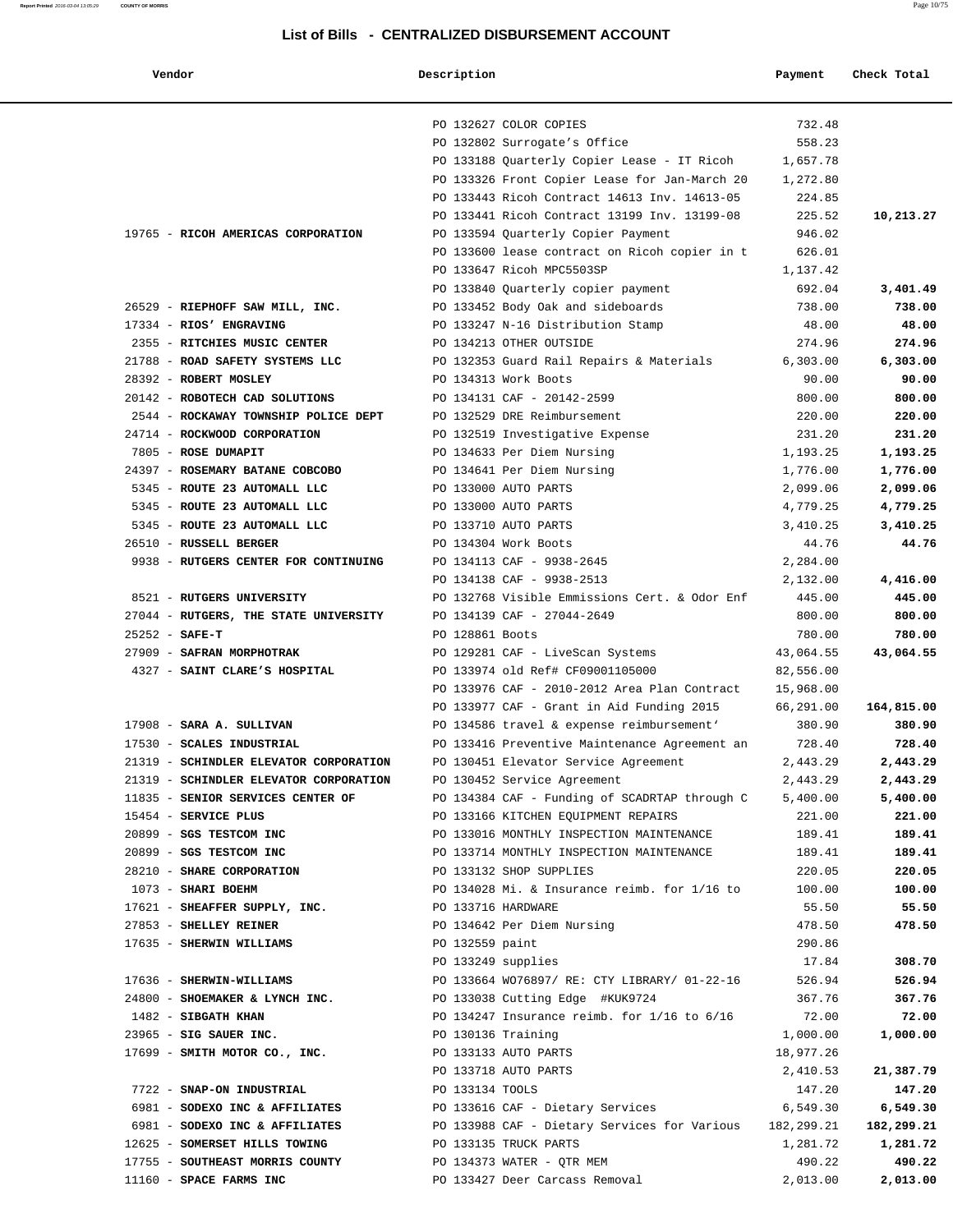#### **Report Printed** 2016-03-04 13:05:29 **COUNTY OF MORRIS** Page 11/75

#### **List of Bills - CENTRALIZED DISBURSEMENT ACCOUNT**

| Vendor                                                                       | Description        |                                               | Payment            | Check Total       |
|------------------------------------------------------------------------------|--------------------|-----------------------------------------------|--------------------|-------------------|
|                                                                              |                    | PO 133423 Rehabilitation Equipment Rental     |                    |                   |
| 20804 - SPECIALTY MEDICAL PRODUCTS INC.<br>17772 - SPEEDWELL ELECTRIC MOTORS |                    | PO 133666 CAF - Labor Rates for On-Site Elect | 1,782.50<br>276.85 | 1,782.50          |
|                                                                              |                    | PO 133959 CAF - Labor Rates for On-Site Elect | 922.00             | 1,198.85          |
| 17798 - ST. CLARE'S HOSPITAL                                                 |                    | PO 131953 CAF - 2015 Chapter 51 3rd Quarter   | 10,608.00          | 10,608.00         |
| 17804 - STANDARD & POOR'S FINANCIAL                                          |                    | PO 128106 Confirm Renewal S&P NetAdvantage We | 8,889.00           | 8,889.00          |
| 26668 - STANLEY HEALTHCARE                                                   |                    |                                               |                    |                   |
| 4611 - STAPLES ADVANTAGE                                                     |                    | PO 133504 Support and Main for Arial Software | 2,075.25<br>21.95  | 2,075.25<br>21.95 |
| 16675 - STATE TOXICOLOGY LABORATORY                                          |                    | PO 126827 magnetic lables                     | 360.00             |                   |
|                                                                              |                    | PO 132067 Toxicology Report - SHERIFF'S OFFIC | 45.00              | 405.00            |
|                                                                              |                    | PO 132494 Medical Expense                     |                    |                   |
| 17844 - STATIONERS INC                                                       |                    | PO 133279 Investigative Expense               | 308.07             | 308.07            |
| 26956 - STEPHANIE GORMAN                                                     |                    | PO 134251 NJEHA Annual Conference             | 325.00<br>64.19    | 325.00<br>64.19   |
| 20355 - STEVEN BRYLINSKI                                                     |                    | PO 132496 Investigative Expense               | 930.28             |                   |
| 8621 - SUBURBAN PROPANE -2347                                                |                    | PO 132725 Propane Delivery                    | 946.89             |                   |
|                                                                              |                    | PO 133349 Propane Delivery                    |                    |                   |
| 26337 - SUPREME-METRO CORP.                                                  |                    | PO 133591 Propane Delivery                    | 404.23             | 2,281.40          |
|                                                                              |                    | PO 133435 Contracted Snow Plowing             | 21,945.00          | 21,945.00         |
| 20815 - SUR-TEC INC                                                          |                    | PO 130038 BYRNE GRANT EQUIPMENT PURCHASE      | 8,889.00           | 8,889.00          |
| 25400 - SUZIE COLLIN                                                         |                    | PO 134644 Per Diem Nursing                    | 2,449.40           | 2,449.40          |
| 9341 - SYTECH CORPORATION                                                    |                    | PO 133273 Maintenance                         | 36,708.00          | 36,708.00         |
| 18067 - T J'S SPORTWIDE TROPHY                                               |                    | PO 132801 PLAQUE AND ENGRAVING                | 50.30              | 50.30             |
| 26030 - TABB INC.                                                            |                    | PO 133384 Background checks - Account No. 320 | 35.00              | 35.00             |
| 4074 - TACTICAL TECHNOLOGIES INC                                             | PO 133274 Training |                                               | 495.00             | 495.00            |
| 5611 - TBS CONTROLS LLC                                                      |                    | PO 133561 CAF - Environmental Controls & HVAC | 5,358.34           |                   |
|                                                                              |                    | PO 133562 CAF - Environmental Control and HVA | 159.10             | 5,517.44          |
| 27658 - TECHLINE TECHNOLOGIES, INC.                                          |                    | PO 134249 Tactical Medical Training Per Bid # | 24,800.00          | 24,800.00         |
| 26677 - TEODORA O. DELEON                                                    |                    | PO 134622 Per Diem Nursing                    | 296.00             | 296.00            |
| 14846 - TERESA GALLAGHER                                                     |                    | PO 131322 Medicare B Reimbursement July 2015  | 1,258.80           | 1,258.80          |
| 27034 - TERESA OMWENGA                                                       |                    | PO 134621 Per Diem Nursing                    | 888.00             | 888.00            |
| 3962 - TESSCO INC.                                                           |                    | PO 132953 Upgrade Cty Radio Sys - L&PS        | 379.21             |                   |
|                                                                              |                    | PO 132953 Upgrade Cty Radio Sys - L&PS        | 10.98              | 390.19            |
| 19739 - THE RBA GROUP INC.                                                   |                    | PO 134441 old Ref# CF09001500000              | 156,098.88         |                   |
|                                                                              |                    | PO 134442 old Ref# CF09001500000              | 85,622.79          | 241,721.67        |
| 9016 - THE STAR LEDGER                                                       |                    | PO 132506 Investigative Expense               | 413.40             |                   |
|                                                                              |                    | PO 133229 Account #10100-00008275604          | 413.40             | 826.80            |
| 26279 - THEODORE DANIEL                                                      | PO 134168 Boots    |                                               | 90.00              | 90.00             |
| 24933 - THOMAS POLLIO                                                        |                    | PO 134196 Petty Cash Youth Shelter February 2 | 211.00             | 211.00            |
| 17538 - THOMAS SCERBO                                                        |                    | PO 131656 Medicare B Reimbursement July 2015  | 629.40             | 629.40            |
| 10812 - THOMSON REUTER-WEST                                                  |                    | PO 122975 On-Line Service for June 01 thru Ju | 1,499.40           | 1,499.40          |
| 18437 - THOMSON REUTERS                                                      |                    | PO 129628 Monthly OnLine Service October 01,  | 1,499.40           |                   |
|                                                                              |                    | PO 132570 County Counsel Subscription 2015    | 679.22             |                   |
|                                                                              |                    | PO 132745 Law DataBase & Clear - SHERIFF' OFF | 754.36             |                   |
|                                                                              |                    | PO 132822 WEST INFORMATION CHARGES            | 543.29             |                   |
|                                                                              |                    | PO 132823 WEST INFORMATION CHARGES            | 543.29             |                   |
|                                                                              |                    | PO 132576 County Counsel Subscription 2015    | 202.00             | 4,221.56          |
| 10812 - THOMSON REUTER-WEST                                                  |                    | PO 134155 West Law Charges                    | 5,286.67           | 5,286.67          |
| 10812 - THOMSON REUTER-WEST                                                  |                    | PO 134156 Investigative Expense               | 1,756.00           | 1,756.00          |
| 10477 - TIFFANY ELECTRIC INC                                                 |                    | PO 134379 CAF - Installation of Traffic Signa | 12,691.19          | 12,691.19         |
| 122 - TILCON NEW YORK INC.                                                   |                    | PO 129970 Bituminous Concrete                 | 2,262.28           |                   |
|                                                                              |                    | PO 132890 Bituminous Concrete                 | 798.54             |                   |
|                                                                              |                    | PO 133325 Bituminous Concrete                 | 1,200.88           | 4,261.70          |
| 21479 - TIOGA SOLAR MORRIS COUNTY 1 LLC                                      |                    | PO 133508 Electric / Solar Energy             | 603.50             | 603.50            |
| 281 - TOMAR INDUSTRIES INC                                                   |                    | PO 133136 JANITORIAL SUPPLIES                 | 51.60              | 51.60             |
| 9099 - TONY SANCHEZ LTD                                                      |                    | PO 133137 TRUCK PARTS                         | 1,634.66           | 1,634.66          |
| 16352 - TOWN OF MORRISTOWN                                                   |                    | PO 129195 INSPECTION FEES                     | 1,146.00           |                   |
|                                                                              |                    | PO 129599 INSPECTION FEES                     | 744.00             | 1,890.00          |
| 14451 - TOWNSHIP OF EAST HANOVER                                             |                    | PO 134651 Replacement of Melanie Lane Br. 141 | 26,675.60          | 26,675.60         |
| 1122 - TOWNSHIP OF MORRIS                                                    |                    | PO 134261 SEWER- TWP MORRIS                   | 19,550.87          | 19,550.87         |
| 1122 - TOWNSHIP OF MORRIS                                                    |                    | PO 134309 SEWER- TWP MORRIS                   | 54,743.54          | 54,743.54         |
| 11837 - TOWNSHIP OF ROXBURY                                                  |                    | PO 134385 CAF - Funding of SCADRTAP through C | 6,111.00           | 6,111.00          |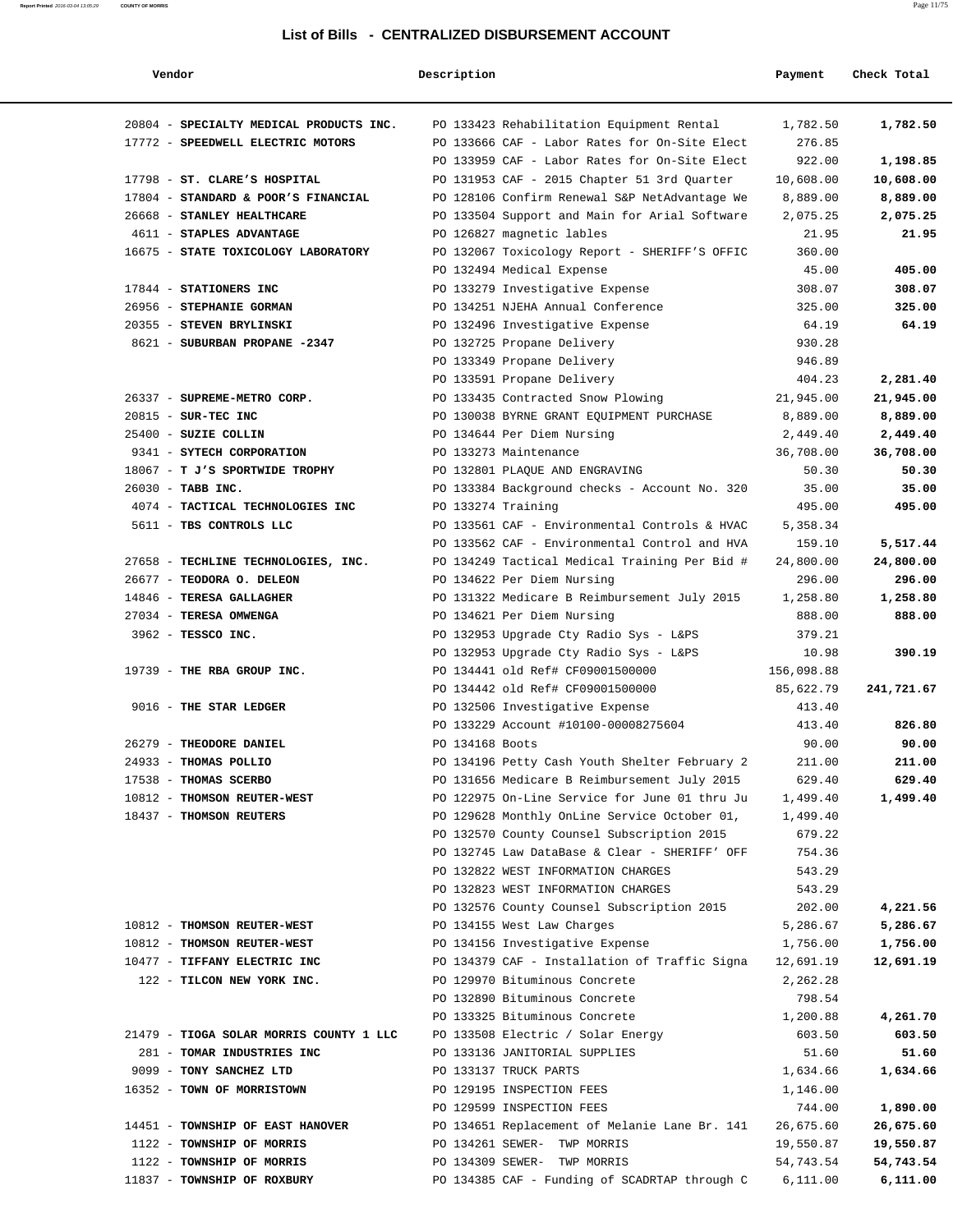|--|

#### **Vendor Description Payment Check Total**

| $3049$ - TRANE                         | PO 133302 SERVICE AGREEMENT # 188769          | 745.00    | 745.00    |
|----------------------------------------|-----------------------------------------------|-----------|-----------|
| 18110 - TRANE U.S. INC.                | PO 133571 Chiller Purge Repair & Quarterly Se | 13,002.00 | 13,002.00 |
| 11791 - TRANSYSTEMS CORPORATION        | PO 134305 CAF - Preliminary Design Services f | 7,343.38  | 7,343.38  |
| 11781 - TREASURER. ST OF NJ            | PO 133699 Federal Parent Locator Fees for 201 | 1,100.77  | 1,100.77  |
| 11781 - TREASURER. ST OF NJ            | PO 133700 CSP Collection Intercepts Fees (Pre | 1,861.00  | 1,861.00  |
| 18144 - TREE KING INC                  | PO 133978 Contracted Snow Removal             | 28,545.00 | 28,545.00 |
| 12333 - TRIMBOLI & PRUSINOWSKI, LLC    | PO 134427 MCPO legal services                 | 192.00    | 192.00    |
| $28045$ - TROY GROUP, INC.             | PO 134052 1 YR AFTER SERVICE WARRANTY         | 410.00    | 410.00    |
| 12345 - TSI INCORPORATED               | PO 132271 FIT TEST MACHINE MAINTENANCE        | 721.48    | 721.48    |
| 4144 - U-LINE SHIPPING SUPPLY          | PO 132247 Janitorial Supplies                 | 606.93    | 606.93    |
| 9285 - U.S. SECURITY ASSOCIATES, INC.  | PO 132063 CAF - Unarmed Security Guards/SHERI | 20,956.46 | 20,956.46 |
| 478 - UCPO POLICE ACADEMY TRAINING     | PO 132495 Training                            | 90.00     |           |
|                                        | PO 133303 Megan's Law Grant Training          | 60.00     | 150.00    |
| 436 - UNA HUTCHIN                      | PO 131393 Medicare B Reimbursement July 2015  | 629.40    | 629.40    |
| 18232 - UNITED PARCEL SERVICE          | PO 133189 UPS Shipping Fees                   | 11.60     | 11.60     |
| 15732 - UNIVERSAL UNIFORM SALES CO INC | PO 132342 CAF - Custom Fitted Uniforms        | 2,518.00  | 2,518.00  |
| 15732 - UNIVERSAL UNIFORM SALES CO INC | PO 132648 CAF - Contract Renewal Uniforms     | 116.00    | 116.00    |
| 15732 - UNIVERSAL UNIFORM SALES CO INC | PO 132728 CAF - Custom Fitted Uniforms        | 105.00    | 105.00    |
| 15732 - UNIVERSAL UNIFORM SALES CO INC | PO 132731 CAF - Contract Renewal Uniforms     | 100.00    | 100.00    |
| 15732 - UNIVERSAL UNIFORM SALES CO INC | PO 132741 CAF - Contract Renewal              | 1,693.94  | 1,693.94  |
| 15732 - UNIVERSAL UNIFORM SALES CO INC | PO 132743 CAF - Contract Renewal / SHERIFF    | 8,026.00  | 8,026.00  |
| 15732 - UNIVERSAL UNIFORM SALES CO INC | PO 132829 CAF - Custom Fitted Uniforms        | 50.00     | 50.00     |
| 15732 - UNIVERSAL UNIFORM SALES CO INC | PO 132986 CAF - Contract Renewal uniforms B   | 275.00    | 275.00    |
| 15732 - UNIVERSAL UNIFORM SALES CO INC | PO 133112 Uniform - Quiles                    | 193.00    | 193.00    |
| 15732 - UNIVERSAL UNIFORM SALES CO INC | PO 133148 CAF - Custom Fitted Uniforms BID 16 | 801.70    | 801.70    |
| 15732 - UNIVERSAL UNIFORM SALES CO INC | PO 133184 CAF - Custom Fitted Uniforms BID 14 | 820.88    | 820.88    |
| 15732 - UNIVERSAL UNIFORM SALES CO INC | PO 133195 CAF - Contract Renewal uniforms B   | 1,883.40  | 1,883.40  |
| 3489 - US MUNICIPAL SUPPLY, INC        | PO 133139 TRUCK PARTS                         | 214.88    | 214.88    |
| 10158 - VERIZON                        | PO 133587 Nutrition Telephone                 | 884.00    | 884.00    |
| $1286$ - VERIZON                       | PO 133643 Centrex/POTS Monthly Bill           | 8,097.98  | 8,097.98  |
| $1286$ - VERIZON                       | PO 133644 Prosecutor's Office PBX - Monthly S | 1,590.20  | 1,590.20  |
| 1286 - VERIZON                         | PO 133645 Monthly Data Circuit Services - TLS | 7,003.70  | 7,003.70  |
| $1286$ - VERIZON                       | PO 133649 MORRIS CO SHERIFF'S OFCS & INST     | 67.22     | 67.22     |
| $1286 - VERIZON$                       | PO 133681 Telephone pobox4833                 | 328.89    | 328.89    |
| $1286 - VERIZON$                       | PO 134149 Land Line                           | 544.22    | 544.22    |
| $1286 - VERIZON$                       | PO 134150 Land Line                           | 62.42     | 62.42     |
| 21097 - VERIZON BUSINESS               | PO 133646 Centrex Voicemail Service - Deirdre | 94.16     | 94.16     |
| 1348 - VERIZON WIRELESS                | PO 132238 CELL SERVICE                        | 323.10    |           |
|                                        | PO 132235 GPS TRACKING SERVICE                | 90.12     |           |
|                                        | PO 132255 GPS TRACKING SERVICE                | 90.27     |           |
|                                        | PO 132254 CELL SERVICE                        | 298.94    |           |
|                                        | PO 132503 Cell Phones                         | 59.72     |           |
|                                        | PO 134154 Cell Phones                         | 14,939.82 |           |
|                                        | PO 134209 Wireless Service                    | 80.04     | 15,882.01 |
| 12420 - VINCENT D CARRINGTON           | PO 132250 DENTAL PEER REVIEW                  | 500.00    | 500.00    |
| 14319 - VISITING NURSE ASSOC. OF       | PO 133806 CAF - 2015 Funding through the Peer | 26,110.00 |           |
|                                        | PO 133807 CAF -2015 Funding through the Peer  | 29,808.38 |           |
|                                        | PO 133809 CAF - Grant in Aid Funding 2015     | 12,999.00 | 68,917.38 |
| 25832 - VOIANCE LANGUAGE SERVICES, LLC | PO 133834 Interpreter fees                    | 623.16    | 623.16    |
| 6146 - W.B. MASON COMPANY INC          | PO 129415 AGING OFFICE SUPPLIES               | 334.99    |           |
|                                        | PO 130807 Office Supplies                     | 251.82    |           |
|                                        | PO 132712 Office Supplies                     | 241.24    |           |
|                                        | PO 132888 Inv I31400437                       | 97.99     |           |
|                                        | PO 132819 supplies                            | 21.06     |           |
|                                        | PO 132800 SUPPLIES FOR SURROGATE'S OFFICE     | 816.70    |           |
|                                        | PO 133054 general office supplies for ETS     | 1,014.49  |           |
|                                        | PO 132955 Paper Order                         | 34.84     | 2,813.13  |
| 6146 - W.B. MASON COMPANY INC          | PO 132993 toner/ink                           | 105.32    |           |
|                                        | PO 133192 Office Supplies & Copier Paper      | 190.27    |           |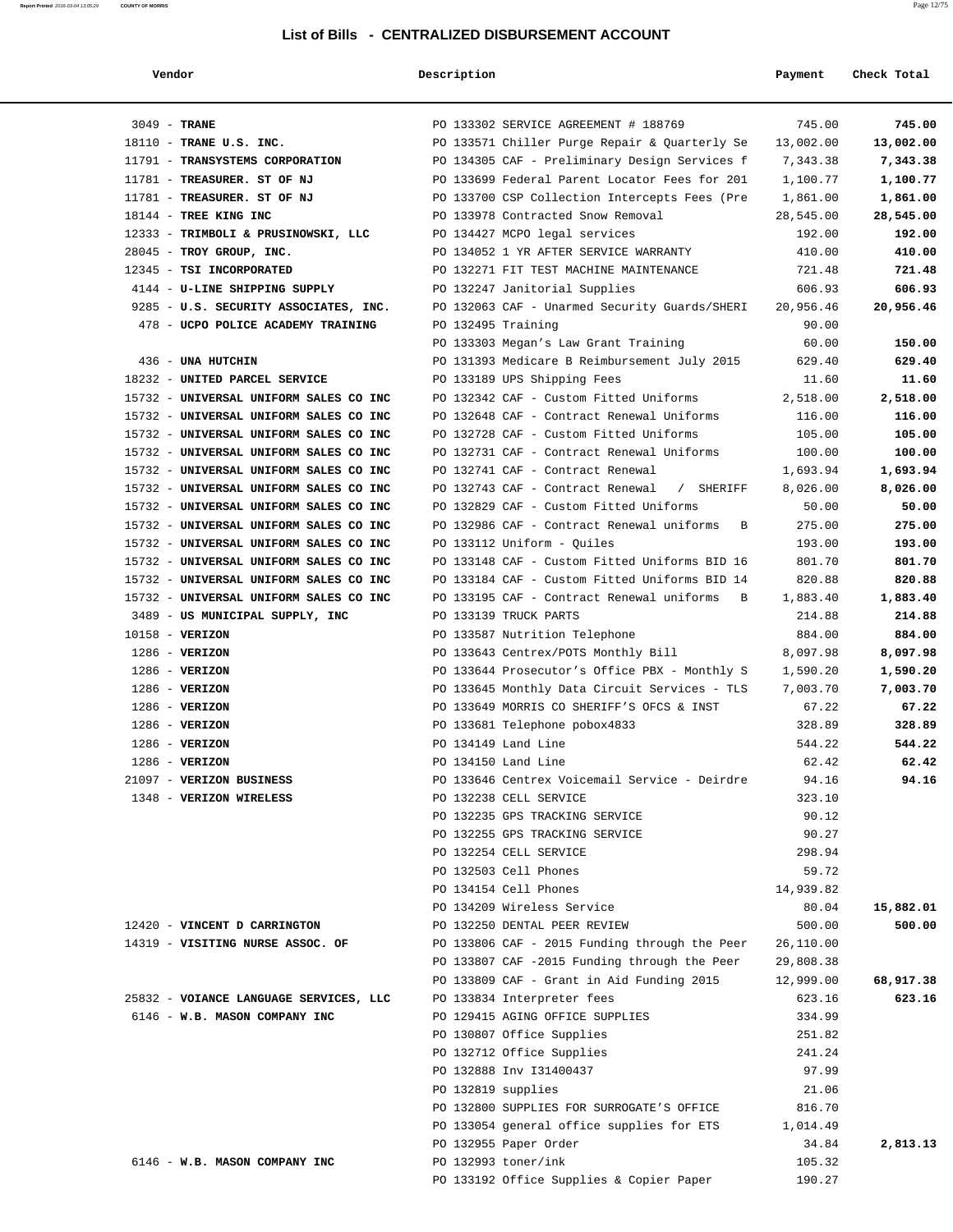| Vendor                                    | Description                                   | Payment   | Check Total |
|-------------------------------------------|-----------------------------------------------|-----------|-------------|
|                                           | PO 133314 JANUARY 2016 SUPPLIES               | 187.25    |             |
|                                           | PO 133502 Office Supplies                     | 383.04    |             |
|                                           | PO 133505 Office Supplies                     | 62.54     |             |
|                                           | PO 133576 OFFICE SUPPLIES/ OTHER OPER         | 189.17    |             |
|                                           | PO 133581 Office Supplies                     | 289.06    |             |
|                                           | PO 133592 mis office supplies                 | 407.31    | 1,813.96    |
| 6146 - W.B. MASON COMPANY INC             | PO 133735 Office Supplies                     | 213.91    |             |
|                                           | PO 134030 OFFICE SUPPLIES                     | 109.23    | 323.14      |
| 6146 - W.B. MASON COMPANY INC             | PO 133913 Megan's Law - Equipment purchase    | 89.60     |             |
|                                           | PO 133776 Office Supplies                     | 64.60     | 154.20      |
| 27401 - WALLKILL GROUP INC                | PO 134468 CAF - Shower Suite Alterations      | 66,469.87 | 66,469.87   |
| 18388 - WARREN COUNTY COMMUNITY COLL.     | PO 134130 CAF - 18388-2530                    | 2,592.00  |             |
|                                           | PO 134116 CAF - 18388-2576                    | 3,200.00  |             |
|                                           | PO 134115 CAF - 18388-2573                    | 3,200.00  |             |
|                                           | PO 134137 CAF - 18388-2572                    | 2,592.00  |             |
|                                           | PO 134136 CAF - 18388-2581                    | 648.00    |             |
|                                           | PO 134135 CAF - 18388-2581                    | 2,592.00  | 14,824.00   |
| 18396 - WASHINGTON TWP POLICE DEPT        | PO 132517 DRE Grant Reimbursement             | 220.00    | 220.00      |
| 21726 - WATER COOLING CORPORATION         | PO 132630 PLUMBING SUPPLIES                   | 343.61    | 343.61      |
| 13392 - WEBSTER PLUMBING &                | PO 132809 SEWER DRAIN CLEARING                | 588.80    | 588.80      |
| 25859 - WESCOM SOLUTONS INC.              | PO 133563 Patient Billing/Medicare Facilitato | 3,507.59  | 3,507.59    |
| 18453 - WHARTON WATER DEPARTMENT          | PO 134408 WATER - WHARTON                     | 125.90    | 125.90      |
| 20102 - WHITE AND SHAUGER INC             | PO 133415 Buildings & Grounds Maintenance Sup | 203.97    |             |
|                                           | PO 133414 Buildings & Grounds Maintenance Sup | 193.12    | 397.09      |
| 26353 - WHITE IRON LLC                    | PO 133175 STAINLESS STEEL BAR GRATING         | 1,200.00  | 1,200.00    |
| 453 - WHITES HEALTHCARE ENTERPRISES INC   | PO 133743 Medicines                           | 679.09    |             |
|                                           | PO 133747 Medicine(s) for January 2016        | 1,466.10  | 2,145.19    |
| 10826 - WHITES HEALTHCARE ENTERPRISES INC | PO 134198 Medication for Youth Shelter Januar | 674.72    | 674.72      |
| 8335 - WILLIAM PATERSON UNIVERSITY        | PO 134134 CAF - 8335-2324                     | 1,185.26  | 1,185.26    |
| 1621 - WINSOR'S TRACTOR TRAILER           | PO 134109 CAF - 1621-2726                     | 3,200.00  |             |
|                                           | PO 134133 CAF - 1621-2673                     | 3,200.00  | 6,400.00    |
| 13120 - WOLTERS KLUWER LAW & BUSINESS     | PO 132602 Received Medicare Handbook          | 401.00    | 401.00      |
| 18538 - WORK N WEAR STORE                 | PO 133242 Work Gloves                         | 120.00    | 120.00      |
| 18564 - XEROX CORP                        | PO 131719 meter usage on xeron 7335p          | 36.35     |             |
|                                           | PO 133227 base charge on wide format printer  | 224.04    | 260.39      |
| 28278 - XLPRINT USA, LLC                  | PO 134699 Paris Enterprise First Designer     | 6,738.00  | 6,738.00    |
| 20820 - Y-PERS INC                        | PO 133804 SHOP SUPPLIES                       | 167.20    | 167.20      |
| 20132 - ZEE MEDICAL INC.                  | PO 132493 Medical Expense                     | 166.40    | 166.40      |
| 18599 - ZEP SALES & SERVICE               | PO 133144 JANITORIAL SUPPLIES                 | 241.74    | 241.74      |

TOTAL **5,140,279.99**

|  |  |  |  |                                               | 5,140,279.99 |
|--|--|--|--|-----------------------------------------------|--------------|
|  |  |  |  | Total to be paid from Fund 13 Dedicated Trust | 23,695.52    |
|  |  |  |  | Total to be paid from Fund 04 County Capital  | 1,003,123.76 |
|  |  |  |  | Total to be paid from Fund 02 Grant Fund      | 589,531.22   |
|  |  |  |  | Total to be paid from Fund 01 Current Fund    | 3,523,929.49 |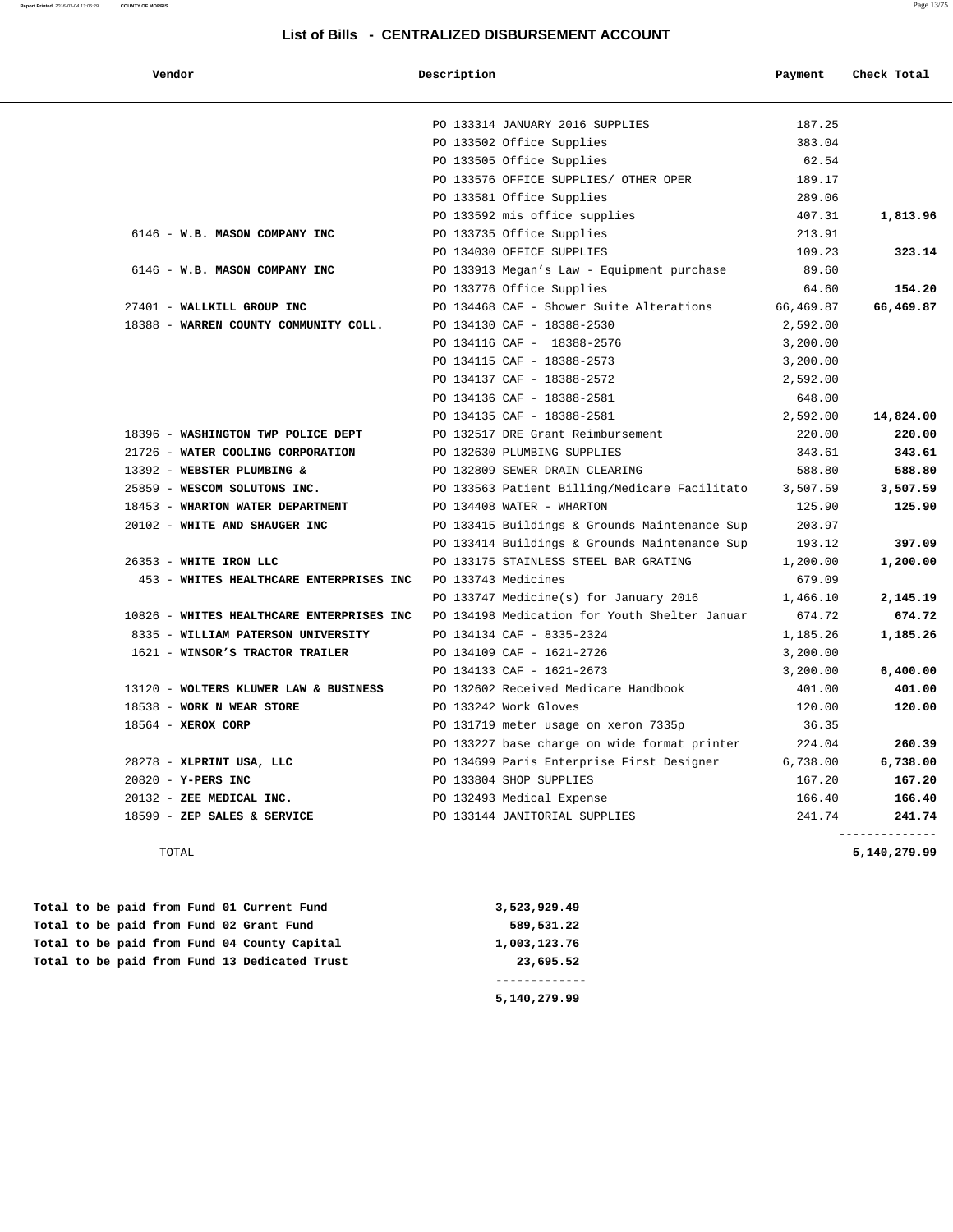| Account<br>. | P <sub>0</sub> | Vendor<br>. | Description | Payment | Account Total |
|--------------|----------------|-------------|-------------|---------|---------------|
|              |                |             |             |         |               |

## **Current Fund**

## **County Administrator**

|                                                                                                                                                                                                                                                                                                                                                                                                                                              | 200.00                                                                                                                                                                                                                                                                                                                                         |              |
|----------------------------------------------------------------------------------------------------------------------------------------------------------------------------------------------------------------------------------------------------------------------------------------------------------------------------------------------------------------------------------------------------------------------------------------------|------------------------------------------------------------------------------------------------------------------------------------------------------------------------------------------------------------------------------------------------------------------------------------------------------------------------------------------------|--------------|
| TOTAL FOR ACCOUNT                                                                                                                                                                                                                                                                                                                                                                                                                            |                                                                                                                                                                                                                                                                                                                                                | 200.00       |
|                                                                                                                                                                                                                                                                                                                                                                                                                                              |                                                                                                                                                                                                                                                                                                                                                |              |
| Dept #ADMI                                                                                                                                                                                                                                                                                                                                                                                                                                   | 179.32                                                                                                                                                                                                                                                                                                                                         |              |
|                                                                                                                                                                                                                                                                                                                                                                                                                                              | 119.20                                                                                                                                                                                                                                                                                                                                         |              |
|                                                                                                                                                                                                                                                                                                                                                                                                                                              | 36.75                                                                                                                                                                                                                                                                                                                                          |              |
| TOTAL FOR ACCOUNT                                                                                                                                                                                                                                                                                                                                                                                                                            |                                                                                                                                                                                                                                                                                                                                                | 335.27       |
|                                                                                                                                                                                                                                                                                                                                                                                                                                              | 6.25                                                                                                                                                                                                                                                                                                                                           |              |
| TOTAL FOR ACCOUNT                                                                                                                                                                                                                                                                                                                                                                                                                            |                                                                                                                                                                                                                                                                                                                                                | 6.25         |
|                                                                                                                                                                                                                                                                                                                                                                                                                                              | 135.00                                                                                                                                                                                                                                                                                                                                         |              |
|                                                                                                                                                                                                                                                                                                                                                                                                                                              | 135.00                                                                                                                                                                                                                                                                                                                                         |              |
| TOTAL FOR ACCOUNT                                                                                                                                                                                                                                                                                                                                                                                                                            |                                                                                                                                                                                                                                                                                                                                                | 270.00       |
|                                                                                                                                                                                                                                                                                                                                                                                                                                              | 35.00                                                                                                                                                                                                                                                                                                                                          |              |
|                                                                                                                                                                                                                                                                                                                                                                                                                                              | 30.00                                                                                                                                                                                                                                                                                                                                          |              |
|                                                                                                                                                                                                                                                                                                                                                                                                                                              | 13.50                                                                                                                                                                                                                                                                                                                                          |              |
| TOTAL FOR ACCOUNT                                                                                                                                                                                                                                                                                                                                                                                                                            |                                                                                                                                                                                                                                                                                                                                                | 78.50        |
|                                                                                                                                                                                                                                                                                                                                                                                                                                              | 27,416.00                                                                                                                                                                                                                                                                                                                                      |              |
| TOTAL FOR ACCOUNT                                                                                                                                                                                                                                                                                                                                                                                                                            |                                                                                                                                                                                                                                                                                                                                                | 27,416.00    |
|                                                                                                                                                                                                                                                                                                                                                                                                                                              |                                                                                                                                                                                                                                                                                                                                                | ============ |
|                                                                                                                                                                                                                                                                                                                                                                                                                                              |                                                                                                                                                                                                                                                                                                                                                | 28,306.02    |
| Associations and Memberships<br>133639 OFFICE CONCEPTS GROUP, INC.<br>133390 PAPER MART INC<br>133390 PAPER MART INC<br>Office Supplies & Stationery<br>134695 COUNTY OF MORRIS<br>Postage & Metered Mail<br>132556 MORRIS COUNTY CHAMBER OF<br>132556 MORRIS COUNTY CHAMBER OF<br>134497 LAWRENCE RAGONESE<br>134497 LAWRENCE RAGONESE<br><i>Other Outside Services</i><br>(2015) Transportation Vehicles<br>TOTAL for County Administrator | 2016 Annual Membership NPELRA & NJPELRA,<br>Supreme Multi White 92 Brt 8 1/2 X 11<br>Supreme DP Xero L White 8 1/2 x 14<br>2nd Half 2.16 Metered Mail<br>Registration for John Bonanni to attend<br>Cathy Burd<br>Background checks<br>Trophy King of Parsippany - Engraved pla<br>70 South Gallery - Enlarge courthouse ph<br>AS PER SC#83013 |              |

#### **Personnel**

|                      | 133247 RIOS' ENGRAVING            | N-16 Distribution Stamp              | 48.00    |             |
|----------------------|-----------------------------------|--------------------------------------|----------|-------------|
| 01-201-20-105100-058 | Office Supplies & Stationery      | TOTAL FOR ACCOUNT                    |          | 48.00       |
|                      | 134695 COUNTY OF MORRIS           | 2nd Half 2.16 Metered Mail           | 47.65    |             |
| 01-201-20-105100-068 | Postage & Metered Mail            | TOTAL FOR ACCOUNT                    |          | 47.65       |
|                      | 133647 RICOH AMERICAS CORPORATION | Payment for Jan, Feb, and March 2016 | 1,137.42 |             |
| 01-201-20-105100-164 | Office Machines - Rental          | TOTAL FOR ACCOUNT                    |          | 1,137.42    |
|                      |                                   |                                      |          | ----------- |
| TOTAL for Personnel  |                                   |                                      |          | 1,233.07    |

#### **Board of Chosen Freeholders**

| 134707 JANET DONALDSON                                 | Receipts for the Daily Record and Star L | 54.00 |       |
|--------------------------------------------------------|------------------------------------------|-------|-------|
| <i>Books &amp; Periodicals</i><br>01-201-20-110100-028 | TOTAL FOR ACCOUNT                        |       | 54.00 |
| 133642 ENVELOPES & PRINTED PROD. INC.                  | Ream of Paper                            | 34.00 |       |
| Office Supplies & Stationery<br>01-201-20-110100-058   | TOTAL FOR ACCOUNT                        |       | 34.00 |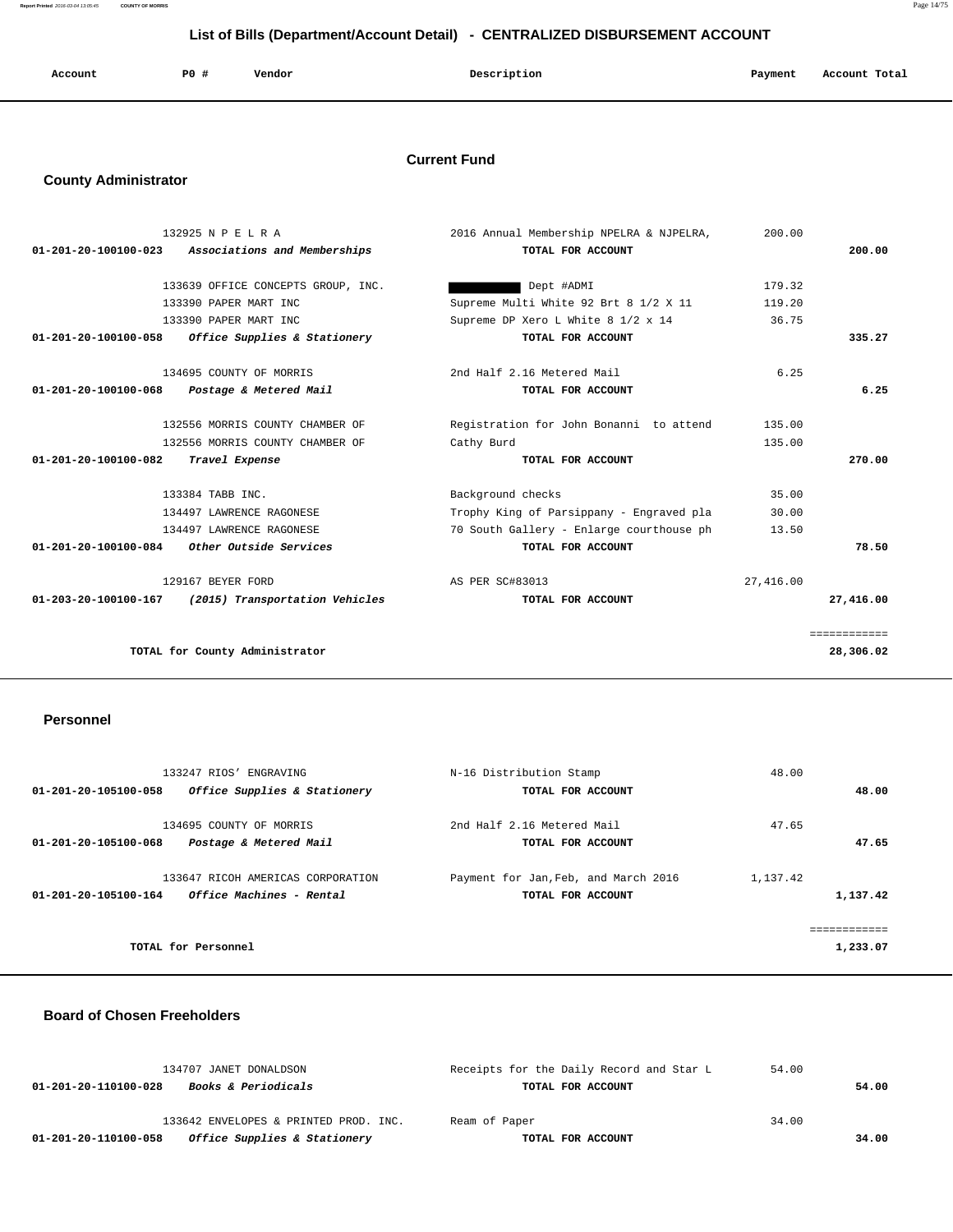| Account                            | PO# | Vendor                                            | Description                                     | Payment | Account Total |
|------------------------------------|-----|---------------------------------------------------|-------------------------------------------------|---------|---------------|
| <b>Board of Chosen Freeholders</b> |     |                                                   |                                                 |         |               |
| 01-201-20-110100-068               |     | 134695 COUNTY OF MORRIS<br>Postage & Metered Mail | 2nd Half 2.16 Metered Mail<br>TOTAL FOR ACCOUNT | 117.84  | 186.34        |
|                                    |     | 133984 LONGFELLOWS SANDWICH DELI                  | Sandwich platter for dinner meeting held        | 164.85  |               |

 132556 MORRIS COUNTY CHAMBER OF Registration for the following to attend 135.00 132556 MORRIS COUNTY CHAMBER OF Kathy Defillippo 135.00 132556 MORRIS COUNTY CHAMBER OF Hank Lyon 135.00 132556 MORRIS COUNTY CHAMBER OF Christine Myers 135.00 132556 MORRIS COUNTY CHAMBER OF Deborah Smith 135.00 132556 MORRIS COUNTY CHAMBER OF Tom Mastrangelo 135.00 134014 BORGATA RESORT & SPA Room Reservation for Tom Mastrangelo for 330.00 134014 BORGATA RESORT & SPA **Additional** room charge 10.00

| 01-201-20-110100-079 | Special Projects                      | TOTAL FOR ACCOUNT | 1,314.85 |
|----------------------|---------------------------------------|-------------------|----------|
|                      |                                       |                   |          |
|                      |                                       |                   |          |
|                      | TOTAL for Board of Chosen Freeholders |                   | 1,589.19 |

 **Clerk of the Board** 

| 133789 DAILY RECORD                                  | ASB-70021774 T & M Associates (p/d 2/2)  | 64.92  |
|------------------------------------------------------|------------------------------------------|--------|
| 134201 DAILY RECORD                                  | ASB-70021774 Hatch Mott MacDonald 2/16   | 71.08  |
| 134212 DAILY RECORD                                  | ASB-03668474 SEALED BID 16-13R, 16-21, 1 | 86.92  |
| 134212 DAILY RECORD                                  | ASB-03668474 SEALED BID 2/11/16          | 82.52  |
| 134212 DAILY RECORD                                  | ASB-03668474 LEGAL SEALED BID 16-18 02/  | 86.04  |
| 134212 DAILY RECORD                                  | ASB-03668474 LEGAL SEALED BID 16-10R, 16 | 85.16  |
| Advertising<br>01-201-20-110105-022                  | TOTAL FOR ACCOUNT                        | 476.64 |
| 132955 W.B. MASON COMPANY INC                        | 81/2x14 Legal Size Paper                 | 34.84  |
| Office Supplies & Stationery<br>01-201-20-110105-058 | TOTAL FOR ACCOUNT                        | 34.84  |
|                                                      |                                          |        |
| TOTAL for Clerk of the Board                         |                                          | 511.48 |

 **County Clerk** 

| 407.31    |           | TOTAL FOR ACCOUNT                           | Office Supplies & Stationery<br>01-201-20-120100-058             |
|-----------|-----------|---------------------------------------------|------------------------------------------------------------------|
|           | 407.31    | mis office supplies for the office ref.#    | 133592 W.B. MASON COMPANY INC                                    |
| 78,558.76 |           | TOTAL FOR ACCOUNT                           | Equipment Service Agreements<br>$01 - 201 - 20 - 120100 - 044$   |
|           | 75,785,00 | annual maintenance for the cbs/new visio    | 134411 COUNTY BUSINESS SYSTEMS INC                               |
|           | 2,377.76  | Ouote # 1020264678084 dell cust # 296819    | 133221 DELL MARKETING L.P.                                       |
|           | 396.00    | fujitsu S7160 scanners serial #'s A36D17    | 133359 IMAGE ACCESS CORP                                         |
| 40.98     |           | TOTAL FOR ACCOUNT                           | $01 - 201 - 20 - 120100 - 031$<br>Cellular Phones/Pagers         |
|           | 40.98     | wireless account $973-610-8331$ Account #28 | 133493 AT&T MOBILITY                                             |
| 443.35    |           | TOTAL FOR ACCOUNT                           | <b>Books &amp; Periodicals</b><br>$01 - 201 - 20 - 120100 - 028$ |
|           | 413.40    | 1 year subscription daily & Sunday Accou    | 133229 THE STAR LEDGER                                           |
|           | 29.95     | 2016 I.D. Checking Guide for the Passpor    | 133225 I D CHECKING GUIDE                                        |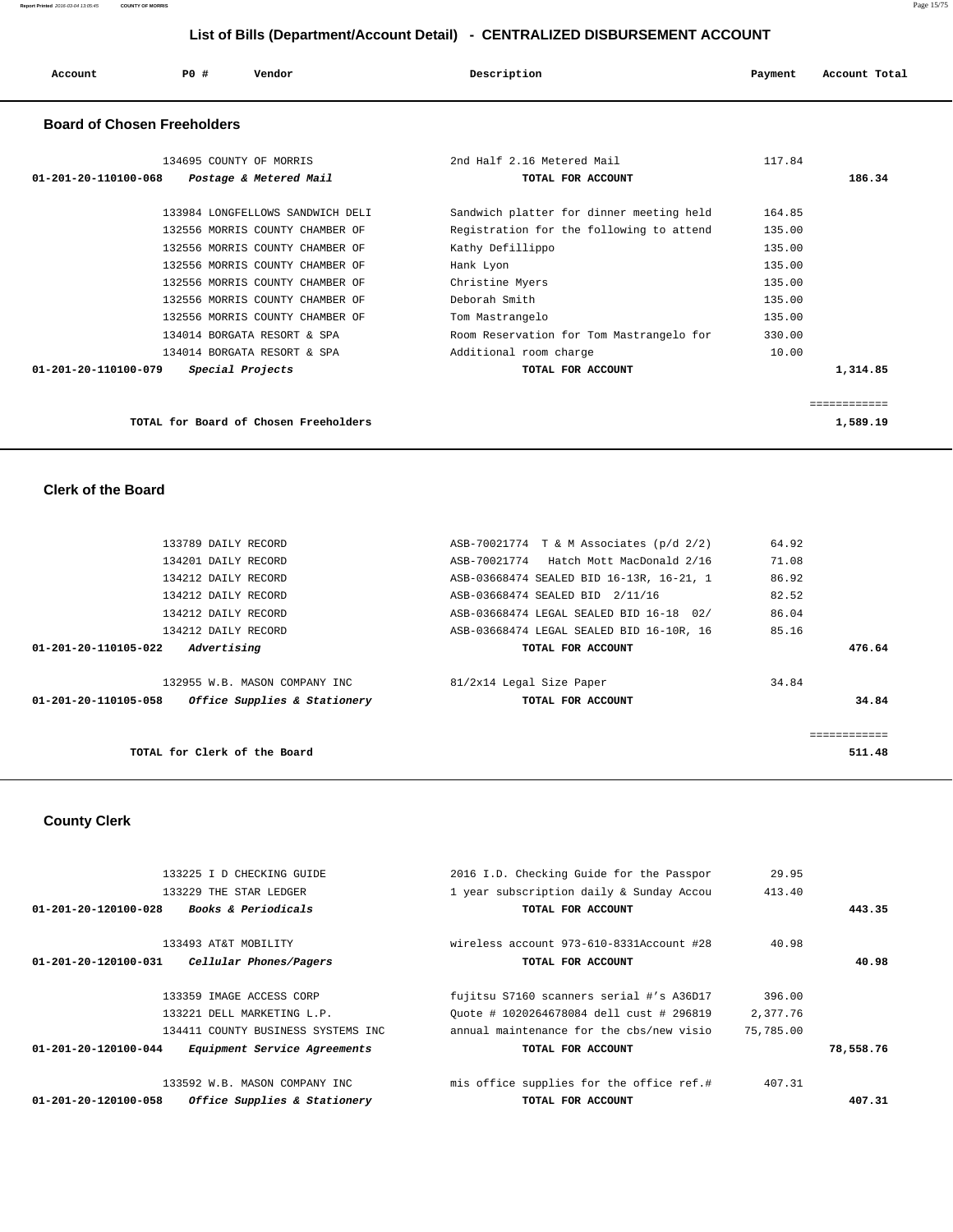#### **Report Printed** 2016-03-04 13:05:45 **COUNTY OF MORRIS** Page 16/75

## **List of Bills (Department/Account Detail) - CENTRALIZED DISBURSEMENT ACCOUNT**

| Account              | PO# | Vendor                     | Description                             | Payment | Account Total |
|----------------------|-----|----------------------------|-----------------------------------------|---------|---------------|
| <b>County Clerk</b>  |     |                            |                                         |         |               |
| 01-201-20-120100-068 |     | Postage & Metered Mail     | TOTAL FOR ACCOUNT                       |         | 1,748.33      |
|                      |     | 133582 R.S. KNAPP CO. INC. | item FOAQ foam -x-board 48inx96in white | 137.45  |               |

| Printing<br>01-201-20-120100-069                                                        | TOTAL FOR ACCOUNT                                             |        | 137.45    |
|-----------------------------------------------------------------------------------------|---------------------------------------------------------------|--------|-----------|
| 133589 MORRIS COUNTY CHAMBER OF<br>01-201-20-120100-185<br>Food                         | MCEDC24th annual partners in Economic De<br>TOTAL FOR ACCOUNT | 170.00 | 170.00    |
| 133600 RICOH AMERICAS CORPORATION<br>$01 - 201 - 20 - 120100 - 259$<br>Equipment Rental | contract on mp4002sp copier S/NW523LC012<br>TOTAL FOR ACCOUNT | 626.01 | 626.01    |
| 131719 XEROX CORP                                                                       | meter usage on WC7335P printer ser.#FKA-                      | 36.35  |           |
| 133227 XEROX CORP                                                                       | base charge 6204 CP copier ser.#AGF-4212                      | 224.04 |           |
| (2015) Equipment Service Agreements<br>01-203-20-120100-044                             | TOTAL FOR ACCOUNT                                             |        | 260.39    |
|                                                                                         |                                                               |        |           |
| TOTAL for County Clerk                                                                  |                                                               |        | 82,392.58 |

## **County Board of Elections**

| 133444 INTAB LLC                                     |                            | Intab Order #144869A Election Official S<br>349.50 |              |
|------------------------------------------------------|----------------------------|----------------------------------------------------|--------------|
| 133444 INTAB LLC                                     | Shipping & Handling        | 25.97                                              |              |
| 01-201-20-121100-058<br>Office Supplies & Stationery |                            | TOTAL FOR ACCOUNT                                  | 375.47       |
| 134695 COUNTY OF MORRIS                              | 2nd Half 2.16 Metered Mail | 16.99                                              |              |
| 01-201-20-121100-068<br>Postage & Metered Mail       |                            | TOTAL FOR ACCOUNT                                  | 16.99        |
| 134194 DIANA KRUG                                    |                            | Monday-February 8, 2016 8:30AM-4:30-PM (<br>112.50 |              |
| 134194 DIANA KRUG                                    |                            | 112.50<br>Tuesday-February 9, 2016 8:30AM-4:30-PM  |              |
| 134194 DIANA KRUG                                    |                            | 112.50<br>Wednesday-February 10, 2016 8:30AM-4:30- |              |
| 134194 DIANA KRUG                                    |                            | 112.50<br>Thursday-February 11, 2016 8:30AM-4:30-P |              |
| 134194 DIANA KRUG                                    |                            | Tuesday-February 16, 2016 8:30AM-4:30-PM<br>112.50 |              |
| 134194 DIANA KRUG                                    |                            | Wednesday-February 17, 2016 8:30AM-4:30-<br>112.50 |              |
| 134194 DIANA KRUG                                    |                            | Thursday-February 18, 2016 8:30AM-4:30-P<br>112.50 |              |
| 134194 DIANA KRUG                                    |                            | Friday-February 19, 2016 8:30AM-4:30-PM<br>112.50  |              |
| 01-201-20-121100-096 Election Officer                |                            | TOTAL FOR ACCOUNT                                  | 900.00       |
|                                                      |                            |                                                    | ============ |
| TOTAL for County Board of Elections                  |                            |                                                    | 1,292.46     |

## **Superintendent of Elections**

| 132888 W.B. MASON COMPANY INC | Item#PFX48434 Folder, Water Resist, AST    | 29.83 |
|-------------------------------|--------------------------------------------|-------|
| 132888 W.B. MASON COMPANY INC | Item#TOP3002P PAD, Tel, Important MSG      | 5.29  |
| 132888 W.B. MASON COMPANY INC | Item#MMMAD119 Glue, Gel, SGL-Use, 070Z, 4/ | 2.02  |
| 132888 W.B. MASON COMPANY INC | Item#AVE98073 Glue Stics, Clear, Permanent | 12.00 |
| 132888 W.B. MASON COMPANY INC | Item#HAM163110 Paper, LSRGloss, 32#, 300/P | 13.76 |
| 132888 W.B. MASON COMPANY INC | Item#MMMR33024VAD PAD Pop-up Note 24 YW    | 17.90 |
| 132888 W.B. MASON COMPANY INC | Item#MMM6539YW Note HLND 1.5x2, YW 12/PD   | 4.80  |
| 132888 W.B. MASON COMPANY INC | Item MMM6559YW Note HLND 3x5 YW 12PD/Pk    | 5.84  |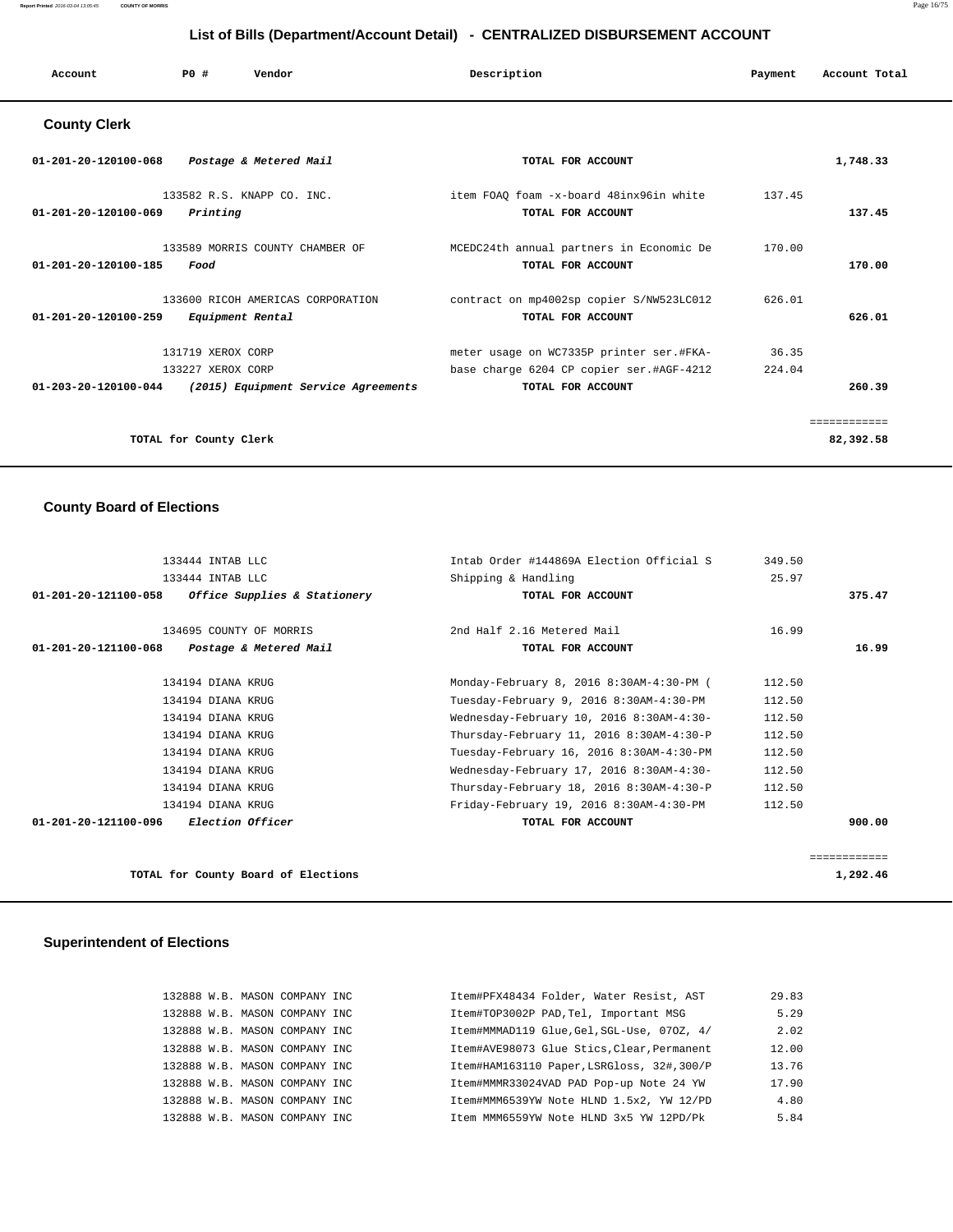**Report Printed** 2016-03-04 13:05:45 **COUNTY OF MORRIS** Page 17/75

#### **List of Bills (Department/Account Detail) - CENTRALIZED DISBURSEMENT ACCOUNT**

| Account                            | PO#<br>Vendor                         | Description                              | Payment | Account Total |
|------------------------------------|---------------------------------------|------------------------------------------|---------|---------------|
| <b>Superintendent of Elections</b> |                                       |                                          |         |               |
| 01-201-20-121105-058               | Office Supplies & Stationery          | TOTAL FOR ACCOUNT                        |         | 97.99         |
|                                    | 134695 COUNTY OF MORRIS               | 2nd Half 2.16 Metered Mail               | 669.86  |               |
| 01-201-20-121105-068               | Postage & Metered Mail                | TOTAL FOR ACCOUNT                        |         | 669.86        |
|                                    | 134192 DAILY RECORD                   | Notice of Long Hill Tow                  | 23.32   |               |
|                                    | 134192 DAILY RECORD                   | Affidavit<br>AD0001038285                | 35.00   |               |
| 01-201-20-121105-076               | School Board Elections                | TOTAL FOR ACCOUNT                        |         | 58.32         |
|                                    | 132679 NJAEO                          | Dale Kramer, Administrator-Member Regist | 200.00  |               |
|                                    | 132679 NJAEO                          | Brian Hamilton, Statewide Voter Registra | 200.00  |               |
|                                    | 132679 NJAEO                          | Garrett Schubert, Data Processing Progra | 200.00  |               |
|                                    | 132679 NJAEO                          | Robert Kennedy, Technical Support Specia | 200.00  |               |
|                                    | 132679 NJAEO                          | Wilson Torres, Operations Coordinator -  | 200.00  |               |
| 01-201-20-121105-082               | Travel Expense                        | TOTAL FOR ACCOUNT                        |         | 1,000.00      |
|                                    | 133441 RICOH AMERICAS CORPORATION     | Contract 13199 Inv. Jan, Feb, March 2016 | 225.52  |               |
| 01-201-20-121105-104               | Electronic Voting Machine             | TOTAL FOR ACCOUNT                        |         | 225.52        |
|                                    | 133443 RICOH AMERICAS CORPORATION     | Contract 14613 Inv. December 2015, Janua | 224.85  |               |
| 01-203-20-121105-057               | (2015) National Voter Registration    | TOTAL FOR ACCOUNT                        |         | 224.85        |
|                                    |                                       |                                          |         | ============  |
|                                    | TOTAL for Superintendent of Elections |                                          |         | 2,276.54      |

# **County Elections (Cty Clerk)**

|                                | 133233 NJAEO                           | Registration fee for three from the Morr | 825.00   |              |
|--------------------------------|----------------------------------------|------------------------------------------|----------|--------------|
|                                | 133236 HARRAH'S ATLANTIC CITY          | Confirmation Number ONDF3. WSB43.D4B43Co | 582.00   |              |
| 01-201-20-121110-039           | Education, Schools & Training          | TOTAL FOR ACCOUNT                        |          | 1,407.00     |
|                                | 133220 DELL MARKETING L.P.             | Ouote #1024358721784 for maintenance on  | 2,054.03 |              |
| 01-201-20-121110-044           | Equipment Service Agreements           | TOTAL FOR ACCOUNT                        |          | 2,054.03     |
|                                | 134695 COUNTY OF MORRIS                | 2nd Half 2.16 Metered Mail               | 68.13    |              |
| 01-201-20-121110-068           | Postage & Metered Mail                 | TOTAL FOR ACCOUNT                        |          | 68.13        |
|                                | 133577 PAPER MART INC                  | product code#5117205 8 1x2x11pink and pr | 221.80   |              |
|                                | 133918 PAPER MART INC                  | white wove envelopes #10 24#             | 384.75   |              |
|                                | 133918 PAPER MART INC                  | supreme multi white papercust # 85757    | 285.50   |              |
| $01 - 201 - 20 - 121110 - 069$ | Printing                               | TOTAL FOR ACCOUNT                        |          | 892.05       |
|                                | 133612 INSTANT PRINTING INC            | printing for the office cards and envelo | 295.00   |              |
| $01 - 203 - 20 - 121110 - 069$ | $(2015)$ Printing                      | TOTAL FOR ACCOUNT                        |          | 295.00       |
|                                |                                        |                                          |          | ============ |
|                                | TOTAL for County Elections (Cty Clerk) |                                          |          | 4,716.21     |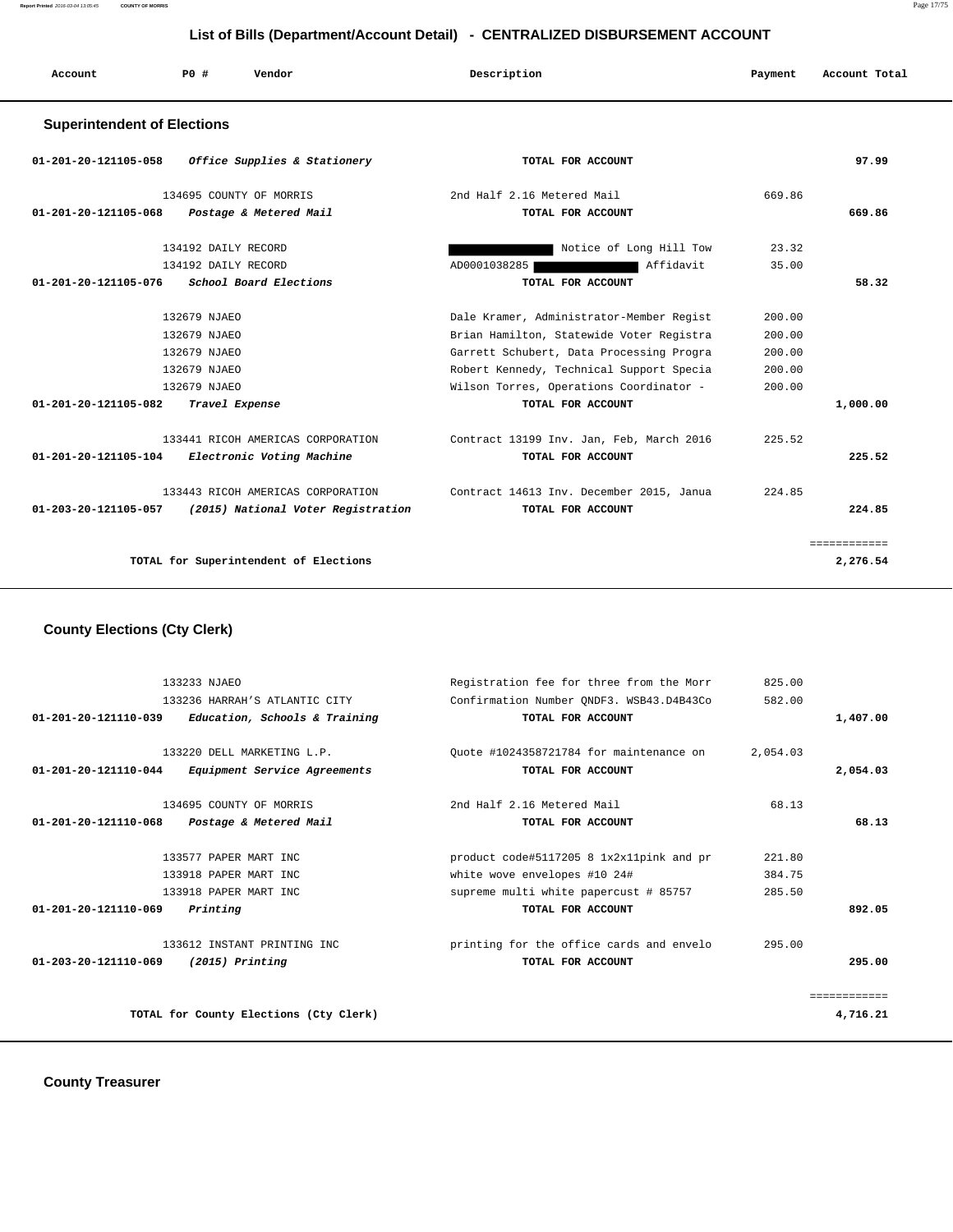| Account                        | PO#                | Vendor                             | Description                              | Payment  | Account Total            |
|--------------------------------|--------------------|------------------------------------|------------------------------------------|----------|--------------------------|
| <b>County Treasurer</b>        |                    |                                    |                                          |          |                          |
|                                | 134054 OFFICE TEAM |                                    | T. Gould w/e 2/5/16                      | 875.00   |                          |
|                                | 134054 OFFICE TEAM |                                    | T. Gould 2/16 Parking                    | 75.00    |                          |
| 01-201-20-130100-016           |                    | Outside Salaries & Wages           | TOTAL FOR ACCOUNT                        |          | 1,825.00                 |
|                                |                    | 134052 TROY GROUP, INC.            | 1 YR AFTER SERVICE WARRANTY, SERIAL # CN | 410.00   |                          |
| $01 - 201 - 20 - 130100 - 044$ |                    | Equipment Service Agreements       | TOTAL FOR ACCOUNT                        |          | 410.00                   |
|                                |                    | 134053 OFFICE CONCEPTS GROUP, INC. | Shredder Bags, 50 Count                  | 21.14    |                          |
| 01-201-20-130100-058           |                    | Office Supplies & Stationery       | TOTAL FOR ACCOUNT                        |          | 21.14                    |
|                                |                    | 134695 COUNTY OF MORRIS            | 2nd Half 2.16 Metered Mail               | 390.41   |                          |
| 01-201-20-130100-068           |                    | Postage & Metered Mail             | TOTAL FOR ACCOUNT                        |          | 390.41                   |
|                                |                    | 134699 XLPRINT USA, LLC            | Paris Enterprise First Designer          | 4,560.00 |                          |
|                                |                    | 134699 XLPRINT USA, LLC            | Annual License Fee Paris Enterprise Firs | 912.00   |                          |
|                                |                    | 134699 XLPRINT USA, LLC            | Paris Enterprise Printer License <46ppm  | 1,055.00 |                          |
|                                |                    | 134699 XLPRINT USA, LLC            | Annual License Fee / Paris Enterprise Pr | 211.00   |                          |
| $01 - 201 - 20 - 130100 - 078$ |                    | Software Maintenance               | TOTAL FOR ACCOUNT                        |          | 6,738.00                 |
|                                |                    | TOTAL for County Treasurer         |                                          |          | ============<br>9,384.55 |

## **Purchasing Division**

| 134695 COUNTY OF MORRIS 2nd Half 2.16 Metered Mail          |                                          | 228.32      |              |
|-------------------------------------------------------------|------------------------------------------|-------------|--------------|
| 01-201-20-130105-068  Postage & Metered Mail                | TOTAL FOR ACCOUNT                        |             | 228.32       |
| 134250 READY REFRESH 0434495552 12/15/15-01/14/16           |                                          | 0.99        |              |
| $01-203-20-130105-095$ (2015) Other Administrative Supplies | TOTAL FOR ACCOUNT                        |             | 0.99         |
| 130547 NATIONAL OFFICE FURNITURE INC                        | TASK LIGHT 25W                           | 217.00      |              |
| 130547 NATIONAL OFFICE FURNITURE INC                        | TACKBOARD 47 7/8W X 19 12/H              | 345.00      |              |
| 130547 NATIONAL OFFICE FURNITURE INC                        | TASK LIGHT 49W                           | 248.00      |              |
| 130547 NATIONAL OFFICE FURNITURE INC                        | TACKBOARD 59 7/8W X 19 1/2H              | 368.00      |              |
| 130547 NATIONAL OFFICE FURNITURE INC                        | WAVEWORKS 24D X 48W RIGHT RETURN W/FF W/ | 1,237.00    |              |
| 130547 NATIONAL OFFICE FURNITURE INC                        | WAVEWORKS 24D X 60W LEFT RETURN W/BBF W  | 1,315.00    |              |
| 130547 NATIONAL OFFICE FURNITURE INC                        | WAVEWORKS 36D X 36W CORNER UNIT W/C GROM | 1,124.00    |              |
| 130547 NATIONAL OFFICE FURNITURE INC                        | WAVEWORKS 36D X 38H HIGHBACK CORNER ORGA | 902.00      |              |
| 130547 NATIONAL OFFICE FURNITURE INC.                       | WAVEWORKS 36W X 68H BOOKCASE             | 793.00      |              |
| 130547 NATIONAL OFFICE FURNITURE INC                        | WAVEWORKS 48W X 38H HIGHBACK ORGANIZER   | 907.00      |              |
| 130547 NATIONAL OFFICE FURNITURE INC                        | WAVEWORKS 60W X 38H HIGHBACK ORGANIZER   | 980.00      |              |
| 130547 NATIONAL OFFICE FURNITURE INC                        | LESS TIER DISCOUNT 40%                   | $-3.374.40$ |              |
| $01-203-20-130105-162$ (2015) Furniture & Fixtures          | TOTAL FOR ACCOUNT                        |             | 5,061.60     |
|                                                             |                                          |             |              |
|                                                             |                                          |             | ============ |
| TOTAL for Purchasing Division                               |                                          |             | 5,290.91     |

 **Office Services**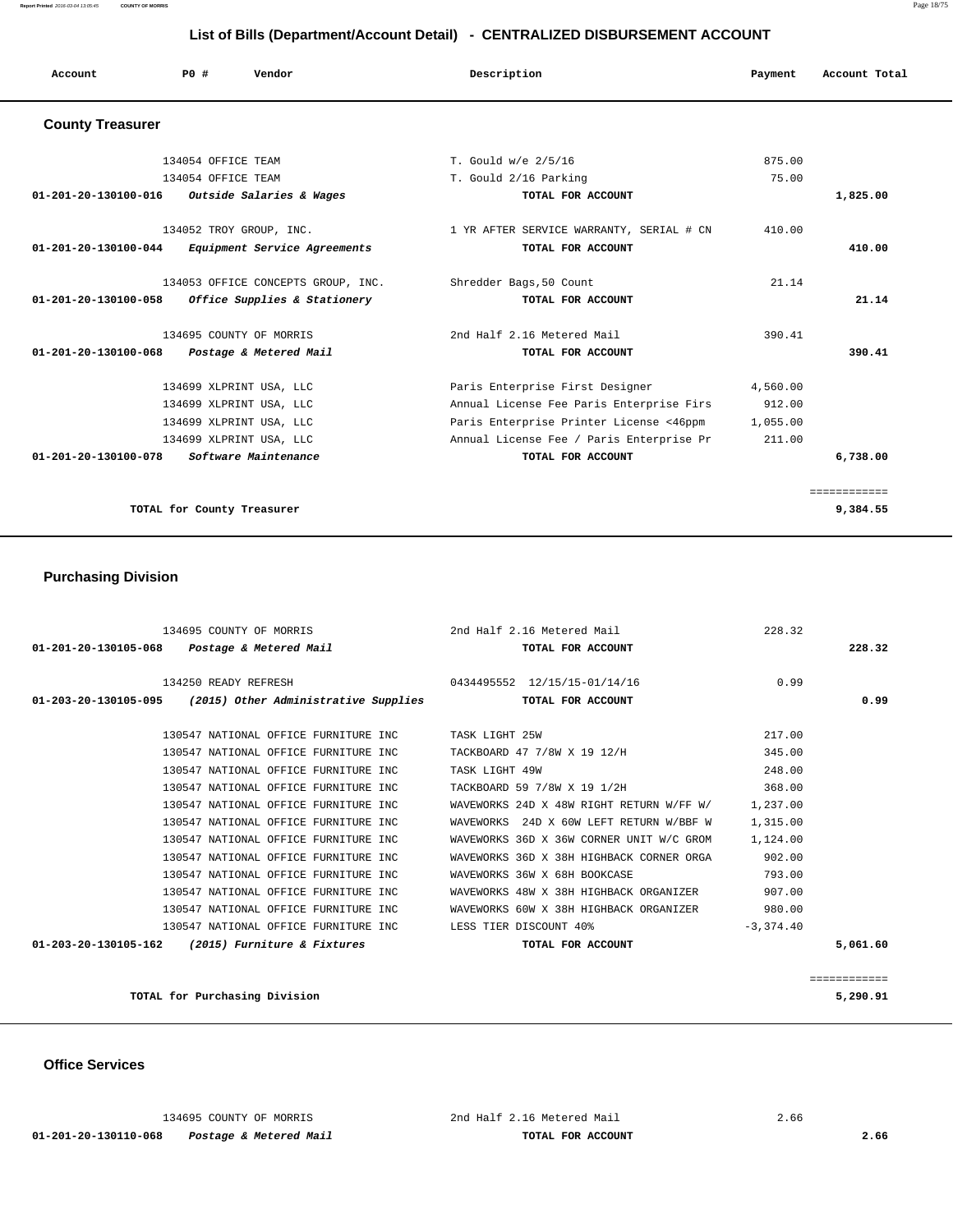#### **Report Printed** 2016-03-04 13:05:45 **COUNTY OF MORRIS** Page 19/75

## **List of Bills (Department/Account Detail) - CENTRALIZED DISBURSEMENT ACCOUNT**

| Account                | P0#                       | Vendor | Description       | Payment | Account Total |
|------------------------|---------------------------|--------|-------------------|---------|---------------|
| <b>Office Services</b> |                           |        |                   |         |               |
| 01-201-20-130110-069   | Printing                  |        | TOTAL FOR ACCOUNT |         | 16,256.25     |
|                        |                           |        |                   |         | ------------- |
|                        | TOTAL for Office Services |        |                   |         | 16,258.91     |

# **Information Technology Div**

|                                | 131143 OFFICE CONCEPTS GROUP, INC.   | Professional Weekly/ Monthly Appointment | 12.31     |              |
|--------------------------------|--------------------------------------|------------------------------------------|-----------|--------------|
|                                | 131143 OFFICE CONCEPTS GROUP, INC.   | Professional Weekly/ Monthly Appointment | 12.31     |              |
|                                | 131143 OFFICE CONCEPTS GROUP, INC.   | MK710 Wireless Desktop Set, Keyboard/ Mo | 79.30     |              |
|                                | 132791 OFFICE CONCEPTS GROUP, INC.   | TZe Standard Adhesive Laminated Labeling | 37.18     |              |
|                                | 132791 OFFICE CONCEPTS GROUP, INC.   | Large First Aid Kit                      | 49.74     |              |
| $01 - 201 - 20 - 140100 - 058$ | Office Supplies & Stationery         | TOTAL FOR ACCOUNT                        |           | 190.84       |
|                                | 133189 UNITED PARCEL SERVICE         | Account W6Y434                           | 11.60     |              |
|                                | 134695 COUNTY OF MORRIS              | 2nd Half 2.16 Metered Mail               | 7.50      |              |
| $01 - 201 - 20 - 140100 - 068$ | Postage & Metered Mail               | TOTAL FOR ACCOUNT                        |           | 19.10        |
|                                | 134042 CITYSIDE ARCHIVES, LTD        | 0806 - OFFICE SERVICES FEB 1-29, 2016    | 4, 241.13 |              |
| $01 - 201 - 20 - 140100 - 073$ | Records Managment Services           | TOTAL FOR ACCOUNT                        |           | 4,241.13     |
|                                | 132791 OFFICE CONCEPTS GROUP, INC.   | M325 Wireless Mouse                      | 221.28    |              |
|                                | 132981 HEWLETT-PACKARD COMPANY       | HP LaserJet ProP1102w                    | 774.00    |              |
| 01-201-20-140100-098           | Other Operating&Repair Supply        | TOTAL FOR ACCOUNT                        |           | 995.28       |
|                                | 133188 RICOH AMERICAS CORPORATION    | Paper Feed Unit PB3130 For Nov, Dec 2015 | 828.89    |              |
| 01-201-20-140100-164           | Office Machines - Rental             | TOTAL FOR ACCOUNT                        |           | 828.89       |
|                                | 128345 EXTREME NETWORKS INC.         | Service Units 10 Pack                    | 22,000.00 |              |
|                                | 128345 EXTREME NETWORKS INC.         | Service Units Single                     | 2,500.00  |              |
| 01-203-20-140100-036           | (2015) Contracted Services           | TOTAL FOR ACCOUNT                        |           | 24,500.00    |
|                                | 133188 RICOH AMERICAS CORPORATION    | Ricoh MP C3002 For Aug, Sep, Oct 2015    | 828.89    |              |
| 01-203-20-140100-164           | (2015) Office Machines - Rental      | TOTAL FOR ACCOUNT                        |           | 828.89       |
|                                |                                      |                                          |           | ============ |
|                                | TOTAL for Information Technology Div |                                          |           | 31,604.13    |
|                                |                                      |                                          |           |              |

## **County Board of Taxation**

|                      | 134695 COUNTY OF MORRIS                        | 2nd Half 2.16 Metered Mail                                     | 180.36 |        |
|----------------------|------------------------------------------------|----------------------------------------------------------------|--------|--------|
| 01-201-20-150100-068 | Postage & Metered Mail                         | TOTAL FOR ACCOUNT                                              |        | 180.36 |
| 01-201-20-150100-299 | 133840 RICOH AMERICAS CORPORATION<br>Transfers | Ricoh MPC3003 copier Jan, Feb, March 2016<br>TOTAL FOR ACCOUNT | 692.04 | 692.04 |
|                      | TOTAL for County Board of Taxation             |                                                                |        | 872.40 |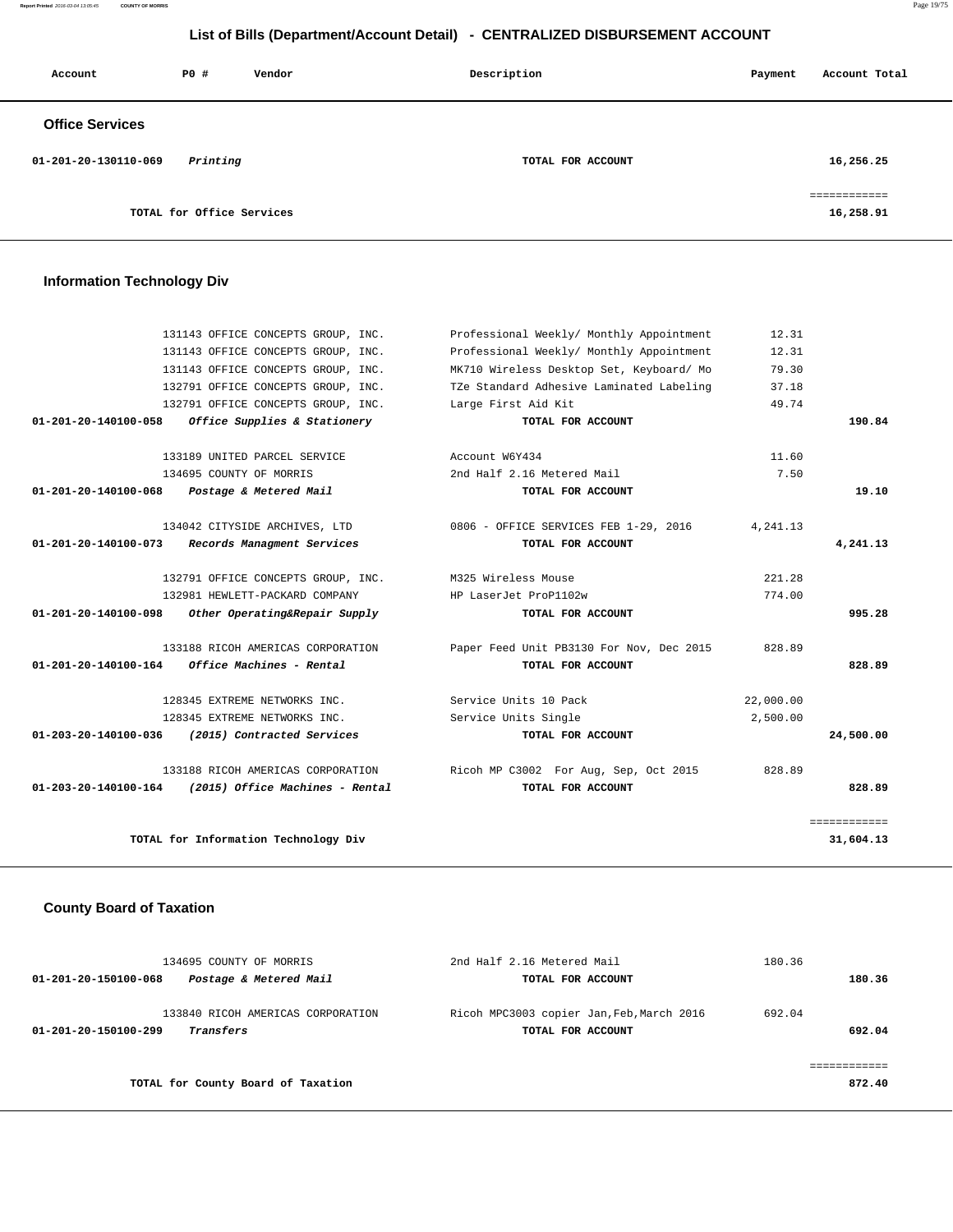132800 W.B. MASON COMPANY INC ORDER NO. S033618764 132.96 132800 W.B. MASON COMPANY INC ORDER NO. S032398077 121.31  **01-201-20-160100-058 Office Supplies & Stationery TOTAL FOR ACCOUNT 254.27** 134695 COUNTY OF MORRIS 2nd Half 2.16 Metered Mail 430.38  **01-201-20-160100-068 Postage & Metered Mail TOTAL FOR ACCOUNT 430.38** 134457 CHRISTOPHER P. LUONGO MILEAGE TO ATTEND NJMCLE SEMINAR 25 MILE 8.75 134422 JOHN PECORARO 81 MILES ROUND TRIP TO BERGEN COUNTY FOR 30.42  **01-201-20-160100-082 Travel Expense TOTAL FOR ACCOUNT 39.17** 132807 GOVERNMENT TECHNOLOGIES, INC. MANILAA FOLDERS 951.75 134457 CHRISTOPHER P. LUONGO REIMBURSEMENT FOR SENDING A FILE TO SUSS 19.70 134671 JOHN PECORARO PETTY CASH 63.95  **01-201-20-160100-095 Other Administrative Supplies TOTAL FOR ACCOUNT 1,035.40** 132802 RICOH AMERICAS CORPORATION CONTRACT# 12463 558.23  **01-201-20-160100-164 Office Machines - Rental TOTAL FOR ACCOUNT 558.23** 132805 LAWYERS DIARY AND MANUAL LLC NJ LAYERS DIARY 434.00

 134457 CHRISTOPHER P. LUONGO NJ ASSOCIATION FOR JUSTICE SEMINAR ATTAN 295.00  **01-201-20-160100-039 Education Schools & Training TOTAL FOR ACCOUNT 295.00**

#### **County Surrogate**

|                                   | TOTAL for County Counsel                    |                                          |          | 10,367.76    |
|-----------------------------------|---------------------------------------------|------------------------------------------|----------|--------------|
|                                   |                                             |                                          |          | ============ |
| 01-203-20-155100-051 (2015) Legal |                                             | TOTAL FOR ACCOUNT                        |          | 3,120.00     |
|                                   | 134363 CLEARY GIACOBBE ALFIERI &            | Labor Manager-Morris County              | 2,844.00 |              |
|                                   | 134362 KAUFMAN, SEMERARO & LEIBMAN, LLP     | DeSimone, Anthony                        | 276.00   |              |
| 01-203-20-155100-050              | (2015) Law Books                            | TOTAL FOR ACCOUNT                        |          | 881.22       |
|                                   | 132576 THOMSON REUTERS                      | Discount Plan Charges - Dec 5, 2015 - Ja | 202.00   |              |
|                                   | 132570 THOMSON REUTERS                      | 1003671819 - West Information Charges -  | 679.22   |              |
|                                   | 01-201-20-155100-068 Postage & Metered Mail | TOTAL FOR ACCOUNT                        |          | 19.93        |
|                                   | 134695 COUNTY OF MORRIS                     | 2nd Half 2.16 Metered Mail               | 19.93    |              |
|                                   | 01-201-20-155100-059 Other General Expenses | TOTAL FOR ACCOUNT                        |          | 227.37       |
|                                   | 134207 G & L TRANSCRIPTION OF NJ            | 12.17.15 proceeding                      | 90.09    |              |
|                                   | 134207 G & L TRANSCRIPTION OF NJ            | 11.12.15 proceeding                      | 137.28   |              |
| 01-201-20-155100-051              | Legal                                       | TOTAL FOR ACCOUNT                        |          | 6,119.24     |
|                                   | 134528 INGLESINO, WEBSTER,                  | Legal services                           | 1,645.64 |              |
|                                   | 134404 CASHA & CASHA, LLC                   | legal services                           | 3,297.60 |              |
|                                   | 134369 CARMAGNOLA & RITARDI LLC             | Flow Safe, Inc. to Ravin                 | 48.00    |              |
|                                   | 134369 CARMAGNOLA & RITARDI LLC             | Thiel v. Town of Dover                   | 120.00   |              |
|                                   | 134369 CARMAGNOLA & RITARDI LLC             | Hollenstein v. Zeremes                   | 264.00   |              |
|                                   | 134470 CARMAGNOLA & RITARDI LLC             | Correa v MCPO, et a                      | 504.00   |              |
|                                   | 134427 TRIMBOLI & PRUSINOWSKI, LLC          | PBA327-2015 contract neg.                | 144.00   |              |
|                                   | 134427 TRIMBOLI & PRUSINOWSKI, LLC          | Det. Glen West                           | 48.00    |              |
|                                   | 133722 BELL, SHIVAS & FASOLO                | Election recount                         | 48.00    |              |

 **Account P0 # Vendor Description Payment Account Total**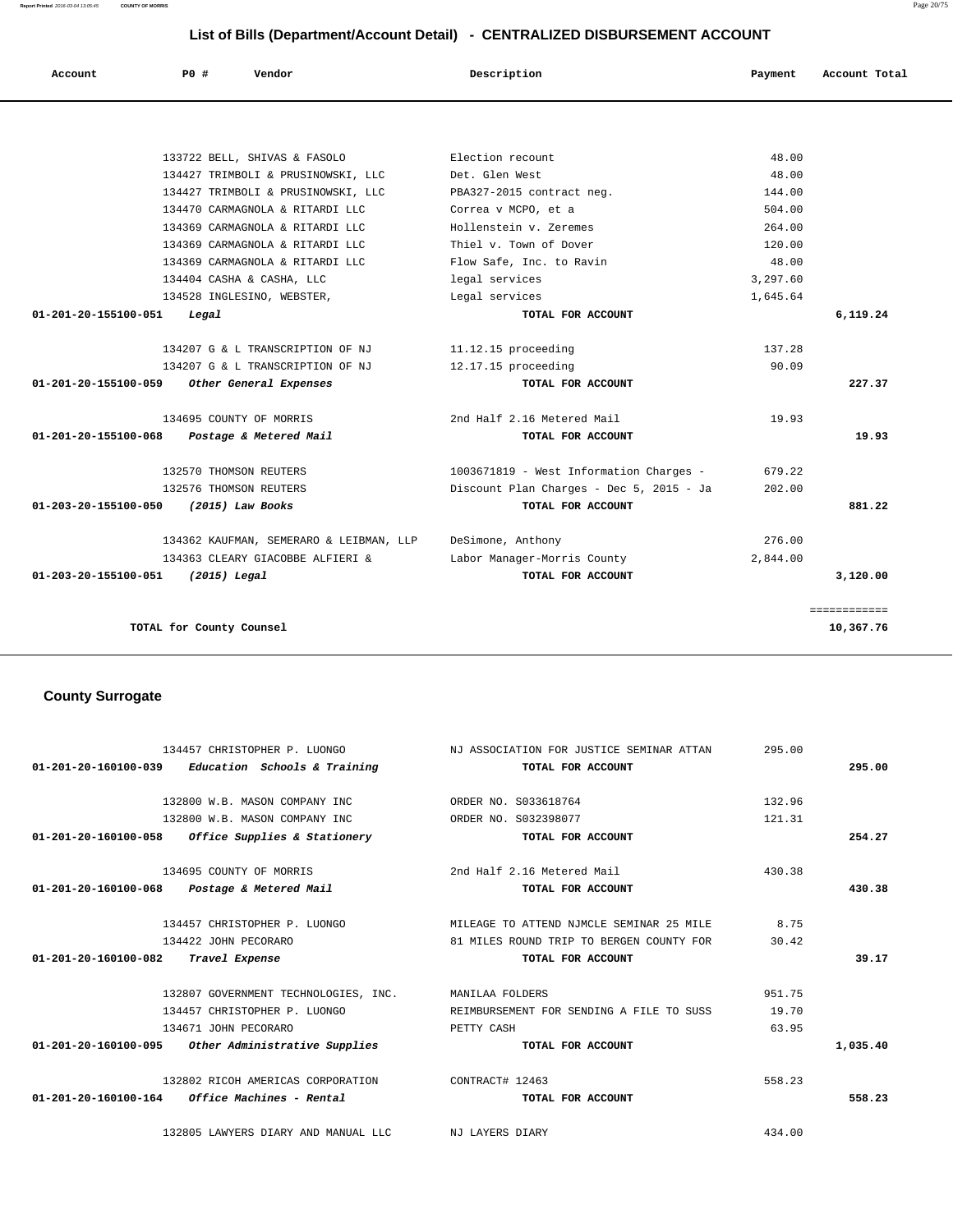| Account                 | PO#                        | Vendor                               | Description                             | Payment | Account Total |
|-------------------------|----------------------------|--------------------------------------|-----------------------------------------|---------|---------------|
| <b>County Surrogate</b> |                            |                                      |                                         |         |               |
|                         |                            | 132823 THOMSON REUTERS               | 1000433730 WEST INFORMATION CHARGES     | 543.29  |               |
| 01-203-20-160100-050    |                            | $(2015)$ Law Books                   | TOTAL FOR ACCOUNT                       |         | 1,520.58      |
|                         |                            | 132800 W.B. MASON COMPANY INC        | ORDER NO. S031972504                    | 171.09  |               |
|                         |                            | 132800 W.B. MASON COMPANY INC        | ORDER NO. S032693006                    | 250.02  |               |
|                         |                            | 132800 W.B. MASON COMPANY INC        | ORDER NO. S033213841                    | 141.32  |               |
| 01-203-20-160100-058    |                            | (2015) Office Supplies & Stationery  | TOTAL FOR ACCOUNT                       |         | 562.43        |
|                         |                            | 132818 READY REFRESH                 | ACCOUNT NUMBER 0434552170 11/15/15-12/1 | 38.07   |               |
| 01-203-20-160100-095    |                            | (2015) Other Administrative Supplies | TOTAL FOR ACCOUNT                       |         | 38.07         |
|                         |                            |                                      |                                         |         | ============  |
|                         | TOTAL for County Surrogate |                                      |                                         |         | 4,733.53      |
|                         |                            |                                      |                                         |         |               |

## **Engineering**

| Handling<br>9.95<br>132976 NFPA INTERNATIONAL                             |              |
|---------------------------------------------------------------------------|--------------|
| 01-201-20-165100-028 Books & Periodicals<br>TOTAL FOR ACCOUNT             | 243.70       |
|                                                                           |              |
| 2nd Half 2.16 Metered Mail<br>134695 COUNTY OF MORRIS<br>10.19            |              |
| 2nd Half 2.16 Metered Mail<br>44.11<br>134695 COUNTY OF MORRIS            |              |
| 2nd Half 2.16 Metered Mail<br>2.91<br>134695 COUNTY OF MORRIS             |              |
| 01-201-20-165100-068<br>Postage & Metered Mail<br>TOTAL FOR ACCOUNT       | 57.21        |
|                                                                           |              |
| Gentrol IGR Point Source (20 per box, 6<br>81.18<br>132974 RESIDEX, LLC   |              |
| 8.30<br>Freight Charge<br>132974 RESIDEX, LLC                             |              |
| 01-201-20-165100-225 Chemicals & Sprays<br>TOTAL FOR ACCOUNT              | 89.48        |
|                                                                           |              |
| Sim card for Traffic toolsBill Cycle: 12<br>132975 AT&T MOBILITY<br>36.98 |              |
| 01-203-20-165100-078<br>(2015) Software Maintenance<br>TOTAL FOR ACCOUNT  | 36.98        |
|                                                                           |              |
| 134407 ART CATALUSCI<br>9/9/15 WRAC Off Site Meeting Morris Coun<br>60.48 |              |
| 01-203-20-165100-082<br>(2015) Travel Expense<br>TOTAL FOR ACCOUNT        | 60.48        |
|                                                                           |              |
|                                                                           | ============ |
| TOTAL for Engineering                                                     | 487.85       |

## **Heritage Commission**

|                      | 133174 MORRIS COUNTY TOURISM BUREAU | annual dues                | 150.00 |        |
|----------------------|-------------------------------------|----------------------------|--------|--------|
| 01-201-20-175100-023 | Associations and Memberships        | TOTAL FOR ACCOUNT          |        | 150.00 |
|                      | 134695 COUNTY OF MORRIS             | 2nd Half 2.16 Metered Mail | 9.60   |        |
| 01-201-20-175100-068 | Postage & Metered Mail              | TOTAL FOR ACCOUNT          |        | 9.60   |
|                      | 126827 STAPLES ADVANTAGE            | magnetic lables            | 21.95  |        |
| 01-203-20-175100-058 | (2015) Office Supplies & Stationery | TOTAL FOR ACCOUNT          |        | 21.95  |
|                      | 132993 W.B. MASON COMPANY INC       | toner/ink                  | 105.32 |        |
| 01-203-20-175100-079 | (2015) Special Projects             | TOTAL FOR ACCOUNT          |        | 105.32 |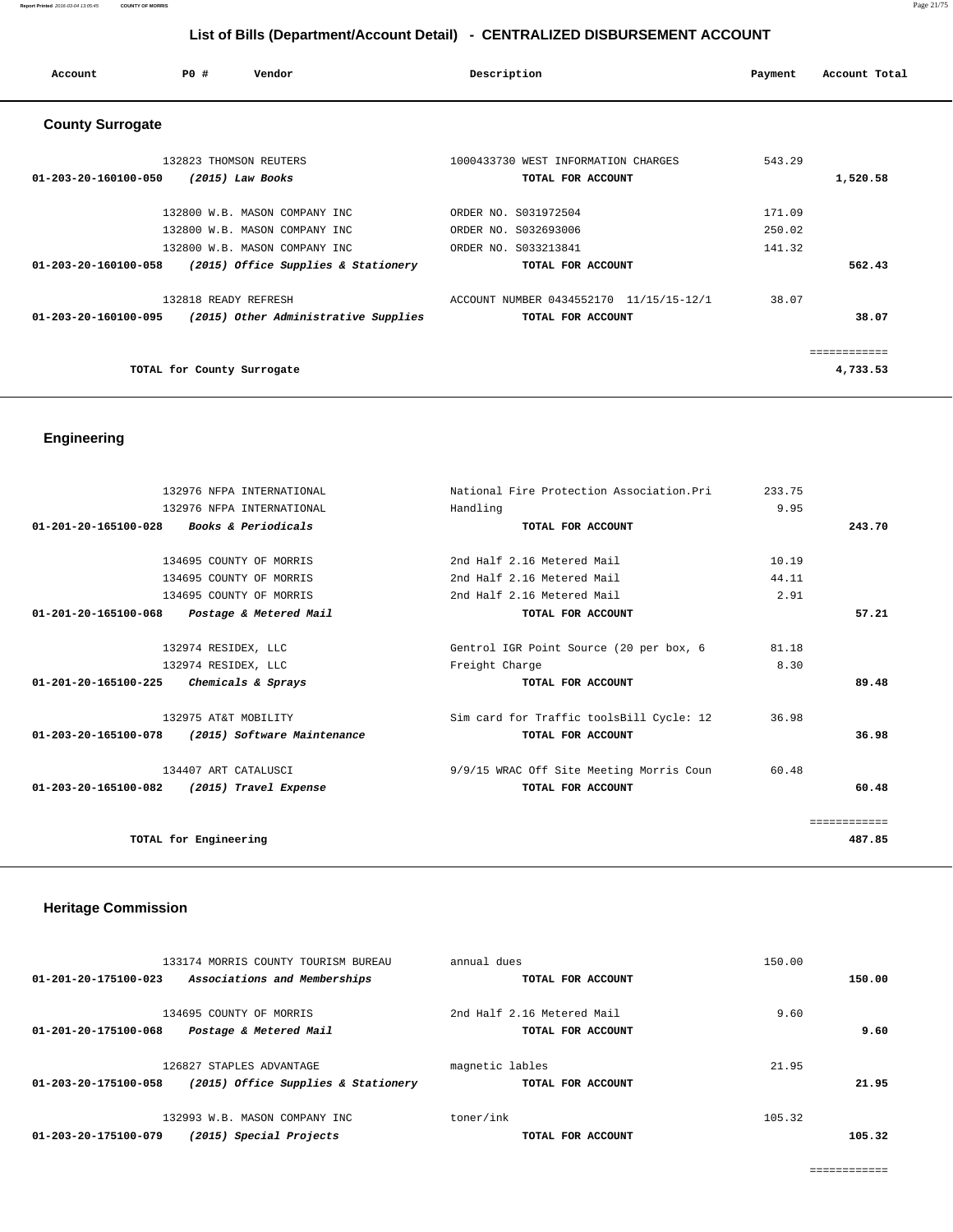#### **Report Printed** 2016-03-04 13:05:45 **COUNTY OF MORRIS** Page 22/75

## **List of Bills (Department/Account Detail) - CENTRALIZED DISBURSEMENT ACCOUNT**

| Account                    | PO# | Vendor | Description | Payment | Account Total |
|----------------------------|-----|--------|-------------|---------|---------------|
| <b>Heritage Commission</b> |     |        |             |         |               |

**TOTAL for Heritage Commission 286.87**

## **Planning Board**

|                                | 133234 MORRIS COUNTY CHAMBER OF                 | Registration for Deena Leary, Director M | 85.00    |              |
|--------------------------------|-------------------------------------------------|------------------------------------------|----------|--------------|
|                                | 133234 MORRIS COUNTY CHAMBER OF                 | Registration for Christine Marion, Plann | 85.00    |              |
|                                | 132781 NJ DIVISION ALLEGHENY                    | Registration confirmation for Michael J. | 45.00    |              |
|                                | 134208 NJ COUNTY PLANNERS ASSOCIATION           | Registration for Christine Marion and Vi | 30.00    |              |
| $01 - 201 - 20 - 180100 - 039$ | Education Schools & Training                    | TOTAL FOR ACCOUNT                        |          | 245.00       |
|                                |                                                 |                                          |          |              |
|                                | 133426 OFFICE CONCEPTS GROUP, INC.              | Office & kitchen supplies Acct#16868 Inv | 52.85    |              |
|                                | 133426 OFFICE CONCEPTS GROUP, INC.              | Office supplies Invoice date 1/21/2016   | 53.87    |              |
|                                | 133192 W.B. MASON COMPANY INC                   | OFFICE SUPPLIES Order Date 1/21/2016 Cus | 45.25    |              |
| 01-201-20-180100-058           | Office Supplies & Stationery                    | TOTAL FOR ACCOUNT                        |          | 151.97       |
|                                |                                                 |                                          |          |              |
|                                | 134695 COUNTY OF MORRIS                         | 2nd Half 2.16 Metered Mail               | 81.89    |              |
| 01-201-20-180100-068           | Postage & Metered Mail                          | TOTAL FOR ACCOUNT                        |          | 81.89        |
|                                |                                                 |                                          |          |              |
|                                | 133621 DAILY RECORD                             | ASB-187835 - Legal Notice for 2016/2017  | 128.28   |              |
| 01-201-20-180100-070           | Publication & Subscriptions                     | TOTAL FOR ACCOUNT                        |          | 128.28       |
|                                |                                                 |                                          |          |              |
|                                | 133192 W.B. MASON COMPANY INC                   | Copier Paper - $8 \frac{1}{2} \times 11$ | 145.02   |              |
| 01-201-20-180100-095           | Other Administrative Supplies                   | TOTAL FOR ACCOUNT                        |          | 145.02       |
|                                |                                                 |                                          |          |              |
|                                | 133326 RICOH AMERICAS CORPORATION               | Front office quarterly copier lease (qua | 1,272.80 |              |
|                                | $01-201-20-180100-164$ Office Machines - Rental | TOTAL FOR ACCOUNT                        |          | 1,272.80     |
|                                |                                                 |                                          |          |              |
|                                | 130834 NORTH JERSEY RESOURCE                    | 2015 North Jersey Resource Conservation  | 450.00   |              |
| $01 - 203 - 20 - 180100 - 023$ | (2015) Associations and Memberships             | TOTAL FOR ACCOUNT                        |          | 450.00       |
|                                |                                                 |                                          |          |              |
|                                |                                                 |                                          |          | ============ |
|                                | TOTAL for Planning Board                        |                                          |          | 2,474.96     |

## **County Weights & Measures**

| 133314 W.B. MASON COMPANY INC                        | CUST # C1033751 - REF# 131645388  | 187.25    |
|------------------------------------------------------|-----------------------------------|-----------|
| Office Supplies & Stationery<br>01-201-22-201100-058 | TOTAL FOR ACCOUNT                 | 187.25    |
| 134695 COUNTY OF MORRIS                              | 2nd Half 2.16 Metered Mail        | 2.65      |
| Postage & Metered Mail<br>01-201-22-201100-068       | TOTAL FOR ACCOUNT                 | 2.65      |
| 134253 PSE&G CO                                      | REF # MOMBAG/ 65-513-961-00 W & M | 767.64    |
| 01-201-22-201100-141<br>Natural Gas                  | TOTAL FOR ACCOUNT                 | 767.64    |
|                                                      |                                   | --------- |
| TOTAL for County Weights & Measures                  |                                   | 957.54    |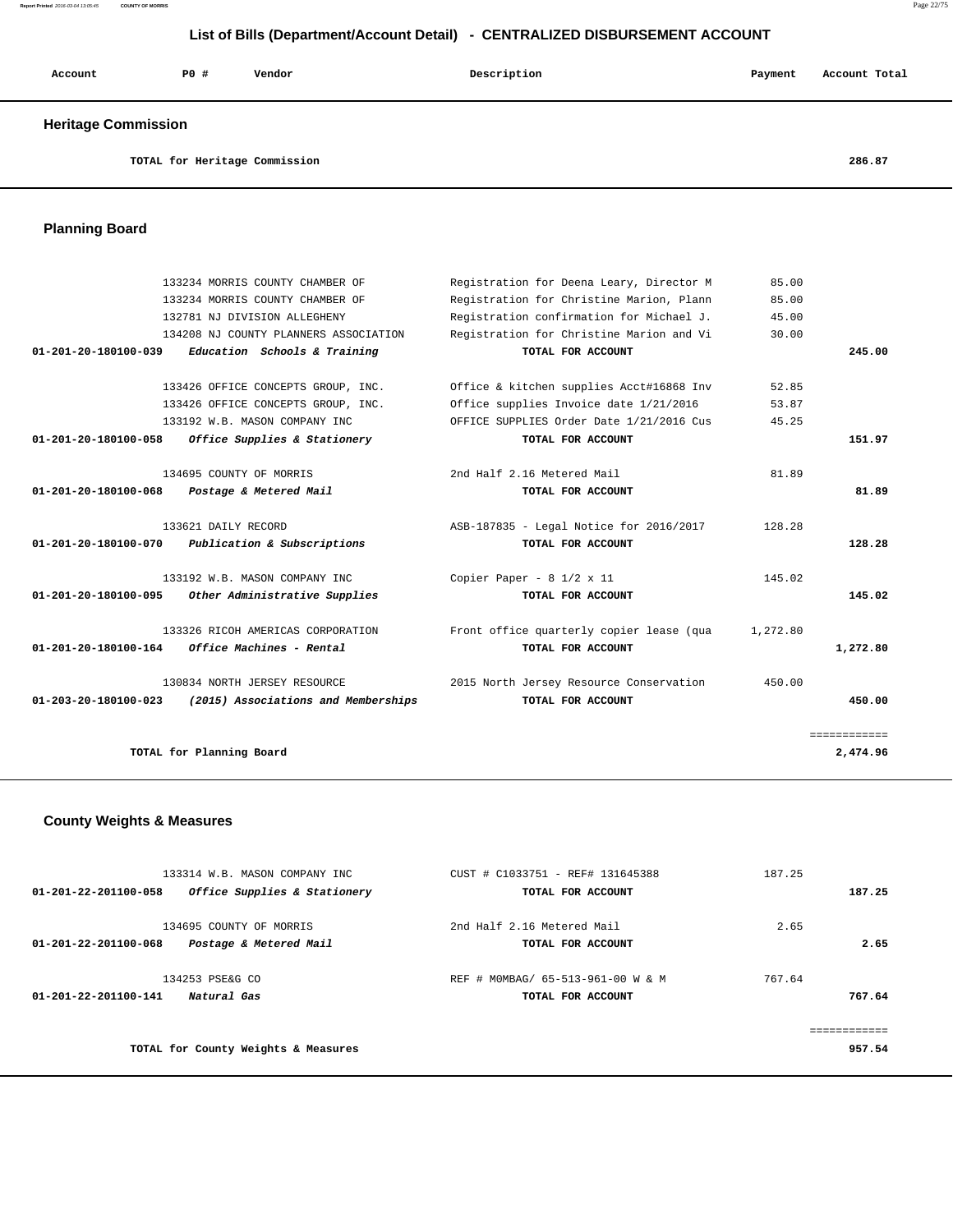| Account              | PO#                                                                                                                                                                                                                                                                                                     | Vendor                                   | Description |                   |                                                                                                                                                                                                                                                                                                                                                                                                                                                                                                                                  | Payment                                                                                                                    | Account Total |
|----------------------|---------------------------------------------------------------------------------------------------------------------------------------------------------------------------------------------------------------------------------------------------------------------------------------------------------|------------------------------------------|-------------|-------------------|----------------------------------------------------------------------------------------------------------------------------------------------------------------------------------------------------------------------------------------------------------------------------------------------------------------------------------------------------------------------------------------------------------------------------------------------------------------------------------------------------------------------------------|----------------------------------------------------------------------------------------------------------------------------|---------------|
|                      |                                                                                                                                                                                                                                                                                                         |                                          |             |                   |                                                                                                                                                                                                                                                                                                                                                                                                                                                                                                                                  |                                                                                                                            |               |
|                      |                                                                                                                                                                                                                                                                                                         | 134453 FRENKEL BENEFITS, LLC             |             |                   | Consulting Fee-Jan 2016 (Item #1236143) 10,416.67                                                                                                                                                                                                                                                                                                                                                                                                                                                                                |                                                                                                                            |               |
|                      |                                                                                                                                                                                                                                                                                                         | 134453 FRENKEL BENEFITS, LLC             |             |                   | Consulting Fee-Feb. 2016 (Item #1236141) 10,416.67                                                                                                                                                                                                                                                                                                                                                                                                                                                                               |                                                                                                                            |               |
| 01-201-23-220100-090 |                                                                                                                                                                                                                                                                                                         | Employee Group Insurance Expenditures    |             | TOTAL FOR ACCOUNT |                                                                                                                                                                                                                                                                                                                                                                                                                                                                                                                                  |                                                                                                                            | 20,833.34     |
|                      | 131815 LOUISE TOSI<br>131322 TERESA GALLAGHER<br>130971 CLAUDIA BELL<br>131205 ALLISON DEMATTEO<br>132990 LARRY BRIGHT<br>131649 FRANKIE SATCHER<br>131370 GWENDOLINE JONAH<br>131656 THOMAS SCERBO<br>131077 NANCY COLLARILE<br>131760 FRANCES SLAYTON<br>131393 UNA HUTCHIN<br>131348 CHARLOTTE GREEN |                                          |             |                   | Medicare B - July 2015 through December<br>Medicare B - July 2015 through December<br>Medicare B - July 2015 through December<br>Medicare B - July 2015 through December<br>Medicare B - July 2015 through December<br>Medicare B - July 2015 through December<br>Medicare B - July 2015 through December<br>Medicare B - July 2015 through December<br>Medicare B - July 2015 through December<br>Medicare B - July 2015 through December<br>Medicare B - July 2015 through December<br>Medicare B - July 2015 through December | 1,258.80<br>1,258.80<br>629.40<br>629.40<br>629.40<br>1,258.80<br>629.40<br>629.40<br>629.40<br>629.40<br>629.40<br>629.40 |               |
| 01-203-23-220100-090 |                                                                                                                                                                                                                                                                                                         | (2015) Employee Group Insurance Expendit |             | TOTAL FOR ACCOUNT |                                                                                                                                                                                                                                                                                                                                                                                                                                                                                                                                  |                                                                                                                            | 9,441.00      |

============

**TOTAL for Employee Group Insurance 30,274.34**

## **Office of Emergency Management**

|                                    | 133538 NEW JERSEY ASSOCIATION OF                                         | Annual 2016 Dues                                                                          | 75.00    |          |
|------------------------------------|--------------------------------------------------------------------------|-------------------------------------------------------------------------------------------|----------|----------|
|                                    | 01-201-25-252100-023 Associations and Memberships                        | TOTAL FOR ACCOUNT                                                                         |          | 75.00    |
|                                    | 134209 VERIZON WIRELESS                                                  | Wireless Service - MCP                                                                    | 80.04    |          |
|                                    | $01-201-25-252100-031$ Cellular Phones/Pagers                            | TOTAL FOR ACCOUNT                                                                         |          | 80.04    |
|                                    | 133152 QUENCH USA, INC.                                                  | AC#D060587, 2/1/16, 720-UV-HC-U, Q66877/                                                  | 48.00    |          |
|                                    | 133735 W.B. MASON COMPANY INC                                            | Cust#C1033751, 1/29/16                                                                    | 213.91   |          |
|                                    | 133735 W.B. MASON COMPANY INC                                            | Cust#C1033751, 1/27/16                                                                    | 39.70    |          |
|                                    | 133735 W.B. MASON COMPANY INC                                            | Cust#C1033751, 1/26/16                                                                    | $-39.70$ |          |
|                                    | 133581 W.B. MASON COMPANY INC                                            | Cust#C1033751, 1/25/16                                                                    | 70.25    |          |
|                                    | 133581 W.B. MASON COMPANY INC                                            | Cust#C1033751, 1/7/16                                                                     | 218.81   |          |
|                                    | 01-201-25-252100-058 Office Supplies & Stationery                        | TOTAL FOR ACCOUNT                                                                         |          | 550.97   |
|                                    | 133539 FF1 PROFESSIONAL SAFETY SERVICES                                  | Per attached invoice dated 2/4/16                                                         | 58.49    |          |
|                                    | 133252 CABLEVISION                                                       | 07876-529178-02-1 - (3) Month Service Pe                                                  | 997.59   |          |
|                                    | 01-201-25-252100-059 Other General Expenses                              | TOTAL FOR ACCOUNT                                                                         |          | 1,056.08 |
|                                    | 134695 COUNTY OF MORRIS                                                  | 2nd Half 2.16 Metered Mail                                                                | 0.98     |          |
|                                    | 134695 COUNTY OF MORRIS                                                  | 2nd Half 2.16 Metered Mail                                                                | 5.34     |          |
|                                    | 134335 FEDEX                                                             | AC#164215938, 2/8/16                                                                      | 69.99    |          |
|                                    | 01-201-25-252100-068 Postage & Metered Mail                              | TOTAL FOR ACCOUNT                                                                         |          | 76.31    |
|                                    | 133537 NORTHEAST COMMUNICATIONS, INC. Per Attached Invoice dated 1/29/16 |                                                                                           | 365.00   |          |
| 01-201-25-252100-072 Radio Repairs |                                                                          | TOTAL FOR ACCOUNT                                                                         |          | 365.00   |
|                                    | 133776 W.B. MASON COMPANY INC <a> Cust#C1033751, 11/17/2015</a>          |                                                                                           | 64.60    |          |
|                                    | 01-203-25-252100-058 (2015) Office Supplies & Stationery                 | TOTAL FOR ACCOUNT                                                                         |          | 64.60    |
|                                    |                                                                          | 129003 FF1 PROFESSIONAL SAFETY SERVICES Per the attached Ouote #145947 Dated 11/ 1,096.81 |          |          |
| $01 - 203 - 25 - 252100 - 059$     | (2015) Other General Expenses                                            | TOTAL FOR ACCOUNT                                                                         |          | 1,096.81 |

============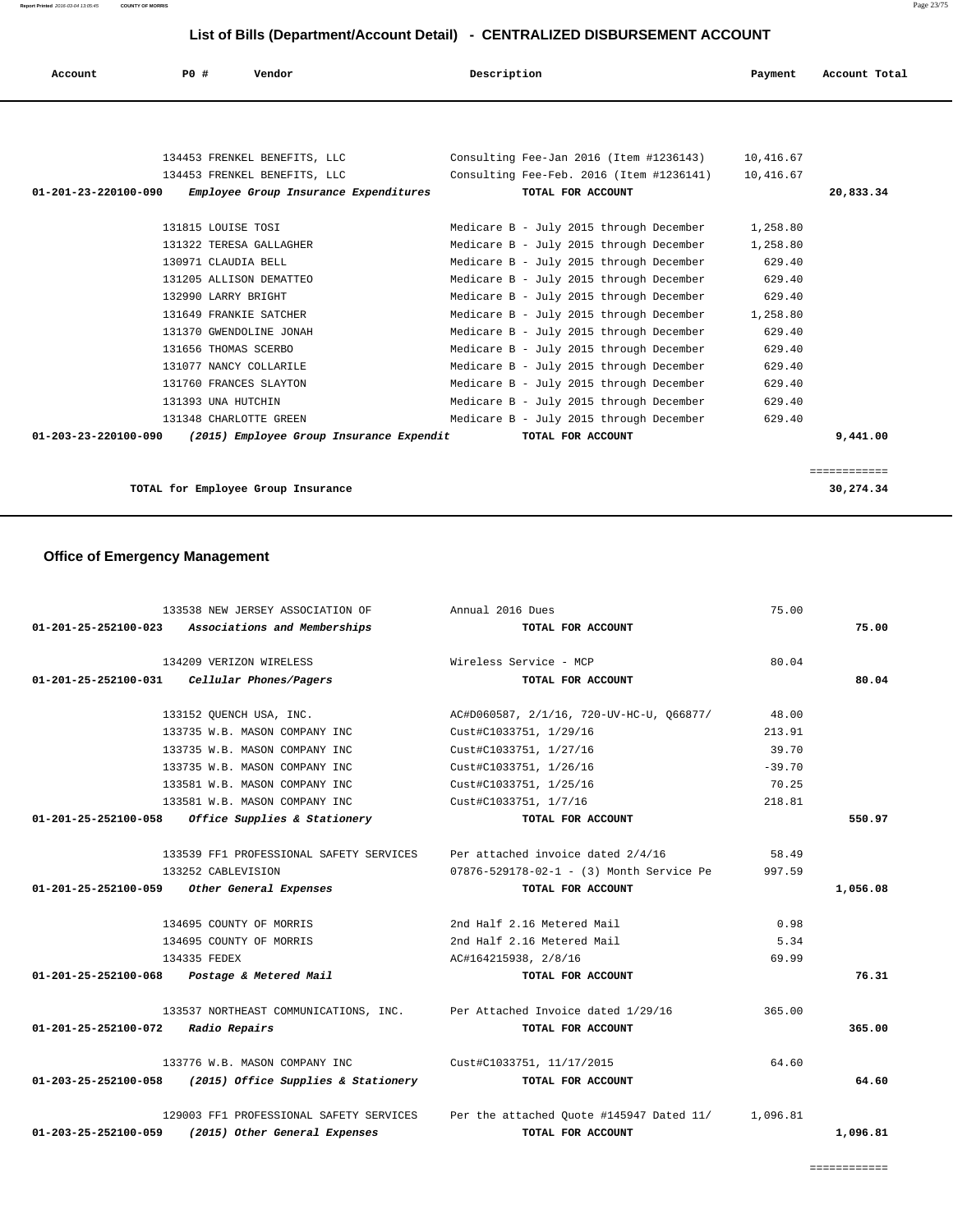| Account | P0 # | Vendor | Description | Payment | Account Total |
|---------|------|--------|-------------|---------|---------------|
|         |      |        |             |         |               |

## **Office of Emergency Management**

| TOTAL for Office of Emergency Management | 3,364.81 |
|------------------------------------------|----------|

#### **Communications Center**

|              | 48.00      | D060586, 2/1/16, Chiller3-UV-U N00006297    | 133830 OUENCH USA, INC.                 |                                |
|--------------|------------|---------------------------------------------|-----------------------------------------|--------------------------------|
|              | 108.00     | D048914, 2/1/16, 720-UV-HC N000061882, E    | 133830 OUENCH USA, INC.                 |                                |
|              | 48.00      | D060586, 1/1/16, Chiller3-UV-U N00006297    | 131974 OUENCH USA, INC.                 |                                |
| 204.00       |            | TOTAL FOR ACCOUNT                           | Office Supplies & Stationery            | 01-201-25-252105-058           |
|              |            |                                             |                                         |                                |
|              | 20.02      | 2nd Half 2.16 Metered Mail                  | 134695 COUNTY OF MORRIS                 |                                |
|              | 10.98      | Destination & Handling                      | 132953 TESSCO INC.                      |                                |
| 31.00        |            | TOTAL FOR ACCOUNT                           | Postage & Metered Mail                  | 01-201-25-252105-068           |
|              | 623.16     | Cust# 16638, 1/31/16, Interpreter fees 1    | 133834 VOIANCE LANGUAGE SERVICES, LLC   |                                |
| 623.16       |            | TOTAL FOR ACCOUNT                           | Interpretor Fees                        | $01 - 201 - 25 - 252105 - 117$ |
|              |            |                                             |                                         |                                |
|              | 109,170.63 | $1/1/16-3/31/16$ , Quarterly payment per Mo | 132377 MOTOROLA SOLUTIONS INC           |                                |
| 109,170.63   |            | TOTAL FOR ACCOUNT                           | County Wide Radio System                | $01 - 201 - 25 - 252105 - 131$ |
|              |            |                                             |                                         |                                |
|              | 457.71     | 3680-0, 2/3/16, Denise Drive cell tower     | 133685 BOROUGH OF BUTLER                |                                |
|              | 271.32     | 100 078 772 546, 2/1/16, Weldon Rd Oak R    | 133680 JERSEY CENTRAL POWER & LIGHT     |                                |
| 729.03       |            | TOTAL FOR ACCOUNT                           | Electricity                             | $01 - 201 - 25 - 252105 - 137$ |
|              | 31.80      | Launder uniforms for reissue to employee    | 133547 JOHN FAENZA                      |                                |
|              | 1,689.41   | 1/28/16, Uniforms, boots for R.Jones, R.    | 133553 FF1 PROFESSIONAL SAFETY SERVICES |                                |
| 1,721.21     |            | TOTAL FOR ACCOUNT                           | Uniform And Accessories                 | $01 - 201 - 25 - 252105 - 202$ |
|              | 251.82     | C1033751, 12/15/15, Office supplies, ord    | 130807 W.B. MASON COMPANY INC           |                                |
| 251.82       |            | TOTAL FOR ACCOUNT                           | (2015) Office Supplies & Stationery     | 01-203-25-252105-058           |
|              |            |                                             |                                         |                                |
| ============ |            |                                             |                                         |                                |
| 112,730.85   |            |                                             | TOTAL for Communications Center         |                                |
|              |            |                                             |                                         |                                |

## **County Medical Examiner Office**

| 133502 W.B. MASON COMPANY INC                            | Cust#C1033751, 1/25/16                   | 383.04   |
|----------------------------------------------------------|------------------------------------------|----------|
| 133503 READY REFRESH                                     | AC#0434597878, 1/16/16                   | 7.96     |
| Office Supplies & Stationery<br>01-201-25-254100-058     | TOTAL FOR ACCOUNT                        | 391.00   |
| 133827 EMBROIDME                                         | Medical Examiner Logo, 2/8/16, 15 shirts | 300.00   |
| $01 - 201 - 25 - 254100 - 059$<br>Other General Expenses | TOTAL FOR ACCOUNT                        | 300.00   |
| 134695 COUNTY OF MORRIS                                  | 2nd Half 2.16 Metered Mail               | 15.44    |
| 01-201-25-254100-068<br>Postage & Metered Mail           | TOTAL FOR ACCOUNT                        | 15.44    |
| 134332 NMS LABS                                          | Morris Toxicology 1/16                   | 968.00   |
| 134332 NMS LABS                                          | Sussex Toxicology 1/16                   | 480.00   |
| 134332 NMS LABS                                          | Warren Toxicology 1/16                   | 185.00   |
| Other Outside Services<br>01-201-25-254100-084           | TOTAL FOR ACCOUNT                        | 1,633.00 |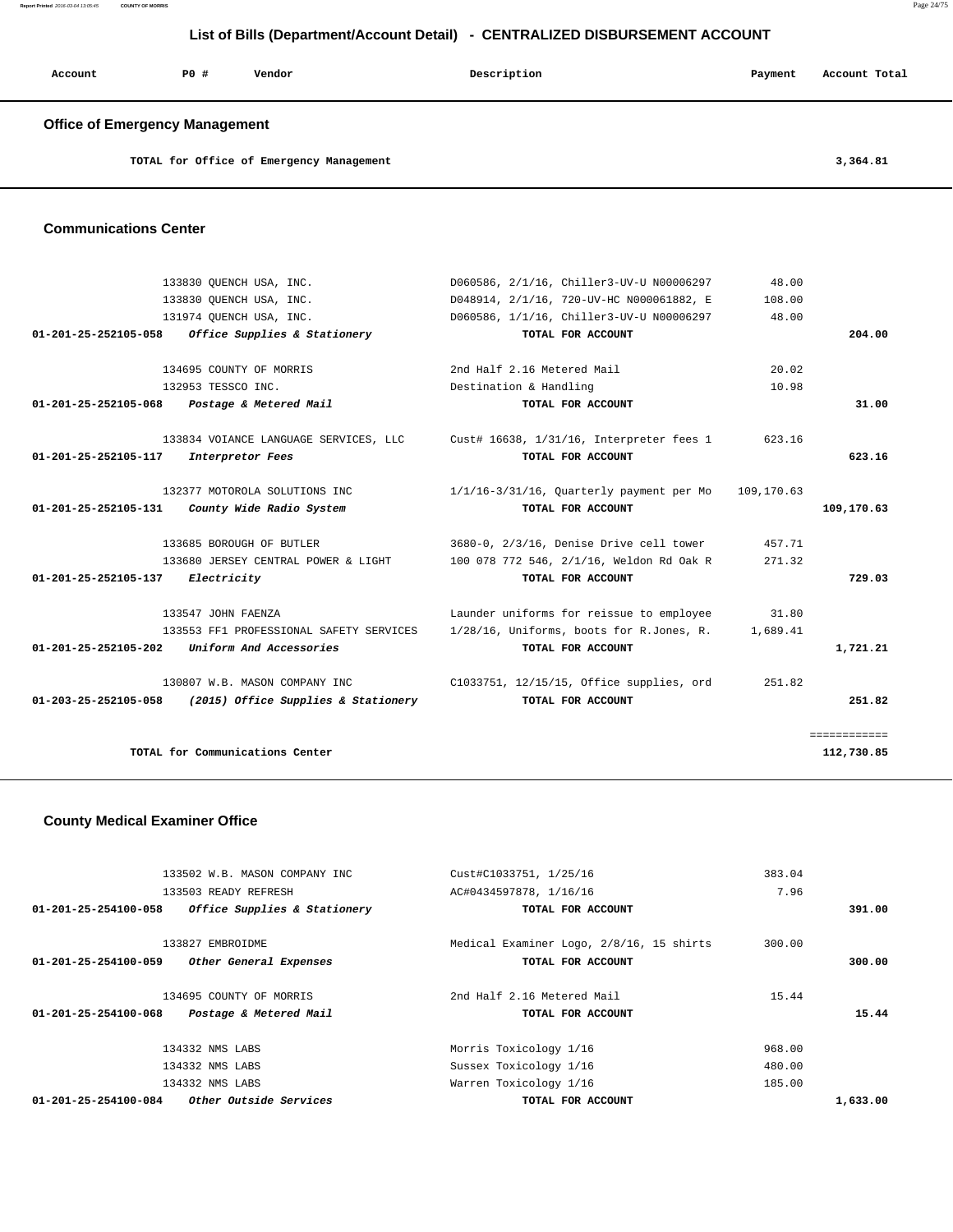| Account                               | P0 #            | Vendor                                   | Description                              | Payment  | Account Total |
|---------------------------------------|-----------------|------------------------------------------|------------------------------------------|----------|---------------|
| <b>County Medical Examiner Office</b> |                 |                                          |                                          |          |               |
| 01-203-25-254100-030                  |                 | $(2015)$ Cartage                         | TOTAL FOR ACCOUNT                        |          | 2,150.00      |
|                                       |                 | 132620 MORRISTOWN PATHOLOGY ASSOCIATES   | Neuropathology Case 19-15-0238           | 500.00   |               |
|                                       |                 | 132620 MORRISTOWN PATHOLOGY ASSOCIATES   | Neuropathology Case 14-15-0947           | 700.00   |               |
|                                       |                 | 132620 MORRISTOWN PATHOLOGY ASSOCIATES   | Neuropathology Case 14-15-0925           | 500.00   |               |
| 01-203-25-254100-035                  |                 | (2015) Consultation Fee                  | TOTAL FOR ACCOUNT                        |          | 1,700.00      |
|                                       |                 | 133505 W.B. MASON COMPANY INC            | Cust#C10333751, 10/12/15                 | 62.54    |               |
|                                       |                 | 133503 READY REFRESH                     | AC#0434597878, 12/16/15                  | 1.98     |               |
| 01-203-25-254100-058                  |                 | (2015) Office Supplies & Stationery      | TOTAL FOR ACCOUNT                        |          | 64.52         |
|                                       |                 | 133248 FF1 PROFESSIONAL SAFETY SERVICES  | Cust#129792, Order#475036                | 545.10   |               |
| 01-203-25-254100-059                  |                 | (2015) Other General Expenses            | TOTAL FOR ACCOUNT                        |          | 545.10        |
|                                       | 132622 NMS LABS |                                          | Morris Toxicology, November 2015         | 4,625.00 |               |
|                                       | 132622 NMS LABS |                                          | Sussex Toxicology, November 2015         | 1,686.00 |               |
|                                       | 132621 NMS LABS |                                          | Sussex Toxicology, 11/15 remainder of re | 162.00   |               |
|                                       | 132621 NMS LABS |                                          | Warren Toxicology, 11/15                 | 1,369.00 |               |
|                                       | 132621 NMS LABS |                                          | Morris Toxicology, 12/15                 | 2,293.00 |               |
|                                       | 132621 NMS LABS |                                          | Sussex Toxicology, 12/15                 | 885.00   |               |
|                                       | 132621 NMS LABS |                                          | Warren Toxicology, 12/15                 | 1,070.00 |               |
|                                       | 134205 NMS LABS |                                          | Morris Toxicology 1/16 (203)             | 1,673.00 |               |
|                                       | 134205 NMS LABS |                                          | Sussex Toxicology 1/16 (203)             | 370.00   |               |
|                                       | 134205 NMS LABS |                                          | Warren Toxicology 1/16 (203)             | 586.00   |               |
| 01-203-25-254100-084                  |                 | (2015) Other Outside Services            | TOTAL FOR ACCOUNT                        |          | 14,719.00     |
|                                       |                 | 134337 CENTENNIAL PRODUCTS INC.          | Cust#CP25584, 11/30/15                   | 354.00   |               |
|                                       |                 | 134337 CENTENNIAL PRODUCTS INC.          | Freight                                  | 25.89    |               |
|                                       |                 | 129541 CENTENNIAL PRODUCTS INC.          | Body Bags                                | 708.00   |               |
|                                       |                 | 129541 CENTENNIAL PRODUCTS INC.          | FREIGHT                                  | 51.78    |               |
|                                       |                 | 129541 CENTENNIAL PRODUCTS INC.          | DNA Cards                                | 155.00   |               |
|                                       |                 | 129541 CENTENNIAL PRODUCTS INC.          | FREIGHT                                  | 11.98    |               |
|                                       |                 | 129541 CENTENNIAL PRODUCTS INC.          | DNA Cards                                | 155.00   |               |
|                                       |                 | 129541 CENTENNIAL PRODUCTS INC.          | FREIGHT                                  | 11.34    |               |
| 01-203-25-254100-203                  |                 | (2015) X-Ray & Medical Supplies          | TOTAL FOR ACCOUNT                        |          | 1,472.99      |
|                                       |                 |                                          |                                          |          | ------------  |
|                                       |                 | TOTAL for County Medical Examiner Office |                                          |          | 22,991.05     |

## **County Sheriff's Department**

|                      | 133145 MORRIS COUNTY CHAMBER OF<br>132661 NATL SHERIFF'S ASSOC        | ID#496 "2016 - Leadership Morris Class"<br>NSA Membership Dues $(1/31/16 - 1/31/17)$ | 1,700.00<br>50.00 |          |
|----------------------|-----------------------------------------------------------------------|--------------------------------------------------------------------------------------|-------------------|----------|
| 01-201-25-270100-023 | 132894 NJ PUBLIC SAFETY ACCREDITATION<br>Associations and Memberships | "2016" Annual Membership Dues, Inv dtd 1<br>TOTAL FOR ACCOUNT                        | 300.00            | 2,050.00 |
|                      |                                                                       |                                                                                      |                   |          |
| 01-201-25-270100-044 | 132754 POWERDMS, INC.<br>Equipment Service Agreements                 | $12/1/15 - 11/30/16$ , Inv dtd $10/17/15$<br>TOTAL FOR ACCOUNT                       | 5,238.00          | 5,238.00 |
|                      | 134695 COUNTY OF MORRIS                                               | 2nd Half 2.16 Metered Mail                                                           | 564.36            |          |
| 01-201-25-270100-068 | Postage & Metered Mail                                                | TOTAL FOR ACCOUNT                                                                    |                   | 564.36   |
|                      | 133386 METRO PET SUPPLY INC.                                          | Crates - Midwest Life Stages Crates for                                              | 779.94            |          |
| 01-201-25-270100-185 | Food                                                                  | TOTAL FOR ACCOUNT                                                                    |                   | 779.94   |

**Report Printed** 2016-03-04 13:05:45 **COUNTY OF MORRIS** Page 25/75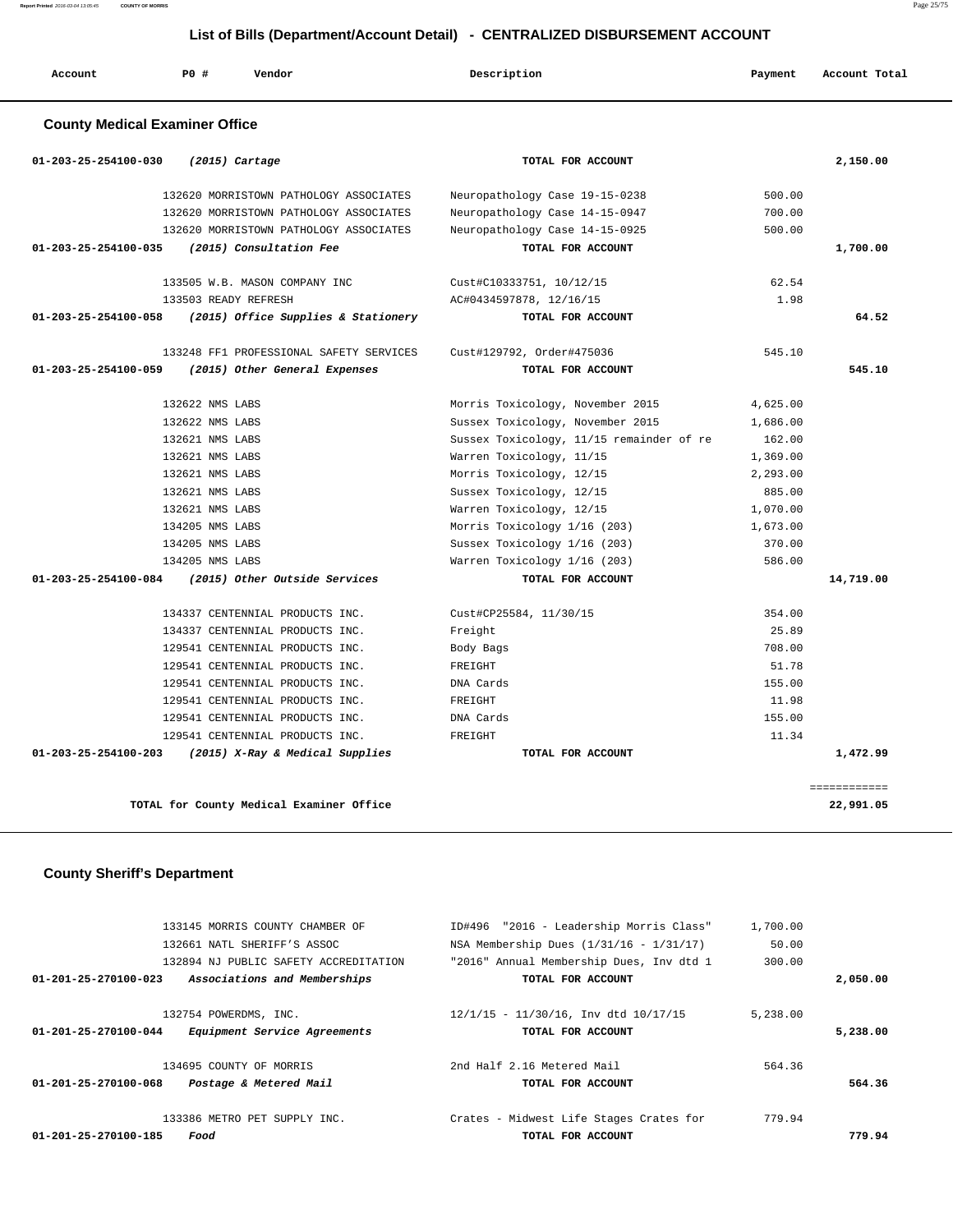**Report Printed** 2016-03-04 13:05:45 **COUNTY OF MORRIS** Page 26/75

# **List of Bills (Department/Account Detail) - CENTRALIZED DISBURSEMENT ACCOUNT**

| Account                            | PO# | Vendor                                                                                                     | Description                                                                                                                   | Payment                   | Account Total |
|------------------------------------|-----|------------------------------------------------------------------------------------------------------------|-------------------------------------------------------------------------------------------------------------------------------|---------------------------|---------------|
| <b>County Sheriff's Department</b> |     |                                                                                                            |                                                                                                                               |                           |               |
| $01 - 201 - 25 - 270100 - 202$     |     | Uniform And Accessories                                                                                    | TOTAL FOR ACCOUNT                                                                                                             |                           | 1,770.00      |
| 01-201-25-270100-203               |     | 132658 MIRION TECHNOLOGIES (GDS) INC<br>X-Ray & Medical Supplies                                           | 11512S TLD Area/TLD Badge, (90) day TLD<br>TOTAL FOR ACCOUNT                                                                  | 582.75                    | 582.75        |
|                                    |     | 132778 ADVANCED MICRO DISTRIBUTION                                                                         | ITEM #HPP2015FUS (Fuser Assembly), Quote                                                                                      | 585.00                    |               |
|                                    |     | 132778 ADVANCED MICRO DISTRIBUTION                                                                         | Labor: Installation, cleaning & testing                                                                                       | 255.00                    |               |
| 01-201-25-270100-262               |     | Machinery Repairs & Parts                                                                                  | TOTAL FOR ACCOUNT                                                                                                             |                           | 840.00        |
|                                    |     | 132745 THOMSON REUTERS                                                                                     | Acct#1000692998 NJ Essentials Library on                                                                                      | 238.00                    |               |
|                                    |     | 132745 THOMSON REUTERS                                                                                     | Acct#1000269337 CLEAR Law Enforcement Pr                                                                                      | 356.86                    |               |
|                                    |     | 132745 THOMSON REUTERS                                                                                     | Acct#1000692998 NJ Essentials Library on                                                                                      | 238.00                    |               |
|                                    |     | 132745 THOMSON REUTERS                                                                                     | Credit Memo                                                                                                                   | $-78.50$                  |               |
| 01-203-25-270100-050               |     | $(2015)$ Law Books                                                                                         | TOTAL FOR ACCOUNT                                                                                                             |                           | 754.36        |
|                                    |     | 132067 STATE TOXICOLOGY LABORATORY<br>132067 STATE TOXICOLOGY LABORATORY<br>129922 PROJECT LIFESAVER, INC. | Applicants - 6/09/2015, Inv dtd 12/11/15<br>Applicants - 6/23/2015, Inv dtd 12/11/15<br>BAND - 1/2 Inch Nylon for Transmitter | 180.00<br>180.00<br>52.50 |               |
|                                    |     | 129922 PROJECT LIFESAVER, INC.                                                                             | BAND - 1/2 Inch WHITE vinyl for oval or                                                                                       | 175.00                    |               |
|                                    |     | 129922 PROJECT LIFESAVER, INC.                                                                             | BATTERY - Wafer Style "L" Series 30-DAY                                                                                       | 60.00                     |               |
|                                    |     | 129922 PROJECT LIFESAVER, INC.                                                                             | BATTERY - Wafer Style for M60 "LONGRANG                                                                                       | 57.60                     |               |
|                                    |     | 129922 PROJECT LIFESAVER, INC.                                                                             | BATTERY - Wafer Style for OVAL & ROUND 3                                                                                      | 47.50                     |               |
|                                    |     | 129922 PROJECT LIFESAVER, INC.                                                                             | TRANSMITTER - ONE YEAR Kit Special (30-D                                                                                      | 300.00                    |               |
|                                    |     | 129922 PROJECT LIFESAVER, INC.                                                                             | HAZMAT FEE                                                                                                                    | 27.50                     |               |
|                                    |     | 129922 PROJECT LIFESAVER, INC.                                                                             | SHIPPING & HANDLING                                                                                                           | 13.30                     |               |
| 01-203-25-270100-059               |     | (2015) Other General Expenses                                                                              | TOTAL FOR ACCOUNT                                                                                                             |                           | 1,093.40      |
|                                    |     | 130232 KEYSTONE PUBLIC SAFETY INC.                                                                         | (3) CAD License - Same as above                                                                                               | 2,295.00                  |               |
| 01-203-25-270100-078               |     | (2015) Software Maintenance                                                                                | TOTAL FOR ACCOUNT                                                                                                             |                           | 2,295.00      |
|                                    |     |                                                                                                            |                                                                                                                               |                           |               |
|                                    |     | 132678 LONGFELLOWS SANDWICH DELI                                                                           | (40) people sandwich platter, potato, ma                                                                                      | 360.00                    |               |
| 01-203-25-270100-082               |     | (2015) Travel Expense                                                                                      | TOTAL FOR ACCOUNT                                                                                                             |                           | 360.00        |
|                                    |     | 132063 U.S. SECURITY ASSOCIATES, INC.                                                                      | GUARDS - 11/13/15 - 11/19/15                                                                                                  | 3,427.68                  |               |
|                                    |     | 132063 U.S. SECURITY ASSOCIATES, INC.                                                                      | GURADS - 11/20/15 - 11/26/15                                                                                                  | 2,494.16                  |               |
|                                    |     | 132063 U.S. SECURITY ASSOCIATES, INC.                                                                      | GUARDS - $11/27/15$ - $12/3/15$                                                                                               | 2,606.88                  |               |
|                                    |     | 132063 U.S. SECURITY ASSOCIATES, INC.                                                                      | GUARDS - $12/4/15$ - $12/10/15$                                                                                               | 3,212.75                  |               |
|                                    |     | 132063 U.S. SECURITY ASSOCIATES, INC.                                                                      | GUARDS - $12/11/15$ - $12/17/15$                                                                                              | 3,322.02                  |               |
|                                    |     | 132063 U.S. SECURITY ASSOCIATES, INC.                                                                      | GUARDS - $12/18/15$ - $12/24/15$                                                                                              | 3,210.58                  |               |
|                                    |     | 132063 U.S. SECURITY ASSOCIATES, INC.                                                                      | GUARDS - $12/25/15$ - $12/31/15$                                                                                              | 2,682.39                  |               |
|                                    |     | 01-203-25-270100-084 (2015) Other Outside Services                                                         | TOTAL FOR ACCOUNT                                                                                                             |                           | 20,956.46     |
|                                    |     | 133140 OFFICE CONCEPTS GROUP, INC.                                                                         | Admin Supplies - K. Lehman, Inv dtd 10/1                                                                                      | 876.19                    |               |
|                                    |     | 01-203-25-270100-095 (2015) Other Administrative Supplies                                                  | TOTAL FOR ACCOUNT                                                                                                             |                           | 876.19        |
|                                    |     |                                                                                                            |                                                                                                                               |                           |               |
| 01-203-25-270100-198               |     | 132680 INSTITUTE FOR FORENSIC PSYCHOLOGY<br>(2015) Psychiatric Services                                    | 12/28/15 Psychological Evaluation for: R<br>TOTAL FOR ACCOUNT                                                                 | 4,500.00                  | 4,500.00      |
|                                    |     | 132743 UNIVERSAL UNIFORM SALES CO INC                                                                      | WESTENBERGER - Uniform, Inv dtd 12/31/15                                                                                      | 753.00                    |               |
|                                    |     | 132743 UNIVERSAL UNIFORM SALES CO INC                                                                      | MAROTTA - Uniform, Inv dtd 12/31/15                                                                                           | 898.00                    |               |
|                                    |     | 132743 UNIVERSAL UNIFORM SALES CO INC                                                                      | R. KELLY - Uniform, Inv dtd 12/31/15                                                                                          | 599.00                    |               |
|                                    |     | 132743 UNIVERSAL UNIFORM SALES CO INC                                                                      | SKULSKY - Uniform, Inv dtd 12/31/15                                                                                           | 787.00                    |               |
|                                    |     | 132743 UNIVERSAL UNIFORM SALES CO INC                                                                      | RUSH - Uniform, Inv dtd 12/31/15                                                                                              | 524.00                    |               |
|                                    |     | 132743 UNIVERSAL UNIFORM SALES CO INC                                                                      | DODD - Uniform, Inv dtd 12/31/15                                                                                              | 606.00                    |               |
|                                    |     | 132743 UNIVERSAL UNIFORM SALES CO INC                                                                      | KING - Uniform, Inv dtd 12/31/15                                                                                              | 921.00                    |               |
|                                    |     | 132743 UNIVERSAL UNIFORM SALES CO INC                                                                      | SALEMI - Uniform, Inv dtd 12/31/15                                                                                            | 699.00                    |               |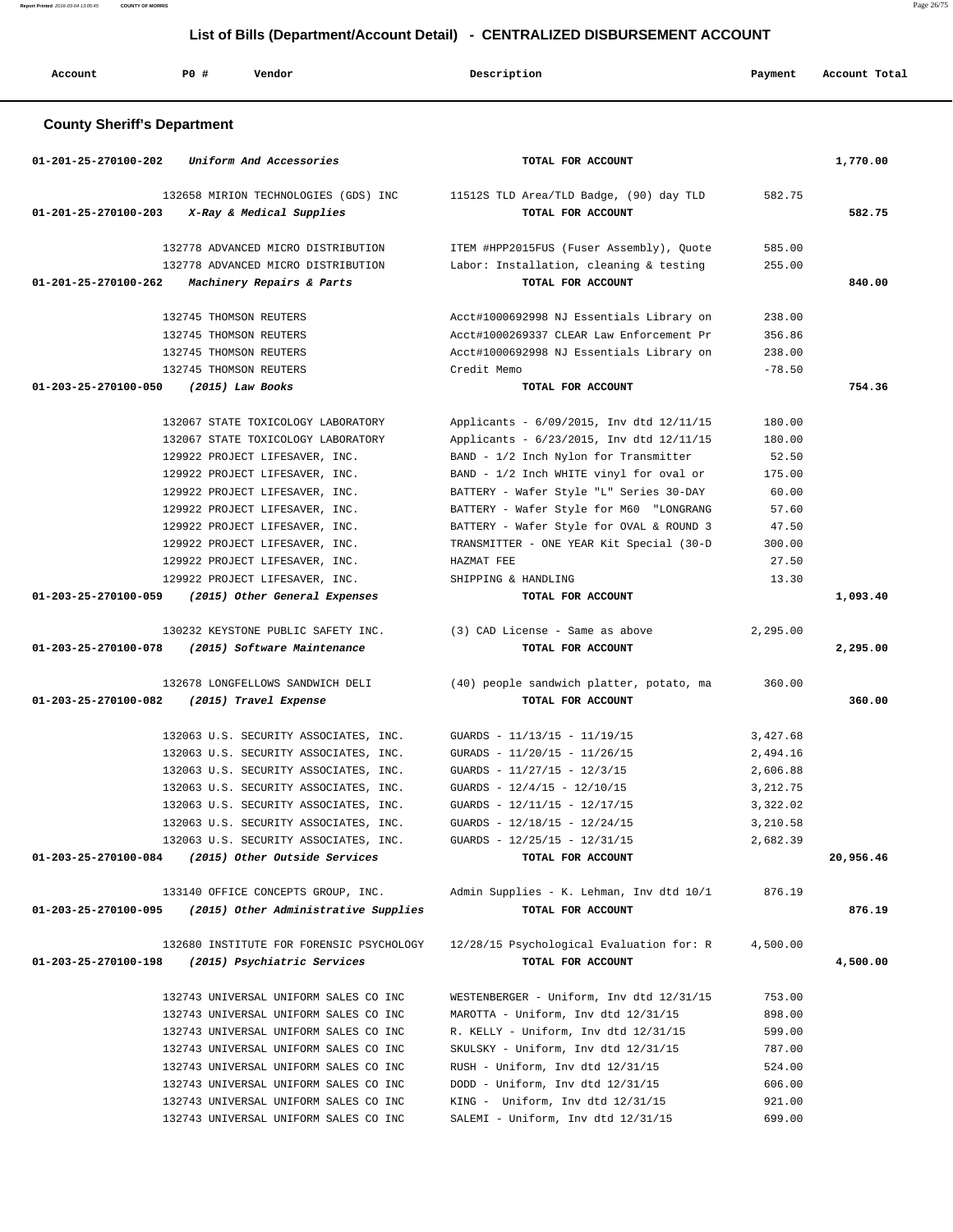| Account              | PO#                                | Vendor                                               | Description                              | Payment | Account Total |
|----------------------|------------------------------------|------------------------------------------------------|------------------------------------------|---------|---------------|
|                      | <b>County Sheriff's Department</b> |                                                      |                                          |         |               |
|                      |                                    | 132743 UNIVERSAL UNIFORM SALES CO INC                | $ROYCE$ - Uniform, Inv dtd $12/31/15$    | 921.00  |               |
|                      |                                    | 132743 UNIVERSAL UNIFORM SALES CO INC                | OHLSEN - Uniform, Inv dtd 12/31/15       | 546.00  |               |
|                      |                                    | 132741 UNIVERSAL UNIFORM SALES CO INC                | M. O'Connor - Cpl Badge, POS# 1-28581, I | 75.00   |               |
|                      |                                    | 132741 UNIVERSAL UNIFORM SALES CO INC                | R. Warnett - Cpl Badge, POS#1-28582, Inv | 75.00   |               |
|                      |                                    | 132741 UNIVERSAL UNIFORM SALES CO INC                | M. Carbone - Jacket, POS#2-23750, Inv dt | 264.99  |               |
|                      |                                    | 132741 UNIVERSAL UNIFORM SALES CO INC                | J. VanValen - Outerwear, POS#2-23751, In | 264.99  |               |
|                      |                                    | 132741 UNIVERSAL UNIFORM SALES CO INC                | F. Perez - Outerwear, POS#2-23780, Inv d | 264.99  |               |
|                      |                                    | 132741 UNIVERSAL UNIFORM SALES CO INC                | E. Hanna - Outerwear, POS#2-23803, Inv d | 264.99  |               |
|                      |                                    | 132741 UNIVERSAL UNIFORM SALES CO INC                | K. Kramer - Alterations, Inv dtd 11/21/1 | 190.00  |               |
|                      |                                    | 132741 UNIVERSAL UNIFORM SALES CO INC                | G. Marotta - Alterations, POS#2-23927, I | 4.00    |               |
|                      |                                    | 132741 UNIVERSAL UNIFORM SALES CO INC                | W. Schievella - Polo Shirt, POS#2-23936, | 49.99   |               |
|                      |                                    | 132741 UNIVERSAL UNIFORM SALES CO INC                | P. DiGavero - Emblems, POS#2-23960, Inv  | 22.00   |               |
|                      |                                    | 132741 UNIVERSAL UNIFORM SALES CO INC                | B. Dunn - Alterations, POS#2-24087, Inv  | 16.00   |               |
|                      |                                    | 132741 UNIVERSAL UNIFORM SALES CO INC                | B. Ahern - Alterations/Emblems, Inv dtd  | 102.00  |               |
|                      |                                    | 132741 UNIVERSAL UNIFORM SALES CO INC                | A. Casale - Boots, POS#2-24334, Inv dtd  | 99.99   |               |
| 01-203-25-270100-202 |                                    | (2015) Uniform And Accessories                       | TOTAL FOR ACCOUNT                        |         | 9,719.94      |
|                      |                                    | 132883 MIRION TECHNOLOGIES (GDS) INC                 | 11512S TLD Badges, New Badges, Not Ret'd | 898.88  |               |
|                      |                                    | 01-203-25-270100-203 (2015) X-Ray & Medical Supplies | TOTAL FOR ACCOUNT                        |         | 898.88        |
|                      |                                    |                                                      |                                          |         | ============  |
|                      |                                    | TOTAL for County Sheriff's Department                |                                          |         | 53,279.28     |

## **County Prosecutor's Office**

| 01-201-25-275100-039 | Education Schools & Training         |               | TOTAL FOR ACCOUNT                        |          | 4,300.00 |
|----------------------|--------------------------------------|---------------|------------------------------------------|----------|----------|
|                      | 133917 CELLEBRITE USA INC.           |               | Cellebrite certified Logical Operator &  | 3,850.00 |          |
|                      | 133296 PENN STATE UNIVERSITY         |               | CJED 5013-025 March 7-9, 2016*** Field T | 450.00   |          |
| 01-201-25-275100-037 | Data Processing Supplies             |               | TOTAL FOR ACCOUNT                        |          | 21.19    |
|                      |                                      |               |                                          |          |          |
|                      | 134146 COMPUTER CABLE & CONNECTOR CO |               | Off quote # 020316-05: 25 Foot HDMI Cabl | 21.19    |          |
| 01-201-25-275100-023 | Associations and Memberships         |               | TOTAL FOR ACCOUNT                        |          | 1,085.00 |
|                      | 133962 N J N E O A                   |               | Memberships for: Dillard, Jones, Costell | 350.00   |          |
|                      | 134160 MEG RODRIGUEZ                 |               | Renewal of Certification and Recertifica | 250.00   |          |
|                      | 133306 CHRISTOPHER J. THEN           |               | 2016 IACIS Membership                    | 75.00    |          |
|                      | 133306 CHRISTOPHER J. THEN           |               | 2016 HTCIA Membership                    | 75.00    |          |
|                      | 133306 CHRISTOPHER J. THEN           |               | 2016 CISSP Membership                    | 85.00    |          |
|                      | 132520 NJ POLICE TRAFFIC             |               | 2016 Membership Renewal for Agent Gary G | 50.00    |          |
|                      | 132508 NATIONAL TACTICAL OFFICERS    |               | 2016 Membership Renewal for Sqt. Joseph  | 150.00   |          |
|                      | 132524 FBI/LEEDA                     |               | 2016 Membership Renewal ** Captain Steph | 50.00    |          |
| 01-201-25-275100-016 | Outside Salaries & Wages             |               | TOTAL FOR ACCOUNT                        |          | 811.60   |
|                      | 133970 JAIME SHANAPHY                | Holiday/Wkend |                                          | 17.50    |          |
|                      | 133970 JAIME SHANAPHY                |               | Reg.On Call - January 2016               | 128.00   |          |
|                      | 133967 DOROTHY DIFABIO               |               | Holiday & Wkend - January 2016           | 25.00    |          |
|                      | 133967 DOROTHY DIFABIO               |               | Reg.Supplemental On Call - January 2016  | 40.80    |          |
|                      | 133968 BERYL SKOG                    |               | Case Pay -#160101MRMM1,160116MRSC02 & 16 | 225.00   |          |
|                      | 133968 BERYL SKOG                    |               | Holiday & Wknd -                         | 18.50    |          |
|                      | 133968 BERYL SKOG                    |               | Req. On Call - Supplemental Hours - Janu | 57.60    |          |
|                      | 133969 JUNE WITTY                    |               | Supplemental Case Pay-160106MRMM2 & 1601 | 150.00   |          |
|                      | 133969 JUNE WITTY                    |               | Holiday & Wkend - Jan. 2016              | 22.00    |          |
|                      | 133969 JUNE WITTY                    |               | Req. On Call - January 2016              | 127.20   |          |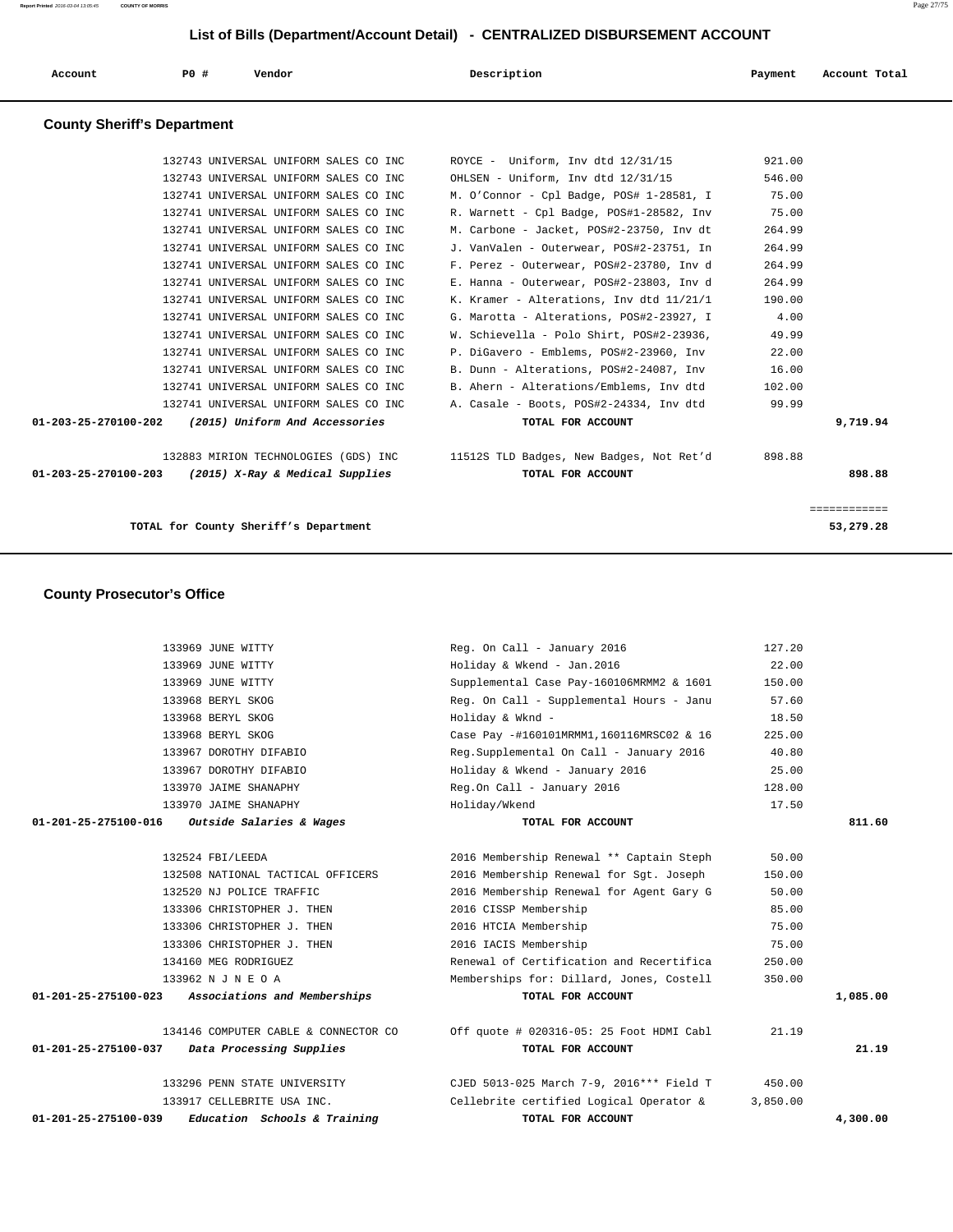| Account<br>. | <b>PO #</b> | Vendor<br>. | Description | Payment<br>$\sim$ $\sim$ | Account Total<br>.<br>. |
|--------------|-------------|-------------|-------------|--------------------------|-------------------------|
|--------------|-------------|-------------|-------------|--------------------------|-------------------------|

# **County Prosecutor's Office**

|                      | 01-201-25-275100-044 Equipment Service Agreements | TOTAL FOR ACCOUNT                                |          | 36,708.00 |
|----------------------|---------------------------------------------------|--------------------------------------------------|----------|-----------|
|                      | 132489 MINUTEMAN PRESS                            | Business Cards- Monochio                         | 99.40    |           |
|                      | 132507 OFFICE CONCEPTS GROUP, INC.                | Misc. Office Supplies                            | 63.80    |           |
|                      | 132490 PAPER MART INC                             | 8 1/2x11 Copy Paper                              | 1,234.00 |           |
|                      | 132499 PAPER MART INC                             | 8x11 Copy Paper                                  | 246.80   |           |
|                      | 01-201-25-275100-058 Office Supplies & Stationery | TOTAL FOR ACCOUNT                                |          | 1,644.00  |
|                      | 133278 FEDEX                                      | Account #1051-0576-2 (1/8-1/14/16)               | 99.03    |           |
|                      | 134695 COUNTY OF MORRIS                           | 2nd Half 2.16 Metered Mail                       | 1,002.25 |           |
|                      | 133960 FEDEX                                      | Account #1051-0576-2 JAN 25, 2016                | 83.29    |           |
|                      | 133960 FEDEX                                      | Account#1051-0576-2 FEB 01, 2016                 | 100.29   |           |
|                      | 01-201-25-275100-068 Postage & Metered Mail       | TOTAL FOR ACCOUNT                                |          | 1,284.86  |
|                      | 132511 POWERDMS, INC.                             | Annual PowerDMS.com hosted subscription          | 4,942.00 |           |
| 01-201-25-275100-078 | Software Maintenance                              | TOTAL FOR ACCOUNT                                |          | 4,942.00  |
|                      | 132497 KING TRANSCRIPTION                         | State v Campbell- Ind.#12-08-0911-1 (11/ 756.36) |          |           |
|                      | 132497 KING TRANSCRIPTION                         | Disc.                                            | 2.50     |           |
| 01-201-25-275100-081 | Transcripts                                       | TOTAL FOR ACCOUNT                                |          | 758.86    |
|                      | 132825 MORRIS COUNTY BAR ASSOCIATION              | Installation Dinner - January 28, 2016At         | 1,425.00 |           |
| 01-201-25-275100-088 | Meeting Exp Advisory Board Etc                    | TOTAL FOR ACCOUNT                                |          | 1,425.00  |
|                      | 132502 EQUIFAX INFORMATION SVCS LLC               | January 7, 2-16                                  | 13.15    |           |
|                      | 132491 CABLEVISION                                | Account#07876-616338-01-7 MCPO                   | 184.90   |           |
|                      | 132491 CABLEVISION                                | Account#07876-629490-01-0 MCPO                   | 166.26   |           |
|                      | 132491 CABLEVISION                                | Account#07876-629289-01-7 SEU                    | 96.36    |           |
|                      | 132491 CABLEVISION                                | Account#07876-634130-01-5 HTCU                   | 221.92   |           |
|                      | 132491 CABLEVISION                                | Account#07876-625785-01-9 SEU                    | 229.85   |           |
|                      | 132519 ROCKWOOD CORPORATION                       | TASER - Full Body Targets** Attention Sg         | 231.20   |           |
|                      | 132506 THE STAR LEDGER                            | 7 Day Subscription (3/7/16-3/5/17) Accou         | 413.40   |           |
|                      | 133279 STATIONERS INC                             | Offical Police Notebooks                         | 285.60   |           |
|                      | 133279 STATIONERS INC                             | Shipping                                         | 22.47    |           |
|                      | 132496 STEVEN BRYLINSKI                           | External Hard Drive                              | 64.19    |           |
|                      | 133307 CABLEVISION                                | Account #07876-625785-01-9 (SEU) Feb. 20         | 251.23   |           |
|                      | 133307 CABLEVISION                                | Account#07876-616338-01-7 (MCPO) Feb. 20         | 205.59   |           |
|                      | 133914 COFFEE LOVERS COFFEE SERVICE               | Coffee & Stirrers                                | 57.78    |           |
|                      | 133914 COFFEE LOVERS COFFEE SERVICE               | Coffee                                           | 49.80    |           |
|                      | 133280 ALPHAGRAPHICS                              | Certificate - James M. Colline                   | 17.50    |           |
| 01-201-25-275100-118 | Investigation Expense                             | TOTAL FOR ACCOUNT                                |          | 2,511.20  |
|                      | 134162 FREDRIC M. KNAPP                           | Certified Judgement of Conviction Fee fo         | 10.00    |           |
| 01-201-25-275100-126 | Court Expenses-Extradition                        | TOTAL FOR ACCOUNT                                |          | 10.00     |
|                      | 133304 INSTITUTE FOR FORENSIC PSYCHOLOGY          | Psychological Evaluation - New Hire Dete         | 450.00   |           |
| 01-201-25-275100-189 | Medical                                           | TOTAL FOR ACCOUNT                                |          | 450.00    |
|                      | 130955 JAIME SHANAPHY                             | Reg. On Call - Dec. 2015                         | 51.20    |           |
|                      | 130955 JAIME SHANAPHY                             | Wkend/Holiday Dec. 2015                          | 28.00    |           |
|                      | 130951 BETTY ANN DERCO                            | Reg.On Call - Dec.2015                           | 61.20    |           |
|                      | 130951 BETTY ANN DERCO                            | Wkend & Holiday                                  | 12.50    |           |
|                      | 130951 BETTY ANN DERCO                            | Case Pay - 151225MRMM61 12/25/15                 | 75.00    |           |
| 01-203-25-275100-016 | (2015) Outside Salaries & Wages                   | TOTAL FOR ACCOUNT                                |          | 227.90    |
|                      | 132503 VERIZON WIRELESS                           | Account #882249917-00001 - 12/10/15-01/0         | 59.72    |           |

**Report Printed** 2016-03-04 13:05:45 **COUNTY OF MORRIS** Page 28/75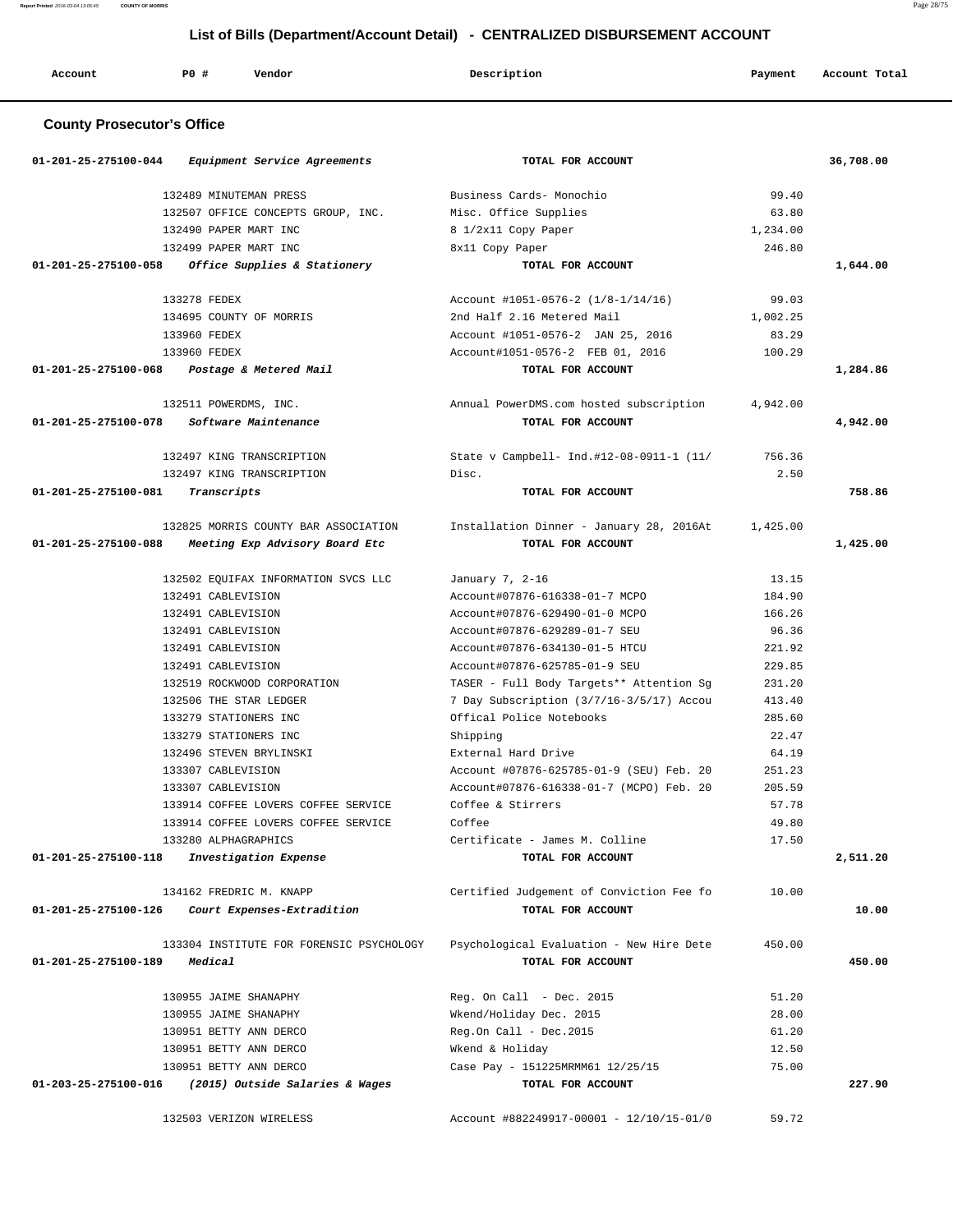| Account                             | PO#                | Vendor                                                                                      | Description                                                                 | Payment          | Account Total |
|-------------------------------------|--------------------|---------------------------------------------------------------------------------------------|-----------------------------------------------------------------------------|------------------|---------------|
| <b>County Prosecutor's Office</b>   |                    |                                                                                             |                                                                             |                  |               |
| 01-203-25-275100-031                |                    | 134154 VERIZON WIRELESS<br>(2015) Cellular Phones/Pagers                                    | Account #242004961-00001 (11/24-12/23/15<br>TOTAL FOR ACCOUNT               | 7,676.84         | 14,999.54     |
|                                     |                    | 127654 ELEANOR THOMAS PROGRAM COORD.                                                        | Frances Glesser Lee Homicide Investigati                                    | 700.00           |               |
|                                     |                    | 130136 SIG SAUER INC.                                                                       | P320 Armorer Course - December 14, 2015                                     | 1,000.00         |               |
|                                     |                    | 133274 TACTICAL TECHNOLOGIES INC<br>132495 UCPO POLICE ACADEMY TRAINING                     | Electronic Surveillance Operations** Det                                    | 495.00<br>90.00  |               |
|                                     |                    | 01-203-25-275100-039 (2015) Education Schools & Training                                    | Forensic Anthropology & the Unidentified<br>TOTAL FOR ACCOUNT               |                  | 2,285.00      |
|                                     | 128379 IBM CORP    |                                                                                             | IBM Analyst's Notebook Concurrent User L                                    | 6,647.00         |               |
| 01-203-25-275100-044                |                    | (2015) Equipment Service Agreements                                                         | TOTAL FOR ACCOUNT                                                           |                  | 6,647.00      |
|                                     |                    | 134155 THOMSON REUTER-WEST                                                                  | Account #1000176025- Nov. Law Library                                       | 1,414.07         |               |
|                                     |                    | 134155 THOMSON REUTER-WEST                                                                  | Account #1000176025- Dec. Law Library                                       | 2,102.77         |               |
| 01-203-25-275100-050                |                    | 134155 THOMSON REUTER-WEST<br>$(2015)$ Law Books                                            | Account#1003917278-Dec. Appellate<br>TOTAL FOR ACCOUNT                      | 1,769.83         | 5,286.67      |
|                                     |                    | 132832 CARDSDIRECT, LLC                                                                     | Prosecutor's Holiday Cards                                                  | 256.95           |               |
| 01-203-25-275100-058                |                    | (2015) Office Supplies & Stationery                                                         | TOTAL FOR ACCOUNT                                                           |                  | 256.95        |
|                                     |                    | 134161 LAURIE A ENGEMANN                                                                    | State v Fabio Aristizabal ** Requested b                                    | 98.67            |               |
|                                     |                    | 134161 LAURIE A ENGEMANN                                                                    | Expedited - State v Luis Estrada (14-05-                                    | 322.00           |               |
| 01-203-25-275100-081                |                    | (2015) Transcripts                                                                          | TOTAL FOR ACCOUNT                                                           |                  | 420.67        |
|                                     |                    | 129281 SAFRAN MORPHOTRAK                                                                    | TEN PRINT/PALM PRINT CAPTURE WITH INTEGR                                    | 15,000.00        |               |
| 01-203-25-275100-082                |                    | (2015) Travel Expense                                                                       | TOTAL FOR ACCOUNT                                                           |                  | 15,000.00     |
|                                     |                    | 129281 SAFRAN MORPHOTRAK                                                                    |                                                                             | 10,000.00        |               |
| 01-203-25-275100-116                |                    | (2015) Firearms                                                                             | TOTAL FOR ACCOUNT                                                           |                  | 10,000.00     |
|                                     |                    | 132502 EQUIFAX INFORMATION SVCS LLC                                                         | Customer #444VC00947 - December 2015                                        | 6.45             |               |
|                                     | 134150 VERIZON     |                                                                                             | Account #973285537182057Y November 2015                                     | 30.71            |               |
|                                     | 134150 VERIZON     |                                                                                             | December 2015                                                               | 31.71            |               |
|                                     | 132491 CABLEVISION | 132505 ALTERNATIVE MICROGRAPHICS INC                                                        | Scanned Abequa Files (MCPO Case 94/1432)<br>Account #07876-629490-01-0 MCPO | 150.00<br>157.44 |               |
|                                     | 132491 CABLEVISION |                                                                                             | Account#07876-629289-01-7 SEU                                               | 84.84            |               |
|                                     | 132491 CABLEVISION |                                                                                             | Account#07876-634130-01-5 HTCU                                              | 195.74           |               |
|                                     |                    | 132510 COFFEE LOVERS COFFEE SERVICE                                                         | Account #MORRI005                                                           | 99.60            |               |
|                                     |                    | 134156 THOMSON REUTER-WEST                                                                  | Account #1000432248-Dec.2015 CLEAR Accou                                    | 878.00           |               |
|                                     |                    | 134156 THOMSON REUTER-WEST                                                                  | Account#1000432248-Nov.2015 CLEAR Accoun                                    | 878.00           |               |
|                                     | 134149 VERIZON     |                                                                                             | Account #973 285-4391 669 50Y (11/8-12/7                                    | 272.11           |               |
|                                     | 134149 VERIZON     | 01-203-25-275100-118 (2015) Investigation Expense                                           | Account #973 285-4391 669 50Y (12/8-1/7/<br>TOTAL FOR ACCOUNT               | 272.11           | 3,056.71      |
|                                     |                    | 129281 SAFRAN MORPHOTRAK                                                                    |                                                                             |                  |               |
|                                     |                    | 01-203-25-275100-121 (2015) Witness Fees And Mileage                                        | TOTAL FOR ACCOUNT                                                           | 18,064.55        | 18,064.55     |
|                                     |                    |                                                                                             |                                                                             |                  |               |
|                                     |                    | 132744 READY REFRESH                                                                        | Account #0434996856 (11/15-12/14/15)                                        | 280.08           |               |
| 01-203-25-275100-147 (2015) Water   |                    |                                                                                             | TOTAL FOR ACCOUNT                                                           |                  | 280.08        |
|                                     |                    | 132525 KING TRANSCRIPTION                                                                   | Expedited Transcript- State v Jason Camp                                    | 276.92           |               |
|                                     |                    | 132494 STATE TOXICOLOGY LABORATORY                                                          | RE: Applicant Hill -5/8/15** Drug Screen                                    | 45.00            |               |
|                                     |                    | 132493 ZEE MEDICAL INC.                                                                     | SEU - First Aid Kit Refill ** Signed by                                     | 166.40           |               |
| 01-203-25-275100-189 (2015) Medical |                    |                                                                                             | TOTAL FOR ACCOUNT                                                           |                  | 488.32        |
|                                     |                    | 129503 ATLANTIC TACTICAL OF NJ, INC.<br>01-203-25-275100-202 (2015) Uniform And Accessories | Sergeant Badge Item #SMW-S24X - Quote #S<br>TOTAL FOR ACCOUNT               | 145.95           | 145.95        |
|                                     |                    |                                                                                             |                                                                             |                  |               |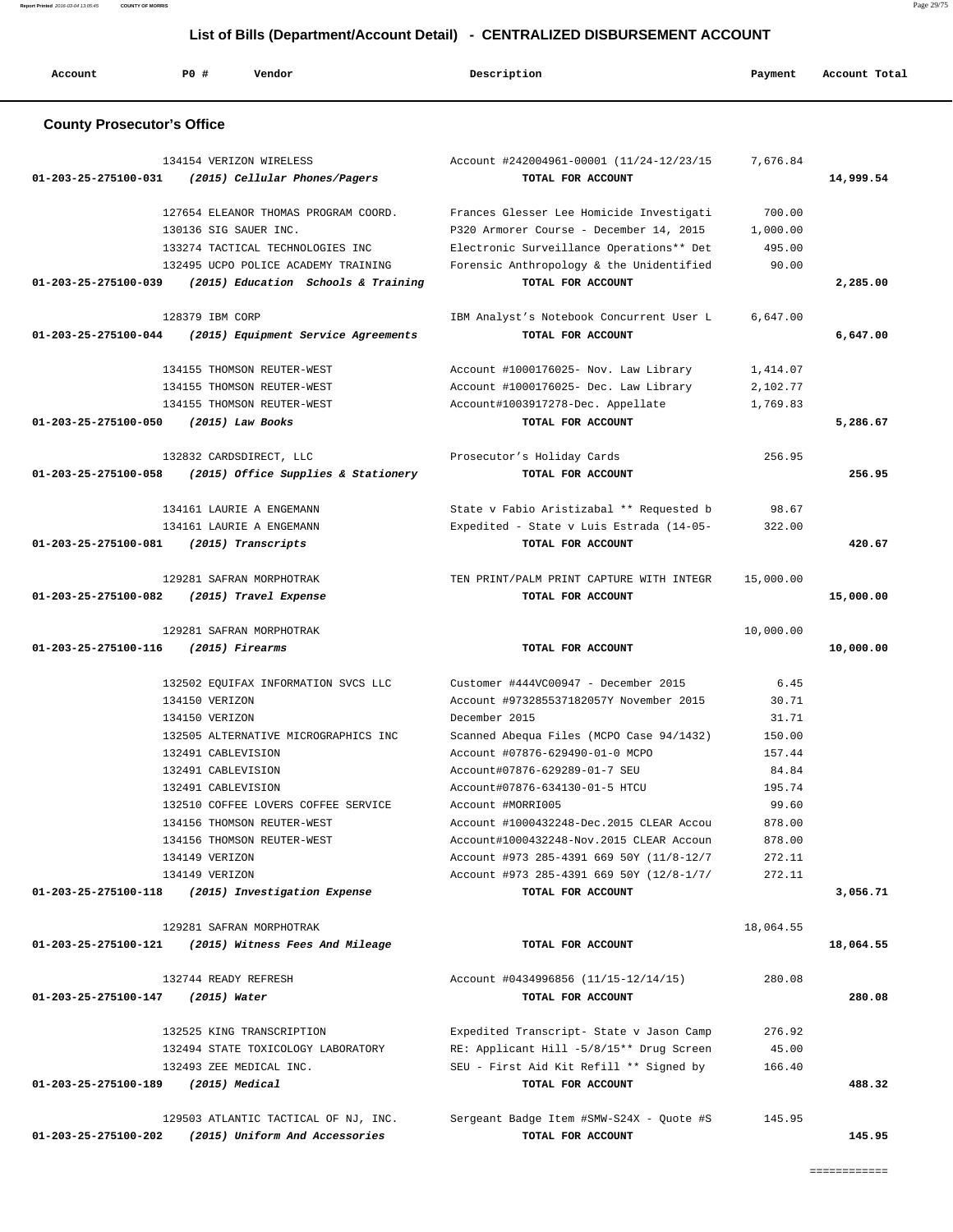| <b>County Prosecutor's Office</b>                                                    |                                                                             |                  |             |
|--------------------------------------------------------------------------------------|-----------------------------------------------------------------------------|------------------|-------------|
| TOTAL for County Prosecutor's Office                                                 |                                                                             |                  | 133, 111.05 |
| <b>County Jail</b>                                                                   |                                                                             |                  |             |
|                                                                                      |                                                                             |                  |             |
| 133604 EDWARD V. ROCHFORD                                                            | REIMBURSEMENT FOR LODGING IN JANUARY 201                                    | 696.75           |             |
| 133604 EDWARD V. ROCHFORD                                                            | REIMBURSEMENT FOR AIRFARE TO AND FROM NE                                    | 354.70           |             |
| 133604 EDWARD V. ROCHFORD                                                            | REIMBURSEMENT FOR TAXI TO AND FROM AIRPO                                    | 72.00            |             |
| 134268 MARIANA DEMARTINEZ                                                            | REIMBURSEMENT FOR MILEAGE DURING TRAININ                                    | 22.66            |             |
| 134268 MARIANA DEMARTINEZ                                                            | REIMBURSEMENT FOR MEAL DURING TRAINING O                                    | 10.53            |             |
| 01-201-25-280100-039<br>Education Schools & Training                                 | TOTAL FOR ACCOUNT                                                           |                  | 1,156.64    |
| 133196 OFFICE CONCEPTS GROUP, INC.                                                   | OFFICE SUPPLIES DATED 01.26.16                                              | 1,488.54         |             |
| 132984 OFFICE CONCEPTS GROUP, INC.                                                   | OFFICE SUPPLIES DATED 01.22.16                                              | 453.78           |             |
| 132256 OFFICE CONCEPTS GROUP, INC.                                                   | OFFICE SUPPLIES DATED 1.8.16                                                | 62.70            |             |
| 132256 OFFICE CONCEPTS GROUP, INC.                                                   | OFFICE SUPPLIES DATED 1.11.16                                               | 64.75            |             |
| 132273 OFFICE CONCEPTS GROUP, INC.                                                   | OFFICE SUPPLIES DATED 01.07.16                                              | 182.85           |             |
| $01 - 201 - 25 - 280100 - 058$<br>Office Supplies & Stationery                       | TOTAL FOR ACCOUNT                                                           |                  | 2,252.62    |
| 134695 COUNTY OF MORRIS                                                              | 2nd Half 2.16 Metered Mail                                                  | 122.21           |             |
| 01-201-25-280100-068<br>Postage & Metered Mail                                       | TOTAL FOR ACCOUNT                                                           |                  | 122.21      |
| 132801 T J'S SPORTWIDE TROPHY                                                        | PLAQUE AND ENGRAVING DATED 1.15.16                                          | 50.30            |             |
| 01-201-25-280100-084<br>Other Outside Services                                       | TOTAL FOR ACCOUNT                                                           |                  | 50.30       |
|                                                                                      |                                                                             |                  |             |
| 133182 MORRIS COUNTY AFTER CARE CENTER                                               | MEDICAL CARE FOR T.MACIK FROM 1.22.16 TO                                    | 170.00           |             |
| 134270 DONNA GRUBLE                                                                  | REIMBURSEMENT FOR MEDICAL BOOKS DATED 1.                                    | 20.96            |             |
| 134270 DONNA GRUBLE                                                                  | REIMBURSEMENT FOR MEDICAL SUPPLIES DATED                                    | 144.99           |             |
| 01-201-25-280100-189<br>Medical                                                      | TOTAL FOR ACCOUNT                                                           |                  | 335.95      |
| 132983 INSTITUTE FOR FORENSIC PSYCHOLOGY                                             | PSYCH. EVALUATION DATED 01.19.16                                            | 975.00           |             |
| 01-201-25-280100-198<br>Psychiatric Services                                         | TOTAL FOR ACCOUNT                                                           |                  | 975.00      |
|                                                                                      |                                                                             |                  |             |
| 133148 UNIVERSAL UNIFORM SALES CO INC                                                | UNIFORMS FOR KOTOVSKI DATED 1.13.16                                         | 801.70           |             |
| 133195 UNIVERSAL UNIFORM SALES CO INC                                                | UNIFORMS FOR SAN ROMAN DATED 1.13.16                                        | 801.70           |             |
| 133195 UNIVERSAL UNIFORM SALES CO INC                                                | UNIFORMS FOR FLORIO DATED 01.19.16                                          | 280.00           |             |
| 133195 UNIVERSAL UNIFORM SALES CO INC                                                | UNIFORMS FOR CASEY DATED 01.20.16                                           | 801.70           |             |
| 132986 UNIVERSAL UNIFORM SALES CO INC                                                | UNIFORMS FOR BAENA DATED 01.20.16<br>UNIFORMS FOR LEVENDUSKY DATED 01.19.16 | 105.00<br>105.00 |             |
| 132986 UNIVERSAL UNIFORM SALES CO INC<br>132986 UNIVERSAL UNIFORM SALES CO INC       | UNIFORMS FOR QUINN DATED 01.19.16                                           | 65.00            |             |
| 132829 UNIVERSAL UNIFORM SALES CO INC                                                | UNIFORMS FOR QUIGLEY DATED 1.15.16                                          | 50.00            |             |
| 132728 UNIVERSAL UNIFORM SALES CO INC                                                | UNIFORMS FOR MCANDREW DATED 1.11.16                                         | 105.00           |             |
| 132731 UNIVERSAL UNIFORM SALES CO INC                                                | UNIFORMS FOR WIGGINS DATED 1.12.16                                          | 50.00            |             |
| 132731 UNIVERSAL UNIFORM SALES CO INC                                                | UNIFORMS FOR KOTOVSKI DATED 1.13.16                                         | 50.00            |             |
| 132900 RED THE UNIFORM TAILOR                                                        | HONOR GUARD UNIFORMS DATED 1.18.16                                          | 2,533.00         |             |
| $01-201-25-280100-202$ Uniform And Accessories                                       | TOTAL FOR ACCOUNT                                                           |                  | 5,748.10    |
|                                                                                      |                                                                             |                  |             |
| 132899 PANCIELLO CONSTRUCTION LLC<br>$01 - 201 - 25 - 280100 - 223$ Building Repairs | REPAIR OF CONCRETE PAD IN FRONT OF JAIL<br>TOTAL FOR ACCOUNT                | 3,200.00         | 3,200.00    |
|                                                                                      |                                                                             |                  |             |
| 133175 WHITE IRON LLC                                                                | STAINLESS STEEL BAR GRATING DATED 1.11.1 1,200.00                           |                  |             |
| 132988 GRAINGER                                                                      | MAINTENANCE SUPPLIES DATED 1.20.16                                          | 163.44           |             |
| 132798 GRAINGER                                                                      | MAINTENANCE SUPPLIES DATED 1.13.16                                          | 65.14            |             |
| 132798 GRAINGER                                                                      | MAINTENANCE SUPPLIES DATED 1.12.16                                          | 267.90           |             |

 **Account P0 # Vendor Description Payment Account Total**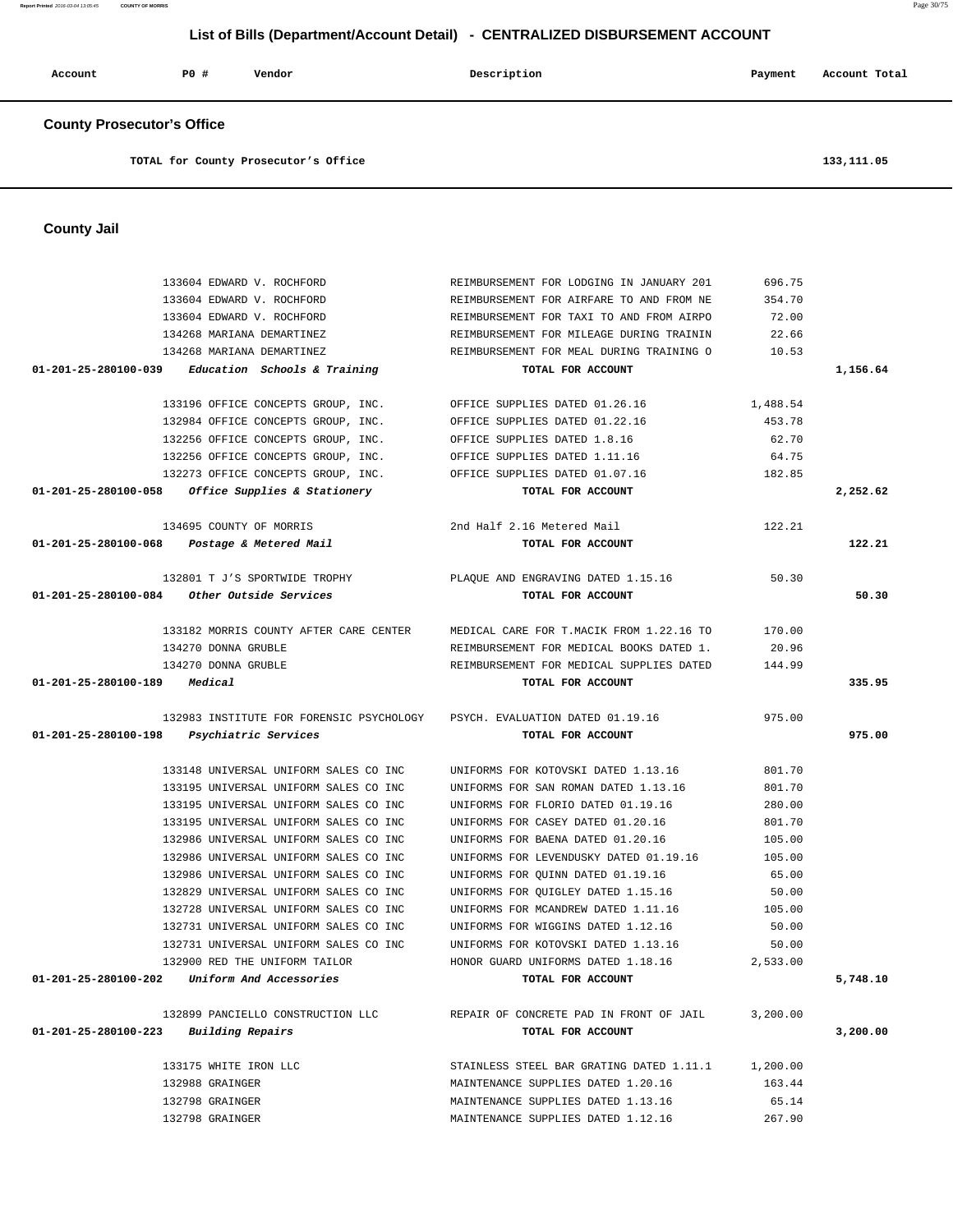**Account P0 # Vendor Description Payment Account Total County Jail**  132630 WATER COOLING CORPORATION PLUMBING SUPPLIES PLUS SHIPPING DATED 1. 343.61  **01-201-25-280100-249 Bldg Maintenance Supplies TOTAL FOR ACCOUNT 2,079.41** 133166 SERVICE PLUS KITCHEN EQUIPMENT REPAIRS DATED 1.13.16 221.00  **01-201-25-280100-262 Machinery Repairs & Parts TOTAL FOR ACCOUNT 221.00** 133197 FIRE FIGHTERS EQUIPMENT CO INC O2 CYLINDERS TEST AND RECHARGE DATED 1.2 141.25  **01-201-25-280100-266 Safety Items TOTAL FOR ACCOUNT 141.25** 132238 VERIZON WIRELESS 885699058-00001 CELL SERVICE DATED 11.2 323.10 132254 VERIZON WIRELESS 885699058-00001 CELL SERVICE DATED 12.2 298.94  **01-203-25-280100-031 (2015) Cellular Phones/Pagers TOTAL FOR ACCOUNT 622.04** 132282 J & J ENTERPRISES TRAINING FOR J.GETCHIUS,LARICCI,BRAUNER 105.00 132227 ATLANTIC TRAINING CENTER 9 CPR CARDS DATED 12.5.15 90.00 132263 FRED PRYOR SEMINARS TRAINING FOR LOMAX ON 12.16.15 199.00 132263 FRED PRYOR SEMINARS TRAINING FOR FURBY ON 11.19.15 199.00 132263 FRED PRYOR SEMINARS TRAINING FOR FLORIO ON 12.16.15 199.00 132263 FRED PRYOR SEMINARS TRAINING FOR LOMAX ON 12.9.15 149.00 132263 FRED PRYOR SEMINARS TRAINING FOR J.SCHWEIZER ON 12.9.15 149.00 132263 FRED PRYOR SEMINARS TRAINING FOR LOTZ ON 12.16.15 199.00 134269 MARIANA DEMARTINEZ REIMBURSEMENT FOR TRAINING CLASS ON 10.2 129.00 134269 MARIANA DEMARTINEZ REIMBURSEMENT FOR MILEAGE DURING TRAININ 22.66 134269 MARIANA DEMARTINEZ REIMBURSEMENT FOR MEAL DURING TRAINING O 12.87  **01-203-25-280100-039 (2015) Education Schools & Training TOTAL FOR ACCOUNT 1,453.53** 132627 RICOH AMERICAS CORPORATION COLOR COPIES FOR INTAKE COPIER FROM 7.1. 375.06 132627 RICOH AMERICAS CORPORATION COLOR COPIES FOR ADMIN COPIER FROM 7.1.1 206.50 132627 RICOH AMERICAS CORPORATION COLOR COPIES FOR I.A. COPIER FROM 7.1.15 81.55 132627 RICOH AMERICAS CORPORATION COLOR COPIES FOR NEW ADMIN COPIER FROM 9 69.37 132233 OFFICE CONCEPTS GROUP, INC. OFFICE SUPPLIES DATED 12.2.15 129.93 132233 OFFICE CONCEPTS GROUP, INC. OFFICE SUPPLIES DATED 12.2.15 124.82 132233 OFFICE CONCEPTS GROUP, INC. OFFICE SUPPLIES DATED 11.23.15 1,103.80 132233 OFFICE CONCEPTS GROUP, INC. OFFICE SUPPLIES DATED 12.4.15 1,565.04 132233 OFFICE CONCEPTS GROUP, INC. OFFICE SUPPLIES DATED 12.10.15 6.62 132233 OFFICE CONCEPTS GROUP, INC. OFFICE SUPPLIES DATED 12.16.15 562.84 132233 OFFICE CONCEPTS GROUP, INC. OFFICE SUPPLIES DATED 12.29.2015 391.65

 **01-203-25-280100-058 (2015) Office Supplies & Stationery TOTAL FOR ACCOUNT 4,617.18**

 132235 VERIZON WIRELESS 742028358-00001 - GPS TRACKING SERVICE D 90.12 132236 FLEMINGTON BUICK CHEVROLET VAN RUNNING BOARDS DATED 11.24.15 450.00 132255 VERIZON WIRELESS 742028358-00001 - GPS TRACKING SERVICE D 90.27  **01-203-25-280100-059 (2015) Other General Expenses TOTAL FOR ACCOUNT 630.39**

> 132643 BINSKY SERVICE LLC HVAC FILTERS DATED 12.24.15 929.79 132809 WEBSTER PLUMBING & SEWER DRAIN CLEARING DATED 9.30.15 588.80 133205 ACME AMERICAN REPAIRS INC. REPAIR/PARTS FOR KITCHEN DISH WASHER DAT 2,246.00 133205 ACME AMERICAN REPAIRS INC. REPAIR/PARTS FOR KITCHEN OVEN DATED 7.27 610.34 133205 ACME AMERICAN REPAIRS INC. REPAIR/PARTS FOR KITCHEN OVEN DATED 7.27 648.64 133205 ACME AMERICAN REPAIRS INC. RENTAL/PARTS FOR KITCHEN CADDY DATED 9.2 1,989.35 133205 ACME AMERICAN REPAIRS INC. REPAIR/PARTS FOR DISHWASHER DATED 8.20.1 5,994.50 133205 ACME AMERICAN REPAIRS INC. REPAIR/PARTS FOR MIXER DATED 8.7.15 1.728.01 133205 ACME AMERICAN REPAIRS INC. REPAIR/PARTS FOR DISHWASHER DATED 8.7.15 2,107.40 133205 ACME AMERICAN REPAIRS INC. REPAIR/PARTS FOR KITCHEN OVEN DATED 10.2 648.64 132811 REDMANN ELECTRIC CO., INC. ELECTRICAL REPAIRS DATED 12.22.15 4,039.00 132234 MORRIS COUNTY M.U.A **FACILITY GARBAGE PULL FEE O** 660.00

## **List of Bills (Department/Account Detail) - CENTRALIZED DISBURSEMENT ACCOUNT**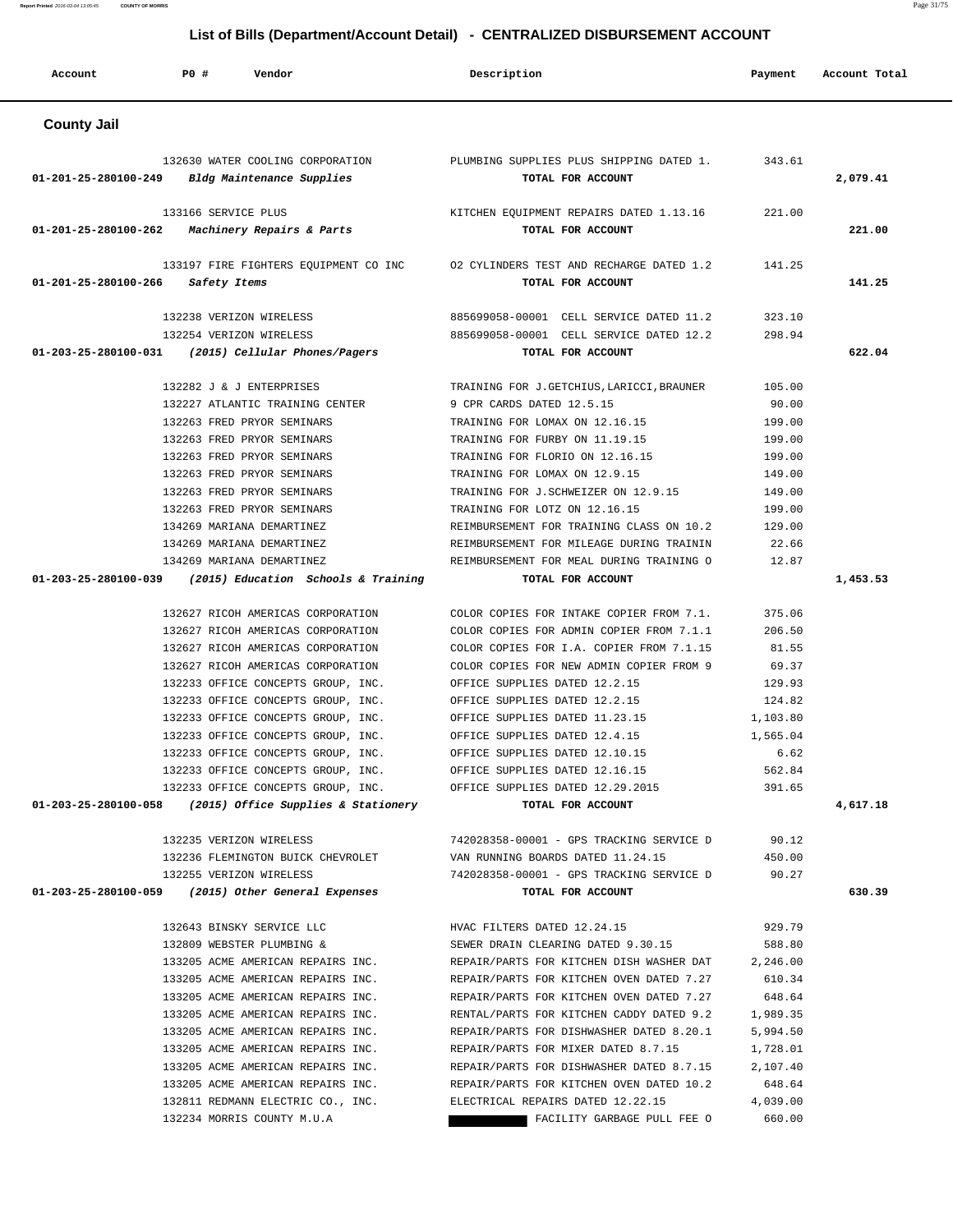| Account              | <b>PO #</b><br>Vendor                                                          | Description                                                                     | Payment          | Account Total |
|----------------------|--------------------------------------------------------------------------------|---------------------------------------------------------------------------------|------------------|---------------|
| <b>County Jail</b>   |                                                                                |                                                                                 |                  |               |
|                      | 132283 MORRIS COUNTY M.U.A                                                     | FACILITY GARBAGE TIPPING FE                                                     | 877.90           |               |
|                      | 132283 MORRIS COUNTY M.U.A                                                     | FACILITY GARBAGE PULL FEE O                                                     | 660.00           |               |
|                      | 01-203-25-280100-084 (2015) Other Outside Services                             | TOTAL FOR ACCOUNT                                                               |                  | 24,620.45     |
|                      | 128283 MOTOROLA                                                                | PORTABLE RADIO BELT CLIPS. NJ STATE CONT                                        | 460.00           |               |
| 01-203-25-280100-161 | (2015) Communications Equipment                                                | TOTAL FOR ACCOUNT                                                               |                  | 460.00        |
|                      | 133204 PAUL CERAN OD                                                           | MEDICAL CARE FOR R. CAPRIGLIONE DATED 12.                                       | 95.00            |               |
|                      | 133204 PAUL CERAN OD                                                           | MEDICAL CARE FOR V.BROWN DATED 12.15.15                                         | 95.00            |               |
|                      | 132635 CONTRACT PHARMACY SERVICES INC                                          | INMATE MEDICATION FOR NOV 2015 DATED 11.                                        | 24, 238.88       |               |
|                      | 132243 MORRISTOWN EMERGENCY MEDICAL                                            | MEDICAL CARE FOR A. FELICIANO DATED 10.17                                       | 315.00           |               |
|                      | 132636 DENTRUST DENTAL INC.                                                    | INMATE DENTAL CARE FOR NOV 2015 DATED 12                                        | 2,217.00         |               |
|                      | 132642 CONTRACT PHARMACY SERVICES INC                                          | INMATE MEDICATION FOR DEC 2015 DATED 12.                                        | 34,953.71        |               |
|                      | 132708 BIO-REFERENCE LABORATORIES, INC.                                        | INMATE LAB WORK FOR DEC 2015 DATED 1.2.1                                        | 1,094.90         |               |
|                      | 132637 BIO-REFERENCE LABORATORIES, INC.                                        | INMATE LAB WORK FOR NOV 2015 DATED 11.29                                        | 1,824.58         |               |
|                      | 129855 ATLANTIC HEALTH SYSTEM                                                  | MEDICAL CARE FOR W.ORTIZ DATED 11.6.15                                          | 11,090.94        |               |
|                      | 132229 PAUL CERAN OD                                                           | MEDICAL CARE FOR N.COLE DATED 12.8.15                                           | 95.00            |               |
| 01-203-25-280100-189 | 132250 VINCENT D CARRINGTON<br>$(2015)$ Medical                                | DENTAL PEER REVIEW DATED 12.11.15<br>TOTAL FOR ACCOUNT                          | 500.00           | 76,520.01     |
|                      | 133184 UNIVERSAL UNIFORM SALES CO INC                                          | UNIFORMS FOR FURBY DATED 12.31.15                                               |                  |               |
|                      | 133184 UNIVERSAL UNIFORM SALES CO INC                                          | UNIFORMS FOR LOMAX DATED 12.29.15                                               | 152.00<br>353.88 |               |
|                      | 133184 UNIVERSAL UNIFORM SALES CO INC                                          | UNIFORMS FOR QUINN DATED 12.17.15                                               | 105.00           |               |
|                      | 133184 UNIVERSAL UNIFORM SALES CO INC                                          | UNIFORMS FOR WEBB DATED 12.10.15                                                | 105.00           |               |
|                      | 133184 UNIVERSAL UNIFORM SALES CO INC                                          | UNIFORMS FOR LUNDELL DATED 129.15                                               | 105.00           |               |
|                      | 132648 UNIVERSAL UNIFORM SALES CO INC                                          | UNIFORMS FOR CRUSE DATED 12.29.15                                               | 105.00           |               |
|                      | 132648 UNIVERSAL UNIFORM SALES CO INC                                          | UNIFORMS FOR STILL DATED 12.29.15                                               | 11.00            |               |
|                      | 132729 GILBY'S                                                                 | ACADEMY UNIFORMS FOR 10 RECRUITS DATED 1                                        | 1,806.00         |               |
|                      | 132342 UNIVERSAL UNIFORM SALES CO INC                                          | UNIFORMS FOR FUCCI DATED 11.19.15                                               | 625.00           |               |
|                      | 132342 UNIVERSAL UNIFORM SALES CO INC                                          | UNIFORMS FOR CHERECHES DATED 11.20.15                                           | 248.00           |               |
|                      | 132342 UNIVERSAL UNIFORM SALES CO INC                                          | UNIFORMS FOR SUDOL DATED 11.30.15                                               | 105.00           |               |
|                      | 132342 UNIVERSAL UNIFORM SALES CO INC                                          | UNIFORMS FOR PAULISON DATED 11.30.15                                            | 364.00           |               |
|                      | 132342 UNIVERSAL UNIFORM SALES CO INC                                          | UNIFORMS FOR KLEIN DATED 12.01.15                                               | 59.00            |               |
|                      | 132342 UNIVERSAL UNIFORM SALES CO INC                                          | UNIFORMS FOR WALDRON DATED 12.01.15                                             | 59.00            |               |
|                      | 132342 UNIVERSAL UNIFORM SALES CO INC                                          | UNIFORMS FOR PASCALE DATED 12.01.15                                             | 59.00            |               |
|                      | 132342 UNIVERSAL UNIFORM SALES CO INC                                          | UNIFORMS FOR YURIK DATED 12.11.15                                               | 124.00           |               |
|                      | 132342 UNIVERSAL UNIFORM SALES CO INC                                          | UNIFORMS FOR STOLL DATED 12.09.15                                               | 105.00           |               |
|                      | 132342 UNIVERSAL UNIFORM SALES CO INC<br>132342 UNIVERSAL UNIFORM SALES CO INC | UNIFORMS FOR THERIAULT DATED 12.22.15<br>UNIFORMS FOR SCHIEVELLA DATED 12.02.15 | 130.00           |               |
|                      | 132342 UNIVERSAL UNIFORM SALES CO INC                                          | UNIFORMS FOR DIGAVERO DATED 12.01.15                                            | 109.00<br>59.00  |               |
|                      | 132342 UNIVERSAL UNIFORM SALES CO INC                                          | UNIFORMS FOR HUNTER DATED 12.01.15                                              | 59.00            |               |
|                      | 132342 UNIVERSAL UNIFORM SALES CO INC                                          | UNIFORMS FOR THORNTON DATED 12.01.15                                            | 59.00            |               |
|                      | 132342 UNIVERSAL UNIFORM SALES CO INC                                          | UNIFORMS FOR VALVANO DATED 12.01.15                                             | 59.00            |               |
|                      | 132342 UNIVERSAL UNIFORM SALES CO INC                                          | UNIFORMS FOR SIEMONSMA-BERTELLI DATED 12                                        | 59.00            |               |
|                      | 132342 UNIVERSAL UNIFORM SALES CO INC                                          | UNIFORMS FOR WALL DATED 12.01.15                                                | 59.00            |               |
|                      | 132342 UNIVERSAL UNIFORM SALES CO INC                                          | UNIFORMS FOR GUPKO DATED 12.01.15                                               | 59.00            |               |
|                      | 132342 UNIVERSAL UNIFORM SALES CO INC                                          | UNIFORMS FOR ROCHFORD DATED 12.01.15                                            | 59.00            |               |
|                      | 132342 UNIVERSAL UNIFORM SALES CO INC                                          | UNIFORMS FOR CROOKER DATED 12.01.15                                             | 59.00            |               |
| 01-203-25-280100-202 | (2015) Uniform And Accessories                                                 | TOTAL FOR ACCOUNT                                                               |                  | 5,260.88      |
|                      | 132638 ALLEN PAPER & SUPPLY CO                                                 | JANITORIAL SUPPLIES DATED 12.21.15                                              | 355.00           |               |
|                      | 132638 ALLEN PAPER & SUPPLY CO                                                 | JANITORIAL SUPPLIES DATED 12.22.15                                              | 1,202.20         |               |
|                      | 132247 U-LINE SHIPPING SUPPLY                                                  | Janitorial Supplied Dated 12.10.15                                              | 460.46           |               |
|                      | 132247 U-LINE SHIPPING SUPPLY                                                  | Janitorial Supplied Dated 12.14.15                                              | 146.47           |               |
| 01-203-25-280100-252 | (2015) Janitorial Supplies                                                     | TOTAL FOR ACCOUNT                                                               |                  | 2,164.13      |

**Report Printed** 2016-03-04 13:05:45 **COUNTY OF MORRIS** Page 32/75

## **List of Bills (Department/Account Detail) - CENTRALIZED DISBURSEMENT ACCOUNT**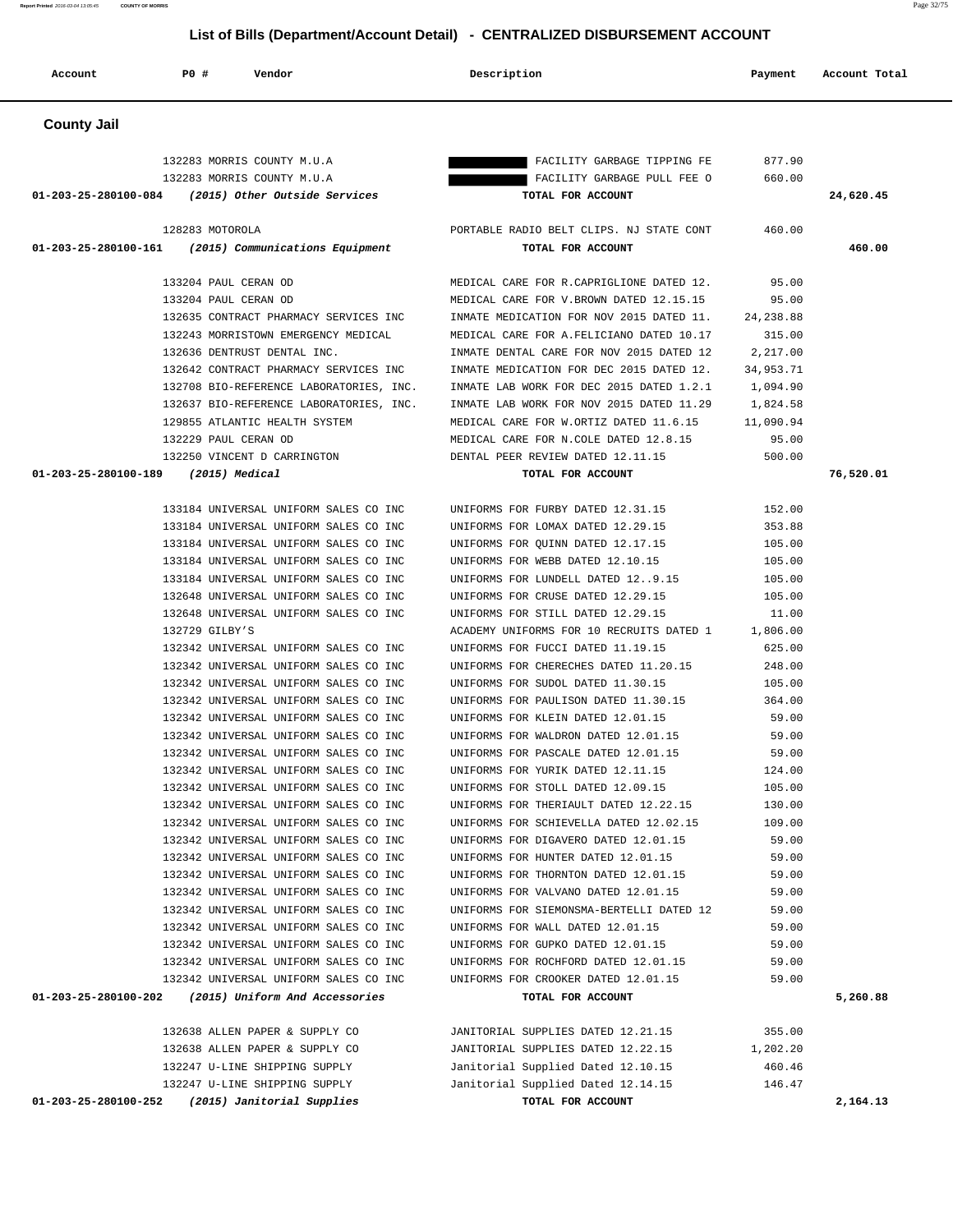**Report Printed** 2016-03-04 13:05:45 **COUNTY OF MORRIS** Page 33/75

## **List of Bills (Department/Account Detail) - CENTRALIZED DISBURSEMENT ACCOUNT**

| Account              | P0 #                  | Vendor              | Description       |  | Account Total              |
|----------------------|-----------------------|---------------------|-------------------|--|----------------------------|
| <b>County Jail</b>   |                       |                     |                   |  |                            |
| 01-203-25-280100-266 |                       | (2015) Safety Items | TOTAL FOR ACCOUNT |  | 721.48                     |
|                      | TOTAL for County Jail |                     |                   |  | ============<br>133,352.57 |

# **County Youth Detention Facilit**

| 132826 PENN STATE UNIVERSITY                           | Course CJED 5013-025FTO Morris - March 7 | 450.00   |              |
|--------------------------------------------------------|------------------------------------------|----------|--------------|
| 134301 EDWARD SHAPLEY                                  | Birdseed for on-going Science project    | 13.90    |              |
| 01-201-25-281100-039<br>Education Schools & Training   | TOTAL FOR ACCOUNT                        |          | 463.90       |
| 133173 OFFICE CONCEPTS GROUP, INC.                     | Cassette, 2/pk, black on white           | 14.47    |              |
| 133173 OFFICE CONCEPTS GROUP, INC.                     | Fldr, class, ltr, 2/5, 1 div, Blue for N | 60.08    |              |
| 133173 OFFICE CONCEPTS GROUP, INC.                     | Adhesive, Krazyglue, Allprp              | 2.32     |              |
| 133173 OFFICE CONCEPTS GROUP, INC.                     | Deodorizing, z-mat-urinal                | 147.28   |              |
| 133609 OFFICE CONCEPTS GROUP, INC.                     | Paper, Xero/Dup, We, Lql, 20#            | 101.38   |              |
| 133609 OFFICE CONCEPTS GROUP, INC.                     | Paper, Xro/Dup, 20#, Ltr, Can            | 7.55     |              |
| 133609 OFFICE CONCEPTS GROUP, INC.                     | File, Wall, Master, Ltr, Smk             | 13.10    |              |
| 133609 OFFICE CONCEPTS GROUP, INC.                     | File/Wallmstr, Ltr, 3pk, Smk             | 11.36    |              |
| 01-201-25-281100-058<br>Office Supplies & Stationery   | TOTAL FOR ACCOUNT                        |          | 357.54       |
| 134695 COUNTY OF MORRIS                                | 2nd Half 2.16 Metered Mail               | 65.97    |              |
| 01-201-25-281100-068<br>Postage & Metered Mail         | TOTAL FOR ACCOUNT                        |          | 65.97        |
| 133616 SODEXO INC & AFFILIATES                         | Contractual Charge                       | 2,315.80 |              |
| 133616 SODEXO INC & AFFILIATES                         | Congregate Meals: 939 x \$2.81           | 2,638.59 |              |
| 133616 SODEXO INC & AFFILIATES                         | AFI and Other                            | 1,594.91 |              |
| 01-201-25-281100-185<br>Food                           | TOTAL FOR ACCOUNT                        |          | 6,549.30     |
| 133747 WHITES HEALTHCARE ENTERPRISES INC               | Supply of medicines for the month of Jan | 1,466.10 |              |
| 01-201-25-281100-189<br>Medical                        | TOTAL FOR ACCOUNT                        |          | 1,466.10     |
| 120382 CDW GOVERNMENT LLC                              | 3yr DOP Tablet Repair Coverage w/ADH exe | 251.22   |              |
| 01-203-25-281100-018<br>(2015) Appropriation Credits   | TOTAL FOR ACCOUNT                        |          | 251.22       |
| 133743 WHITES HEALTHCARE ENTERPRISES INC               | Supply of medicines for the month of Dec | 679.09   |              |
| 131284 MOORE MEDICAL LLC                               | Purell hand sanitizer w/aloe orm         | 98.40    |              |
| 131284 MOORE MEDICAL LLC                               | Handling                                 | 11.00    |              |
| 131284 MOORE MEDICAL LLC                               | Fuel surcharge                           | 0.47     |              |
| 01-203-25-281100-189<br>$(2015)$ Medical               | TOTAL FOR ACCOUNT                        |          | 788.96       |
| 133112 UNIVERSAL UNIFORM SALES CO INC                  | Navy sweatpants - LG                     | 40.00    |              |
| 133112 UNIVERSAL UNIFORM SALES CO INC                  | Navy crew neck sweatshirt w/heat press   | 58.00    |              |
| 133112 UNIVERSAL UNIFORM SALES CO INC                  | Navy t-shirts Med w/heat press           | 75.00    |              |
| 133112 UNIVERSAL UNIFORM SALES CO INC                  | Navy shorts - LG                         | 20.00    |              |
| 01-203-25-281100-202<br>(2015) Uniform And Accessories | TOTAL FOR ACCOUNT                        |          | 193.00       |
|                                                        |                                          |          | ============ |
| TOTAL for County Youth Detention Facilit               |                                          |          | 10,135.99    |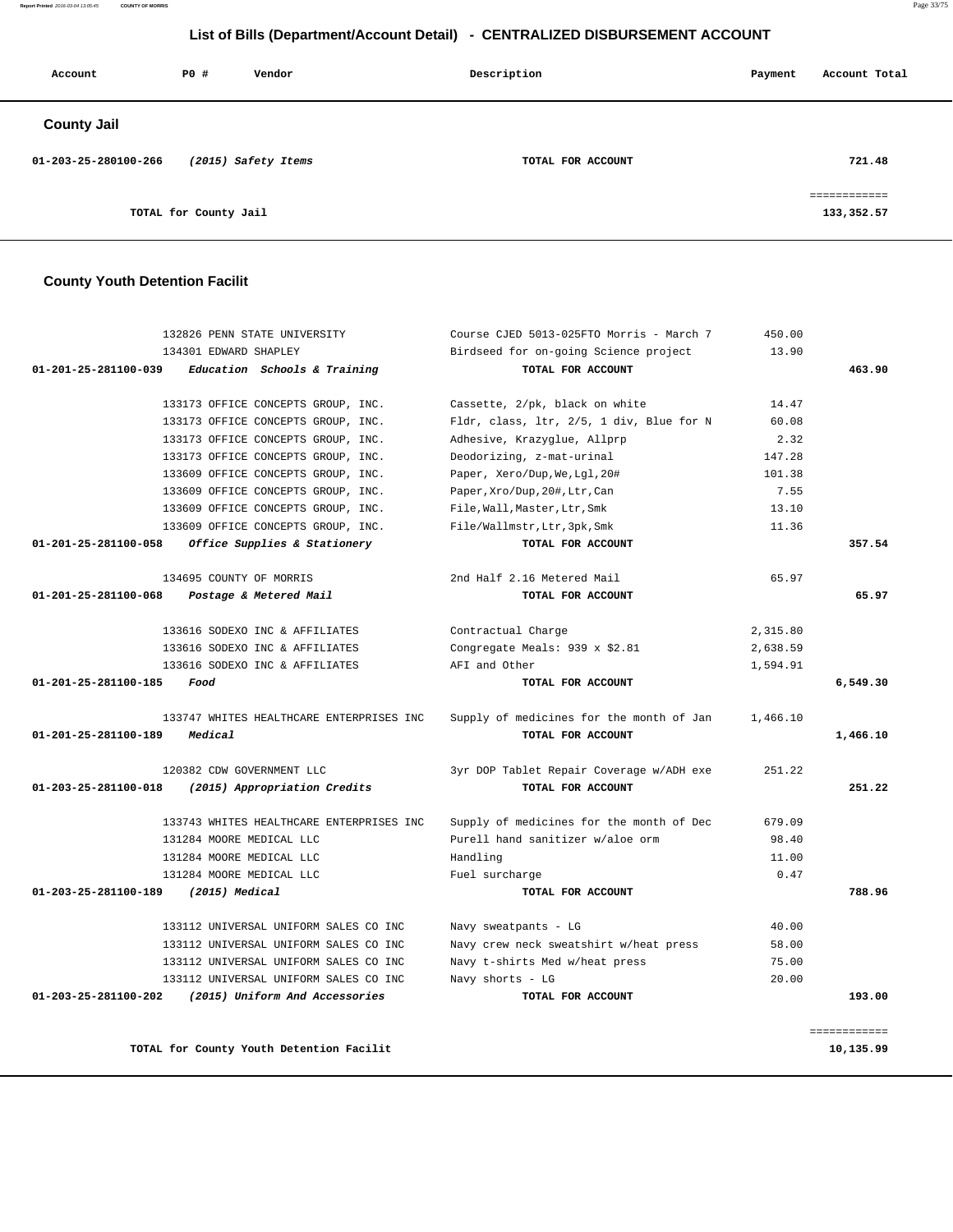| Account                           | P0 #                 | Vendor                                    | Description                                 | Payment   | Account Total |
|-----------------------------------|----------------------|-------------------------------------------|---------------------------------------------|-----------|---------------|
|                                   |                      |                                           |                                             |           |               |
|                                   |                      | 133427 SPACE FARMS INC                    | Jan. 1st - 31st 2016 deer removal           | 2,013.00  |               |
| 01-201-26-290100-036              |                      | Contracted Services                       | TOTAL FOR ACCOUNT                           |           | 2,013.00      |
|                                   |                      | 134695 COUNTY OF MORRIS                   | 2nd Half 2.16 Metered Mail                  | 2.89      |               |
| 01-201-26-290100-068              |                      | Postage & Metered Mail                    | TOTAL FOR ACCOUNT                           |           | 2.89          |
|                                   | 133243 COMCAST       |                                           | Acct. 8499 05 276 0081952 Billing Date      | 123.09    |               |
|                                   | 133243 COMCAST       |                                           | Acct. 8499 05 276 0081952 Billing Date      | 123.09    |               |
|                                   | 133430 CENTURYLINK   |                                           | 310111021 Bill Date: Jan 25, 2016           | 217.24    |               |
|                                   | 133430 CENTURYLINK   |                                           | 310111021 Bill Date: Feb 25, 2016           | 217.24    |               |
| 01-201-26-290100-146              | Telephone            |                                           | TOTAL FOR ACCOUNT                           |           | 680.66        |
|                                   |                      | 133769 BUDD LAKE DINER                    | 2016 meals 1/21/2016 - 1/31/2016            | 70.00     |               |
|                                   |                      | 133769 BUDD LAKE DINER                    | 15% Gratuity                                | 10.50     |               |
|                                   | 133428 R.B.'S DELI   |                                           | 2016 meals $1/13 - 1/30/2016$               | 160.00    |               |
|                                   | 133428 R.B.'S DELI   |                                           | 15% Gratuity                                | 24.00     |               |
| 01-201-26-290100-188              | <i><b>Meals</b></i>  |                                           | TOTAL FOR ACCOUNT                           |           | 264.50        |
|                                   | 134169 MARK CARMAN   |                                           | work boots per contract                     | 90.00     |               |
|                                   |                      | 134168 THEODORE DANIEL                    | work boots per contract                     | 90.00     |               |
|                                   | 134313 ROBERT MOSLEY |                                           | work boots per contract                     | 90.00     |               |
| 01-201-26-290100-207              |                      | Uniform & Clothing Allowance              | TOTAL FOR ACCOUNT                           |           | 270.00        |
|                                   |                      | 133325 TILCON NEW YORK INC.               | I-6 Skin Patch Hot Material                 | 1,200.88  |               |
|                                   |                      | 132890 TILCON NEW YORK INC.               | $I - 6$                                     | 798.54    |               |
| 01-201-26-290100-222              |                      | Bituminous Concrete                       | TOTAL FOR ACCOUNT                           |           | 1,999.42      |
|                                   |                      | 133432 FRANK BRODEEN OLC                  | Storm #3 Sections 20, 23, 24, 28, 31,       | 57,562.50 |               |
|                                   |                      | 133433 M & B TRUCKING INC                 | Jan. 23rd, 2016 Storm Sect. #3              | 11,340.00 |               |
|                                   |                      | 133433 M & B TRUCKING INC                 | Jan. 23rd, 2016 Storm Sect. #9              | 11,235.00 |               |
|                                   |                      | 133312 MOUNTAIN VIEW DEVELOPMENT          | Snow Removal $1/23 - 1/24/2016$ Section #2  | 9,800.00  |               |
|                                   |                      | 132704 PEOUANNOCK TOWNSHIP                | Snow Removal & Salting 1/14/2016            | 400.00    |               |
|                                   |                      | 132704 PEQUANNOCK TOWNSHIP                | Snow Removal & Salting 1/18/2016            | 600.00    |               |
|                                   |                      | 133435 SUPREME-METRO CORP.                | Storm Services Jan. 23rd-24th, 2016 Sect    | 21,945.00 |               |
|                                   | 133978 TREE KING INC |                                           | Storm #4 Sections 10, 17, 22, 30, 34        | 9,982.50  |               |
|                                   | 133978 TREE KING INC |                                           | Storm #5 Sections 10, 17, 22, 30, 34        | 8,662.50  |               |
|                                   | 133978 TREE KING INC |                                           | Storm #6 Sections 10, 17, 22, 30, 34        | 9,900.00  |               |
|                                   |                      | 133972 CIPOLLINI CARTING & RECYCLING INC. | Snow Removal Services 1/25/2016             | 9,342.50  |               |
|                                   |                      | 133626 PEQUANNOCK TOWNSHIP                | Snow Removal 2/5/2016                       | 800.00    |               |
| 01-201-26-290100-228              |                      | Contracted Snow/Ice Removal               | TOTAL FOR ACCOUNT                           |           | 151,570.00    |
|                                   |                      | 132692 GARDEN STATE HIGHWAY               | special 48x24x.080 DG3 sign white on gre    | 79.36     |               |
|                                   |                      | 132692 GARDEN STATE HIGHWAY               | special 48x30x.080 DG3 sign white on gre    | 99.20     |               |
|                                   |                      | 132692 GARDEN STATE HIGHWAY               | special 48x24x.080 DG3 sign white on gre    | 79.36     |               |
|                                   |                      | 132692 GARDEN STATE HIGHWAY               | CREDIT RTN043772 (PER FRAN)                 | $-152.30$ |               |
| 01-201-26-290100-238              | Signage              |                                           | TOTAL FOR ACCOUNT                           |           | 105.62        |
|                                   |                      | 132695 NORTHEASTERN HARDWARE CO INC       | roller for Monville Garage JB10             | 89.95     |               |
|                                   |                      | 133211 MORRISTOWN LUMBER &                | hose couplers, hose end repairs, nozzle, br | 30.14     |               |
| 01-201-26-290100-260              |                      | Construction Materials                    | TOTAL FOR ACCOUNT                           |           | 120.09        |
|                                   |                      | 133769 BUDD LAKE DINER                    | 2015 meals 9/13/2015 - 12/28/2015           | 140.00    |               |
|                                   |                      | 133769 BUDD LAKE DINER                    | 15% Gratuity                                | 21.00     |               |
|                                   | 133428 R.B.'S DELI   |                                           | 2015 meals 6/16 - 12/29/2015                | 300.00    |               |
|                                   | 133428 R.B.'S DELI   |                                           | 15% Gratuity                                | 45.00     |               |
| 01-203-26-290100-188 (2015) Meals |                      |                                           | TOTAL FOR ACCOUNT                           |           | 506.00        |

**Report Printed** 2016-03-04 13:05:45 **COUNTY OF MORRIS** Page 34/75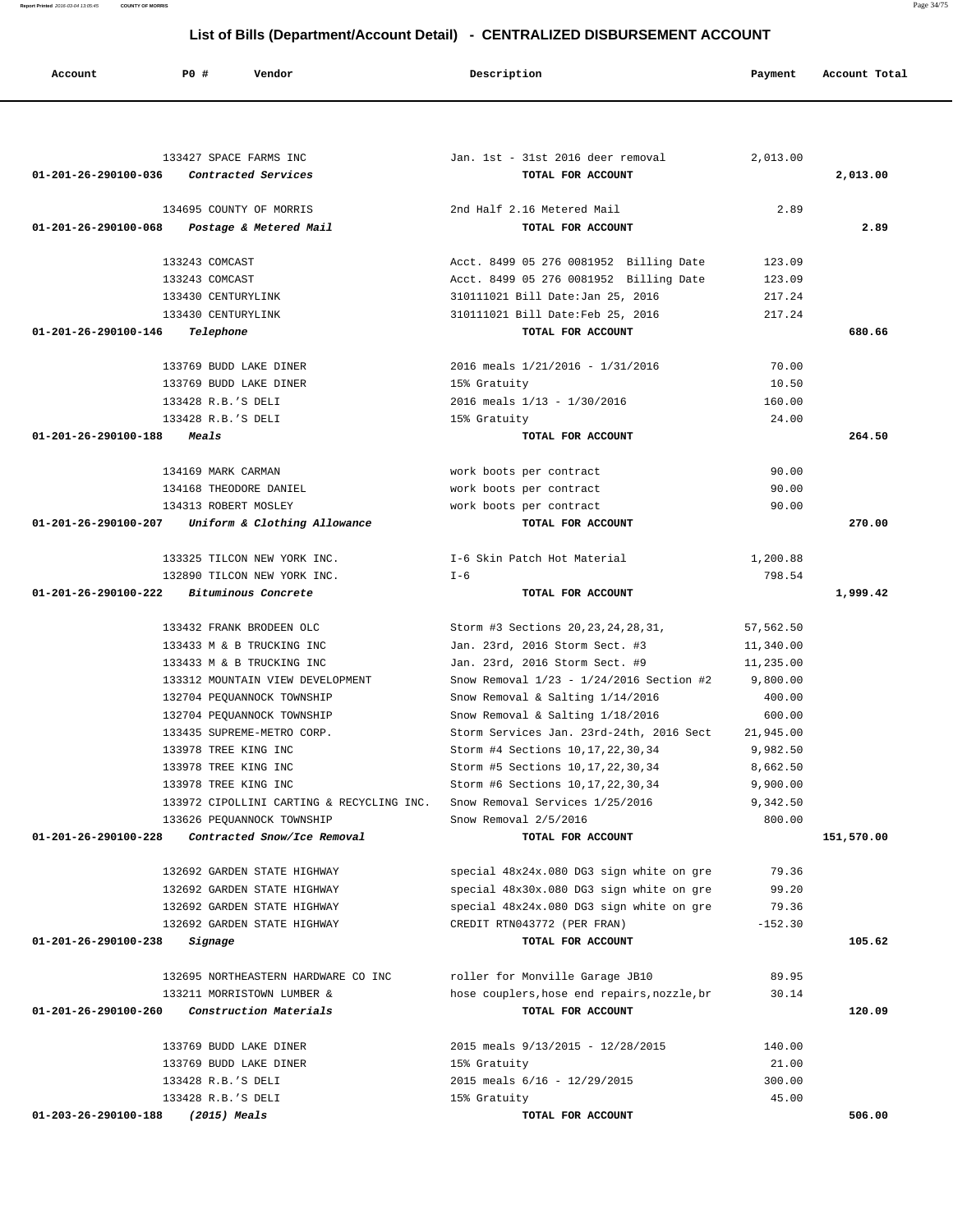| $01 - 201 - 26 - 292100 - 230$ | Guard Rails                         | TOTAL FOR ACCOUNT                                                              |        | 6,303.00     |
|--------------------------------|-------------------------------------|--------------------------------------------------------------------------------|--------|--------------|
|                                | 132559 SHERWIN WILLIAMS             | Gal of B54YZ437 IN EN HS SA Yellow                                             | 65.03  |              |
|                                | 133249 SHERWIN WILLIAMS             | 4 inch CS StripeWoven 4x3/8                                                    | 17.84  |              |
| 01-201-26-292100-234           | Paint                               | TOTAL FOR ACCOUNT                                                              |        | 82.87        |
|                                |                                     |                                                                                |        |              |
|                                | 132787 COUNTY WELDING SUPPLY CO     | 70S6.035 11# Spool                                                             | 24.09  |              |
|                                | 132787 COUNTY WELDING SUPPLY CO     | SGC300 300A Ground Clamp-SteelContact TI                                       | 18.20  |              |
| $01 - 201 - 26 - 292100 - 248$ | Welding-Oxygen-Acetylene Etc        | TOTAL FOR ACCOUNT                                                              |        | 42.29        |
|                                | 132559 SHERWIN WILLIAMS             | 6683-6739-4 (5) Gal of Loxon XP extraCol                                       | 225.83 |              |
| 01-203-26-292100-234           | (2015) Paint                        | TOTAL FOR ACCOUNT                                                              |        | 225.83       |
|                                | 132352 COUNTY WELDING SUPPLY CO     | cws 125 cf argon, cws 125 ar/co2 75/25,                                        | 38.35  |              |
| $01 - 203 - 26 - 292100 - 248$ | (2015) Welding-Oxygen-Acetylene Etc | TOTAL FOR ACCOUNT                                                              |        | 38.35        |
|                                |                                     | 132649 FIRE FIGHTERS EQUIPMENT CO INC BT-2700 Rubber Hip Boots - Wide With, Wh | 449.98 |              |
| 01-203-26-292100-266           | (2015) Safety Items                 | TOTAL FOR ACCOUNT                                                              |        | 449.98       |
|                                |                                     |                                                                                |        | ============ |
|                                | TOTAL for Bridges and Culverts      |                                                                                |        | 7,142.32     |
|                                |                                     |                                                                                |        |              |

132353 ROAD SAFETY SYSTEMS LLC South Jefferson Road Guide Rail,Repair/R 3,151.50<br>132353 ROAD SAFETY SYSTEMS LLC New Vernon Road Repair/Replacement BR# 1 3,151.50

New Vernon Road Repair/Replacement BR# 1 3,151.50

#### **Bridges and Culverts**

| 129970 TILCON NEW YORK INC.                               | $T - 6$                                           | 395.67       |              |
|-----------------------------------------------------------|---------------------------------------------------|--------------|--------------|
| 129970 TILCON NEW YORK INC.                               | $T - 5$                                           | 395.30       |              |
| 129970 TILCON NEW YORK INC.                               | $T - 5$                                           | 65.06        |              |
| 129970 TILCON NEW YORK INC.                               | $T-5$                                             | 71.57        |              |
| 129970 TILCON NEW YORK INC.                               | $T - 5$                                           | 242.58       |              |
|                                                           |                                                   |              |              |
| $01 - 203 - 26 - 290100 - 222$ (2015) Bituminous Concrete | TOTAL FOR ACCOUNT                                 |              | 2,262.28     |
| 131980 MORTON SALT, INC.                                  | Hanover Garage Salt                               | 8,064.44     |              |
| 131980 MORTON SALT, INC.                                  | CREDIT BALANCE #5400742014/8649003                | $-6, 246.19$ |              |
| $01-203-26-290100-242$ (2015) Snow Removal & Ice Control  | TOTAL FOR ACCOUNT                                 |              | 1,818.25     |
|                                                           |                                                   |              |              |
| 131966 EASTERN CONCRETE MATERIALS, INC.                   | $3/4"$ OP                                         | 161.68       |              |
| 133241 EASTERN CONCRETE MATERIALS, INC.                   | Tickets 21274137-21275030 dated 10/5-10/ 1,430.19 |              |              |
| 133241 EASTERN CONCRETE MATERIALS, INC.                   | Tickets 21276121-21276153 dated 10/16/20          | 165.38       |              |
| 01-203-26-290100-244 (2015) Stone                         | TOTAL FOR ACCOUNT                                 |              | 1,757.25     |
|                                                           |                                                   |              |              |
| 132920 MORRISTOWN LUMBER &                                | LF AP760/AP761 1/2" compre.                       | 6.54         |              |
| 130759 GRAINGER                                           | 8YFA6 Plug-In GFCI, YLW, 15A, 5-15P, Indoo 160.62 |              |              |
| 130759 GRAINGER                                           | Battery Charger - CREDIT                          | 68.95        |              |
| 130759 GRAINGER                                           | Battery Charger - CREDIT                          | $-68.95$     |              |
| $01-203-26-290100-260$ (2015) Construction Materials      | TOTAL FOR ACCOUNT                                 |              | 167.16       |
|                                                           |                                                   |              |              |
|                                                           |                                                   |              | ============ |
| TOTAL for Road Repairs                                    |                                                   |              | 163,537.12   |
|                                                           |                                                   |              |              |
|                                                           |                                                   |              |              |

 **Account P0 # Vendor Description Payment Account Total**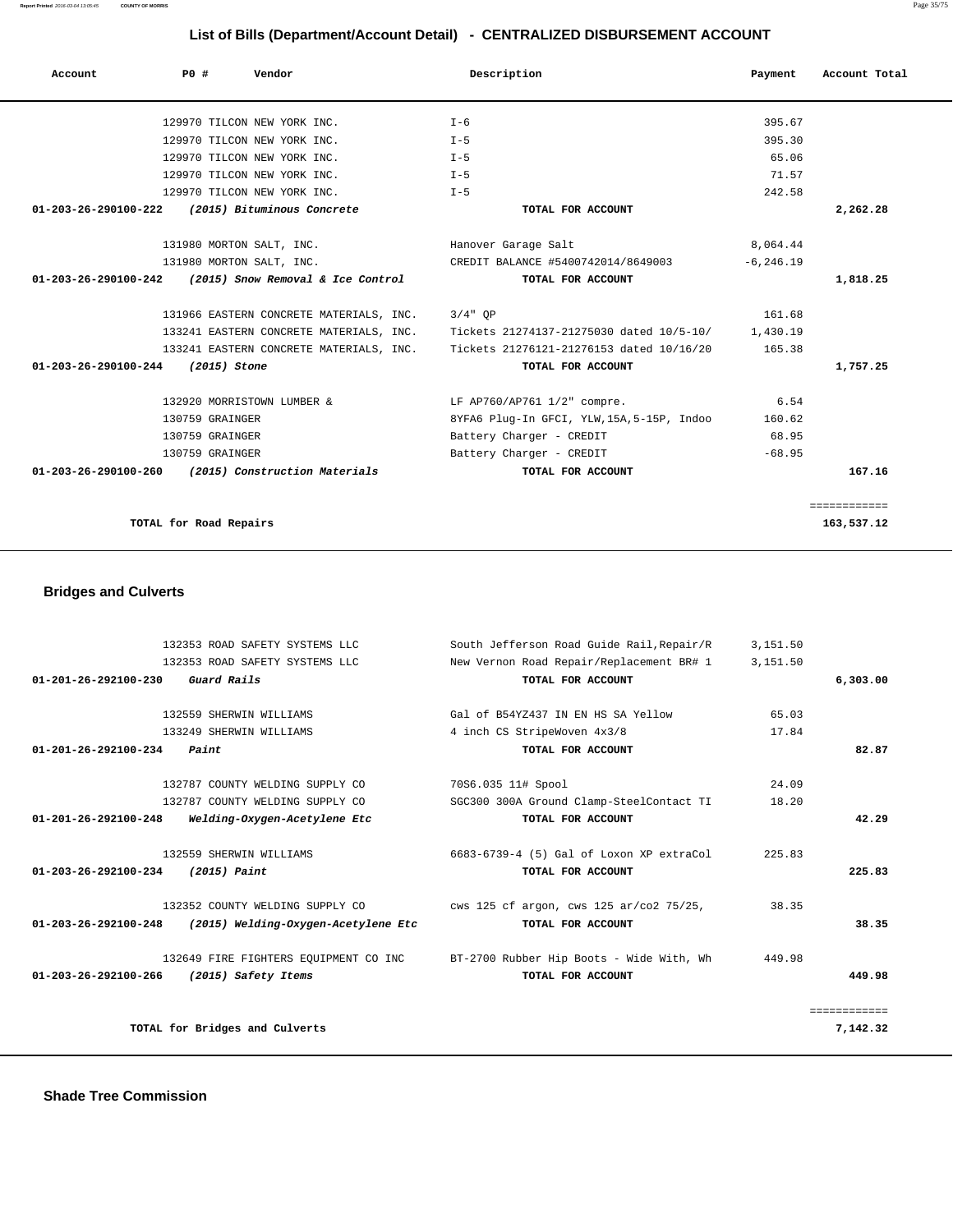**Report Printed** 2016-03-04 13:05:45 **COUNTY OF MORRIS** Page 36/75

# **List of Bills (Department/Account Detail) - CENTRALIZED DISBURSEMENT ACCOUNT**

| Account                      | PO#          | Vendor                                                                  | Description                                                   | Payment | Account Total          |
|------------------------------|--------------|-------------------------------------------------------------------------|---------------------------------------------------------------|---------|------------------------|
| <b>Shade Tree Commission</b> |              |                                                                         |                                                               |         |                        |
| 01-201-26-300100-266         | Safety Items | 133242 WORK N WEAR STORE                                                | leather work gloves<br>TOTAL FOR ACCOUNT                      | 120.00  | 324.86                 |
| 01-203-26-300100-207         |              | 132755 FLEMINGTON DEPT STORE INC<br>(2015) Uniform & Clothing Allowance | flannel lined pants, hood sweat/pullover<br>TOTAL FOR ACCOUNT | 142.97  | 142.97                 |
|                              |              | TOTAL for Shade Tree Commission                                         |                                                               |         | ============<br>467.83 |

## **Buildings & Grounds**

| 133302 TRANE                          |                                                      | RE: GREYSTONE CAC - REPAIR/ 01-22-16             | 745.00    |           |
|---------------------------------------|------------------------------------------------------|--------------------------------------------------|-----------|-----------|
|                                       | 01-201-26-310100-044 Equipment Service Agreements    | TOTAL FOR ACCOUNT                                |           | 745.00    |
|                                       | 134030 W.B. MASON COMPANY INC                        | RE: OFFICE SUPPLIES/ 02-04-16                    | 109.23    |           |
|                                       | 133576 W.B. MASON COMPANY INC                        | RE: OFFICE SUPPLIES/ 01-26-16                    | 123.80    |           |
|                                       | 01-201-26-310100-058 Office Supplies & Stationery    | TOTAL FOR ACCOUNT                                |           | 233.03    |
|                                       | 134213 RITCHIES MUSIC CENTER                         | RE: FREEHOLDERS - MICROPHONE CABELS/ 02-         | 274.96    |           |
|                                       | 132369 EXTEL COMMUNICATIONS                          | RE: JBWS CABLING AS PER OUOTE DATED 01-2         | 7,555.00  |           |
|                                       | 133309 MORRISTOWN DINER                              | RE: MEAL RECEIPTS/ 11-05-15 THRU 11-28-1         | 360.00    |           |
|                                       | 134246 LOVEYS PIZZA & GRILL                          | RE: MEAL RECEIPTS/ 01-22-16 THRU 01-24-1         | 400.00    |           |
|                                       | 134245 MORRISTOWN DINER                              | RE: MEAL RECEIPTS/ 02-09-16 THRU 02-09-1         | 80.00     |           |
|                                       | 134256 EMPLOYMENT HORIZONS, INC.                     | CLEANING SERVICES - JANUARY 2016/ DATED          | 45,379.00 |           |
|                                       | 131295 B & G RESTORATION INC.                        | RE: CH - MOLD REMEDIATION AS PER PROPOSA         | 15,500.00 |           |
|                                       | 133624 GPC, INC.                                     | RE: CH - CARPENTRY/ 02-03-16                     | 6.048.00  |           |
|                                       | $01-201-26-310100-084$ Other Outside Services        | TOTAL FOR ACCOUNT                                |           | 75,596.96 |
|                                       | 133576 W.B. MASON COMPANY INC                        | RE: OTHER OPER/ 01-19-16                         | 65.37     |           |
|                                       | $01-201-26-310100-098$ Other Operating&Repair Supply | TOTAL FOR ACCOUNT                                |           | 65.37     |
|                                       | 133780 MORRIS COUNTY MUNICIPAL                       | 000291/ RE: REFUSE REMOVAL/ JANUARY 2016         | 366.66    |           |
|                                       | 133782 MORRIS COUNTY MUNICIPAL                       | 100055/ WASTE COLLECTION -JANUARY 2016 2         | 5,656.24  |           |
|                                       | 133782 MORRIS COUNTY MUNICIPAL                       | 100055/ TIPPING FEES - JANUARY 2016/02- 1,426.01 |           |           |
|                                       | $01-201-26-310100-143$ Rubbish & Trash Removal       | TOTAL FOR ACCOUNT                                |           | 7,448.91  |
|                                       | 133799 GRAINGER                                      | RE: WINTER GEAR/ 01-20-16                        | 89.44     |           |
|                                       | 133659 FASTENAL COMPANY                              | WO76546/ RE: WINTER GEAR/ 01-27-16               | 41.34     |           |
|                                       | 01-201-26-310100-207 Uniform & Clothing Allowance    | TOTAL FOR ACCOUNT                                |           | 130.78    |
|                                       | 133751 COUNTY CONCRETE CORP.                         | RE: COUNTY JAIL/ 01-15-16                        | 318.25    |           |
| 01-201-26-310100-223 Building Repairs |                                                      | TOTAL FOR ACCOUNT                                |           | 318.25    |
|                                       | 133664 SHERWIN-WILLIAMS                              | WO76897/ RE: CTY LIBRARY/ 01-22-16               | 281.94    |           |
|                                       | 133664 SHERWIN-WILLIAMS                              | WO76897/ RE: CTY LIBRARY/ 01-22-16               | 101.11    |           |
|                                       | 133664 SHERWIN-WILLIAMS                              | WO76933/ RE: PSTA/ 01-19-16                      | 143.89    |           |
|                                       | 133623 GPC, INC.                                     | RE: CH - PAINTING/ 02-02-16                      | 6, 240.00 |           |
| $01 - 201 - 26 - 310100 - 234$ Paint  |                                                      | TOTAL FOR ACCOUNT                                |           | 6,766.94  |
|                                       | 133499 GENERAL PLUMBING SUPPLY INC.                  | WO76828/ RE: 16 HIGHVIEW/ 01-06-16               | 617.79    |           |
|                                       | 133499 GENERAL PLUMBING SUPPLY INC.                  | WO76717/ RE: GREYSTONE/ 01-06-16                 | 602.54    |           |
|                                       | 133499 GENERAL PLUMBING SUPPLY INC.                  | WO76798/ RE: OTA/ 01-07-16                       | 41.91     |           |
|                                       | 133499 GENERAL PLUMBING SUPPLY INC.                  | WO76798/ RE: OTA/ 01-07-16                       | 105.95    |           |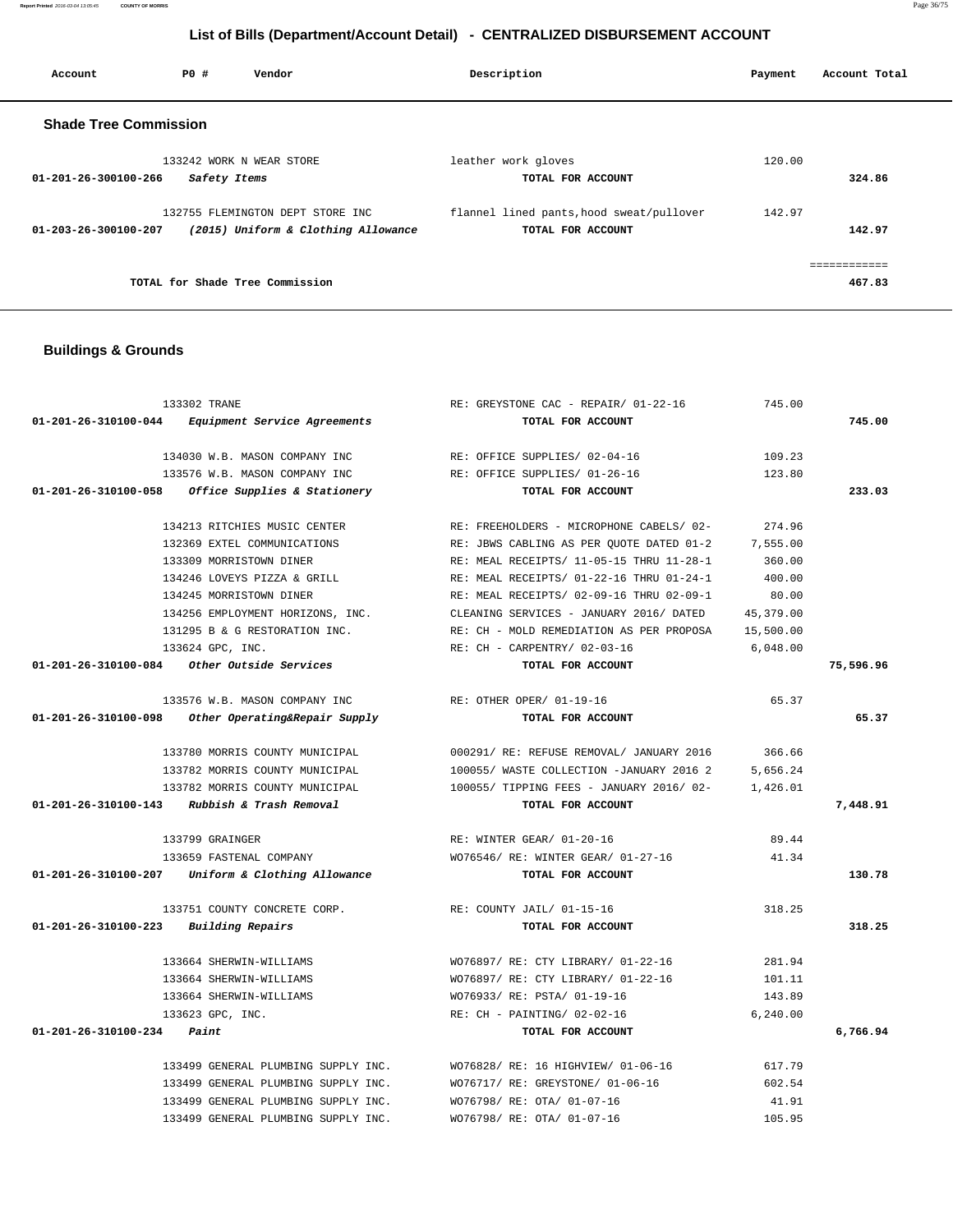| <b>Buildings &amp; Grounds</b>                    |                                          |           |           |
|---------------------------------------------------|------------------------------------------|-----------|-----------|
| 133499 GENERAL PLUMBING SUPPLY INC.               | WO74922/ RE: B&G/ 01-14-16               | 23.90     |           |
| 133499 GENERAL PLUMBING SUPPLY INC.               | WO76946/ RE: B&G/ 01-15-16               | 110.13    |           |
| 133499 GENERAL PLUMBING SUPPLY INC.               | WO74922/ RE: B&G/ 01-15-16               | 36.01     |           |
| 133499 GENERAL PLUMBING SUPPLY INC.               | WO76935/ RE: PSTA/ 01-19-16              | 399.73    |           |
| 133500 GENERAL PLUMBING SUPPLY INC.               | WO74922/ RE: B&G/ 01-21-16               | 197.42    |           |
| 133500 GENERAL PLUMBING SUPPLY INC.               | WO76982/ RE: B&G/ 01-28-16               | 472.59    |           |
| 133500 GENERAL PLUMBING SUPPLY INC.               | WO74922/ RE: B&G/ 01-20-16               | 524.99    |           |
| 133500 GENERAL PLUMBING SUPPLY INC.               | WO74922/ RE: ADMIN KITCHEN/ 01-14-16     | 64.36     |           |
| 133500 GENERAL PLUMBING SUPPLY INC.               | WO74922/ RE: ADMIN KITCHEN/ 01-13-16     | 702.32    |           |
| 133500 GENERAL PLUMBING SUPPLY INC.               | WO74922/ RE: ADMIN KITCHEN/ 01-14-16     | 405.76    |           |
| 133500 GENERAL PLUMBING SUPPLY INC.               | WO74922/ RE: ADMIN KITCHEN/ 01-14-16     | 51.89     |           |
| 133500 GENERAL PLUMBING SUPPLY INC.               | WO74922/ RE: CREDIT MEMO/ 01-14-16       | $-311.88$ |           |
| $01-201-26-310100-235$ Pipes - Others             | TOTAL FOR ACCOUNT                        |           | 4,764.27  |
| 133799 GRAINGER                                   | WO77035/ RE: SMALL TOOLS/ 02-03-16       | 293.66    |           |
| 01-201-26-310100-239<br>Small Tools               | TOTAL FOR ACCOUNT                        |           | 293.66    |
| 134202 JJS SERVICES, INC.                         | RE: SNOW & ICE REMOVAL - CTY LIBRARY/ 02 | 27,477.50 |           |
| 134202 JJS SERVICES, INC.                         | RE: SNOW & ICE REMOVAL - MORRIS VIEW/ 02 | 550.00    |           |
| 134211 JJS SERVICES, INC.                         | RE: W&M/ 02-04-16                        | 2,350.00  |           |
| 134211 JJS SERVICES, INC.                         | RE: COURT HOUSE COMPLEX/ 02-04-16        | 23,850.00 |           |
| 134211 JJS SERVICES, INC.                         | RE: HILL/ 02-04-16                       | 12,650.00 |           |
| 134211 JJS SERVICES, INC.                         | RE: CAC/ 02-04-16                        | 24,740.00 |           |
| $01-201-26-310100-242$ Snow Removal & Ice Control | TOTAL FOR ACCOUNT                        |           | 91,617.50 |
| 133574 CERBO LUMBER & HARDWARE                    | WO76952/ RE: A&R - 4TH FL/ 01-28-16      | 285.84    |           |
| 133799 GRAINGER                                   | WO76937/ RE: B&G/ 01-20-16               | 575.56    |           |
| 133799 GRAINGER                                   | WO77048/ RE: A&R/ 02-04-16               | 191.24    |           |
| 133659 FASTENAL COMPANY                           | RE: B&G - HILL/ 01-27-16                 | 17.14     |           |
| 133659 FASTENAL COMPANY                           | RE: B&G - HILLL/ 01-22-16                | 85.73     |           |
| 01-201-26-310100-249 Bldg Maintenance Supplies    | TOTAL FOR ACCOUNT                        |           | 1,155.51  |
| 132933 ALLEN PAPER & SUPPLY CO                    | WO76961/ RE: B&G - HILL/ 01-22-16        | 261.20    |           |
| 132933 ALLEN PAPER & SUPPLY CO                    | WO76919/ RE: B&G - HILL/ 01-14-16        | 667.04    |           |
| 132933 ALLEN PAPER & SUPPLY CO                    | WO036286-00/ RE: B&G - HILL/ 01-21-16    | 44.43     |           |
| 134038 CALICO INDUSTRIES, INC.                    | WO76919/ RE: B&G - HILL/ 01-19-16        | 395.70    |           |
| 01-201-26-310100-252<br>Janitorial Supplies       | TOTAL FOR ACCOUNT                        |           | 1,368.37  |
| 133511 POWER PLACE INC                            | WO77001/ RE: B&G/ 01-29-16               | 4,061.30  |           |
| 01-201-26-310100-258<br>Equipment                 | TOTAL FOR ACCOUNT                        |           | 4,061.30  |
| 133666 SPEEDWELL ELECTRIC MOTORS                  | RE:<br>PSTA/ 01-15-16                    | 276.85    |           |
| 133520 R & J CONTROL, INC.                        | 002838/ PSTA                             | 330.00    |           |
| 133520 R & J CONTROL, INC.                        | 002839/ A & R BLDG-KOHLER                | 165.00    |           |
| 133520 R & J CONTROL, INC.                        | 002840/ A & R BLDG - ONAN                | 165.00    |           |
| 133520 R & J CONTROL, INC.                        | 002841/ JDC                              | 165.00    |           |
| 133520 R & J CONTROL, INC.                        | 002866/ YOUTH SHELTER                    | 165.00    |           |
| 133520 R & J CONTROL, INC.                        | 002867/ COUNTY GARAGE                    | 165.00    |           |
| 133520 R & J CONTROL, INC.                        | 002868/ WHARTON                          | 165.00    |           |
| 133520 R & J CONTROL, INC.                        | 002869/ SCHUYLER                         | 165.00    |           |
| 133520 R & J CONTROL, INC.                        | 003108/ HEALTH MNGMNT                    | 165.00    |           |
| 133520 R & J CONTROL, INC.                        | 003109/ MONTVILLE                        | 165.00    |           |
| 133520 R & J CONTROL, INC.                        | 003113/ CAC BLDG                         | 165.00    |           |
| 133520 R & J CONTROL, INC.                        | 003114/ SEU                              | 165.00    |           |
| 133520 R & J CONTROL, INC.                        | 003129/ LAW & PUBLIC SAFETY - TS25 TRAIL | 165.00    |           |
| 133520 R & J CONTROL, INC.                        | 003130/ LAW & PUBLIC SAFETY - 225K BALDO | 165.00    |           |

Account **PO #** Vendor **Description Description Payment** Account Total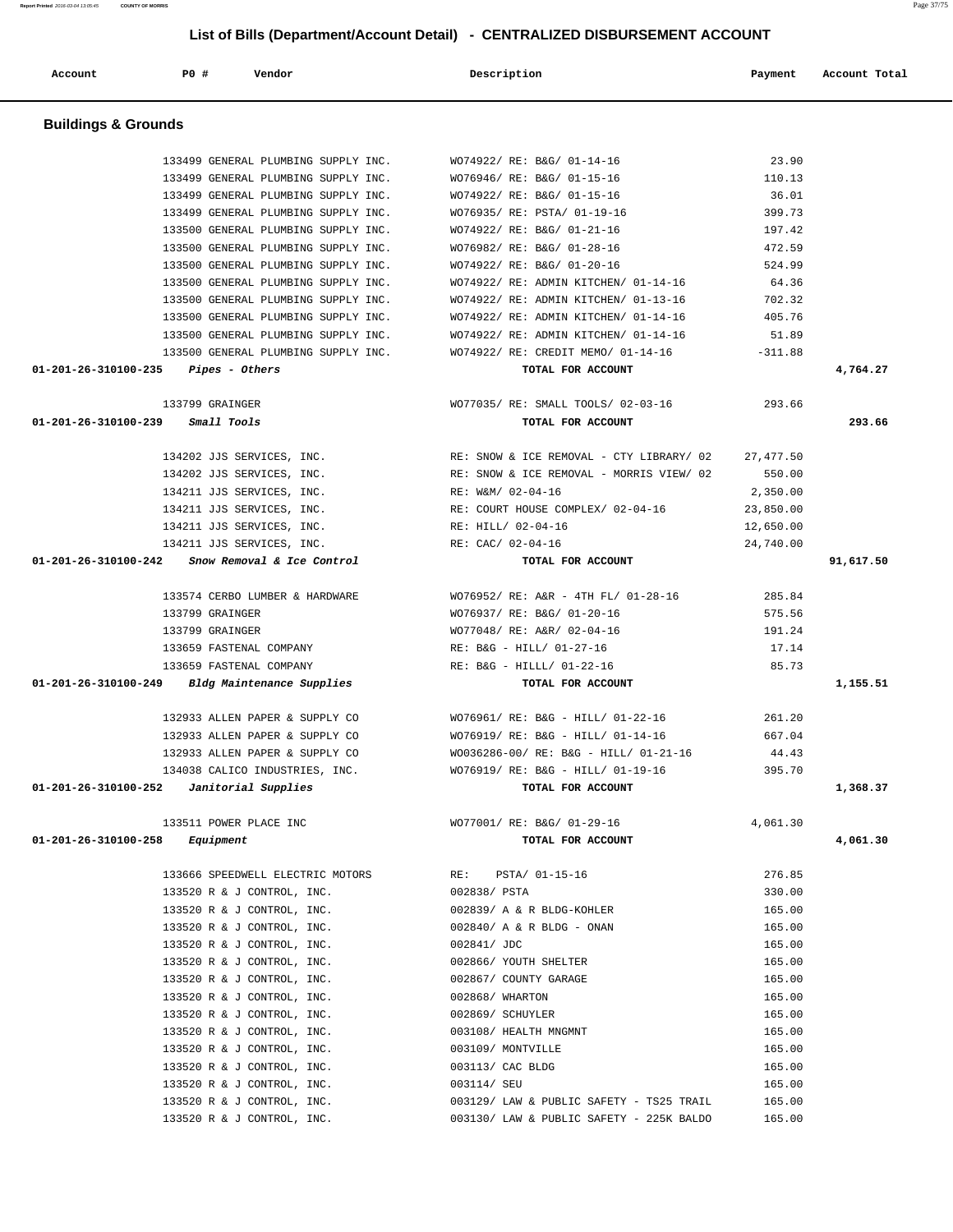| List of Bills (Department/Account Detail) - CENTRALIZED DISBURSEMENT ACCOUNT |     |                            |                                          |                          |  |
|------------------------------------------------------------------------------|-----|----------------------------|------------------------------------------|--------------------------|--|
| Account                                                                      | PO# | Vendor                     | Description                              | Account Total<br>Payment |  |
| <b>Buildings &amp; Grounds</b>                                               |     |                            |                                          |                          |  |
|                                                                              |     | 133520 R & J CONTROL, INC. | 003132/ LAW & PUBLIC SAFETY - 500K BALDO | 165.00                   |  |
|                                                                              |     | 133520 R & J CONTROL, INC. | 003133/ LAW & PUBLIC SAFETY - WHISPERWAT | 165.00                   |  |
|                                                                              |     | 133520 R & J CONTROL, INC. | 003134/ FUEL TRANSFER STATION            | 165.00                   |  |

 133520 R & J CONTROL, INC. 0003135/ W&M 165.00 133520 R & J CONTROL, INC. 0003136/ OTA 165.00 133959 SPEEDWELL ELECTRIC MOTORS WO77069/ RE: SCHUYLER/ 02-03-16 922.00  **01-201-26-310100-262 Machinery Repairs & Parts TOTAL FOR ACCOUNT 4,663.85**

 134504 JOHNSTONE SUPPLY WO77080/ RE: A&R - JBWS/ 02-10-16 176.60 134504 JOHNSTONE SUPPLY WO77122/ RE: B&G/ 02-19-16 1,489.32 133224 CARRIER CORPORATION RE: COMM CENTER/ 01-20-16 1,323.76  **01-201-26-310100-264 Heat & A/C TOTAL FOR ACCOUNT 2,989.68**

 129195 TOWN OF MORRISTOWN RE: MC COURTHOUSE/ 11-18-15 880.00 129195 TOWN OF MORRISTOWN RE: 30 SCHUYLER PLACE/ 11-18-15 266.00 129599 TOWN OF MORRISTOWN RE: A&R/ 11-18-15 744.00  **01-203-26-310100-084 (2015) Other Outside Services TOTAL FOR ACCOUNT 1,890.00**

 130904 AGWAY MORRISTOWN WO76493/ RE: HOLIDAY DECOR/ 12-03-15 320.98  **01-203-26-310100-098 (2015) Other Operating&Repair Supply TOTAL FOR ACCOUNT 320.98**

 133154 NEW JERSEY OVERHEAD DOOR LLC RE: WHARTON GRG/ 11-04-15 667.00 133154 NEW JERSEY OVERHEAD DOOR LLC RE: WHARTON GRG/ 11-05-15 1,164.75 133154 NEW JERSEY OVERHEAD DOOR LLC RE: PSTA/ 11-18-15 440.00 133154 NEW JERSEY OVERHEAD DOOR LLC RE: PSTA/ 12-03-15 1,483.00 133154 NEW JERSEY OVERHEAD DOOR LLC RE: PSTA/ 12-17-15 785.00  **01-203-26-310100-223 (2015) Building Repairs TOTAL FOR ACCOUNT 4,539.75**

 134423 JJS SERVICES, INC. RE: ICE CONTROL- CAC/ 01-12-16 1,440.00 134423 JJS SERVICES, INC. RE: ICE CONTROL - CTY LIBRARY/ 01-12-16 2,117.50 134423 JJS SERVICES, INC. THE RE: SNOW REMOVAL & ICE CONTROL - CH COMP 7,790.50  **01-203-26-310100-242 (2015) Snow Removal & Ice Control TOTAL FOR ACCOUNT 11,348.00**

 133740 MTB ELECTRIC RENOVATION A&R JBWS OFFICE, INSTALL OUTL 13,045.16  **01-203-26-310100-265 (2015) Electrical TOTAL FOR ACCOUNT 13,045.16**

**TOTAL for Buildings & Grounds 233,363.27**

============

| 132915 NAFA FLEET MANAGEMENT                         | 11030<br>ANNUAL MEMBERSHIP FEE                    | 499.00 |
|------------------------------------------------------|---------------------------------------------------|--------|
| Associations and Memberships<br>01-201-26-315100-023 | TOTAL FOR ACCOUNT                                 | 499.00 |
|                                                      |                                                   |        |
| 133686 J & D SALES & SERVICE LLC                     | SERVICE WATER RECYCLER                            | 185.00 |
| 133686 J & D SALES & SERVICE LLC                     | SERVICE WATER RECYCLER                            | 275.00 |
| 132918 CABLEVISION                                   | $07876 - 599391 - 01 - 7$ , $01/08/16 - 04/07/16$ | 189.85 |
| 132913 MSC INDUSTRIAL SUPPLY CO.                     | HEAT SHRINK                                       | 137.16 |
| 132913 MSC INDUSTRIAL SUPPLY CO.                     | PAINT STICK, PAINT MARKER                         | 56.66  |
| 133692 MSC INDUSTRIAL SUPPLY CO.                     | COWHIDE GLOVES, HEAT SHRINK, CABLE TIES, BA       | 211.86 |
| 133692 MSC INDUSTRIAL SUPPLY CO.                     | BLADE FUSE                                        | 7.20   |
| 133692 MSC INDUSTRIAL SUPPLY CO.                     | 1/2" TRIM BRASS FILL                              | 18.48  |
| 133692 MSC INDUSTRIAL SUPPLY CO.                     | SCOTCH BRITE PADS                                 | 14.00  |
|                                                      |                                                   |        |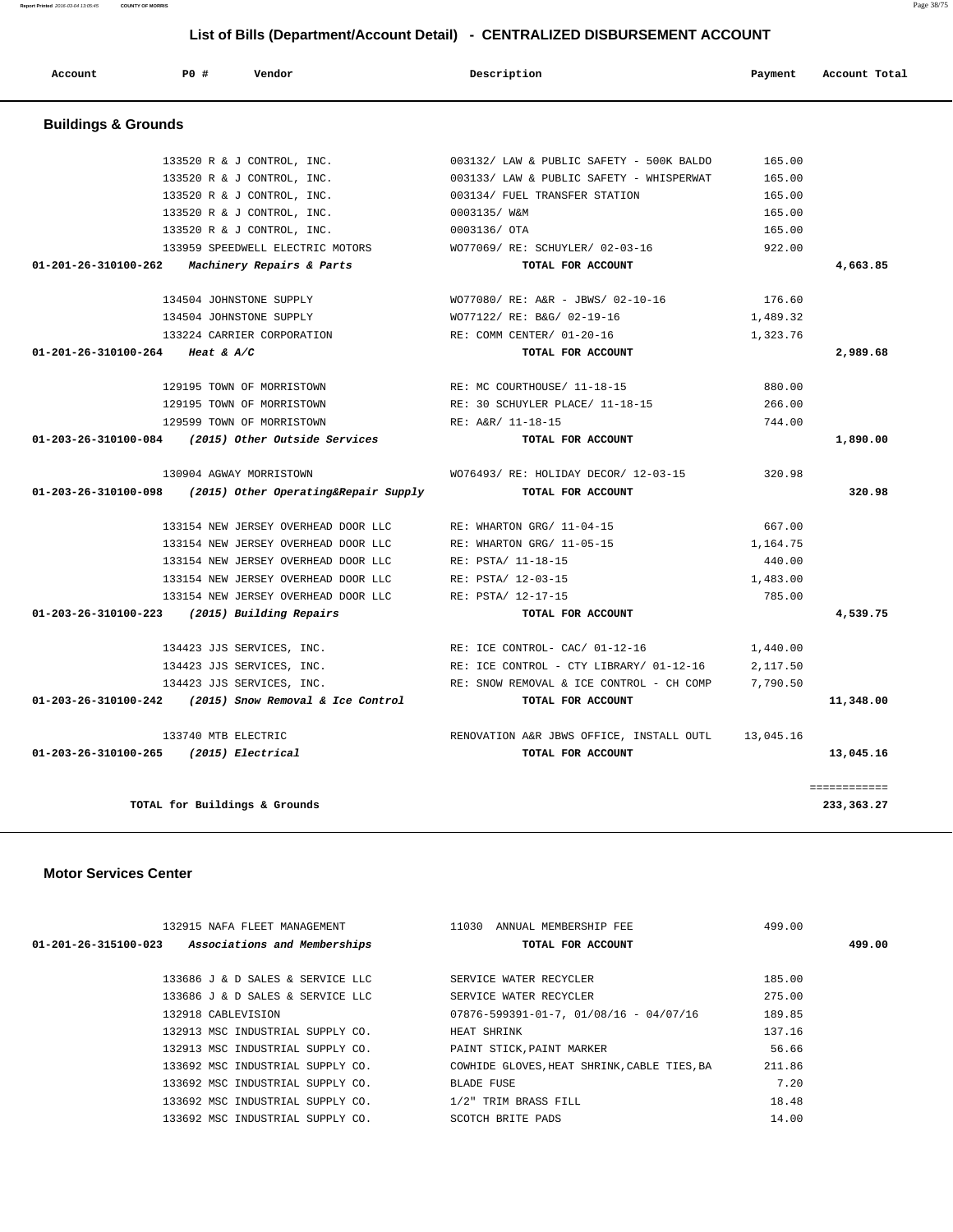|                      | 133716 SHEAFFER SUPPLY, INC.                       | $3/4$ "SAE G8 THICK F/W YZ, $1$ "SAE G8 THINK F | 55.50    |          |
|----------------------|----------------------------------------------------|-------------------------------------------------|----------|----------|
|                      | 133691 MORRISTOWN LUMBER &                         | 15987 F8T5/CW 8W 12" FLUOR LA                   | 12.38    |          |
|                      | 133674 BOONTON AUTO PARTS                          | METAL SPRAY GUN CUP                             | 33.95    |          |
|                      | 133674 BOONTON AUTO PARTS                          | CHROMACLEAR, DURAGLAS GALLON, BODY FILTER       | 674.17   |          |
|                      | 133674 BOONTON AUTO PARTS                          | RUBBING COMPOUND, SANDING DISC PAD KIT, TR      | 110.82   |          |
|                      | 133674 BOONTON AUTO PARTS                          | CHROMABASE                                      | 106.00   |          |
|                      | 133674 BOONTON AUTO PARTS                          | VISKON-AIRE FILTERS                             | 443.68   |          |
|                      | 133674 BOONTON AUTO PARTS                          | GRAVITY CUP, REPAIR KIT, NEEDLE ASSEMBLY, S     | 171.53   |          |
|                      | 132469 GRAINGER                                    | TIRE SEALANT BUCKET                             | 242.10   |          |
|                      | 133804 Y-PERS INC                                  | COLORED SWEATSHIRTS                             | 167.20   |          |
|                      | 133714 SGS TESTCOM INC                             | MONTHLY INSPECTION MAINTENANCE - JANUARY        | 189.41   |          |
|                      | 01-201-26-315100-098 Other Operating&Repair Supply | TOTAL FOR ACCOUNT                               |          | 3,848.45 |
|                      | 133693 PETROCHOICE                                 | SAE 5W30                                        | 1,287.38 |          |
|                      | 133693 PETROCHOICE                                 | SAE 15W40                                       | 2,590.48 |          |
|                      | $01-201-26-315100-232$ Lubricants & Anti Freeze    | TOTAL FOR ACCOUNT                               |          | 3,877.86 |
|                      | 133763 GOODYEAR AUTO SERVICE                       | TIRES                                           | 360.00   |          |
|                      | 133763 GOODYEAR AUTO SERVICE                       | TIRES                                           | 339.38   |          |
|                      | 133763 GOODYEAR AUTO SERVICE                       | TIRES                                           | 339.38   |          |
|                      | 133763 GOODYEAR AUTO SERVICE                       | TIRES                                           | 159.00   |          |
| 01-201-26-315100-245 | Tires                                              | TOTAL FOR ACCOUNT                               |          | 1,197.76 |
|                      |                                                    |                                                 |          |          |
|                      | 133712 MID-ATLANTIC TRUCK CENTRE INC               | BLOCK FUSE, TERMINAL, LOCK CONN, PLUG           | 215.06   |          |
|                      | 133712 MID-ATLANTIC TRUCK CENTRE INC               | MOTOR                                           | 102.02   |          |
|                      | 133712 MID-ATLANTIC TRUCK CENTRE INC               | ARM                                             | 98.46    |          |
|                      | 133712 MID-ATLANTIC TRUCK CENTRE INC               | TURBO HOSE, CLAMP                               | 83.93    |          |
|                      | 133712 MID-ATLANTIC TRUCK CENTRE INC               | WIPER                                           | 311.67   |          |
|                      | 133670 ACTION DRIVES & BEARINGS INC.               | BOLT FLANGE BEARING                             | 76.89    |          |
|                      |                                                    |                                                 | 300.00   |          |
|                      | 133676 BUNKY'S HEAVY TOWING, LLC                   | TOWING (16-17)                                  |          |          |
|                      | 133676 BUNKY'S HEAVY TOWING, LLC                   | TOWING (8-9)                                    | 750.00   |          |
|                      | 133676 BUNKY'S HEAVY TOWING, LLC                   | TOWING $(8-7)$                                  | 750.00   |          |
|                      | 133676 BUNKY'S HEAVY TOWING, LLC                   | TOWING $(16-8)$                                 | 750.00   |          |
|                      | 133679 DOVER BRAKE & CLUTCH CO INC                 | PURGE VALVE                                     | 60.09    |          |
|                      | 133017 REED SYSTEMS, LTD.                          | CHECK VALVE, AUTO SHUT OFF SWITCH               | 329.65   |          |
|                      | 133017 REED SYSTEMS, LTD.                          | 12V PUMP                                        | 605.80   |          |
|                      | 133678 DELUXE INTERNATIONAL                        | KEY IGNITION                                    | 19.83    |          |
|                      | $01-201-26-315100-261$ Spare Parts for Equipment   | TOTAL FOR ACCOUNT                               |          | 4,453.40 |
|                      | 133669 ABSOLUTE AUTO AND FLAT GLASS                | WINDSHIELD (10-2)                               | 303.18   |          |
|                      | 133669 ABSOLUTE AUTO AND FLAT GLASS                | WINDSHIELD (3-95)                               | 180.78   |          |
|                      | 133000 ROUTE 23 AUTOMALL LLC                       | BRAKE KIT                                       | 116.85   |          |
|                      | 133000 ROUTE 23 AUTOMALL LLC                       | RADIATOR ASY                                    | 784.18   |          |
|                      | 133000 ROUTE 23 AUTOMALL LLC                       | AIR VENT DUCT                                   | 207.86   |          |
|                      | 133690 MORRISTOWN AUTO BODY INC                    | TOWING $(10-2)$                                 | 115.00   |          |
|                      | 133688 MCMASTER-CARR SUPPLY CO                     | SHATTER RESISTANT LIGHT BULB                    | 63.87    |          |
|                      | 133688 MCMASTER-CARR SUPPLY CO                     | DIGITAL CAMERA                                  | 290.14   |          |
|                      | 133718 SMITH MOTOR CO., INC.                       | HEX NUT                                         | 42.67    |          |
|                      | 133718 SMITH MOTOR CO., INC.                       | LICENSE BRACKET                                 | 34.45    |          |
|                      | 133718 SMITH MOTOR CO., INC.                       | (UNIT# 5-54) ENGINE CONTROL MODULE, FUEL P      | 2,125.98 |          |
|                      | 133718 SMITH MOTOR CO., INC.                       | (UNIT# 6-46) INDICATOR ASY, AIR CLEANER EL      | 275.85   |          |
|                      | 133718 SMITH MOTOR CO., INC.                       | CREDIT                                          | $-68.42$ |          |
|                      |                                                    |                                                 |          |          |

 **Account P0 # Vendor Description Payment Account Total**

 133692 MSC INDUSTRIAL SUPPLY CO. BROWN JERSEY GLOVE 33.48 133692 MSC INDUSTRIAL SUPPLY CO. GLASS CLEANER SUPPLY CO. A SAME SUPPLY CO. 133692 MSC INDUSTRIAL SUPPLY CO. SNOW BRUSH ICE SCRAPER 71.52

133692 MSC INDUSTRIAL SUPPLY CO. WILTON WORKSHOP VISE 301.54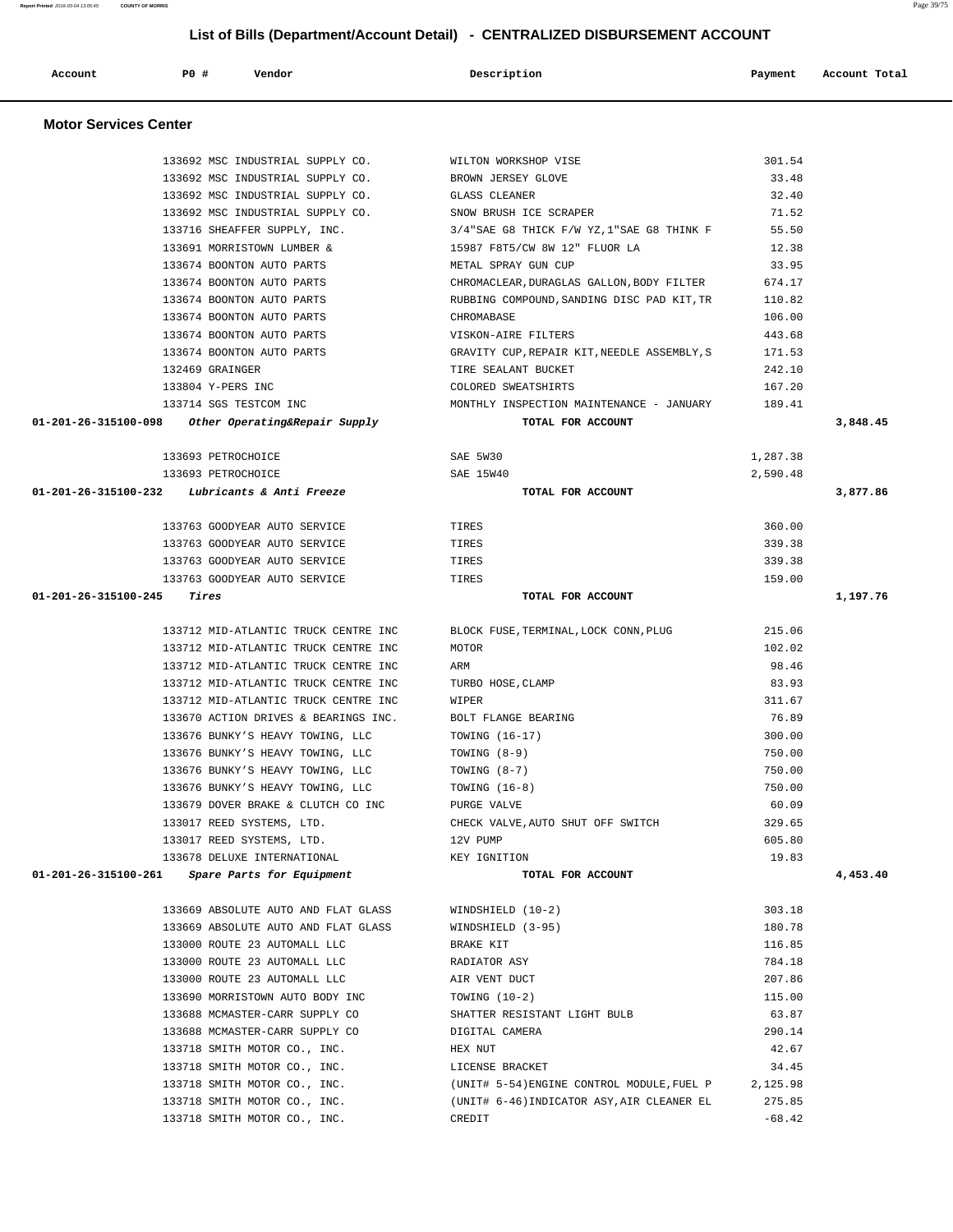| Account | PO# | Vendor | Description | Payment | Account Total |
|---------|-----|--------|-------------|---------|---------------|
|         |     |        |             |         |               |

| 133677 D&B AUTO SUPPLY       | CALIPER, HUBCAP, WHEEL NUT, OIL FILTER, BAT                                                         | 366.70    |
|------------------------------|-----------------------------------------------------------------------------------------------------|-----------|
| 133677 D&B AUTO SUPPLY       | THROTTLE BODY UNIT                                                                                  | 184.90    |
| 133677 D&B AUTO SUPPLY       | OIL FILTER, AIR FILTER, BRAKE PADS, DEXCOOL                                                         | 279.99    |
| 133677 D&B AUTO SUPPLY       | MIRROR, AIR FILTER, SHOCK, FLOOR MAT, SWAY B                                                        | 775.94    |
| 133677 D&B AUTO SUPPLY       | OIL FILTER, WIPER BLADE, BRAKE PADS, BRAKLE                                                         | 288.19    |
| 133677 D&B AUTO SUPPLY       | FLOOR MAT, OIL FILTER, BULB, AIR FILTER, BRA                                                        | 286.29    |
| 133677 D&B AUTO SUPPLY       | SOCKET HOLDER, VALVE, OIL FILTER, HEADLAMP,                                                         | 321.36    |
| 133677 D&B AUTO SUPPLY       | BLADE KIT, HOSE END, DISC PAD, BATTERY, SHOE                                                        | 378.90    |
| 133677 D&B AUTO SUPPLY       | HOSE END, AIR FILTER, BRAKLEEN, BLASTER, LUB                                                        | 362.29    |
| 133677 D&B AUTO SUPPLY       | CREDIT                                                                                              | $-50.00$  |
| 133677 D&B AUTO SUPPLY       | CREDIT                                                                                              | $-116.96$ |
| 133677 D&B AUTO SUPPLY       | CREDIT                                                                                              | $-14.49$  |
| 133677 D&B AUTO SUPPLY       | CREDIT                                                                                              | $-27.50$  |
| 133677 D&B AUTO SUPPLY       | QUICK STRUT, FUEL FILTER, SHOCK, BLASTER, VB                                                        | 542.83    |
| 133694 PLAINSMAN AUTO SUPPLY | HOSE CLAMP PLIERS, ROTORKIT, ABS SENSOR                                                             | 465.95    |
|                              |                                                                                                     |           |
| 133694 PLAINSMAN AUTO SUPPLY | OIL SEAL, WRENCH SET, AIR FLOW SENSOR, DOC                                                          | 176.81    |
| 133694 PLAINSMAN AUTO SUPPLY | BRAKE ROTOR, BRAKE PADS, DISC PAD, WHEEL NU                                                         | 956.44    |
| 133694 PLAINSMAN AUTO SUPPLY | BULB, SWAY BAR LINK, IGNITION COIL, WHEEL N<br>WHITE LITHIUM GREASE, AIR FILTER, STRUT, FI 1,680.21 | 454.52    |
| 133694 PLAINSMAN AUTO SUPPLY |                                                                                                     |           |
| 133694 PLAINSMAN AUTO SUPPLY | BLOWER MOTOR RESISTOR, AIR FILTER, DISC PA                                                          | 174.44    |
| 133694 PLAINSMAN AUTO SUPPLY | FLOORMAT, TPMS SENSOR, LAMP, BULB, HUB CAP, A                                                       | 405.24    |
| 133694 PLAINSMAN AUTO SUPPLY | HEXBIT SKT, BRAKE PADS, ROTOR, OIL FILTER, B                                                        | 212.57    |
| 133694 PLAINSMAN AUTO SUPPLY | BEAM, HOSE END, SHOE ASSY, FLOORMAT, VENT SH                                                        | 405.90    |
| 133694 PLAINSMAN AUTO SUPPLY | HALOGEN CAPSULE, CALIPER BOLT WHEEL KIT                                                             | 32.72     |
| 133694 PLAINSMAN AUTO SUPPLY | SWITCH, BROKE ROTOR, WHEEL NUT, DISC PAD, SE                                                        | 614.50    |
| 133694 PLAINSMAN AUTO SUPPLY | SHOEASSY, ACCUFIT REAR, IGNITION COIL, OXY                                                          | 446.62    |
| 133694 PLAINSMAN AUTO SUPPLY | CREDIT                                                                                              | $-192.61$ |
| 133694 PLAINSMAN AUTO SUPPLY | DISC PAD, BRAKE ROTOR, BALL JOINT, DEICER, C                                                        | 723.82    |
| 132465 FLEMINGTON CHRYSLER   | ENG FILTER                                                                                          | 81.12     |
| 132465 FLEMINGTON CHRYSLER   | LAMP TAIL, APPLIQUE                                                                                 | 203.28    |
| 132465 FLEMINGTON CHRYSLER   | FEN SHIELD, BELLY PAN, PANEL                                                                        | 279.14    |
| 132465 FLEMINGTON CHRYSLER   | ENGINE PAN, OIL GASKET, PAN, SEALER                                                                 | 121.13    |
| 133125 PLAINSMAN AUTO SUPPLY | REPAIR LEAD, TERMINALS, CAVITY PLUG, CABLE                                                          | 160.10    |
| 133125 PLAINSMAN AUTO SUPPLY | STEERING PUMP, SIDE MIRROR, WHEEL NUT, IGNI                                                         | 1,062.75  |
| 133125 PLAINSMAN AUTO SUPPLY | WINDOW SWITCH, STEERING PUMP, HOSE, BELT, LA                                                        | 893.21    |
| 133125 PLAINSMAN AUTO SUPPLY | OIL FILTER, BRAKE AWAY KIT, CAPSULE, OIL FI                                                         | 179.06    |
| 133133 SMITH MOTOR CO., INC. | SPLASH SHIELD                                                                                       | 31.46     |
| 133760 FLEMINGTON CHRYSLER   | CABLE HOOD                                                                                          | 48.34     |
| 133760 FLEMINGTON CHRYSLER   | RESISTOR, WIRING                                                                                    | 51.74     |
| 133760 FLEMINGTON CHRYSLER   | LAMP TAIL                                                                                           | 78.54     |
| 133760 FLEMINGTON CHRYSLER   | COVER LAMP                                                                                          | 16.99     |
| 133760 FLEMINGTON CHRYSLER   | BLANK KEY                                                                                           | 112.20    |
| 133760 FLEMINGTON CHRYSLER   | <b>ANTIFREEZE</b>                                                                                   | 76.55     |
| 133760 FLEMINGTON CHRYSLER   | WHEEL NUT                                                                                           | 32.40     |
| 133760 FLEMINGTON CHRYSLER   | ENGINE PAN, ADHESIVE                                                                                | 94.35     |
| 133760 FLEMINGTON CHRYSLER   | HOSE HEATER                                                                                         | 97.02     |
| 133760 FLEMINGTON CHRYSLER   | BATTERY                                                                                             | 185.32    |
| 133760 FLEMINGTON CHRYSLER   | SUPPORT, BRACKET, TUBE, FITTING, BALLJOINT, W                                                       | 313.26    |
| 133760 FLEMINGTON CHRYSLER   | FILTER                                                                                              | 28.52     |
| 133760 FLEMINGTON CHRYSLER   | NOZZLE                                                                                              | 51.76     |
| 133760 FLEMINGTON CHRYSLER   | WIPER BLADE, REAR CAP                                                                               | 57.82     |
| 133760 FLEMINGTON CHRYSLER   | ROTOR, PAD KIT, LINK, STRUT, CUSHION, PLUG                                                          | 812.92    |
| 133760 FLEMINGTON CHRYSLER   | PROGRAM NEW KEY                                                                                     | 49.95     |
| 133760 FLEMINGTON CHRYSLER   | CREDIT                                                                                              | $-40.00$  |
| 133760 FLEMINGTON CHRYSLER   | CREDIT                                                                                              | $-91.08$  |
| 133760 FLEMINGTON CHRYSLER   | ADAPTER, GASKET                                                                                     | 171.82    |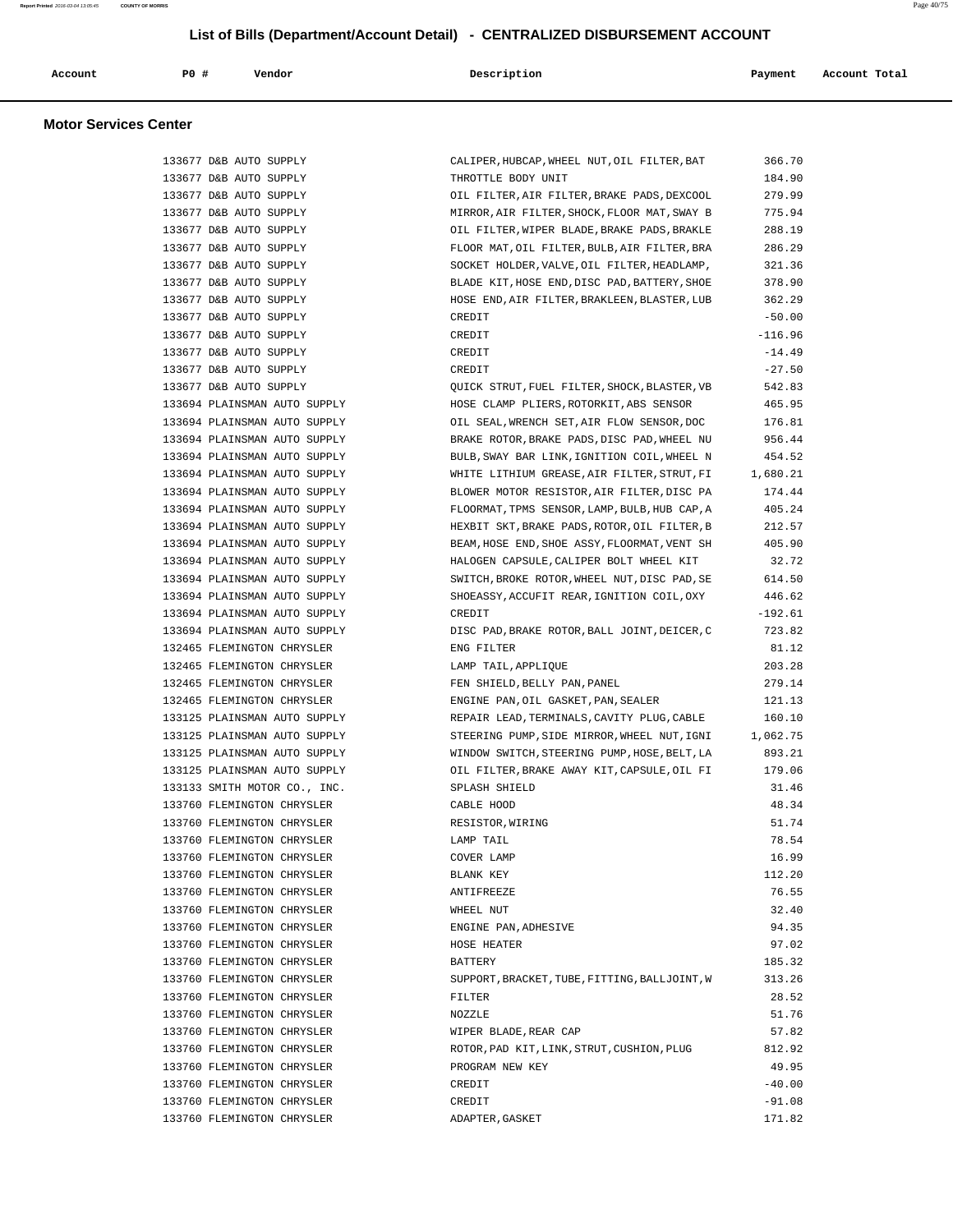| 133710 ROUTE 23 AUTOMALL LLC                                 | COVER, BRACKET, BUMPER ASY                        | 403.85 |           |
|--------------------------------------------------------------|---------------------------------------------------|--------|-----------|
| 133710 ROUTE 23 AUTOMALL LLC                                 | ANTI FREEZE                                       | 62.64  |           |
| 133710 ROUTE 23 AUTOMALL LLC                                 | RADIATOR HOSE, HOSE ASY                           | 94.27  |           |
| 133710 ROUTE 23 AUTOMALL LLC                                 | A/C LINE                                          | 157.96 |           |
| 133710 ROUTE 23 AUTOMALL LLC                                 | RADIATOR ASY, HOSE ASY, RADIATOR HOSE             | 878.45 |           |
| 133710 ROUTE 23 AUTOMALL LLC                                 | BOLT                                              | 52.96  |           |
| 133710 ROUTE 23 AUTOMALL LLC                                 | SENDER AND PUM                                    | 347.18 |           |
| 133710 ROUTE 23 AUTOMALL LLC                                 | ELEMENT                                           | 91.72  |           |
| 133710 ROUTE 23 AUTOMALL LLC                                 | COOLIN MOTOR, BLOWER WHEEL                        | 108.79 |           |
| 133710 ROUTE 23 AUTOMALL LLC                                 | ENGINE MODULE                                     | 34.80  |           |
| 133710 ROUTE 23 AUTOMALL LLC                                 | ANTIFREEZE                                        | 62.64  |           |
| 133710 ROUTE 23 AUTOMALL LLC                                 | BOLT                                              | 5.84   |           |
| 133710 ROUTE 23 AUTOMALL LLC                                 | ADAPTOR, LOCATING KIT                             | 52.57  |           |
| 133710 ROUTE 23 AUTOMALL LLC                                 | (UNIT# 12-7) ELEMENT, LABOR- CODE CHECK, R 148.63 |        |           |
| 133758 FLEMINGTON BUICK CHEVROLET                            | LAMP                                              | 98.49  |           |
| 133758 FLEMINGTON BUICK CHEVROLET                            | BATTERY                                           | 135.15 |           |
| 133758 FLEMINGTON BUICK CHEVROLET                            | PIPE                                              | 273.00 |           |
| 133758 FLEMINGTON BUICK CHEVROLET                            | SEAL                                              | 15.41  |           |
| 133758 FLEMINGTON BUICK CHEVROLET                            | KEY                                               | 50.27  |           |
| 133758 FLEMINGTON BUICK CHEVROLET                            | PEDAL                                             | 84.73  |           |
| 133758 FLEMINGTON BUICK CHEVROLET                            | LAMP                                              | 138.60 |           |
| 133758 FLEMINGTON BUICK CHEVROLET PIPE                       |                                                   | 13.00  |           |
| 01-201-26-315100-291    Vehicle Repairs                      | TOTAL FOR ACCOUNT                                 |        | 24,446.66 |
|                                                              |                                                   |        |           |
| 133016 SGS TESTCOM INC                                       | MONTHLY INSPECTION MAINTENANCE - DECEMBE          | 189.41 |           |
| 132911 MORRISTOWN LUMBER &                                   | GLOVES, SPONGE, PRO SQUEEGEE, PLATINUM BUCK       | 37.96  |           |
| 132911 MORRISTOWN LUMBER &                                   | RED PARTY BULB                                    | 3.49   |           |
| 132911 MORRISTOWN LUMBER &                                   | HARDWARE                                          | 29.80  |           |
| 133708 READY REFRESH                                         | 0435051180, 12/15/15 - 01/14/16                   | 432.87 |           |
| 133132 SHARE CORPORATION                                     | FRACTIONAL DRILL BIT, WONDER TAP                  | 220.05 |           |
| 132913 MSC INDUSTRIAL SUPPLY CO.                             | HEX NUT, SCREW, SNAP PINS, BRUSH, DUCT TAPE       | 290.60 |           |
| 132913 MSC INDUSTRIAL SUPPLY CO.                             | CUTTING TIP                                       | 100.04 |           |
| 132913 MSC INDUSTRIAL SUPPLY CO.                             | SUNEX SERVICE CART                                | 86.27  |           |
| 132913 MSC INDUSTRIAL SUPPLY CO.                             | TWLLETTS, DISHWASHING SOAP, BIFOCAL GLASSE        | 235.48 |           |
| 132913 MSC INDUSTRIAL SUPPLY CO.                             | HAIRPIN                                           | 33.32  |           |
| 132913 MSC INDUSTRIAL SUPPLY CO.                             | PARKER                                            | 119.50 |           |
| 132913 MSC INDUSTRIAL SUPPLY CO. GLASS CLEANER               |                                                   | 16.20  |           |
| 132913 MSC INDUSTRIAL SUPPLY CO. W/POPPT PARKER              |                                                   | 503.70 |           |
| 132913 MSC INDUSTRIAL SUPPLY CO.                             | KLEENEX TISSUE                                    | 81.14  |           |
| 132913 MSC INDUSTRIAL SUPPLY CO.                             | DRUM LINER                                        | 50.96  |           |
| 132913 MSC INDUSTRIAL SUPPLY CO.                             | HAIRPIN, CLAMPS, HEAT SHRINK                      | 304.60 |           |
| 132913 MSC INDUSTRIAL SUPPLY CO.                             | PLASTIC STEEL A DEVCON                            | 53.40  |           |
| 132913 MSC INDUSTRIAL SUPPLY CO.                             | BRUTE CONTAINER                                   | 70.01  |           |
| 132913 MSC INDUSTRIAL SUPPLY CO.                             | FOAM CLEANER                                      | 27.60  |           |
| 132913 MSC INDUSTRIAL SUPPLY CO.                             | ROLOC 25/PK                                       | 54.08  |           |
| 132913 MSC INDUSTRIAL SUPPLY CO.                             | ROLOC 25/PK                                       | 46.53  |           |
| 132913 MSC INDUSTRIAL SUPPLY CO.                             | SHACKLE                                           | 74.66  |           |
| 132913 MSC INDUSTRIAL SUPPLY CO.                             | LENS CLEANER TOWELLETTS                           | 26.16  |           |
| 132913 MSC INDUSTRIAL SUPPLY CO.                             | EXTENSION CORDS                                   | 40.34  |           |
| 132913 MSC INDUSTRIAL SUPPLY CO.                             | BATTERIES, CABLE TIES                             | 71.21  |           |
| 132913 MSC INDUSTRIAL SUPPLY CO.                             | FLAT WASHER, LOCK WASHERS                         | 17.21  |           |
| 132913 MSC INDUSTRIAL SUPPLY CO.                             | BATTERIES                                         | 42.54  |           |
| 132469 GRAINGER                                              | SPRAY PAINT, FOREST GREEN                         | 65.76  |           |
| 132469 GRAINGER                                              | PORTABLE ELECTRIC HEATER                          | 49.37  |           |
| 132904 LORCO PETROLEUM SERVICES                              | USED OIL REMOVAL                                  | 69.00  |           |
| 01-203-26-315100-098<br>(2015) Other Operating&Repair Supply | TOTAL FOR ACCOUNT                                 |        | 3,443.26  |
|                                                              |                                                   |        |           |

 **Account P0 # Vendor Description Payment Account Total**

133710 ROUTE 23 AUTOMALL LLC BRACKET,BRILLE,MOULDING,BUMPER ASY,BEZEL 743.43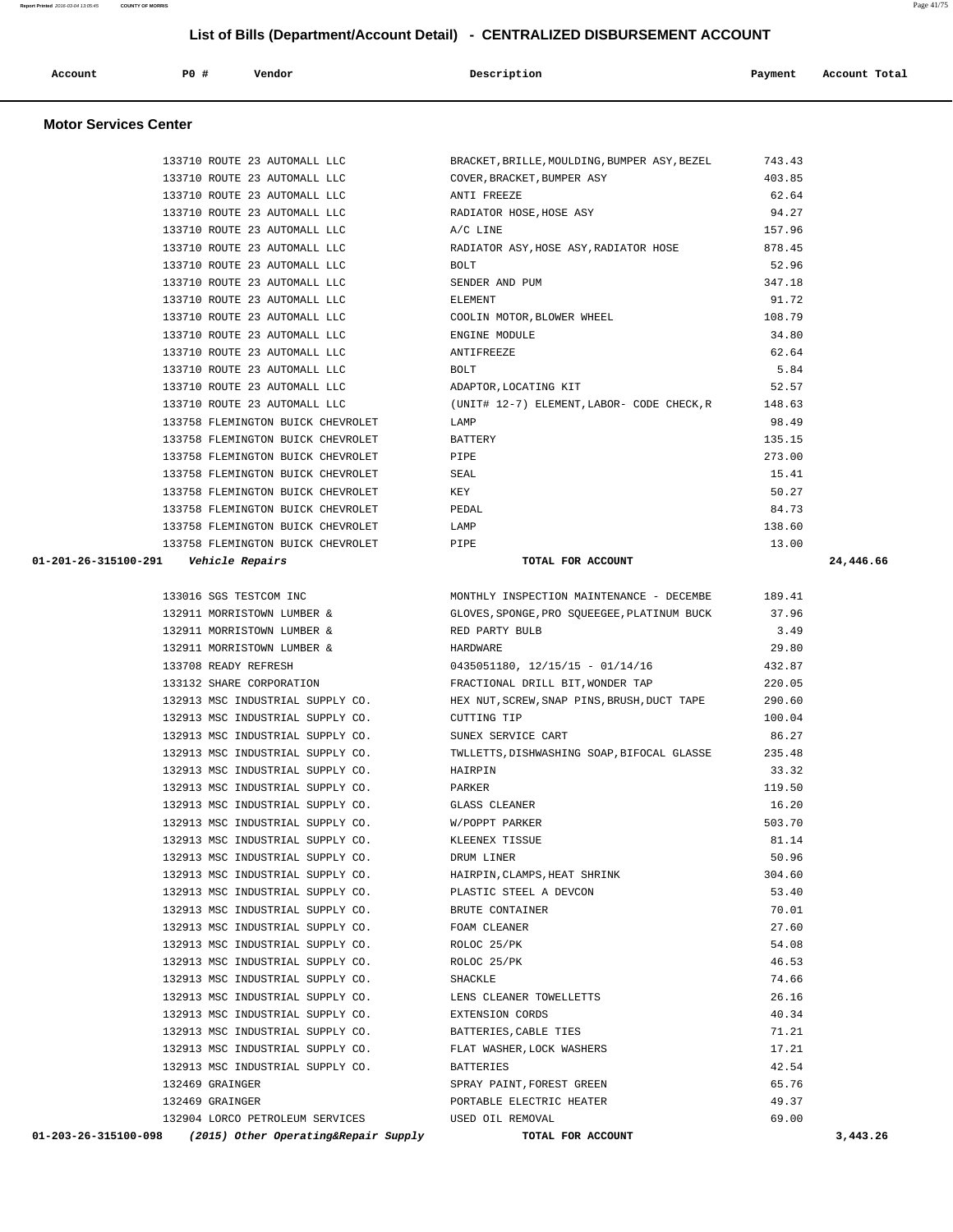| 01-203-26-315100-232 (2015) Lubricants & Anti Freeze       | TOTAL FOR ACCOUNT                            |          | 750.00   |
|------------------------------------------------------------|----------------------------------------------|----------|----------|
| 132466 GOODYEAR AUTO SERVICE                               | TIRES                                        | 500.76   |          |
| 132466 GOODYEAR AUTO SERVICE                               | TIRES                                        | 250.38   |          |
| 132466 GOODYEAR AUTO SERVICE                               | TIRES                                        | 455.88   |          |
| 132466 GOODYEAR AUTO SERVICE                               | TIRES                                        | 232.46   |          |
| 132466 GOODYEAR AUTO SERVICE                               | TIRES                                        | 221.78   |          |
| 132466 GOODYEAR AUTO SERVICE                               | TIRES                                        | 519.56   |          |
| 132466 GOODYEAR AUTO SERVICE                               | TIRES                                        | 94.78    |          |
| 132466 GOODYEAR AUTO SERVICE                               | TIRES                                        | 229.56   |          |
| 132466 GOODYEAR AUTO SERVICE                               | TIRES                                        | 520.40   |          |
| 132466 GOODYEAR AUTO SERVICE                               | TIRES                                        | 250.38   |          |
| $01-203-26-315100-245$ (2015) Tires                        | TOTAL FOR ACCOUNT                            |          | 3,275.94 |
| 133134 SNAP-ON INDUSTRIAL                                  | KEY                                          | 15.20    |          |
| 133134 SNAP-ON INDUSTRIAL                                  | TORQUE STK                                   | 132.00   |          |
| $01-203-26-315100-246$ (2015) Tools - Others               | TOTAL FOR ACCOUNT                            |          | 147.20   |
| 133128 PRAXAIR DISTRIBUTION                                | CYLINDER RENTAL $10/20/15 - 1$               | 299.70   |          |
| 133128 PRAXAIR DISTRIBUTION                                | CYLINDER RENTAL 11/20/15 - 1                 | 299.70   |          |
| $01-203-26-315100-248$ (2015) Welding-Oxygen-Acetylene Etc | TOTAL FOR ACCOUNT                            |          | 599.40   |
|                                                            |                                              |          |          |
| 133144 ZEP SALES & SERVICE                                 | ZEP TKO 4-1GL                                | 241.74   |          |
| 133136 TOMAR INDUSTRIES INC                                | DIAL LOTION                                  | 51.60    |          |
| 01-203-26-315100-252 (2015) Janitorial Supplies            | TOTAL FOR ACCOUNT                            |          | 293.34   |
|                                                            |                                              |          |          |
| 132472 JESCO INC.                                          | UNIVERSAL, HALF CLAMP, CAP SCREW, BUSHING, W | 643.88   |          |
| 132472 JESCO INC.                                          | CLAMP, SCREW, HYGARD 5GAL, CLAMP             | 169.02   |          |
| 132472 JESCO INC.                                          | BOLT, WASHER                                 | 52.80    |          |
| 132472 JESCO INC.                                          | CREDIT                                       | $-12.91$ |          |
| 133139 US MUNICIPAL SUPPLY, INC                            | TURN SIGNAL KIT                              | 214.88   |          |
| 132455 J & J TRUCK EQUIPMENT                               | SWITCH,HARSH ENV KIT                         | 619.30   |          |
| 132455 J & J TRUCK EQUIPMENT                               | PLATE, CHAIN, HOOK                           | 96.26    |          |
| 132455 J & J TRUCK EQUIPMENT                               | CHAIN                                        | 39.19    |          |
| 132860 KENVIL POWER EQUIPMENT, INC.                        | CARBURETOR                                   | 113.86   |          |
| 132815 MID-ATLANTIC TRUCK CENTRE INC                       | CONNECTOR, LOCK, TERMINAL, PLUG              | 36.99    |          |
| 132815 MID-ATLANTIC TRUCK CENTRE INC                       | LIGHT ASSY                                   | 63.13    |          |
| 132907 MONTAGE ENTERPRISES INC.                            | SPINNER MOTOR                                | 595.68   |          |
| 133017 REED SYSTEMS, LTD.                                  | PRESSURE SWITCH                              | 341.52   |          |
| 133017 REED SYSTEMS, LTD.                                  | CHECK, VALVE, 1/2D                           | 226.43   |          |
| 133017 REED SYSTEMS, LTD.                                  | AUTOMATIC SHUTOFF, PUMP                      | 639.33   |          |
| 133017 REED SYSTEMS, LTD.                                  | CONTROLLER REPAIRS, SWITCH                   | 381.59   |          |
| 133137 TONY SANCHEZ LTD                                    | CALCIUM PUMP REPAIR KIT                      | 568.15   |          |
| 133137 TONY SANCHEZ LTD                                    | PUMP REPAIR KIT                              | 531.30   |          |
| 133137 TONY SANCHEZ LTD                                    | FEEDBACK SENSOR                              | 358.81   |          |
| 133137 TONY SANCHEZ LTD                                    | OVAL LED WARM AMBER                          | 176.40   |          |
| 133135 SOMERSET HILLS TOWING                               | TOWING (94F1)                                | 269.52   |          |
| 133135 SOMERSET HILLS TOWING                               | $TOWING(10-9)$                               | 539.84   |          |
| 133135 SOMERSET HILLS TOWING                               | $TOWING(5-54)$                               | 472.36   |          |
| 01-203-26-315100-261 (2015) Spare Parts for Equipment      | TOTAL FOR ACCOUNT                            |          | 7,137.33 |
| 132908 MORRISTOWN AUTO BODY INC                            | TOWING $(5-36)$                              | 115.00   |          |
| 132999 RE-TRON TECHNOLOGIES INC.                           | BATTERY                                      | 547.75   |          |
| 132999 RE-TRON TECHNOLOGIES INC.                           | BATTERY                                      | 619.05   |          |
| 132999 RE-TRON TECHNOLOGIES INC.                           | BATTERY                                      | 319.96   |          |
| 132447 ALLIANCE BUS GROUP INC.                             | HEATER, PROAIR                               | 292.16   |          |

 **Account P0 # Vendor Description Payment Account Total**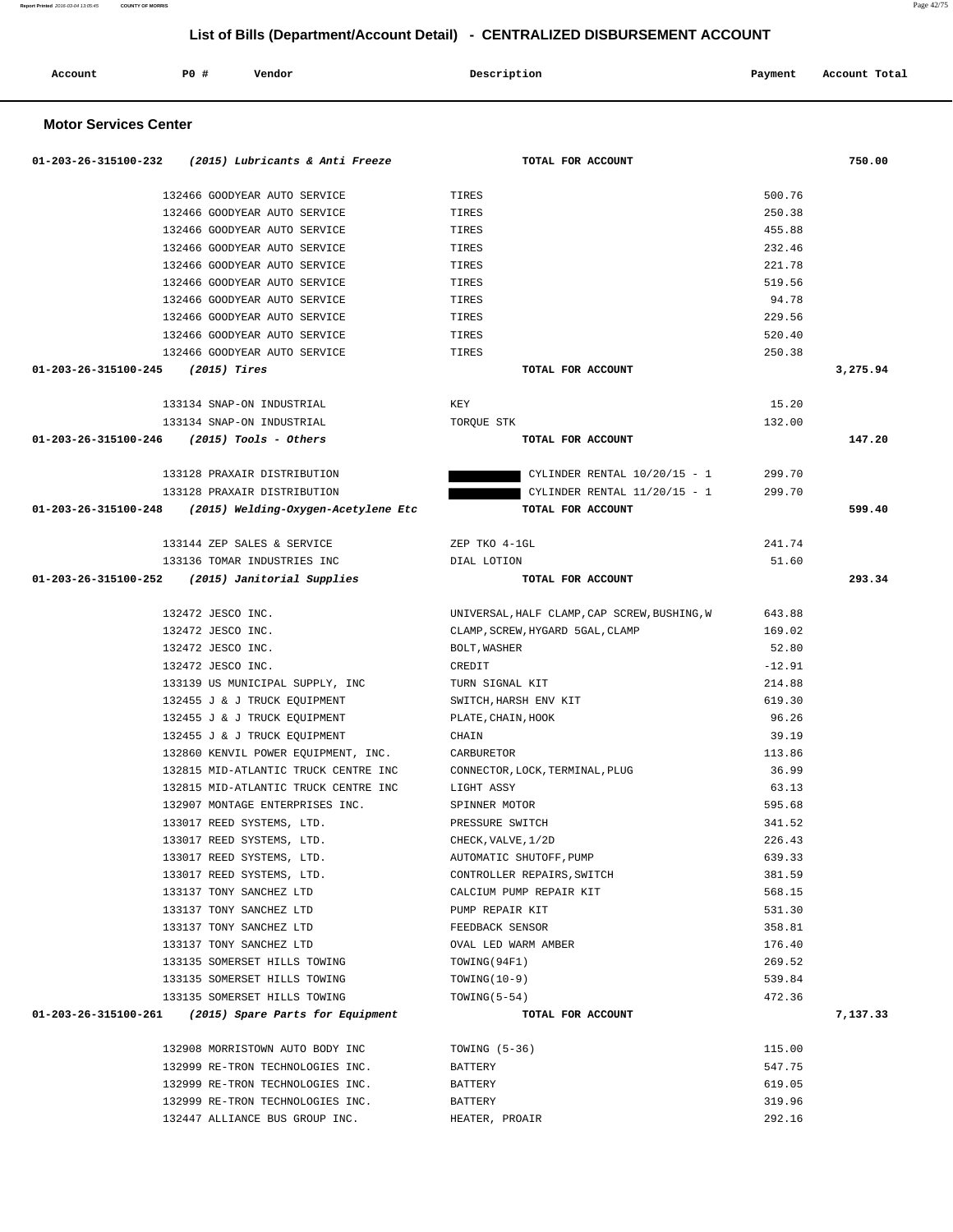| $P0$ $\sharp$<br>Description<br>Account<br>Payment<br>Vendor<br>Account Total |  |  |  |  |  |  |  |
|-------------------------------------------------------------------------------|--|--|--|--|--|--|--|
|-------------------------------------------------------------------------------|--|--|--|--|--|--|--|

| 133000 ROUTE 23 AUTOMALL LLC | HOSE ASY                                 | 83.42     |
|------------------------------|------------------------------------------|-----------|
| 133000 ROUTE 23 AUTOMALL LLC | BRAKE KIT                                | 41.64     |
| 133000 ROUTE 23 AUTOMALL LLC | SWITCH ASY, WIRE ASY                     | 16.15     |
| 133000 ROUTE 23 AUTOMALL LLC | WIRE ASY                                 | 18.69     |
| 133000 ROUTE 23 AUTOMALL LLC | BUMPER ASY, BUMPER PAD, COVER            | 85.59     |
| 133000 ROUTE 23 AUTOMALL LLC | BUMPER ASY                               | 571.68    |
| 133000 ROUTE 23 AUTOMALL LLC | BRAKE KIT, SEAL                          | 144.66    |
| 133000 ROUTE 23 AUTOMALL LLC | GASKET VALVE                             | 32.27     |
| 133000 ROUTE 23 AUTOMALL LLC | LEVER TRANSM                             | 48.42     |
| 133000 ROUTE 23 AUTOMALL LLC | FILTER ASY                               | 57.72     |
| 133000 ROUTE 23 AUTOMALL LLC | RING SEALING                             | 8.42      |
| 133000 ROUTE 23 AUTOMALL LLC | INSTRUMENT CLU                           | 362.64    |
| 133000 ROUTE 23 AUTOMALL LLC | WIRE ASY                                 | 20.99     |
| 133000 ROUTE 23 AUTOMALL LLC | BLADE ASY                                | 21.86     |
| 133000 ROUTE 23 AUTOMALL LLC | SENSOR CRANK                             | 28.59     |
| 133000 ROUTE 23 AUTOMALL LLC | VALVE ASY                                | 98.65     |
| 133000 ROUTE 23 AUTOMALL LLC | ELEMENT KIT                              | 78.87     |
| 133000 ROUTE 23 AUTOMALL LLC | <b>BRACKET</b>                           | 19.89     |
| 133000 ROUTE 23 AUTOMALL LLC | ELEMENT KIT, BRAKE KIT, FILTER ASY       | 271.62    |
| 133000 ROUTE 23 AUTOMALL LLC | ELEMENT KIT                              | 78.87     |
| 133000 ROUTE 23 AUTOMALL LLC | RING SEALING                             | 8.42      |
| 133000 ROUTE 23 AUTOMALL LLC | OIL REAR, SEALANT                        | 149.10    |
| 133000 ROUTE 23 AUTOMALL LLC | SWITCH ASY                               | 52.10     |
| 133000 ROUTE 23 AUTOMALL LLC | <b>ELEMENT</b>                           | 95.82     |
| 133000 ROUTE 23 AUTOMALL LLC | EVAPORATOR ASY                           | 385.17    |
| 133000 ROUTE 23 AUTOMALL LLC | UNIT#6-29 - PERFORM AIR TEST, REMOVE AND | 2,988.17  |
| 132465 FLEMINGTON CHRYSLER   | OIL TUBE                                 | 121.51    |
| 132465 FLEMINGTON CHRYSLER   | GEAR CABLE                               | 58.87     |
| 132465 FLEMINGTON CHRYSLER   | MIRROR OUT                               | 133.32    |
| 132465 FLEMINGTON CHRYSLER   | LEVER TRAN                               | 12.54     |
| 132465 FLEMINGTON CHRYSLER   | LINK STABI                               | 62.96     |
| 132465 FLEMINGTON CHRYSLER   | OXY SENSOR                               | 70.62     |
| 132465 FLEMINGTON CHRYSLER   | BATTERY                                  | 89.34     |
| 132465 FLEMINGTON CHRYSLER   | ENG FILTER                               | 41.40     |
| 132465 FLEMINGTON CHRYSLER   | HEX SCREW                                | 38.24     |
| 132465 FLEMINGTON CHRYSLER   | ENG FILTER                               | 16.92     |
| 132465 FLEMINGTON CHRYSLER   | BLADE, BATTERY                           | 212.84    |
| 132465 FLEMINGTON CHRYSLER   | INJECTOR, GASKET                         | 375.78    |
| 132465 FLEMINGTON CHRYSLER   | TUBE                                     | 97.02     |
| 132465 FLEMINGTON CHRYSLER   | MODULE, RINGLOCK                         | 215.06    |
| 132465 FLEMINGTON CHRYSLER   | ENG FILTER                               | 44.08     |
| 132465 FLEMINGTON CHRYSLER   | GASKET, ENGINE PAN, MAGNET, SEALER       | 120.67    |
| 132465 FLEMINGTON CHRYSLER   | CRANK SEAL                               | 10.96     |
| 132465 FLEMINGTON CHRYSLER   | CREDIT                                   | $-20.00$  |
| 132465 FLEMINGTON CHRYSLER   | CREDIT                                   | $-10.96$  |
| 132465 FLEMINGTON CHRYSLER   | CREDIT                                   | $-66.66$  |
| 132465 FLEMINGTON CHRYSLER   | CREDIT                                   | $-100.00$ |
| 132465 FLEMINGTON CHRYSLER   | CREDIT                                   | $-100.00$ |
| 132465 FLEMINGTON CHRYSLER   | CREDIT                                   | $-361.02$ |
| 132465 FLEMINGTON CHRYSLER   | CREDIT                                   | $-20.00$  |
| 132465 FLEMINGTON CHRYSLER   | CREDIT                                   | $-121.51$ |
| 132465 FLEMINGTON CHRYSLER   | CREDIT                                   | $-3.46$   |
| 132465 FLEMINGTON CHRYSLER   | CREDIT                                   | $-70.62$  |
| 132465 FLEMINGTON CHRYSLER   | MOUNT, BEARING, INSULATOR, STOP, SPRING, | 628.09    |
| 132465 FLEMINGTON CHRYSLER   | MAINFOLD, GASKET                         | 331.65    |
| 132444 AAMCO TRANSMISSIONS   | TRANSMISSION REPAIR (8-32)               | 2,420.34  |
|                              |                                          |           |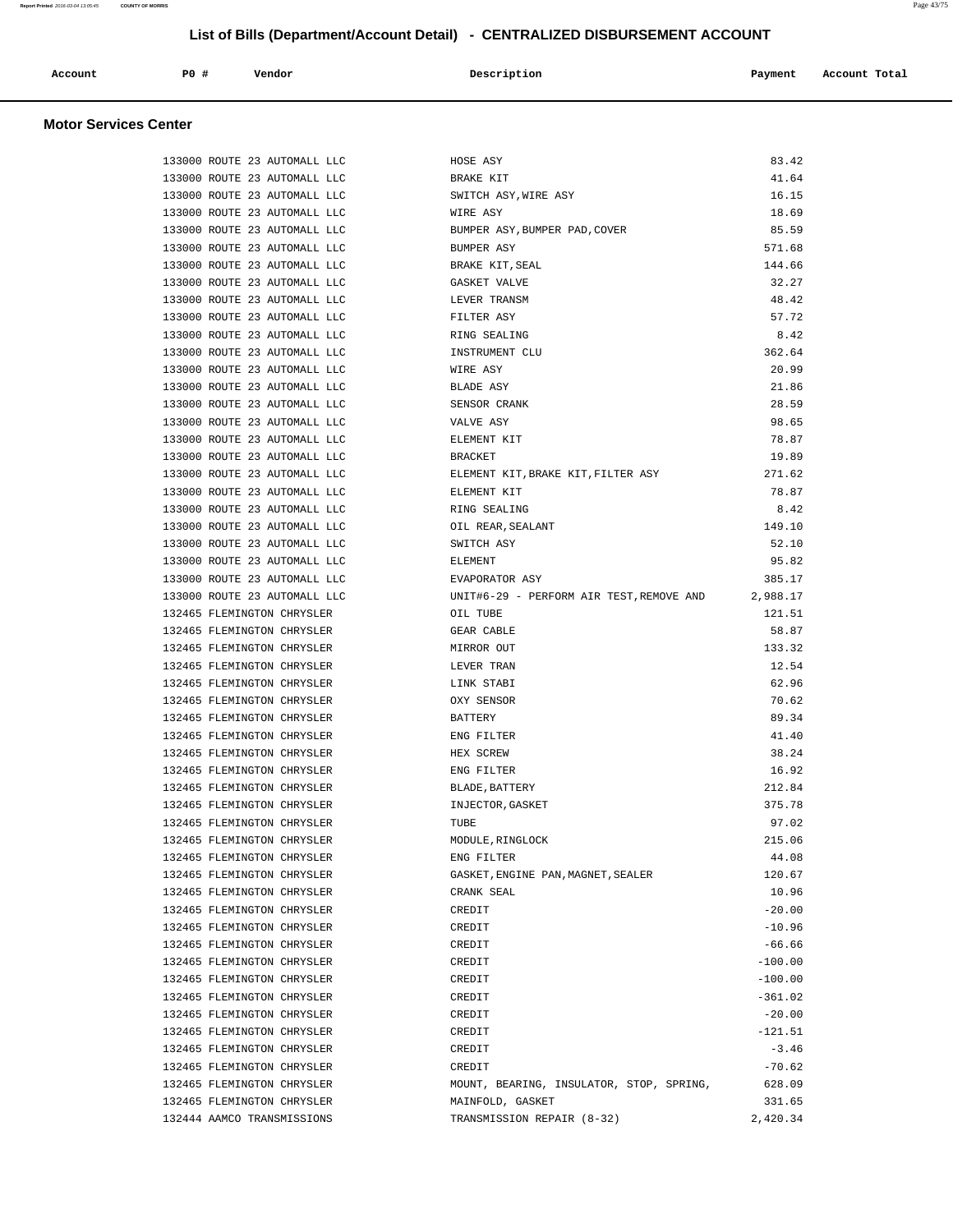| Account | PO# | Vendor | Description | Payment | Account Total |
|---------|-----|--------|-------------|---------|---------------|
|         |     |        |             |         |               |

#### **Motor Services Center**

| 127889 LEDGEWOOD POWER SPORTS INC           | BATTERY MOUNT                                 | 133.30    |              |
|---------------------------------------------|-----------------------------------------------|-----------|--------------|
| 133125 PLAINSMAN AUTO SUPPLY                | IMPACT SOCKET, SPARK PLUG, EXHAUST GASKET,    | 84.36     |              |
| 133125 PLAINSMAN AUTO SUPPLY                | AIR FILTER, BRAKE HOSE, LINE DISC, CLAMP, BR  | 929.34    |              |
| 133125 PLAINSMAN AUTO SUPPLY                | QUICK STRUT, REMAN RACK, TIE ROD END, DE IC   | 701.28    |              |
| 133125 PLAINSMAN AUTO SUPPLY                | SWAY BAR LINK, BUSHING, GASKET, BRAKE PADS,   | 1,223.54  |              |
| 133125 PLAINSMAN AUTO SUPPLY                | OXYGEN SENSOR, BULB TEST LIGHT, BRAKE ROTO    | 182.67    |              |
| 133125 PLAINSMAN AUTO SUPPLY                | SENSOR, SOCKET, HOSE END                      | 142.32    |              |
| 133125 PLAINSMAN AUTO SUPPLY                | CONVERTER ULTRA, GASKET, BRAKE SHEOS, BULB,   | 1,464.30  |              |
| 133125 PLAINSMAN AUTO SUPPLY                | BRAKE CALIPER, AIR FILTER, OIL FILTER, CAPS   | 177.59    |              |
| 133125 PLAINSMAN AUTO SUPPLY                | WINDOW SWITCH, VALVE, BULB, TIE ROD, ROTOR, S | 335.56    |              |
| 133125 PLAINSMAN AUTO SUPPLY                | CALIPER, LARGE BORE, TIE DOWN, SEAL           | 271.06    |              |
| 133125 PLAINSMAN AUTO SUPPLY                | CLAMP, BRAKE ROTOR, BRAKE PADS, TIE ROD, BUL  | 424.40    |              |
| 133125 PLAINSMAN AUTO SUPPLY                | CONNECTOR, AIR FILTER, BRAKE ROTOR, DISC PA   | 733.80    |              |
| 133125 PLAINSMAN AUTO SUPPLY                | CLAMP, TUBING, BRAKE PAD, BRAKE SHOES         | 187.24    |              |
| 133125 PLAINSMAN AUTO SUPPLY                | DRAG LINK END, SWAY BAR, ACCUFIT CONVENTIO    | 201.75    |              |
| 133125 PLAINSMAN AUTO SUPPLY                | ROTOR, BRAKE CABLE, BRAKE SHOES, BRAKE KIT,   | 1,864.29  |              |
| 133125 PLAINSMAN AUTO SUPPLY                | SOCKET, DRUM BRAKE, SPEED SENSOR, MODULE SE   | 631.77    |              |
| 133125 PLAINSMAN AUTO SUPPLY                | EXHAUST PIPE SPOUT, EXHAUST PIPE, MUFFLER     | 528.22    |              |
| 133125 PLAINSMAN AUTO SUPPLY                | TPMS VALVE, MUFFLER, UBOLT, SOLENOID, ROTOR,  | 518.80    |              |
| 133125 PLAINSMAN AUTO SUPPLY                | FITTING, BATTERY, FUEL INJECTOR, BELT, PULLE  | 924.84    |              |
| 133125 PLAINSMAN AUTO SUPPLY                | AIR FILTER, BRAKE PADS, RESISTOR, REPAIR KI   | 1,004.28  |              |
| 133125 PLAINSMAN AUTO SUPPLY                | RAD FILL, BAR PUMP, SAE SET, BATTERY, BRAKE   | 572.00    |              |
| 133125 PLAINSMAN AUTO SUPPLY                | BEARING ASSY, BRAKE PADS                      | 498.33    |              |
| 133125 PLAINSMAN AUTO SUPPLY                | HOSE CUTTER, STEERING KNUCKLE, DRIVE SHAFT    | 832.93    |              |
| 133125 PLAINSMAN AUTO SUPPLY                | AIR SHOCK KIT, STEERING PUMP, FUSE, OZMAP, B  | 559.59    |              |
| 133125 PLAINSMAN AUTO SUPPLY                | CALIPER SILVER, ALUM, OIL PRESSURE SWITCH,    | 192.26    |              |
| 133133 SMITH MOTOR CO., INC.                | (UNIT# 5-70)ENGINE ASY, SENSOR ASY, ELEMEN    | 16,320.20 |              |
| 133133 SMITH MOTOR CO., INC.                | MOTOR COOLING, SESISTOR ASY                   | 105.73    |              |
| 133133 SMITH MOTOR CO., INC.                | LATCH, HANDLE ASY                             | 146.42    |              |
| 133133 SMITH MOTOR CO., INC.                | CONTROL ASY                                   | 800.83    |              |
| 133133 SMITH MOTOR CO., INC.                | BRAKE LINING                                  | 64.98     |              |
| 133133 SMITH MOTOR CO., INC.                | CLAMP                                         | 17.70     |              |
| 133133 SMITH MOTOR CO., INC.                | JET KIT                                       | 10.22     |              |
| 133133 SMITH MOTOR CO., INC.                | <b>BOLT</b>                                   | 9.72      |              |
| 133133 SMITH MOTOR CO., INC.                | AIR HOSE                                      | 174.25    |              |
| 133133 SMITH MOTOR CO., INC.                | VALVE ASY                                     | 40.55     |              |
| 133133 SMITH MOTOR CO., INC.                | PLOW LIFT CYL                                 | 1,179.00  |              |
| 133133 SMITH MOTOR CO., INC.                | HOSE                                          | 76.20     |              |
| 01-203-26-315100-291 (2015) Vehicle Repairs | TOTAL FOR ACCOUNT                             |           | 47,528.63    |
|                                             |                                               |           |              |
|                                             |                                               |           | ============ |
| TOTAL for Motor Services Center             |                                               |           | 101,498.23   |

## **Mosquito Extermination**

| 132423 NEW JERSEY MOSOUITO CONTROL ASSO.<br>Administrative Services<br>$01 - 201 - 26 - 320100 - 021$ | Registration & Membership fee for Kris M<br>TOTAL FOR ACCOUNT | 240.00<br>240.00 |
|-------------------------------------------------------------------------------------------------------|---------------------------------------------------------------|------------------|
| 132423 NEW JERSEY MOSOUITO CONTROL ASSO.                                                              | Registration & Membership for Teresa Duc                      | 240.00           |
| 132423 NEW JERSEY MOSOUITO CONTROL ASSO.                                                              | Registration & Membership for Michael Ro                      | 240.00           |
| 132423 NEW JERSEY MOSOUITO CONTROL ASSO.                                                              | Registration & Membership for Russell Be                      | 240.00           |
| Education Schools & Training<br>01-201-26-320100-039                                                  | TOTAL FOR ACCOUNT                                             | 720.00           |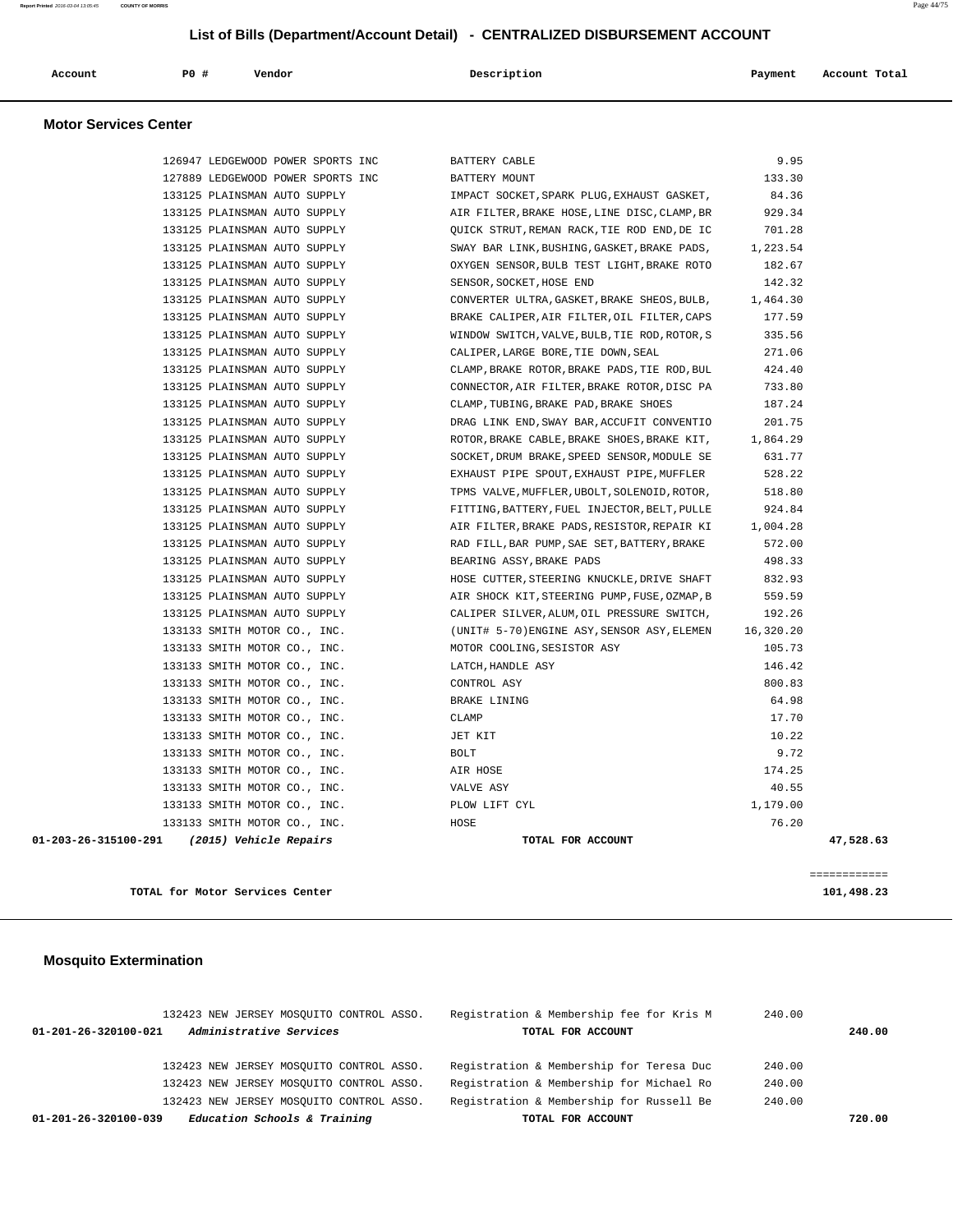| Account                       | <b>PO #</b> | Vendor                               | Description                             | Payment | Account Total |
|-------------------------------|-------------|--------------------------------------|-----------------------------------------|---------|---------------|
| <b>Mosquito Extermination</b> |             |                                      |                                         |         |               |
|                               |             | 133452 RIEPHOFF SAW MILL, INC.       | 2 X 10 -10' Oak Sideboards              | 92.00   |               |
|                               |             | 133038 SHOEMAKER & LYNCH INC.        | Cutting Edge #KUK9724                   | 320.00  |               |
|                               |             | 133038 SHOEMAKER & LYNCH INC.        | Plow, Bolt #75599-09535                 | 47.76   |               |
| 01-201-26-320100-098          |             | Other Operating & Repair Supply      | TOTAL FOR ACCOUNT                       |         | 1,105.76      |
|                               |             | 133453 ALLEN PAPER & SUPPLY CO       | C-Fold towel White (2400/CS) CS Eminenc | 51.20   |               |
| 01-201-26-320100-249          |             | Bldg Maintenance Supplies            | TOTAL FOR ACCOUNT                       |         | 51.20         |
|                               |             | 134304 RUSSELL BERGER                | Reimb. for Work Boots - 2016            | 44.76   |               |
| 01-201-26-320100-251          |             | Ground Maintenance Supplies          | TOTAL FOR ACCOUNT                       |         | 44.76         |
|                               |             | 133081 ALL COUNTY RENTAL CENTER      | PP 10 Hand Pruner #STI0000-882-0704     | 101.94  |               |
|                               |             | 132416 CY DRAKE LOCKSMITHS, INC.     | Key (2016) Jeep Patriot                 | 37.95   |               |
|                               |             | 132416 CY DRAKE LOCKSMITHS, INC.     | Key (2016) Ford F-450                   | 4.20    |               |
|                               |             | 132416 CY DRAKE LOCKSMITHS, INC.     | Labor (programming)                     | 60.00   |               |
|                               |             | 132416 CY DRAKE LOCKSMITHS, INC.     | (6) padlocks (key to 3769)              | 82.02   |               |
|                               |             | 132416 CY DRAKE LOCKSMITHS, INC.     | Bag of square head tags                 | 8.80    |               |
| 01-201-26-320100-258          | Equipment   |                                      | TOTAL FOR ACCOUNT                       |         | 294.91        |
|                               |             | 133451 PLAINSMAN AUTO SUPPLY         | Trailer Conn Socket #755-5048           | 14.16   |               |
|                               |             | 133451 PLAINSMAN AUTO SUPPLY         | Spark Plug #7131                        | 8.72    |               |
|                               |             | 133451 PLAINSMAN AUTO SUPPLY         | 12V Accessory Plug #730-1871            | 2.06    |               |
|                               |             | 132923 JOHNSON TRUCK ACCESSORIES INC | Trailer Hitch Rear                      | 179.00  |               |
| 01-201-26-320100-291          |             | <i><b>Vehicle Repairs</b></i>        | TOTAL FOR ACCOUNT                       |         | 203.94        |
|                               |             | 132438 AMERICAN WEAR INC.            | Clean Uniforms 12/03/15                 | 45.65   |               |
|                               |             | 132438 AMERICAN WEAR INC.            | Clean Uniforms 12/15/15                 | 47.15   |               |
|                               |             | 132438 AMERICAN WEAR INC.            | Clean Uniforms 12/17/15                 | 45.65   |               |
|                               |             | 132438 AMERICAN WEAR INC.            | Clean Uniforms 12/24/15                 | 50.15   |               |
|                               |             | 132438 AMERICAN WEAR INC.            | Clean Uniforms 12/31/15                 | 45.65   |               |
| 01-203-26-320100-095          |             | (2015) Other Administrative Supplies | TOTAL FOR ACCOUNT                       |         | 234.25        |
|                               |             | 132438 AMERICAN WEAR INC.            | Clean Uniforms 12/03/15                 | 45.65   |               |
|                               |             | 132438 AMERICAN WEAR INC.            | Clean Uniforms 12/15/15                 | 47.15   |               |
|                               |             | 132438 AMERICAN WEAR INC.            | Clean Uniforms 12/17/15                 | 45.65   |               |
|                               |             | 132438 AMERICAN WEAR INC.            | Clean Uniforms 12/24/15                 | 50.15   |               |
|                               |             | 132438 AMERICAN WEAR INC.            | Clean Uniforms 12/31/15                 | 45.65   |               |
| 01-203-26-320100-249          |             | (2015) Bldg Maintenance Supplies     | TOTAL FOR ACCOUNT                       |         | 234.25        |
|                               |             |                                      |                                         |         | ============  |

## **Health Management**

| 132659 NEW JERSEY ASSOCIATION OF                     | 2016 Membership for Carlos Perez         | 200.00   |        |
|------------------------------------------------------|------------------------------------------|----------|--------|
| Associations and Memberships<br>01-201-27-330100-023 | TOTAL FOR ACCOUNT                        |          | 200.00 |
| 134251 STEPHANIE GORMAN                              | Reimbursement for NJEHA Annual Conferenc | 325.00   |        |
| Education Schools & Training<br>01-201-27-330100-039 | TOTAL FOR ACCOUNT                        |          | 325.00 |
| 132819 W.B. MASON COMPANY INC.                       | customer C1033751 Invoice dated 1/8/201  | 60.57    |        |
| 132819 W.B. MASON COMPANY INC.                       | Credit Memo                              | $-39.51$ |        |
| Office Supplies & Stationery<br>01-201-27-330100-058 | TOTAL FOR ACCOUNT                        |          | 21.06  |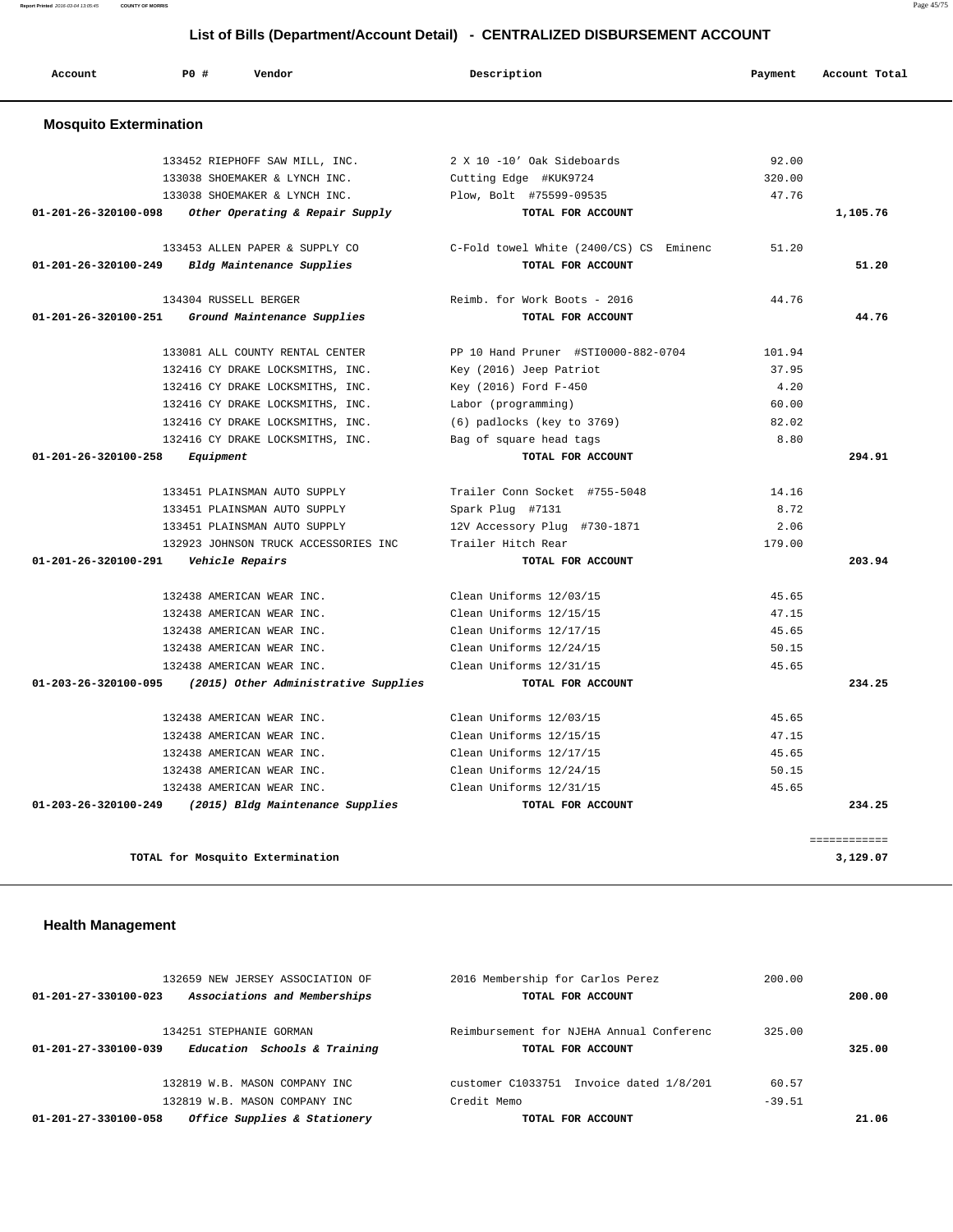| Account                        | PO#<br>Vendor                      | Description                              | Payment | Account Total |
|--------------------------------|------------------------------------|------------------------------------------|---------|---------------|
| <b>Health Management</b>       |                                    |                                          |         |               |
|                                | 132663 BAILEY'S TEST STRIPS &      | Item 8888                                | 50.00   |               |
|                                | 132663 BAILEY'S TEST STRIPS &      | shipping                                 | 7.00    |               |
| 01-201-27-330100-084           | Other Outside Services             | TOTAL FOR ACCOUNT                        |         | 107.00        |
|                                | 133353 OFFICE CONCEPTS GROUP, INC. | supplies                                 | 335.32  |               |
|                                | 133353 OFFICE CONCEPTS GROUP, INC. |                                          | 12.32   |               |
|                                | 132739 NAETI                       | Tom Mynes-Lead Inspector/Risk Assessor R | 189.00  |               |
|                                | 130876 CDW GOVERNMENT LLC          | Ouote 6407765 dated 12/21/2015           | 210.78  |               |
|                                | 132748 GEN-EL SAFETY & INDUSTRIAL  | Ouote 25979 dated 1/8/2016 Item 14 OIL D | 280.00  |               |
|                                | 132748 GEN-EL SAFETY & INDUSTRIAL  | Item 17 17H New-%% Gallon Drum           | 650.00  |               |
|                                | 134695 COUNTY OF MORRIS            | 2nd Half 2.16 Metered Mail               | 44.73   |               |
| $01 - 201 - 27 - 330100 - 210$ | Environmental Compliance           | TOTAL FOR ACCOUNT                        |         | 1,722.15      |
|                                | 133354 READY REFRESH               | 0434540191 billing period 12/15/15-1/14/ | 27.90   |               |
| 01-201-27-330100-258           | Equipment                          | TOTAL FOR ACCOUNT                        |         | 27.90         |
|                                | 132768 RUTGERS UNIVERSITY          | Odor Field Enforcement A Marrone 3/3/201 | 90.00   |               |
|                                | 132768 RUTGERS UNIVERSITY          | Visible Emissions Recert. S Aue 4/16/201 | 40.00   |               |
|                                | 132768 RUTGERS UNIVERSITY          | Visible Emissions Recert. C Goss 4/16/20 | 40.00   |               |
|                                | 132768 RUTGERS UNIVERSITY          | Visible Emissions Recert. A Marrone 4/16 | 40.00   |               |
|                                | 132768 RUTGERS UNIVERSITY          | Visible Emissions Cert. E Kelly 9/16/201 | 65.00   |               |
|                                | 132768 RUTGERS UNIVERSITY          | Visible Emissions Recert. J Deacon 9/18/ | 40.00   |               |
|                                | 132768 RUTGERS UNIVERSITY          | Visible Emissions refresher S Aue 9/29/2 | 65.00   |               |
|                                | 132768 RUTGERS UNIVERSITY          | Visible Emissions refresher C Goss 9/29/ | 65.00   |               |
| 01-203-27-330100-210           | (2015) Environmental Compliance    | TOTAL FOR ACCOUNT                        |         | 445.00        |
|                                |                                    |                                          |         | ============  |
|                                | TOTAL for Health Management        |                                          |         | 2,848.11      |

 **Human Services** 

| 134695 COUNTY OF MORRIS                        | 2nd Half 2.16 Metered Mail | 130.52 |
|------------------------------------------------|----------------------------|--------|
| Postage & Metered Mail<br>01-201-27-331100-068 | TOTAL FOR ACCOUNT          | 130.52 |
|                                                |                            |        |
|                                                |                            |        |
| TOTAL for Human Services                       |                            | 130.52 |
|                                                |                            |        |

## **Youth Shelter**

| 132724 OFFICE CONCEPTS GROUP, INC.                   | 6 BOXES OF FOLDERS SMD 13730 | 180.24 |
|------------------------------------------------------|------------------------------|--------|
| 132724 OFFICE CONCEPTS GROUP, INC.                   | POSTER BOARD                 | 32.40  |
| 133652 OFFICE CONCEPTS GROUP, INC.                   | 6 cases of Copy Paper        | 245.16 |
| 133652 OFFICE CONCEPTS GROUP, INC.                   | 4 boxes of 5160 labels       | 92.12  |
| Office Supplies & Stationery<br>01-201-27-331110-058 | TOTAL FOR ACCOUNT            | 549.92 |
|                                                      |                              |        |
| 133039 ALLEN PAPER & SUPPLY CO                       | 9 inch plate                 | 77.67  |
| 133039 ALLEN PAPER & SUPPLY CO                       | rolled towels                | 51.00  |
| 133039 ALLEN PAPER & SUPPLY CO                       | polyliners                   | 63.00  |
|                                                      |                              |        |
| 133039 ALLEN PAPER & SUPPLY CO                       | Windex                       | 99.00  |

**Report Printed** 2016-03-04 13:05:45 **COUNTY OF MORRIS** Page 46/75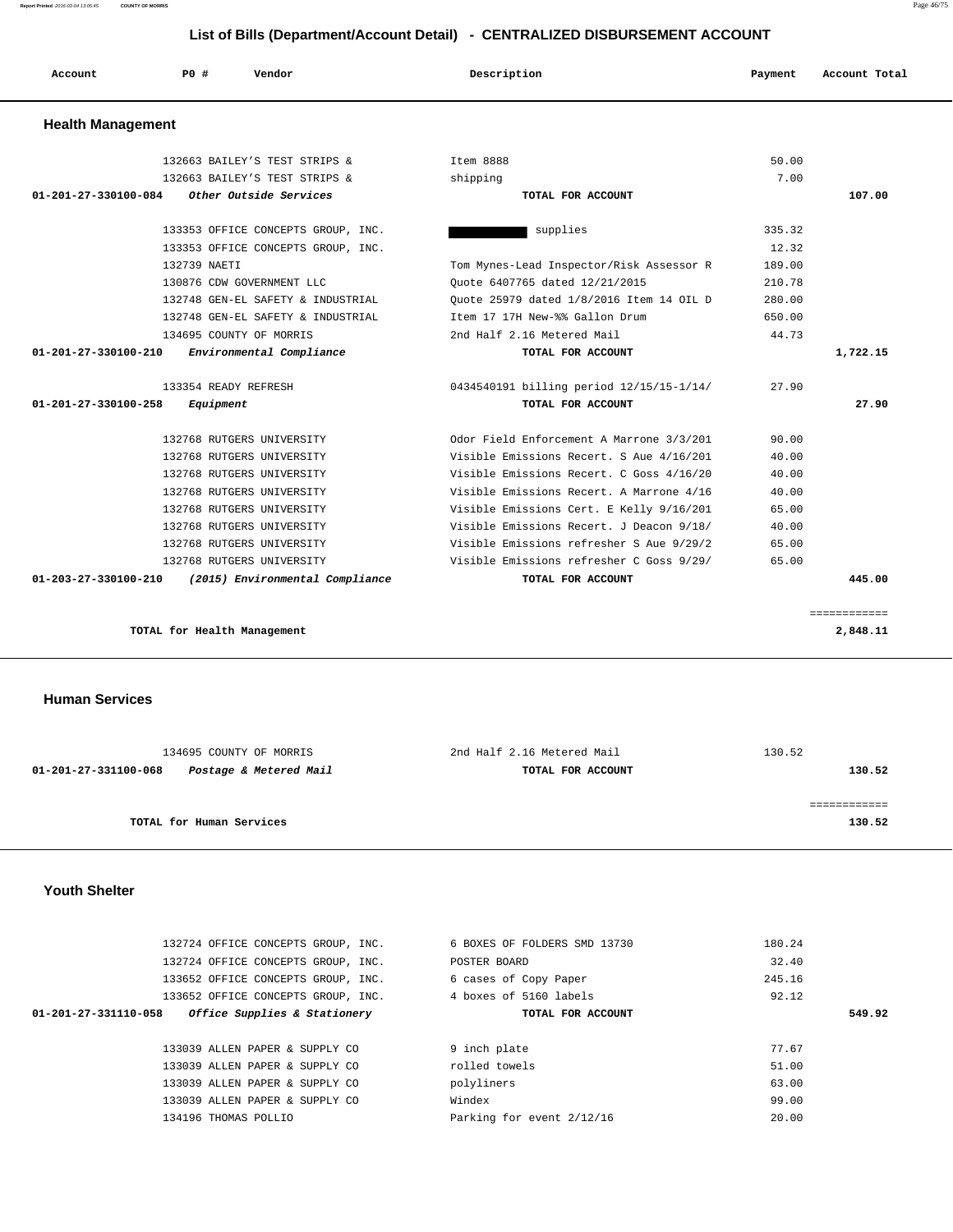| Account              | PO#                     | Vendor                                   | Description                              | Payment | Account Total |
|----------------------|-------------------------|------------------------------------------|------------------------------------------|---------|---------------|
| <b>Youth Shelter</b> |                         |                                          |                                          |         |               |
|                      | 134196 THOMAS POLLIO    |                                          | Primary time youth shelter 2/8/16        | 10.00   |               |
|                      | 134196 THOMAS POLLIO    |                                          | The Morris Museum Laser show 2/15/16     | 81.00   |               |
|                      |                         | 133113 ADVENTURE AQUARIUM                | payment for 20 adult Aqua Passes for the | 350.00  |               |
| 01-201-27-331110-059 |                         | Other General Expenses                   | TOTAL FOR ACCOUNT                        |         | 851.67        |
|                      |                         | 134695 COUNTY OF MORRIS                  | 2nd Half 2.16 Metered Mail               | 3.63    |               |
| 01-201-27-331110-068 |                         | Postage and Metered Mail                 | TOTAL FOR ACCOUNT                        |         | 3.63          |
|                      |                         | 134198 WHITES HEALTHCARE ENTERPRISES INC | Supply of Medication for the month of Ja | 674.72  |               |
| 01-201-27-331110-189 | Medical                 |                                          | TOTAL FOR ACCOUNT                        |         | 674.72        |
|                      |                         | 132645 OFFICE CONCEPTS GROUP, INC.       | HEW CF280A TONER LG M401 MFPM 425 BLACK  | 262.11  |               |
|                      |                         | 132645 OFFICE CONCEPTS GROUP, INC.       | DYM 45013 TAPE BLACK WHITE               | 21.24   |               |
| 01-203-27-331110-058 |                         | (2015) Office Supplies & Stationery      | TOTAL FOR ACCOUNT                        |         | 283.35        |
|                      |                         | 132626 BOB BARKER COMPANY, INC.          | item 370218 body wash mens               | 67.04   |               |
|                      |                         | 132626 BOB BARKER COMPANY, INC.          | item 189998 Body wash suave              | 67.04   |               |
|                      |                         | 132626 BOB BARKER COMPANY, INC.          | frieght chg                              | 37.50   |               |
| 01-203-27-331110-059 |                         | (2015) Other General Expenses            | TOTAL FOR ACCOUNT                        |         | 171.58        |
|                      | 131163 DAILY RECORD     |                                          | Acct DR0337860 Daily record payment for  | 241.57  |               |
| 01-203-27-331110-070 |                         | (2015) Publication & Subscriptions       | TOTAL FOR ACCOUNT                        |         | 241.57        |
|                      |                         | 132887 ALERE TOXICOLOGY SERVICES INC.    | Lab test for S.H. 12/14/2015 Acct. 11783 | 31.00   |               |
| 01-203-27-331110-189 |                         | (2015) Medical                           | TOTAL FOR ACCOUNT                        |         | 31.00         |
|                      |                         | 132646 ALLEN PAPER & SUPPLY CO           | Coarse Paper and Household Supplies PROD | 36.00   |               |
|                      |                         | 132646 ALLEN PAPER & SUPPLY CO           | WINDEX                                   | 33.00   |               |
|                      |                         | 132646 ALLEN PAPER & SUPPLY CO           | <b>CUPS</b>                              | 29.25   |               |
|                      |                         | 132646 ALLEN PAPER & SUPPLY CO           | <b>PLATES</b>                            | 25.89   |               |
|                      |                         | 132646 ALLEN PAPER & SUPPLY CO           | FACIAL TISSUES                           | 16.15   |               |
|                      |                         | 132646 ALLEN PAPER & SUPPLY CO           | KITCHEN ROLLED TOWELS                    | 34.00   |               |
|                      |                         | 132646 ALLEN PAPER & SUPPLY CO           | C FOLD TOWELS                            | 25.60   |               |
| 01-203-27-331110-252 |                         | (2015) Janitorial Supplies               | TOTAL FOR ACCOUNT                        |         | 199.89        |
|                      |                         |                                          |                                          |         | ============  |
|                      | TOTAL for Youth Shelter |                                          |                                          |         | 3,007.33      |

 **Office on Aging** 

| TOTAL FOR ACCOUNT                                            |        | 205.45                                   |
|--------------------------------------------------------------|--------|------------------------------------------|
| 134380 BETH DENMEAD<br>Mileage for January 2016              | 84.00  |                                          |
| 134381 LUCY CANNIZZO<br>Mileage January 2016                 | 20.65  |                                          |
| 134382 ANDREA BATISTONI<br>Mileage January 2016              | 100.80 |                                          |
| Postage & Metered Mail<br>TOTAL FOR ACCOUNT                  |        | 318.25                                   |
| 134695 COUNTY OF MORRIS<br>2nd Half 2.16 Metered Mail        | 318.25 |                                          |
| TOTAL FOR ACCOUNT                                            |        | 37.50                                    |
| Car Insurance Reimbursement<br>134380 BETH DENMEAD           | 12.00  |                                          |
| Parkway Toll PASP Training 1/21/16<br>134381 LUCY CANNIZZO   | 1.50   |                                          |
| Insurance Reimbursement January 2016<br>134381 LUCY CANNIZZO | 12.00  |                                          |
| 134382 ANDREA BATISTONI                                      | 12.00  |                                          |
|                                                              |        | Car Insurance Reimbursement January 2016 |

**Report Printed** 2016-03-04 13:05:45 **COUNTY OF MORRIS** Page 47/75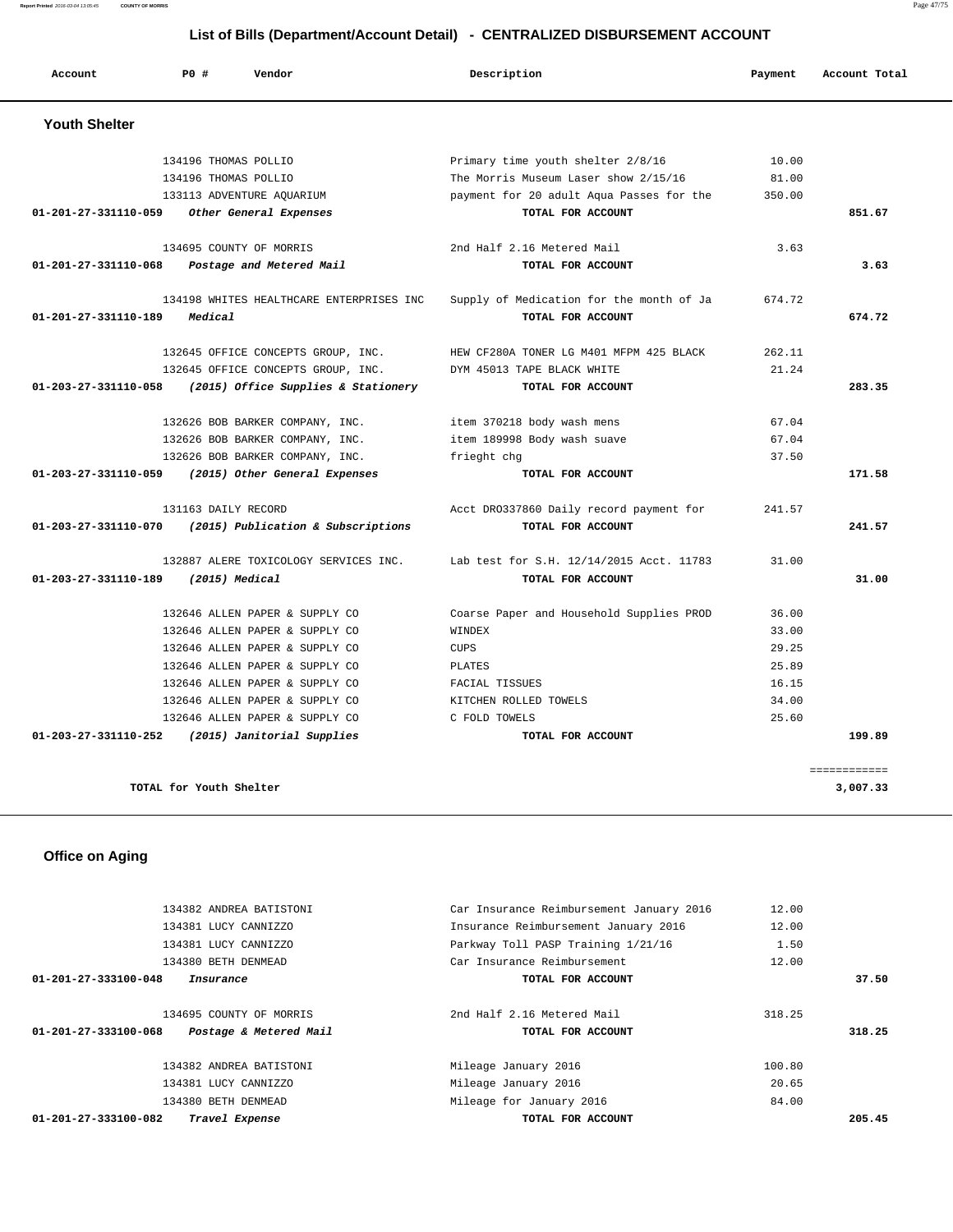**Report Printed** 2016-03-04 13:05:45 **COUNTY OF MORRIS** Page 48/75

## **List of Bills (Department/Account Detail) - CENTRALIZED DISBURSEMENT ACCOUNT**

| Account                | PO# | Vendor                              | Description                            | Account Total<br>Payment |
|------------------------|-----|-------------------------------------|----------------------------------------|--------------------------|
| <b>Office on Aging</b> |     |                                     |                                        |                          |
|                        |     | 129415 W.B. MASON COMPANY INC       | Item #BRTTN450 Brother Toner Cartridge | 40.00                    |
| 01-203-27-333100-058   |     | (2015) Office Supplies & Stationery | TOTAL FOR ACCOUNT                      | 334.99                   |
|                        |     | 133986 PATRICIA ZAKRZESKI           | 54.76 Wallmart meeting supplies        | 54.76                    |
| 01-203-27-333100-059   |     | (2015) Other General Expenses       | TOTAL FOR ACCOUNT                      | 54.76                    |
|                        |     |                                     |                                        | ============             |
|                        |     | TOTAL for Office on Aging           |                                        | 950.95                   |

## **Grant in Aid**

|                                | 134435 NEW JERSEY AIDS SERVICES                                 | 601 Counseling sessions                  | 10,100.56 |              |
|--------------------------------|-----------------------------------------------------------------|------------------------------------------|-----------|--------------|
| 01-203-27-342000-454           | (2015) Grant in Aid GIA: ERIC JOHNSON                           | TOTAL FOR ACCOUNT                        |           | 10,100.56    |
|                                |                                                                 |                                          |           |              |
|                                | 134436 ATLANTIC HEALTH SYSTEM/MMH                               | CD IOP sessions                          | 1,848.00  |              |
| $01 - 203 - 27 - 342000 - 464$ | (2015) Grant in Aid GIA: MORR MEMOR. HOS                        | TOTAL FOR ACCOUNT                        |           | 1,848.00     |
|                                | 133809 VISITING NURSE ASSOC. OF                                 | CHAP GIA1519 Q4 2015                     | 12,999.00 |              |
|                                |                                                                 |                                          |           |              |
| 01-203-27-342000-481           | (2015) Grant in Aid GIA: VNAANJ                                 | TOTAL FOR ACCOUNT                        |           | 12,999.00    |
|                                | 133974 SAINT CLARE'S HOSPITAL                                   | Subgrant GIA-1530 Parsippany Outpatient  | 82,556.00 |              |
|                                | 133976 SAINT CLARE'S HOSPITAL                                   | Subgrant GIA-1518 Supported Community Li | 15,968.00 |              |
|                                |                                                                 |                                          |           |              |
|                                | $01-203-27-342000-484$ (2015) Grant in Aid Aid Ment Hlth Cnt-St | TOTAL FOR ACCOUNT                        |           | 98,524.00    |
|                                | 131961 NEW HOPE FOUNDATION INC.                                 | Workshops - YDC Project                  | 2,450.00  |              |
|                                | 134437 NEW HOPE FOUNDATION INC.                                 | Workshops - YDC Project                  | 3,150.00  |              |
| $01 - 203 - 27 - 342000 - 491$ | (2015) Grant in Aid: New Hope                                   | TOTAL FOR ACCOUNT                        |           | 5,600.00     |
|                                |                                                                 |                                          |           |              |
|                                |                                                                 |                                          |           | ============ |
|                                | TOTAL for Grant in Aid                                          |                                          |           | 129,071.56   |
|                                |                                                                 |                                          |           |              |

#### **Morristown MemorHosp-SCS**

| 133987 ATLANTIC HEALTH SERVICES             | Subgrant 1501 Special Child Health Servi | 22,295.00 |
|---------------------------------------------|------------------------------------------|-----------|
| (2015) Expenditures<br>01-203-27-343170-090 | TOTAL FOR ACCOUNT                        | 22,295.00 |
|                                             |                                          |           |
|                                             |                                          |           |
| TOTAL for Morristown MemorHosp-SCS          |                                          | 22,295.00 |

## **County Board of Social Service**

| 134042 CITYSIDE ARCHIVES, LTD            | OFFICE OF TEMP ASSISTANCE                | 769.38    |
|------------------------------------------|------------------------------------------|-----------|
| Rental - Other<br>01-201-27-345100-257   | TOTAL FOR ACCOUNT                        | 769.38    |
|                                          |                                          |           |
| 134370 JOHNSON & JOHNSON, ESOS           | Legal Services rendered for the month of | 3,864.00  |
| 134370 JOHNSON & JOHNSON, ESOS           | FIS - Collections - Professional Service | 6,027.73  |
| 134370 JOHNSON & JOHNSON, ESOS           | ADM - MCOTA adv. Abbodanzo - Professiona | 516.00    |
| Special Services<br>01-201-27-345100-325 | TOTAL FOR ACCOUNT                        | 10,407.73 |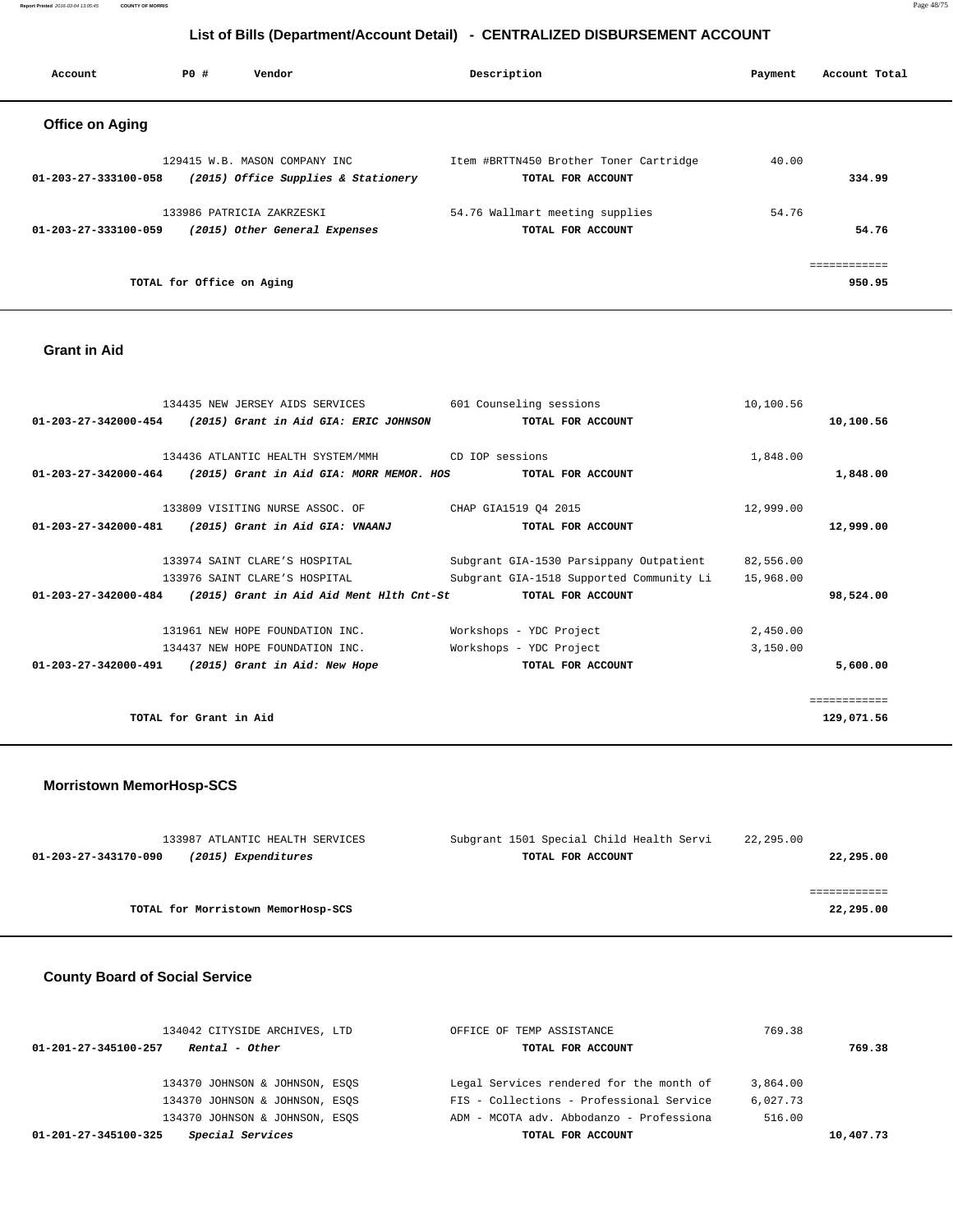**Report Printed** 2016-03-04 13:05:45 **COUNTY OF MORRIS** Page 49/75

## **List of Bills (Department/Account Detail) - CENTRALIZED DISBURSEMENT ACCOUNT**

| Account | PO# | Vendor | Description | Payment | Account Total |
|---------|-----|--------|-------------|---------|---------------|
|         |     |        |             |         |               |

## **County Board of Social Service**

| 28.00     |           | TOTAL FOR ACCOUNT                        | Mileage                               | 01-201-27-345100-332           |
|-----------|-----------|------------------------------------------|---------------------------------------|--------------------------------|
|           | 72.00     | Insurance reimb. for January to June 201 | 134016 ALEXIS ODONOGHUE               |                                |
|           | 72.00     | FIS - Insurance reimb. for January to Ju | 134027 DALA EKENEZAR                  |                                |
|           | 72.00     | Insurance reimb. for January to June 201 | 134017 MALLORY BUTLER                 |                                |
|           | 72.00     | Insurance reimb. for January to June 201 | 134028 SHARI BOEHM                    |                                |
|           | 72.00     | ADM - Insurance reimb. for January to Ju | 134247 SIBGATH KHAN                   |                                |
|           | 90.00     | Insurance reimb. for January to June 201 | 134238 JESSICA REYMUNDO               |                                |
|           | 72.00     | Insurance reimb. for January to June 201 | 134228 LAURIE PALMA                   |                                |
| 522.00    |           | TOTAL FOR ACCOUNT                        | Other Allowances                      | 01-201-27-345100-333           |
|           | 66,291.00 | Subgrant GIA-1516 Counseling Services 10 | 133977 SAINT CLARE'S HOSPITAL         |                                |
| 66,291.00 |           | TOTAL FOR ACCOUNT                        | (2015) Other Outside Services         | 01-203-27-345100-084           |
|           | 543.97    | Rental charges for copier - Ricoh M400SP | 129214 RICOH AMERICAS CORPORATION     |                                |
| 543.97    |           | TOTAL FOR ACCOUNT                        | (2015) Office Machines - Rental       | 01-203-27-345100-164           |
|           | 4,408.31  | Copier maintenance billing from July to  | 134215 RICOH AMERICAS CORPORATION     |                                |
|           | 589.33    | MPC4502A-R, Machine ID 6044              | 134215 RICOH AMERICAS CORPORATION     |                                |
| 4,997.64  |           | TOTAL FOR ACCOUNT                        | (2015) Office Machine- Repair         | 01-203-27-345100-166           |
|           | 64,275.00 | Support and Maintenance of Integrated So | 134658 HINDSIGHT, INC                 |                                |
| 64,275.00 |           | TOTAL FOR ACCOUNT                        | (2015) Special Services               | $01 - 203 - 27 - 345100 - 325$ |
|           | 2.10      | FSS - Mi. reimb. for November 2015       | 134016 ALEXIS ODONOGHUE               |                                |
|           | 25.90     | FSS - Mileage reimb. for July to Decembe | 134017 MALLORY BUTLER                 |                                |
|           | 12.25     | FSS - Mileage reimb. for June to Novembe | 134238 JESSICA REYMUNDO               |                                |
|           | 20.65     | FSS - Mileage reimb. for 815 to 12/15    | 134228 LAURIE PALMA                   |                                |
| 60.90     |           | TOTAL FOR ACCOUNT                        | (2015) Mileage                        | 01-203-27-345100-332           |
|           | 19.75     | Parking Fees                             | 134238 JESSICA REYMUNDO               |                                |
| 19.75     |           | TOTAL FOR ACCOUNT                        | (2015) Other Allowances               | 01-203-27-345100-333           |
|           | 1,861.00  | CSP Collection Intercept Fees (Pre-Offse | 133700 TREASURER. ST OF NJ            |                                |
| 1,861.00  |           | TOTAL FOR ACCOUNT                        | (2015) Collection Service Fees        | 01-203-27-345100-353           |
|           | 1,100.77  | Federal Parent Locator Fees for 2015     | 133699 TREASURER. ST OF NJ            |                                |
|           |           | TOTAL FOR ACCOUNT                        | (2015) Federal Parent Locator Service | 01-203-27-345100-360           |

 **MV:Administration** 

| 134636 ARNEL P GARCIA        | LPN, 2-14-2-16 thru 2-27-2016 | 2,552.00 |
|------------------------------|-------------------------------|----------|
| 134640 BARKEL FLEMMING       | LPN.2-14-2-16 thru 2-27-2016  | 1,739.42 |
| 134637 CARRELLE L CALIXTE    | LPN, 2-14-2-16 thru 2-27-2016 | 3,041.52 |
| 134638 DAMACINA L. OKE       | LPN, 2-14-2-16 thru 2-27-2016 | 681.50   |
| 134643 DANILO LAPID          | RN, 2-14-2-16 thru 2-27-2016  | 883.56   |
| 134635 DAVID JEAN-LOUIS      | LPN.2-14-2-16 thru 2-27-2016  | 1,737.68 |
| 134626 ELLEN M. NOLL         | LPN, 2-14-2-16 thru 2-27-2016 | 928.00   |
| 134624 EVELYN TOLENTINO      | RN, 2-14-2-16 thru 2-27-2016  | 1,313.50 |
| 134629 GEORGINA GRAY-HORSLEY | LPN.2-14-2-16 thru 2-27-2016  | 471.25   |
|                              |                               |          |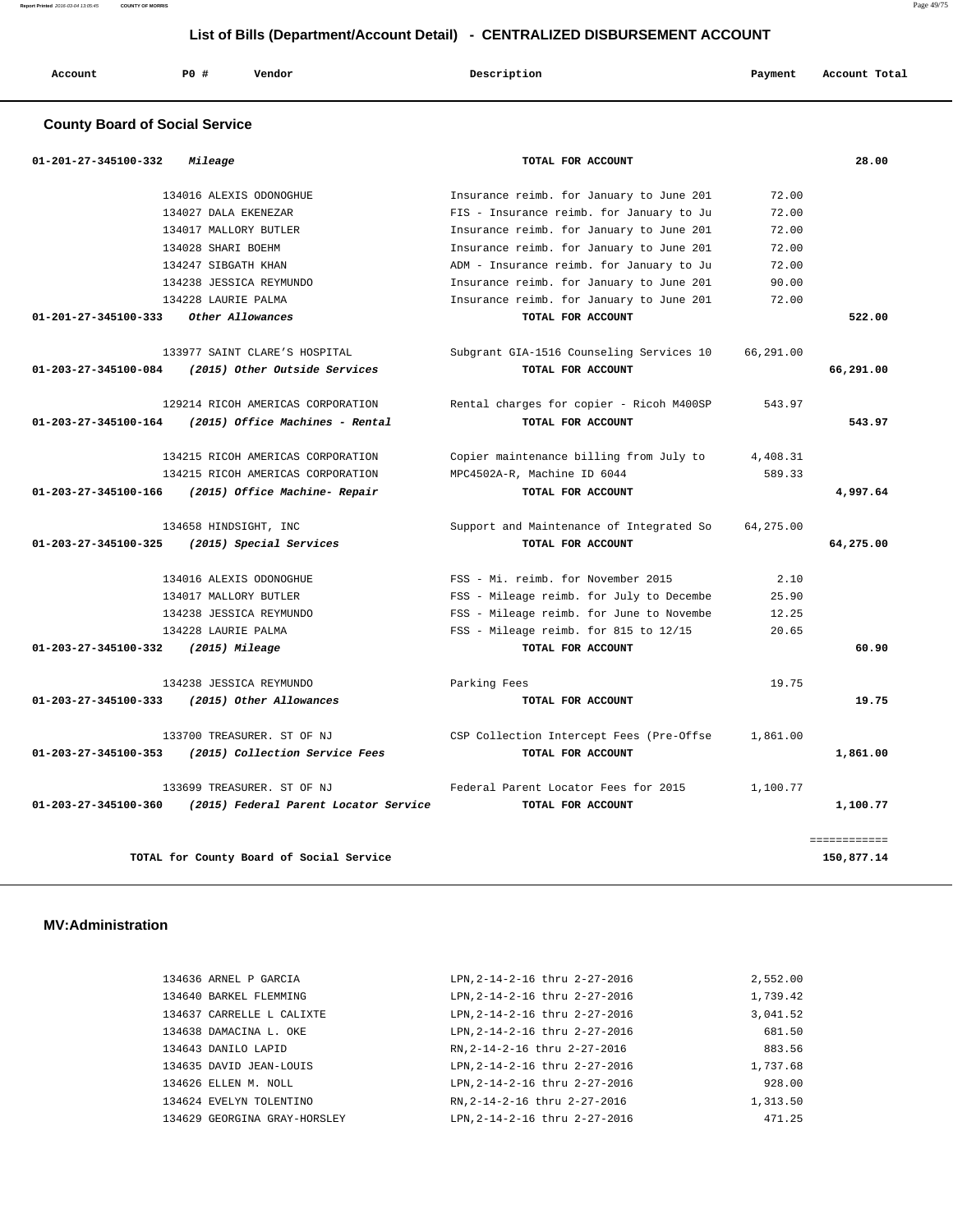**List of Bills (Department/Account Detail) - CENTRALIZED DISBURSEMENT ACCOUNT Account P0 # Vendor Description Payment Account Total**

| 01-203-27-350100-046 | (2015) General Stores                                                      | TOTAL FOR ACCOUNT                                              |                      | 1.98      |
|----------------------|----------------------------------------------------------------------------|----------------------------------------------------------------|----------------------|-----------|
|                      | 133422 NESTLE WATERS NORTH AMERICA INC.                                    | $0435619937, 12-15 > 1-14-2016$                                | 0.99                 |           |
|                      | 133422 NESTLE WATERS NORTH AMERICA INC.                                    | $0435619937, 11-15 > 12-14-2015$                               | 0.99                 |           |
|                      |                                                                            |                                                                |                      |           |
| 01-203-27-350100-040 | (2015) Electronic Data Processing                                          | TOTAL FOR ACCOUNT                                              |                      | 6,884.96  |
|                      | 132183 eSOLUTIONS, INC.                                                    | 5374, 12-15-2014                                               | 1,425.00             |           |
|                      | 132183 eSOLUTIONS, INC.                                                    | 5374.12-11-2014                                                | 21.33                |           |
|                      | 132183 eSOLUTIONS, INC.                                                    | 5374, 11-19-2014                                               | 1,097.63             |           |
|                      | 132183 eSOLUTIONS, INC.                                                    | 5374,9-12-2014                                                 | 1,283.00             |           |
|                      | 129509 eSOLUTIONS, INC.                                                    | $5374, 8 - 1 - 2015$                                           | 1,283.00             |           |
|                      | 129344 eSOLUTIONS, INC.                                                    | Polaris Set-Up and Claims Processing, 9-3                      | 1,775.00             |           |
| 01-203-27-350100-022 | 133407 KAESER AND BLAIR, INC.<br>(2015) Advertising                        | 58170, 11-11-2015<br>TOTAL FOR ACCOUNT                         | 256.74               | 256.74    |
|                      |                                                                            |                                                                |                      |           |
| 01-201-27-350100-266 | Safety Items                                                               | TOTAL FOR ACCOUNT                                              |                      | 3,869.37  |
|                      | 133399 COMPLETE SECURITY SYSTEMS, INC.                                     | 12405,1-14-2016                                                | 140.00               |           |
|                      | 133408 KURT'S LOCKSMITH SERVICE, LLC                                       | Lock&Key Repair, 1-14-2016                                     | 1,761.20             |           |
|                      | 133408 KURT'S LOCKSMITH SERVICE, LLC                                       | Lock&Key Repair, 1-08-2016                                     | 215.00               |           |
|                      | 133405 GRAINGER<br>133405 GRAINGER                                         | 806843231, 1-22-2016<br>806843231, 1-22-2016                   | 1,533.99<br>219.18   |           |
|                      |                                                                            |                                                                |                      |           |
| 01-201-27-350100-068 | Postage & Metered Mail                                                     | TOTAL FOR ACCOUNT                                              |                      | 165.21    |
|                      | 134358 FEDEX<br>134695 COUNTY OF MORRIS                                    | $3684 - 0206 - 0, 2 - 15 - 2016$<br>2nd Half 2.16 Metered Mail | 39.59<br>125.62      |           |
|                      |                                                                            |                                                                |                      |           |
|                      | 134466 PAPER MART INC<br>01-201-27-350100-058 Office Supplies & Stationery | 85921, 2-11-2016<br>TOTAL FOR ACCOUNT                          | 736.25               | 736.25    |
| 01-201-27-350100-046 | General Stores                                                             | TOTAL FOR ACCOUNT                                              |                      | 377.72    |
|                      | 134460 JENNIFER CARPINTERI                                                 | Replacement of Resident's Lost Clothing,                       | 377.72               |           |
| 01-201-27-350100-040 | Electronic Data Processing                                                 | TOTAL FOR ACCOUNT                                              |                      | 3,507.59  |
|                      | 133563 WESCOM SOLUTONS INC.                                                | Point/Click/Care, January~2016                                 | 3,407.59             |           |
|                      | 133563 WESCOM SOLUTONS INC.                                                | Sandbox Training, January~2016                                 | 100.00               |           |
| 01-201-27-350100-016 | Outside Salaries & Wages                                                   | TOTAL FOR ACCOUNT                                              |                      | 31,277.32 |
|                      | 134458 AEQUOR HEALTHCARE SERVICES, LLC                                     | Agency Nursing, $2-7$ > $2-13-2016$                            | 15,536.62            |           |
|                      | 134458 AEQUOR HEALTHCARE SERVICES, LLC                                     | Agency Nursing, $1-31$ > $2-6-2016$                            | 15,740.70            |           |
| 01-201-27-350100-013 | Temporary Help - Per Diem Nurses                                           | TOTAL FOR ACCOUNT                                              |                      | 36,341.80 |
|                      | 134621 TERESA OMWENGA                                                      | RN, 2-14-2-16 thru 2-27-2016                                   | 888.00               |           |
|                      | 134622 TEODORA O. DELEON                                                   | RN, 2-14-2-16 thru 2-27-2016                                   | 296.00               |           |
|                      | 134644 SUZIE COLLIN                                                        | RN, 2-14-2-16 thru 2-27-2016                                   | 2,449.40             |           |
|                      | 134642 SHELLEY REINER                                                      | LPN, 2-14-2-16 thru 2-27-2016                                  | 478.50               |           |
|                      | 134633 ROSE DUMAPIT<br>134641 ROSEMARY BATANE COBCOBO                      | RN, 2-14-2-16 thru 2-27-2016<br>RN, 2-14-2-16 thru 2-27-2016   | 1,193.25<br>1,776.00 |           |
|                      | 134639 MIRLENE ESTRIPLET                                                   | RN, 2-14-2-16 thru 2-27-2016                                   | 2,747.25             |           |
|                      | 134634 MICHELLE CAPILI                                                     | RN, 2-14-2-16 thru 2-27-2016                                   | 1,184.00             |           |
|                      | 134630 MELOJANE CELESTINO                                                  | RN, 2-14-2-16 thru 2-27-2016                                   | 1,184.00             |           |
|                      | 134631 MARTHA YAGHI                                                        | RN, 2-14-2-16 thru 2-27-2016                                   | 592.00               |           |
|                      | 134628 MADUKWE IMO IBOKO, RN                                               | RN, 2-14-2-16 thru 2-27-2016                                   | 2,368.00             |           |
|                      | 134627 LOUISE R. MACCHIA                                                   | RN, 2-14-2-16 thru 2-27-2016                                   | 2,488.25             |           |
|                      | 134623 LOREEN RAFISURA                                                     | RN, 2-14-2-16 thru 2-27-2016                                   | 1,186.22             |           |
|                      |                                                                            |                                                                |                      |           |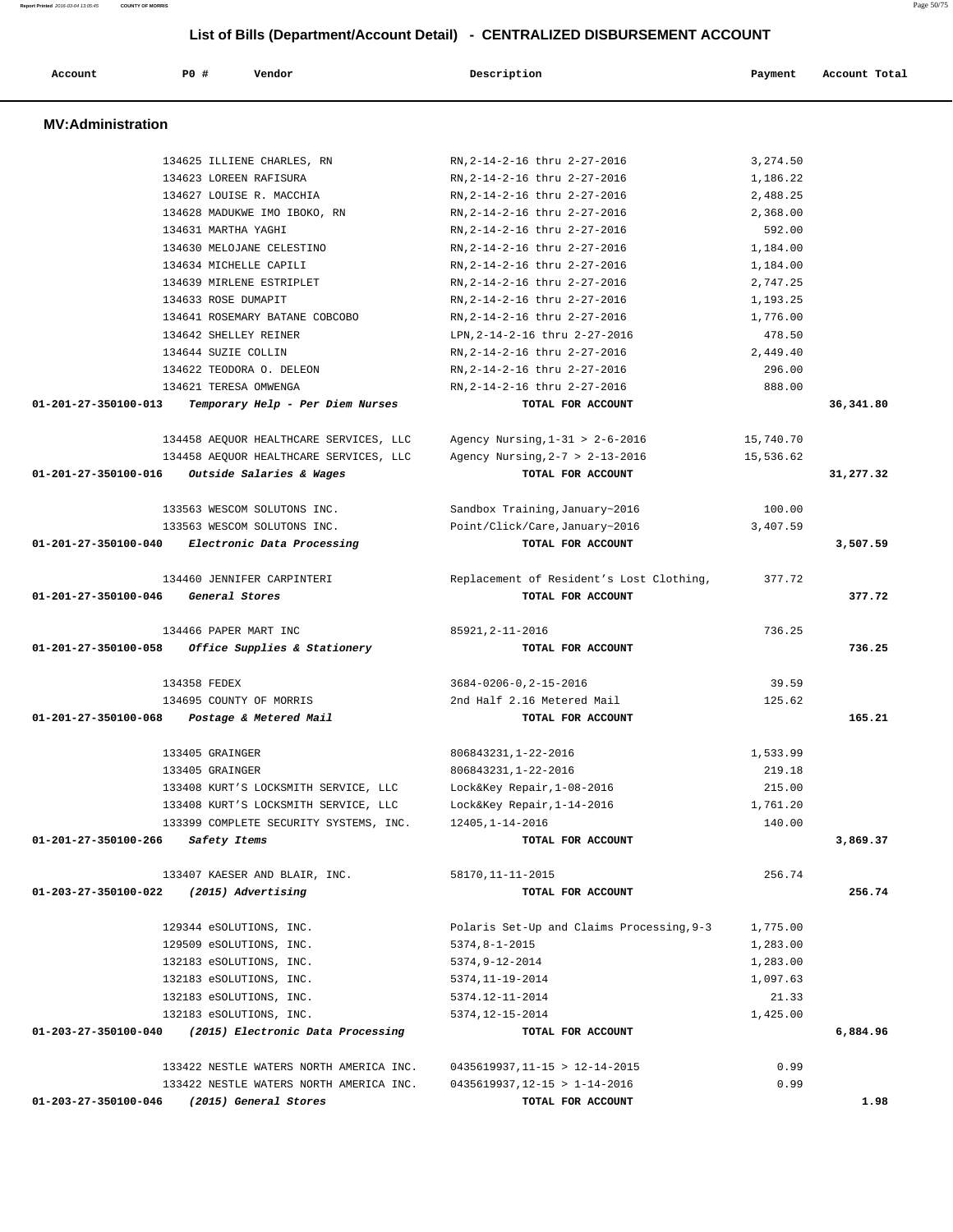|                                | 133561 TBS CONTROLS LLC               | M13000, January~2016                                 | 2,679.17           |           |
|--------------------------------|---------------------------------------|------------------------------------------------------|--------------------|-----------|
|                                | 133561 TBS CONTROLS LLC               | M13000, February~2016                                | 2,679.17           |           |
| 01-201-27-350110-044           | Equipment Service Agreements          | TOTAL FOR ACCOUNT                                    |                    | 5,358.34  |
|                                | 134261 TOWNSHIP OF MORRIS             | 1609-0/ MORRIS VIEW/ SPLIT INVOICE                   | 17,595.78          |           |
|                                | 134309 TOWNSHIP OF MORRIS             | 1609-0/ MORRIS VIEW/ SPLIT INVOICE                   | 49,014.94          |           |
| 01-201-27-350110-144           | Sewer                                 | TOTAL FOR ACCOUNT                                    |                    | 66,610.72 |
|                                |                                       |                                                      |                    |           |
|                                | 133358 AGL WELDING SUPPLY CO INC      | 584500, January~2016                                 | 250.00             |           |
|                                | 133358 AGL WELDING SUPPLY CO INC      | 584500, January~2016                                 | 250.00             |           |
|                                | 133358 AGL WELDING SUPPLY CO INC      | 584500, January~2016                                 | 200.00             |           |
|                                | 133358 AGL WELDING SUPPLY CO INC      | 584500, January~2016                                 | 250.00             |           |
| $01 - 201 - 27 - 350110 - 204$ | Plant Operation                       | TOTAL FOR ACCOUNT                                    |                    | 950.00    |
|                                |                                       |                                                      |                    |           |
|                                | 133414 WHITE AND SHAUGER INC          | $COU200, 1-8-2016$                                   | 53.34              |           |
|                                | 133414 WHITE AND SHAUGER INC          | COU200, 1-20-2016                                    | 139.78             |           |
|                                | 133405 GRAINGER<br>133405 GRAINGER    | 806843231, 1-11-2016                                 | 1,521.27<br>190.26 |           |
|                                | 133496 MILLER & CHITTY CO INC         | 806843231, 1-18-2016                                 | 773.44             |           |
|                                | 133417 R.D. SALES DOOR & HARDWARE LLC | 0014350000,1-14-2016<br>Atrium Door Reapir, 1-4-2016 | 315.00             |           |
|                                | 133401 D & B PARTS CORPORATION        | 1/15hp Motors and Supplies, 1-14-2016                | 197.29             |           |
|                                | 133401 D & B PARTS CORPORATION        | 1/15hp Motors & Supplies, 1-15-2016                  | 1,864.49           |           |
|                                | 133557 DIRECT MACHINERY SERVICE CORP. | Service to Lavatec Feeder, 1-12-2016                 | 385.00             |           |
|                                | 133557 DIRECT MACHINERY SERVICE CORP. | Service to Norman Dryer, 1-20-2016                   | 701.25             |           |
|                                | 133555 BAYWAY LUMBER                  | 202440.1-14-2016                                     | 2.762.64           |           |
| $01 - 201 - 27 - 350110 - 262$ | Machinery Repairs & Parts             | TOTAL FOR ACCOUNT                                    |                    | 8,903.76  |
|                                |                                       |                                                      |                    |           |
|                                | 133571 TRANE U.S. INC.                | $2793224, 11-1-2015 > 1-31-2016$                     | 3,502.00           |           |
|                                | 133416 SCALES INDUSTRIAL              | 20869, 12-10-2015                                    | 350.00             |           |
|                                | 130452 SCHINDLER ELEVATOR CORPORATION | Service Agreement for September, 2015                | 2.443.29           |           |
|                                | 130451 SCHINDLER ELEVATOR CORPORATION | 5000013604.0ctober-2015                              | 2,443.29           |           |
| 01-203-27-350110-044           | (2015) Equipment Service Agreements   | TOTAL FOR ACCOUNT                                    |                    | 8,738.58  |
|                                | 133421 PRAXAIR DISTRIBUTION           | 71615034, 12-29-2015                                 | 383.58             |           |
|                                | 133421 PRAXAIR DISTRIBUTION           | 7165034, 12-31-2015                                  | 279.14             |           |
| 01-203-27-350110-204           | (2015) Plant Operation                | TOTAL FOR ACCOUNT                                    |                    | 662.72    |
|                                |                                       |                                                      |                    |           |
|                                | 133415 WHITE AND SHAUGER INC          | COU200, 12-14-2015                                   | 138.37             |           |

## **MV:Building Services**

| TOTAL for MV:Administration                 |                             | 85,705.09 |
|---------------------------------------------|-----------------------------|-----------|
|                                             |                             |           |
| 01-203-27-350100-266<br>(2015) Safety Items | TOTAL FOR ACCOUNT           | 2,286.15  |
| 133420 NORTHEAST COMMUNICATIONS, INC.       | M0350MVNH, 12-18-2015       | 700.00    |
| 133408 KURT'S LOCKSMITH SERVICE, LLC        | Lock&Key Repair, 12-22-2015 | 200.00    |
| 133408 KURT'S LOCKSMITH SERVICE, LLC        | Lock&Key Repair, 12-08-2015 | 98.50     |
| 133408 KURT'S LOCKSMITH SERVICE, LLC        | Lock&Key Repair, 12-07-2015 | 177.00    |
| 133408 KURT'S LOCKSMITH SERVICE, LLC        | Lock&Key Repair, 11-16-2015 | 122.65    |
| 133408 KURT'S LOCKSMITH SERVICE, LLC        | Lock&Key Repair, 10-30-2015 | 488.00    |
| 133408 KURT'S LOCKSMITH SERVICE, LLC        | Lock&Key Repair, 10-07-2015 | 312.50    |

# **List of Bills (Department/Account Detail) - CENTRALIZED DISBURSEMENT ACCOUNT Account P0 # Vendor Description Payment Account Total MV:Administration**  133408 KURT'S LOCKSMITH SERVICE, LLC Lock&Key Repair,9-21-2015 100.00 133408 KURT'S LOCKSMITH SERVICE, LLC Lock&Key Repair,10-07-2015 312.50 133408 KURT'S LOCKSMITH SERVICE, LLC Lock&Key Repair,10-30-2015 488.00 133408 KURT'S LOCKSMITH SERVICE, LLC Lock&Key Repair,11-16-2015 122.65 133408 KURT'S LOCKSMITH SERVICE, LLC Lock&Key Repair,12-07-2015 177.00 133408 KURT'S LOCKSMITH SERVICE, LLC Lock&Key Repair,12-08-2015 98.50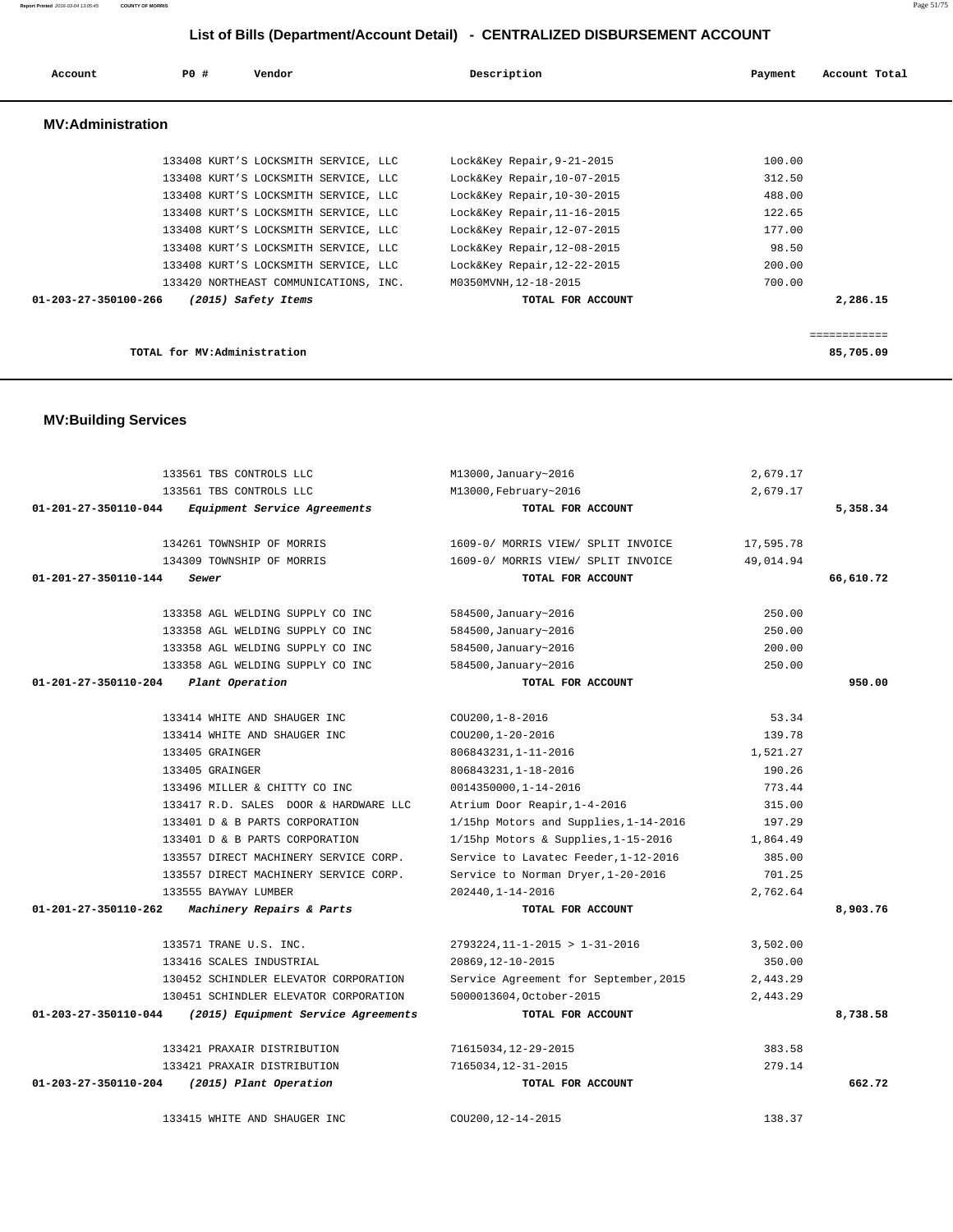| Account                     | P0 # | Vendor | Description | Payment | Account Total |
|-----------------------------|------|--------|-------------|---------|---------------|
| <b>MV:Building Services</b> |      |        |             |         |               |

| TOTAL for MV: Building Services                                    |                                    |           | 109,056.96 |
|--------------------------------------------------------------------|------------------------------------|-----------|------------|
|                                                                    |                                    |           |            |
| (2015) Machinery Repairs & Parts<br>$01 - 203 - 27 - 350110 - 262$ | TOTAL FOR ACCOUNT                  |           | 17,832.84  |
| 133556 DIRECT MACHINERY SERVICE CORP.                              | Washer Service, 12-14-2015         | 275.00    |            |
| 133416 SCALES INDUSTRIAL                                           | 20869, 12-10-2015                  | 378.40    |            |
| 133417 R.D. SALES DOOR & HARDWARE LLC                              | Unit 2D Door Repair, 12-11-2015    | 421.00    |            |
| 133495 MILLER & CHITTY CO INC                                      | 0014350000,12-4-2015               | 970.00    |            |
| 133495 MILLER & CHITTY CO INC                                      | 0014350000,11-17-2015              | 5,370.00  |            |
| 133404 GRAINGER                                                    | 806884128, 12-18-2015, Credit Memo | $-494.72$ |            |
| 133404 GRAINGER                                                    | 806884128, 12-15-2015              | 704.12    |            |
| 133404 GRAINGER                                                    | 806884128, 11-13-2015              | 81.72     |            |
| 133403 FASTENAL COMPANY                                            | NJWHP1142, 12-23-2015              | 264.25    |            |
| 133571 TRANE U.S. INC.                                             | 2793224,12-11-2015                 | 9,500.00  |            |
| 133562 TBS CONTROLS LLC                                            | M13000,12-29-2015                  | 159.10    |            |

 **MV:Laundry** 

| 134463 JML MEDICAL INC.<br>134463 JML MEDICAL INC. | 5MOC002, 2-2-2016<br>5MOC02, 2-9-2016 | 20, 333.35<br>2,692.00  |
|----------------------------------------------------|---------------------------------------|-------------------------|
| Diapers<br>01-201-27-350125-182                    | TOTAL FOR ACCOUNT                     | 23,025.35               |
| 133412 MEDLINE INDUSTRIES INC                      | 1183053, 11-6-2015                    | 4,091.50                |
| 133412 MEDLINE INDUSTRIES INC                      | 1183053, 11-8-2015                    | 834.00                  |
| 01-203-27-350125-182<br>$(2015)$ Diapers           | TOTAL FOR ACCOUNT                     | 4,925.50                |
|                                                    |                                       | . = = = = = = = = = = = |
| TOTAL for MV: Laundry                              |                                       | 27,950.85               |

## **MV:Nursing**

| 134467 PHARMA CARE INC<br>$01-201-27-350130-035$ Consultation Fee                                                                   | MORR02, January~2016<br>TOTAL FOR ACCOUNT                                                                      | 3,865.72                                               | 3,865.72  |
|-------------------------------------------------------------------------------------------------------------------------------------|----------------------------------------------------------------------------------------------------------------|--------------------------------------------------------|-----------|
| 134459 IPC HOSPITALIST PHYSICIANS NJ<br>01-201-27-350130-036<br><i>Contracted Services</i>                                          | Medical Director. $2-3 > 2-18-2016$<br>TOTAL FOR ACCOUNT                                                       | 3, 274, 50                                             | 3,274.50  |
| 134464 LIFESAVERS INC<br>01-201-27-350130-039<br>Education, Schools & Training                                                      | 7 Replacement CPR/First Aid Cards for 20<br>TOTAL FOR ACCOUNT                                                  | 105.00                                                 | 105.00    |
| 134462 JML MEDICAL INC.<br>134462 JML MEDICAL INC.<br>134462 JML MEDICAL INC.<br>134462 JML MEDICAL INC.<br>134462 JML MEDICAL INC. | 5MOC02, 1-7-2016<br>5MOC02, MorPay, January~2016<br>5MOC02, 1-9-2016<br>5MOC02, 1-11-2016<br>5MOC02, 1-24-2016 | 4,209.42<br>5,198.81<br>4,477.52<br>2,712.50<br>190.08 |           |
| 134462 JML MEDICAL INC.<br>134462 JML MEDICAL INC.<br>133395 ASSOCIATED SALES AND BAG CO.<br>133400 COLOPLAST CORP                  | 5MOC02, 1-25-2016<br>5MOC02, 1-21-2016<br>314307, Clear Bags for Medicine Distribut<br>7304205, 1-6-2016       | 236.40<br>59.70<br>876.20<br>2,204.40                  |           |
| $01 - 201 - 27 - 350130 - 046$<br>General Stores                                                                                    | TOTAL FOR ACCOUNT                                                                                              |                                                        | 20,165.03 |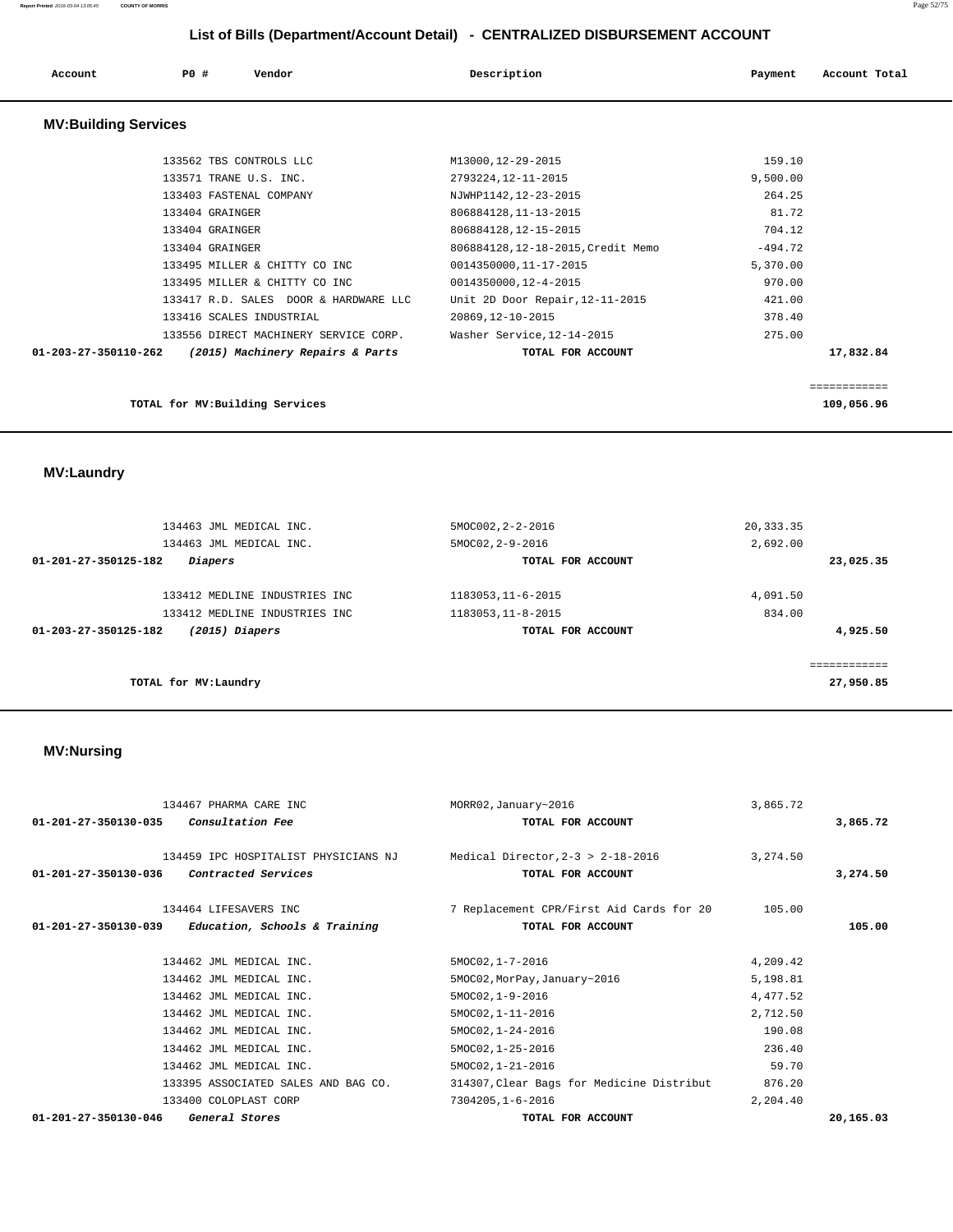#### **Report Printed** 2016-03-04 13:05:45 **COUNTY OF MORRIS** Page 53/75

## **List of Bills (Department/Account Detail) - CENTRALIZED DISBURSEMENT ACCOUNT**

| Account                        | PO# | Vendor                             | Description        | Account Total<br>Payment |
|--------------------------------|-----|------------------------------------|--------------------|--------------------------|
| <b>MV:Nursing</b>              |     |                                    |                    |                          |
| $01 - 201 - 27 - 350130 - 049$ |     | Laboratory Services                | TOTAL FOR ACCOUNT  | 1,489.40                 |
|                                |     | 132122 MEDCARE MEDICAL SUPPLY INC. | MOR, October~2015  | 174.18                   |
|                                |     | 132122 MEDCARE MEDICAL SUPPLY INC. | MOR, Novebmer~2015 | 47.88                    |
|                                |     | 132123 MEDCARE MEDICAL SUPPLY INC. | MOR, October~2015  | 686.88                   |
|                                |     | 132123 MEDCARE MEDICAL SUPPLY INC. | MOR, November~2015 | 121.30                   |
| $01 - 203 - 27 - 350130 - 046$ |     | (2015) General Stores              | TOTAL FOR ACCOUNT  | 1,030.24                 |
|                                |     |                                    |                    |                          |

============

**TOTAL for MV:Nursing 29,929.89**

#### **MV:Recreation/Volunteer Svc**

| 134469 NJAPA CONVENTION                           | NJAPA Conference/4 Attendees, 2016 | 780.00   |              |
|---------------------------------------------------|------------------------------------|----------|--------------|
| 01-201-27-350135-034<br>Conference Expenses       | TOTAL FOR ACCOUNT                  |          | 780.00       |
|                                                   |                                    |          |              |
| 134465 CABLEVISION                                | 07876-533982-01, March~2016        | 3,636.29 |              |
| 134465 CABLEVISION                                | 07876-630379-01-3, February~2016   | 59.95    |              |
| Contracted Services<br>01-201-27-350135-036       | TOTAL FOR ACCOUNT                  |          | 3,696.24     |
| 134460 JENNIFER CARPINTERI                        | Resident Activities, January~2016  | 61.01    |              |
| 01-201-27-350135-194<br>Patient Activities        | TOTAL FOR ACCOUNT                  |          | 61.01        |
| 133419 R.S. KNAPP CO INC                          | 244455, 11-30-2015                 | 95.12    |              |
| 132528 DIRECT SUPPLY INC                          | 29406,10-13-2015                   | 640.99   |              |
| 01-203-27-350135-194<br>(2015) Patient Activities | TOTAL FOR ACCOUNT                  |          | 736.11       |
|                                                   |                                    |          | ============ |
| TOTAL for MV: Recreation/Volunteer Svc            |                                    |          | 5,273.36     |

#### **MV:Rehabilitation**

| 133418 MORRISTOWN HEARING                     | Resident Josephine L., 11-27-2015 | 2,500.00 |
|-----------------------------------------------|-----------------------------------|----------|
| 133423 SPECIALTY MEDICAL PRODUCTS INC.        | MOVMN, December~2015              | 1,782.50 |
| (2015) General Stores<br>01-203-27-350140-046 | TOTAL FOR ACCOUNT                 | 4,282.50 |
|                                               |                                   |          |
|                                               |                                   |          |
| TOTAL for MV:Rehabilitation                   |                                   | 4,282.50 |

 **County Adjuster** 

| 134695 COUNTY OF MORRIS                        | 2nd Half 2.16 Metered Mail | 428.61 |
|------------------------------------------------|----------------------------|--------|
| Postage & Metered Mail<br>01-201-27-357100-068 | TOTAL FOR ACCOUNT          | 428.61 |
|                                                |                            |        |
|                                                |                            |        |
| TOTAL for County Adjuster                      |                            | 428.61 |
|                                                |                            |        |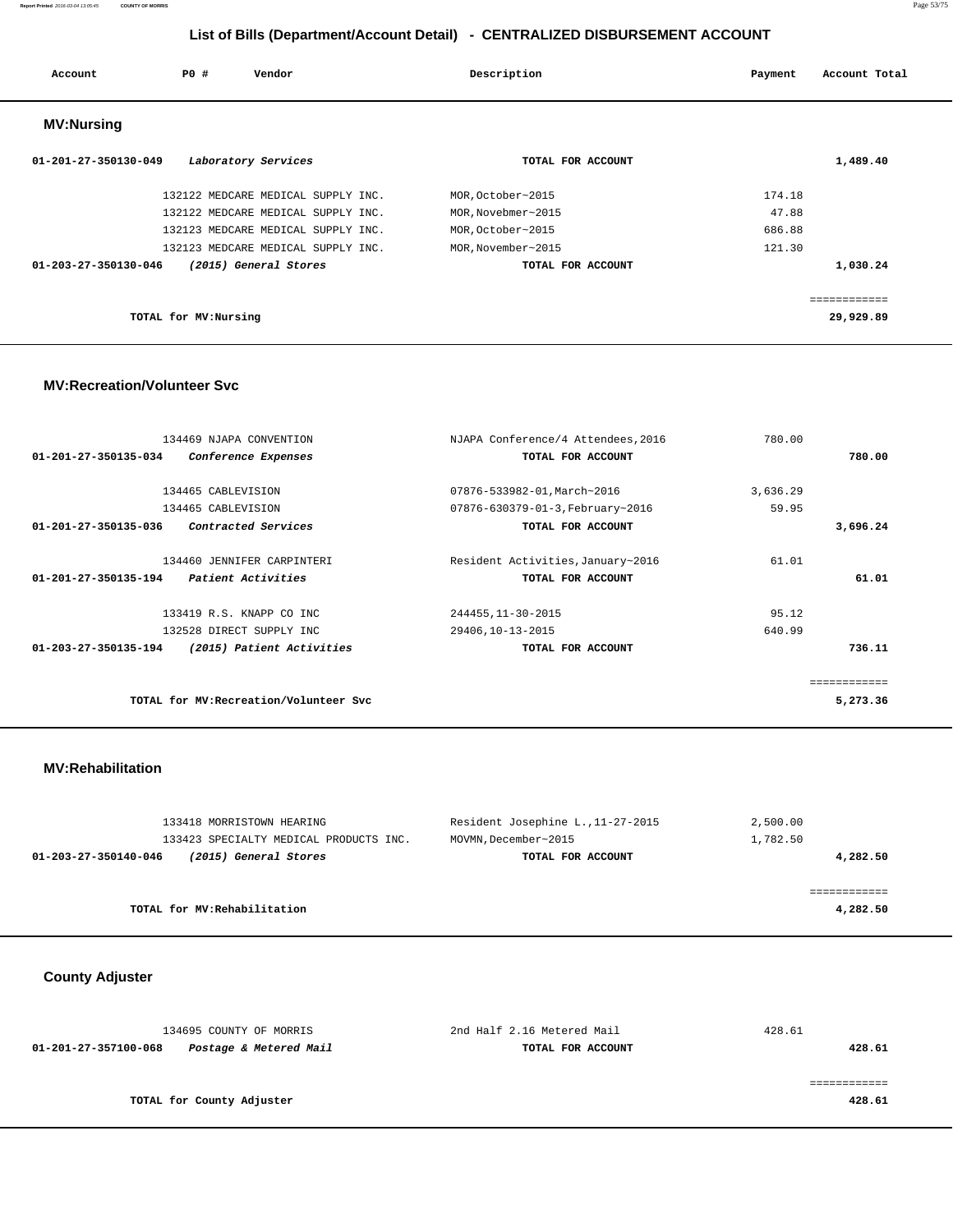**Report Printed** 2016-03-04 13:05:45 **COUNTY OF MORRIS** Page 54/75

## **List of Bills (Department/Account Detail) - CENTRALIZED DISBURSEMENT ACCOUNT**

| Account | PO# | Vendor | Description | Payment | Account Total |
|---------|-----|--------|-------------|---------|---------------|
|         |     |        |             |         |               |

| 134695 COUNTY OF MORRIS                                      | 2nd Half 2.16 Metered Mail                       | 1,141.85  |              |
|--------------------------------------------------------------|--------------------------------------------------|-----------|--------------|
| 01-201-29-390100-068    Postage & Metered Mail               | TOTAL FOR ACCOUNT                                |           | 1,141.85     |
| 132609 BARCODES INC                                          |                                                  |           |              |
| 01-201-29-390100-095 Other Administrative Supplies           | TOTAL FOR ACCOUNT                                |           | 821.64       |
| 132585 DEMCO                                                 | 290190055 dated 11/19/15                         | 52.45     |              |
| 132586 GALE                                                  | 116418 dated 11/18/15                            | 45.58     |              |
| 132586 GALE                                                  | 116418 dated 11/20/15                            | 135.90    |              |
| 132586 GALE                                                  | 116418 dated 12/03/15                            | 109.56    |              |
| 132586 GALE                                                  | 116418 dated 12/04/15                            | 151.95    |              |
| 132586 GALE                                                  | 116418 dated 12/17/15                            | 52.78     |              |
| 132586 GALE                                                  | 116418 dated 12/18/15                            | 55.98     |              |
| 132586 GALE                                                  | 116418 dated 12/24/15                            | 594.00    |              |
| 132587 GREY HOUSE PUBLISHING                                 | LNJ152 dated 09/23/15                            | 179.10    |              |
| 132587 GREY HOUSE PUBLISHING                                 | 796367 dated 12/01/15                            | 199.20    |              |
| 132587 GREY HOUSE PUBLISHING                                 | PO#V511115 dated 11/24/15                        | 531.25    |              |
| 130253 PROQUEST LLC                                          | 157768 Order#US10049036                          | 8,400.00  |              |
| 128106 STANDARD & POOR'S FINANCIAL 9900192281 dated 09/01/15 |                                                  | 8,889.00  |              |
| 122975 THOMSON REUTER-WEST                                   | 1003308031 dated 07/01/15                        | 1,499.40  |              |
| 129628 THOMSON REUTERS                                       | 1003308031 dated 11/01/15                        | 1,499.40  |              |
| 132602 WOLTERS KLUWER LAW & BUSINESS                         | 2001514936 dated 12/23/15                        | 401.00    |              |
| 132579 ACCUITY, INC.                                         | BAA-00024116 dated 12/14/15                      | 1,532.00  |              |
| 132583 CCH INC                                               | 4001080275 dated 11/24/15                        | 225.11    |              |
| 125976 SAGE PUBLICATIONS, INC. 0000249438 dated 08/10/15     |                                                  | 216.15    |              |
| 01-203-29-390100-028 (2015) Books & Periodicals              | TOTAL FOR ACCOUNT                                |           | 24,769.81    |
| 130540 BARCODES INC                                          | Star 37999950 - GSA Contract #: GS-35F- 6,971.60 |           |              |
| 130540 BARCODES INC                                          | Cables, 6 ft. USB cable (USB 2.0, A to B         | 242.00    |              |
| 130540 BARCODES INC                                          | PS60A- US Power supply, Universal 24 VDC         | 500.00    |              |
| 130540 BARCODES INC                                          | Ground Freight Amount                            | 125.86    |              |
| 130540 BARCODES INC                                          |                                                  | $-132.60$ |              |
| 01-203-29-390100-084 (2015) Other Outside Services           | TOTAL FOR ACCOUNT                                |           | 7,706.86     |
|                                                              |                                                  |           | ============ |
| TOTAL for County Library                                     |                                                  |           | 34,440.16    |

## **County Superintendent of Schoo**

|                      | 132760 OFFICE CONCEPTS GROUP, INC. | 17885 - COPY PAPER |                              | 201.84 |        |
|----------------------|------------------------------------|--------------------|------------------------------|--------|--------|
|                      |                                    |                    |                              |        |        |
|                      | 132760 OFFICE CONCEPTS GROUP, INC. | WEEKLY APPT BOOK   |                              | 10.19  |        |
| 01-201-29-392100-058 | Office Supplies & Stationery       |                    | TOTAL FOR ACCOUNT            |        | 212.03 |
|                      | 134695 COUNTY OF MORRIS            |                    | 2nd Half 2.16 Metered Mail   | 64.81  |        |
| 01-201-29-392100-068 | Postage & Metered Mail             |                    | TOTAL FOR ACCOUNT            |        | 64.81  |
|                      | 133323 READY REFRESH               | 0434565933         | 12/15/15-01/14/16            | 5.00   |        |
| 01-201-29-392100-162 | <i>Furniture &amp; Fixtures</i>    |                    | TOTAL FOR ACCOUNT            |        | 5.00   |
|                      | 133323 READY REFRESH               | 0434565933         | 11/15/15-12/14/15            | 0.99   |        |
|                      | 133323 READY REFRESH               |                    | 0434565933 12/15/15-01/14/16 | 4.96   |        |
| 01-203-29-392100-162 | (2015) Furniture & Fixtures        |                    | TOTAL FOR ACCOUNT            |        | 5.95   |
|                      |                                    |                    |                              |        |        |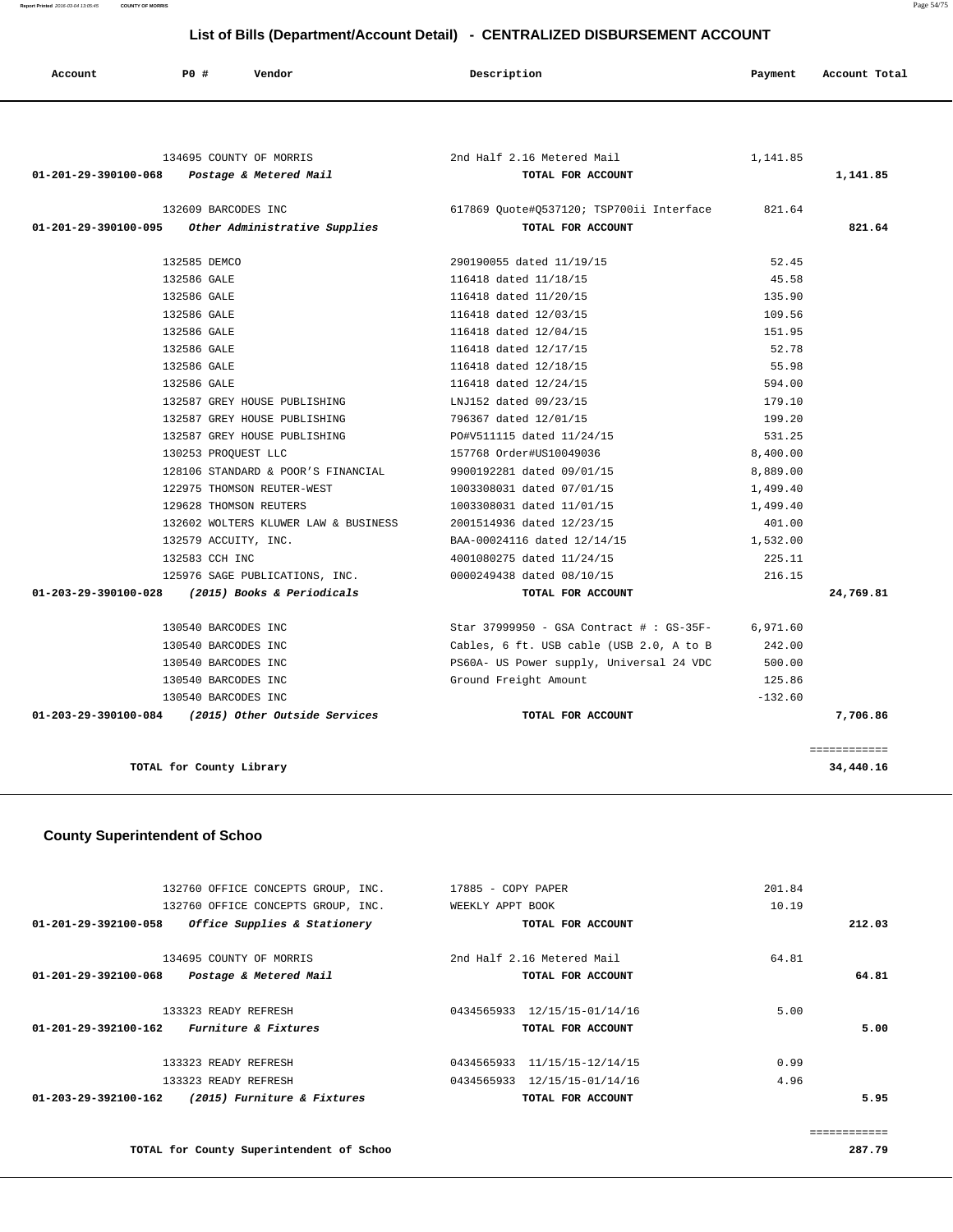**Report Printed** 2016-03-04 13:05:45 **COUNTY OF MORRIS** Page 55/75

## **List of Bills (Department/Account Detail) - CENTRALIZED DISBURSEMENT ACCOUNT**

|                                       |              |                                          | List of Dine (Department/tooding Detail) CERTRALILLED DIODORCEMENT ACOODITI |            |                            |
|---------------------------------------|--------------|------------------------------------------|-----------------------------------------------------------------------------|------------|----------------------------|
| Account                               | P0 #         | Vendor                                   | Description                                                                 | Payment    | Account Total              |
| <b>Contribution to County College</b> |              |                                          |                                                                             |            |                            |
| 01-201-29-395100-090                  | Expenditures | 134694 COUNTY COLLEGE OF MORRIS          | 1ST HALF MARCH 2016 OPERATING BUDGET<br>TOTAL FOR ACCOUNT                   | 492,916.67 | 492,916.67                 |
|                                       |              | TOTAL for Contribution to County College |                                                                             |            | ============<br>492,916.67 |
| <b>Rutgers Extension Service</b>      |              |                                          |                                                                             |            |                            |

| 134695 COUNTY OF MORRIS                                      | 2nd Half 2.16 Metered Mail               | 5.31  |
|--------------------------------------------------------------|------------------------------------------|-------|
| Postage & Metered Mail<br>01-201-29-396100-068               | TOTAL FOR ACCOUNT                        | 5.31  |
| 133755 READY REFRESH                                         | 0434680872 11/23/15-12/22/15 Bottled wat | 31.73 |
| 133755 READY REFRESH                                         | 0434680872 10/23/15-11/22/15 Rental fee  | 1.98  |
| (2015) Other Administrative Supplies<br>01-203-29-396100-095 | TOTAL FOR ACCOUNT                        | 33.71 |
|                                                              |                                          |       |
| TOTAL for Rutgers Extension Service                          |                                          | 39.02 |

## **Rmb Out of Cty Two Yr Coll**

| 134697 MIDDLESEX COUNTY COLLEGE                                  | CHARGEBACK FOR FALL 2015/MOSTAJO & SLIWA | 1,675.17 |
|------------------------------------------------------------------|------------------------------------------|----------|
| (2015) Rmb Out of Cty Two Yr Coll Expend<br>01-203-29-397100-090 | TOTAL FOR ACCOUNT                        | 1,675.17 |
|                                                                  |                                          |          |
|                                                                  |                                          |          |
| TOTAL for Rmb Out of Cty Two Yr Coll                             |                                          | 1,675.17 |
|                                                                  |                                          |          |

## **Cont M.C. School of Tech**

| 134693 MC VOCATIONAL SCHOOL DISTRICT                          | 3/16 DISTRICT TAXES TO BE RAISED | 800,000.00 |
|---------------------------------------------------------------|----------------------------------|------------|
| Cont M.C. School of Tech Expenditures<br>01-201-29-400100-090 | TOTAL FOR ACCOUNT                | 800,000.00 |
|                                                               |                                  |            |
|                                                               |                                  |            |
| TOTAL for Cont M.C. School of Tech                            |                                  | 800,000.00 |

## **Fire and Police Academy**

| 133595 PAPER MART INC                                | Copy Paper        | 427.50 |
|------------------------------------------------------|-------------------|--------|
| Office Supplies & Stationery<br>01-201-29-407100-058 | TOTAL FOR ACCOUNT | 427.50 |
| 133348 ATLANTIC TRAINING CENTER                      | CPR Card          | 7.50   |
| 01-201-29-407100-059<br>Other General Expenses       | TOTAL FOR ACCOUNT | 7.50   |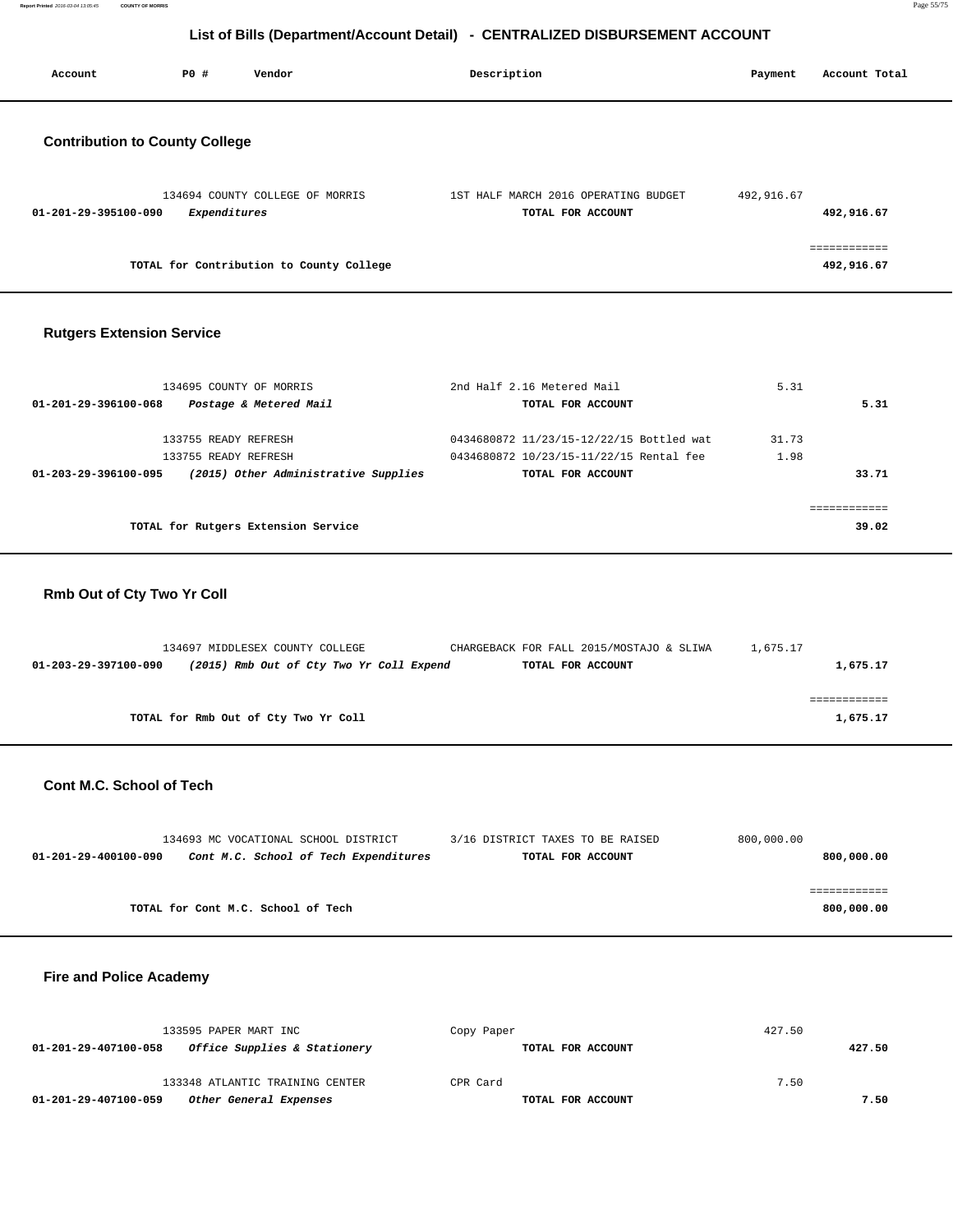**Fire and Police Academy 01-201-29-407100-068 Postage & Metered Mail TOTAL FOR ACCOUNT 89.28** 133753 MORRIS COUNTY M.U.A 100045 Tipping Fees 307.13  **01-201-29-407100-143 Rubbish & Trash Removal TOTAL FOR ACCOUNT 307.13** 133594 RICOH AMERICAS CORPORATION Quarterly Copier Payment 946.02  **01-201-29-407100-164 Office Machines - Rental TOTAL FOR ACCOUNT 946.02** 133346 NU-LAR Mannequins 928.00 133346 NU-LAR Clicker Activators 18.00 133346 NU-LAR Cleaning Fluids for Servicing 10.00 133346 NU-LAR Travel Time/Tolls 30.00 133816 CARL STAHL SAVA INDUSTRIES INC Cable 936.00  **01-201-29-407100-223 Building Repairs TOTAL FOR ACCOUNT 1,922.00** 133345 AAA EMERGENCY SUPPLY CO Handle w/roll pins 25.00 133345 AAA EMERGENCY SUPPLY CO Swivel Gasket 1.75 133345 AAA EMERGENCY SUPPLY CO Handle Rod 30.36 133345 AAA EMERGENCY SUPPLY CO Handle Ball 4.14 133345 AAA EMERGENCY SUPPLY CO Handle Cover 7.78 133345 AAA EMERGENCY SUPPLY CO Labor 127.50  **01-201-29-407100-258 Equipment TOTAL FOR ACCOUNT 196.53** 132712 W.B. MASON COMPANY INC Labels 35.30 132712 W.B. MASON COMPANY INC Folder, Hang Ltr 21.82 132712 W.B. MASON COMPANY INC Folder, Fastener 83.26  **01-203-29-407100-058 (2015) Office Supplies & Stationery TOTAL FOR ACCOUNT 140.38** 133347 ATLANTIC TRAINING CENTER CPR Cards 165.00 132719 ONE SOURCE COMMUNICATIONS SOLUTIONS Certificate Holders 1,397.76 132719 ONE SOURCE COMMUNICATIONS SOLUTIONS Shipping 34.15 133597 ONE SOURCE COMMUNICATIONS SOLUTIONS 1" Binders 286.56 133597 ONE SOURCE COMMUNICATIONS SOLUTIONS Shipping 26.00  **01-203-29-407100-059 (2015) Other General Expenses TOTAL FOR ACCOUNT 1,909.47** 132721 MORRISTOWN LUMBER & Fire Barrier Caulk 38.97 132721 MORRISTOWN LUMBER & Firebreak TNF 19.98  **01-203-29-407100-223 (2015) Building Repairs TOTAL FOR ACCOUNT 58.95** 133344 AIRPOWER INTERNATIONAL INC. Hand Nut & Nipples 84.00 133344 AIRPOWER INTERNATIONAL INC. Adaptors 49.00 133344 AIRPOWER INTERNATIONAL INC. Shipping 12.00 132712 W.B. MASON COMPANY INC Toner 100.86  **01-203-29-407100-258 (2015) Equipment TOTAL FOR ACCOUNT 245.86** 132717 AIRPOWER INTERNATIONAL INC. Replace PSI Hose 117.40 132717 AIRPOWER INTERNATIONAL INC. Line Valve 67.21 132717 AIRPOWER INTERNATIONAL INC. Gallon MAKO Oil 141.00 132717 AIRPOWER INTERNATIONAL INC. Labor 95.00  **01-203-29-407100-291 (2015) Vehicle Repairs TOTAL FOR ACCOUNT 420.61** ============ **TOTAL for Fire and Police Academy 6,671.23**

 **Account P0 # Vendor Description Payment Account Total**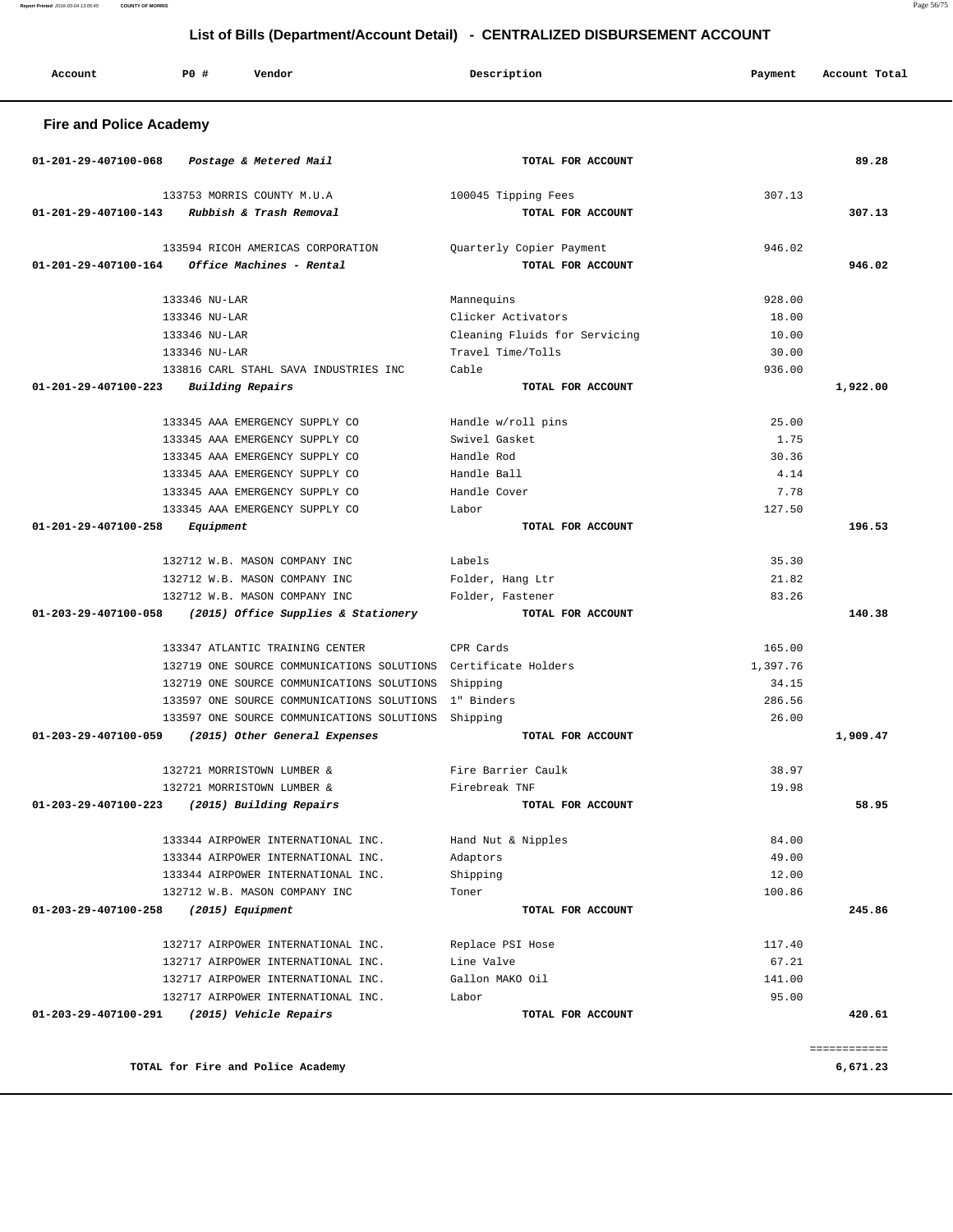| 133979 JERSEY CENTRAL POWER & LIGHT                                | 10-00-64-2465-3-9 Rt 53 & Diamond Sprin             | 32.29            |           |
|--------------------------------------------------------------------|-----------------------------------------------------|------------------|-----------|
| 134173 JERSEY CENTRAL POWER & LIGHT                                | 10-00-59-9968-9-0 Rt 15 & Dewey Ave 2/              | 68.32            |           |
| 134357 JERSEY CENTRAL POWER & LIGHT                                | 100 004 803 738, January~2016                       | 41,627.99        |           |
| 134175 JERSEY CENTRAL POWER & LIGHT                                | 10-00-84-5117-1-4 Berkshire Valley Road             | 20.16            |           |
| 134172 JERSEY CENTRAL POWER & LIGHT                                | 10-00-84-5137-1-0 Berkshire Valley Road             | 20.27            |           |
| 01-201-31-430100-137 Electricity                                   | TOTAL FOR ACCOUNT                                   |                  | 41,769.03 |
| 134253 PSE&G CO                                                    | REF # MOMBAG/ COUNTY OF MORRIS - MUNICIP            | 35,642.09        |           |
| 134432 N.J. NATURAL GAS COMPANY                                    | 22-0009-4999-6Y MONTVILLE 1/15/16 - 2/1             | 2,068.66         |           |
| 134035 ELIZABETHTOWN GAS COMPANY                                   | 3333344641 / RE: LONG VALLEY/ 1/7/2016              | 653.26           |           |
| 133349 SUBURBAN PROPANE -2347                                      | Propane                                             | 936.61           |           |
| 133349 SUBURBAN PROPANE -2347                                      | Rounding                                            | 0.66             |           |
| 133349 SUBURBAN PROPANE -2347                                      | Safety P&T Fee                                      | 9.62             |           |
| 133591 SUBURBAN PROPANE -2347                                      | Propane                                             | 394.61           |           |
| 133591 SUBURBAN PROPANE -2347                                      | Safety P&T Fee                                      | 9.62             |           |
| 01-201-31-430100-141 Natural Gas                                   | TOTAL FOR ACCOUNT                                   |                  | 39,715.13 |
| 134042 CITYSIDE ARCHIVES, LTD                                      | MORRIS VIEW                                         | 502.80           |           |
| 01-201-31-430100-143<br>Rubbish & Trash Removal                    | TOTAL FOR ACCOUNT                                   |                  | 502.80    |
| 134261 TOWNSHIP OF MORRIS                                          | $1609-0/$ MORRIS VIEW/ SPLIT INVOICE - B & 1,955.09 |                  |           |
| 134309 TOWNSHIP OF MORRIS                                          | 1609-0/ MORRIS VIEW/ SPLIT INVOICE - B &            | 5,446.10         |           |
| 134309 TOWNSHIP OF MORRIS                                          | 2101-0/ HEALTH MANAGEMENT                           | 282.50           |           |
| 01-201-31-430100-144<br>Sewer                                      | TOTAL FOR ACCOUNT                                   |                  | 7,683.69  |
| 133448 BUSINESS AUTOMATION TECHNOLOGIES, I Local Telephone Service |                                                     | 2,389.98         |           |
| 133643 VERIZON                                                     | Account 201 V63-1789 999 12Y - 02/2016              | 8,097.98         |           |
| 133644 VERIZON                                                     | 201 V63-2073 999 44Y 02/2016                        | 1,590.20         |           |
| 133645 VERIZON                                                     | 201 Z43-6526 999 90Y 02/2016                        | 7,003.70         |           |
| 133646 VERIZON BUSINESS                                            | Account 6000083582X26                               | 94.16            |           |
| 133649 VERIZON                                                     | 973 993-1440 628 16Y<br>02/01/16                    | 67.22            |           |
| 132774 CABLEVISION                                                 | Basic Service                                       | 719.40           |           |
| 132774 CABLEVISION                                                 | Basic Service - Second Modem                        | 719.40           |           |
| 132774 CABLEVISION                                                 | Ultra 101 Service                                   | 1,200.00         |           |
| 132774 CABLEVISION                                                 | Static IP - 5 IPs                                   | 180.00           |           |
| 132774 CABLEVISION<br>133187 CABLEVISION                           | Static IP - Service<br>Basic Service                | 360.00<br>719.40 |           |
| 133187 CABLEVISION                                                 | Ultra 101                                           | 600.00           |           |
| 133187 CABLEVISION                                                 | Static IPs (Qty 5)                                  | 360.00           |           |
| 133187 CABLEVISION                                                 | Modem Fee                                           | 119.88           |           |
| 133681 VERIZON                                                     | 973-697-0879 521 94Y, 1/22/16, Jefferson            | 30.07            |           |
| 133681 VERIZON                                                     | 973-326-8955 127 49Y, 1/25/16, Sheriff's            | 30.09            |           |
| 133681 VERIZON                                                     | 973-838-8083 446 48Y, 1/28/16, Kinnelon             | 34.36            |           |
| 133681 VERIZON                                                     | 973-361-0398 892 16Y, 2/1/16, Randolph T            | 128.29           |           |
| 133681 VERIZON                                                     | 973-455-1700 480 36Y, 2/2/16, Emerg NonC            | 106.08           |           |
| 01-201-31-430100-146<br>Telephone                                  | TOTAL FOR ACCOUNT                                   |                  | 24,550.21 |
| 134408 WHARTON WATER DEPARTMENT                                    | 10841 / 2465 - WHARTON OFFICE                       | 5.85             |           |
| 134408 WHARTON WATER DEPARTMENT                                    | 10859 / 2465A - WHARTON ROAD                        | 49.40            |           |
| 134408 WHARTON WATER DEPARTMENT                                    | 10866 / 2465B - WHARTON ROAD                        | 25.95            |           |
| 134408 WHARTON WATER DEPARTMENT                                    | 10873 / 2465C - WHARTON BRIDGE                      | 44.70            |           |
| 134373 SOUTHEAST MORRIS COUNTY                                     | 3423203530.00/ JDC/ 11-04-15 THRU 02-04-            | 490.22           |           |
| 01-201-31-430100-147<br>Water                                      | TOTAL FOR ACCOUNT                                   |                  | 616.12    |
| 133508 TIOGA SOLAR MORRIS COUNTY 1 LLC                             | 136242003/ RE: VOTING TECH                          | 304.95           |           |
| 133508 TIOGA SOLAR MORRIS COUNTY 1 LLC                             | 136242003/ RE: SCHUYLER BUILDING                    | 119.42           |           |

133508 TIOGA SOLAR MORRIS COUNTY 1 LLC 136242003/ RE: SCHYULER GARAGE 179.13

 **Account P0 # Vendor Description Payment Account Total**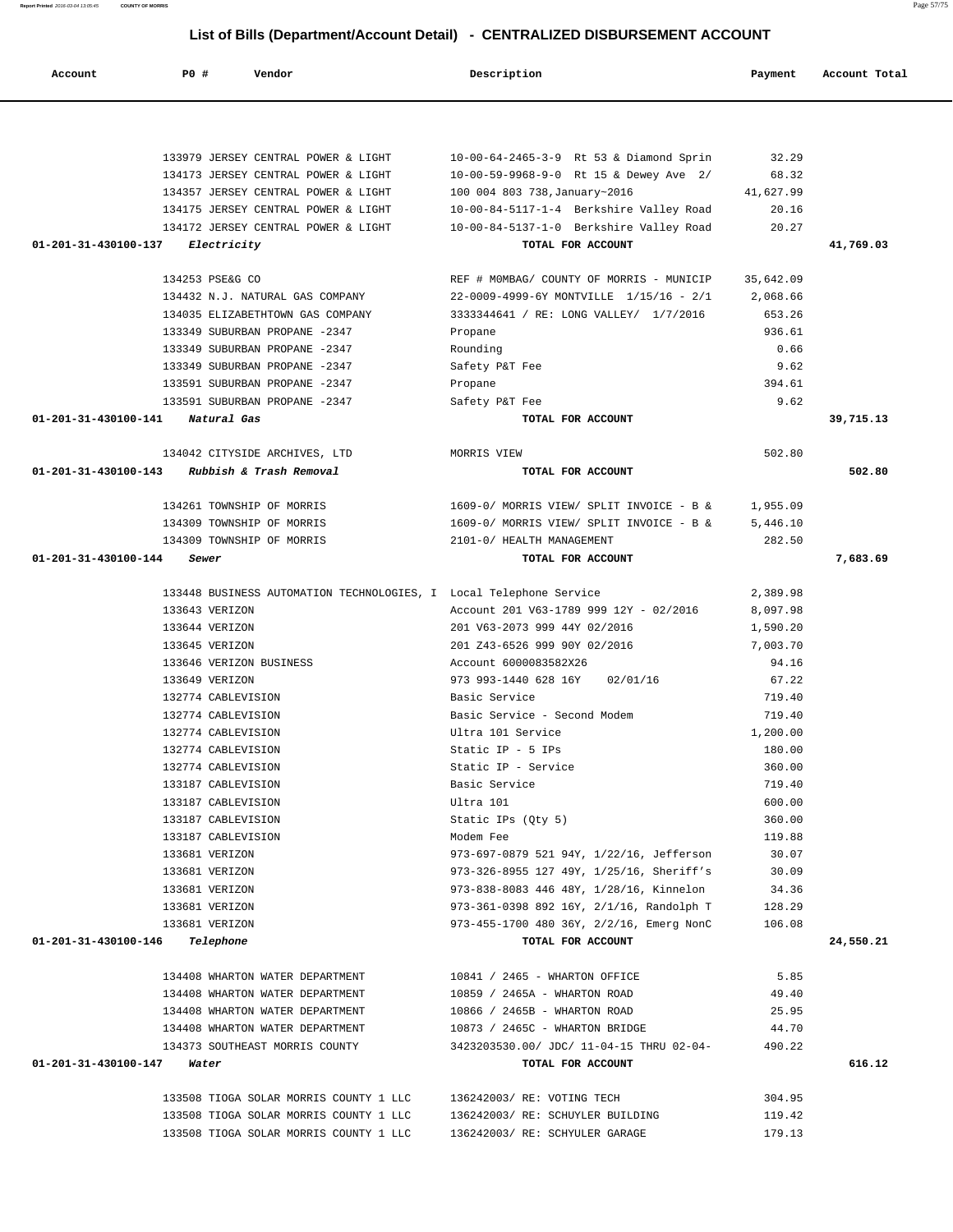| Account                        | PO#                 | Vendor                         | Description                              | Payment   | Account Total |
|--------------------------------|---------------------|--------------------------------|------------------------------------------|-----------|---------------|
| 01-203-31-430100-137           |                     | (2015) Electricity             | TOTAL FOR ACCOUNT                        |           | 904.29        |
|                                |                     | 132725 SUBURBAN PROPANE -2347  | Propane                                  | 920.08    |               |
|                                |                     | 132725 SUBURBAN PROPANE -2347  | Rounding                                 | 0.58      |               |
|                                |                     | 132725 SUBURBAN PROPANE -2347  | Safety P&T Fee                           | 9.62      |               |
| $01 - 203 - 31 - 430100 - 141$ |                     | (2015) Natural Gas             | TOTAL FOR ACCOUNT                        |           | 930.28        |
|                                |                     | 133411 MORRIS COUNTY MUNICIPAL | 100041, Roll-Offs, December~2015         | 3,978.45  |               |
|                                |                     | 133411 MORRIS COUNTY MUNICIPAL | MORRIS55, Tipping Fees, December~2015    | 3,239.00  |               |
| $01 - 203 - 31 - 430100 - 143$ |                     | (2015) Rubbish & Trash Removal | TOTAL FOR ACCOUNT                        |           | 7,217.45      |
|                                |                     | 129184 EXTEL COMMUNICATIONS    | Fiber Terminations Between Morristown an | 17,450.00 |               |
| 01-203-31-430100-146           |                     | (2015) Telephone               | TOTAL FOR ACCOUNT                        |           | 17,450.00     |
|                                |                     |                                |                                          |           | ============  |
|                                | TOTAL for Utilities |                                |                                          |           | 141,339.00    |
|                                |                     |                                |                                          |           |               |

#### **Nutrition**

| 133667 FRED PRYOR SEMINARS                            | One Day Training 2/23/2016               | 99.00      |              |
|-------------------------------------------------------|------------------------------------------|------------|--------------|
| Education, Schools & Training<br>01-201-41-716100-039 | TOTAL FOR ACCOUNT                        |            | 99.00        |
| 134452 PATRICIA W. GIBBONS                            | Nutrition Support Services               | 338.58     |              |
|                                                       |                                          |            |              |
| 134452 PATRICIA W. GIBBONS                            | Mileage January 2016                     | 85.19      |              |
| 01-201-41-716100-098<br>Other Operating&Repair Supply | TOTAL FOR ACCOUNT                        |            | 423.77       |
| 133587 VERIZON                                        | Account # 201 Z43-6536 999 73Y Telephone | 884.00     |              |
| $01 - 201 - 41 - 716100 - 146$<br>Telephone           | TOTAL FOR ACCOUNT                        |            | 884.00       |
| 134531 EDWIN GUEVARA                                  | Roxbury Site Annual Picnic Supplies 2015 | 164.10     |              |
| 134530 EDWIN GUEVARA                                  | Jefferson Nutrition Site Annual Picnic S | 137.38     |              |
| 01-203-41-716100-059<br>(2015) Other General Expenses | TOTAL FOR ACCOUNT                        |            | 301.48       |
|                                                       |                                          |            |              |
| 133988 SODEXO INC & AFFILIATES                        | Daily Meals January 2016                 | 149,756.04 |              |
| 133988 SODEXO INC & AFFILIATES                        | Weekend Meals January 2016               | 7.962.40   |              |
| 133988 SODEXO INC & AFFILIATES                        | Frozen Meals January 2016                | 10,406.46  |              |
| 133988 SODEXO INC & AFFILIATES                        | Boxed Meals January 2016                 | 12,610.24  |              |
| 133988 SODEXO INC & AFFILIATES                        | Kosher Meals January 2016                | 131.22     |              |
| 133988 SODEXO INC & AFFILIATES                        | Coffee January 2016                      | 603.10     |              |
| 133988 SODEXO INC & AFFILIATES                        | Other January 2016                       | 829.75     |              |
| 01-203-41-716100-185<br>(2015) Food                   | TOTAL FOR ACCOUNT                        |            | 182,299.21   |
|                                                       |                                          |            |              |
|                                                       |                                          |            | ============ |
| TOTAL for Nutrition                                   |                                          |            | 184,007.46   |

#### **Area Plan Grant**

|                      | 133570 NEWBRIDGE SERVICES INC | VNA Caregivers Initiative                | 922.00    |           |
|----------------------|-------------------------------|------------------------------------------|-----------|-----------|
|                      | 133802 NORWESCAP INC          | OAA CGI Caregiver Initiative Trained Vol | 4,533.00  |           |
|                      | 133805 NORWESCAP INC          | RSVP OAA 04 2015                         | 15,957.00 |           |
| 01-203-41-716110-090 | (2015) Expenditures           | TOTAL FOR ACCOUNT                        |           | 21,412.00 |
|                      |                               |                                          |           |           |
|                      |                               |                                          |           |           |
|                      | TOTAL for Area Plan Grant     |                                          |           | 21,412.00 |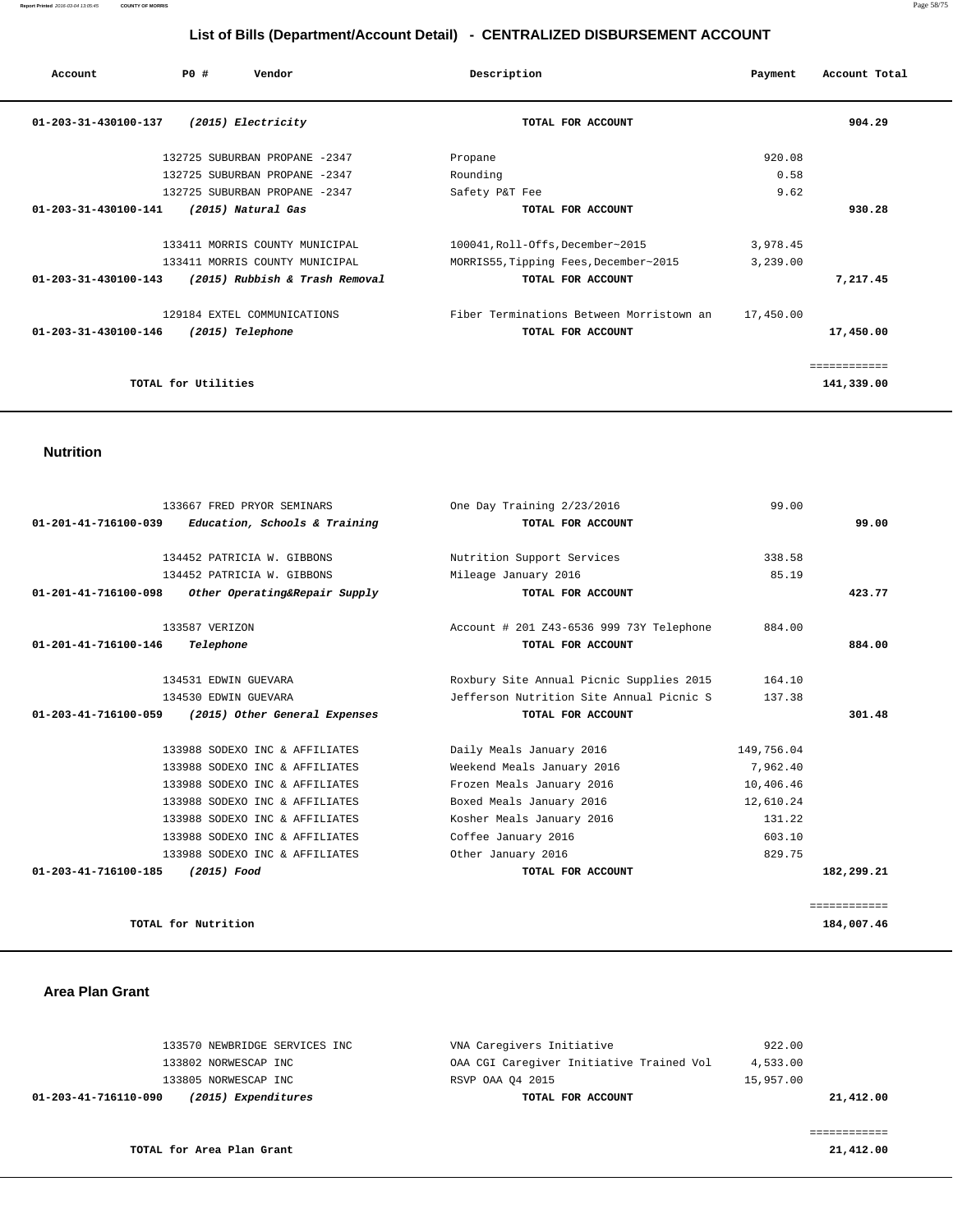**Report Printed** 2016-03-04 13:05:45 **COUNTY OF MORRIS** Page 59/75

## **List of Bills (Department/Account Detail) - CENTRALIZED DISBURSEMENT ACCOUNT**

| Account              | <b>PO #</b>    | Vendor                                                             | Description                                             | Payment                | Account Total                          |
|----------------------|----------------|--------------------------------------------------------------------|---------------------------------------------------------|------------------------|----------------------------------------|
| <b>ALPN</b>          |                |                                                                    |                                                         |                        |                                        |
|                      |                | 133806 VISITING NURSE ASSOC. OF<br>133807 VISITING NURSE ASSOC. OF | CHAP PG 1516 Q4 2015<br>Friendship House P01508 Q4 2015 | 26,110.00<br>29,808.38 |                                        |
| 01-203-41-759000-063 | TOTAL for ALPN | (2015) ALPN Peer Grouping                                          | TOTAL FOR ACCOUNT                                       |                        | 55,918.38<br>============<br>55,918.38 |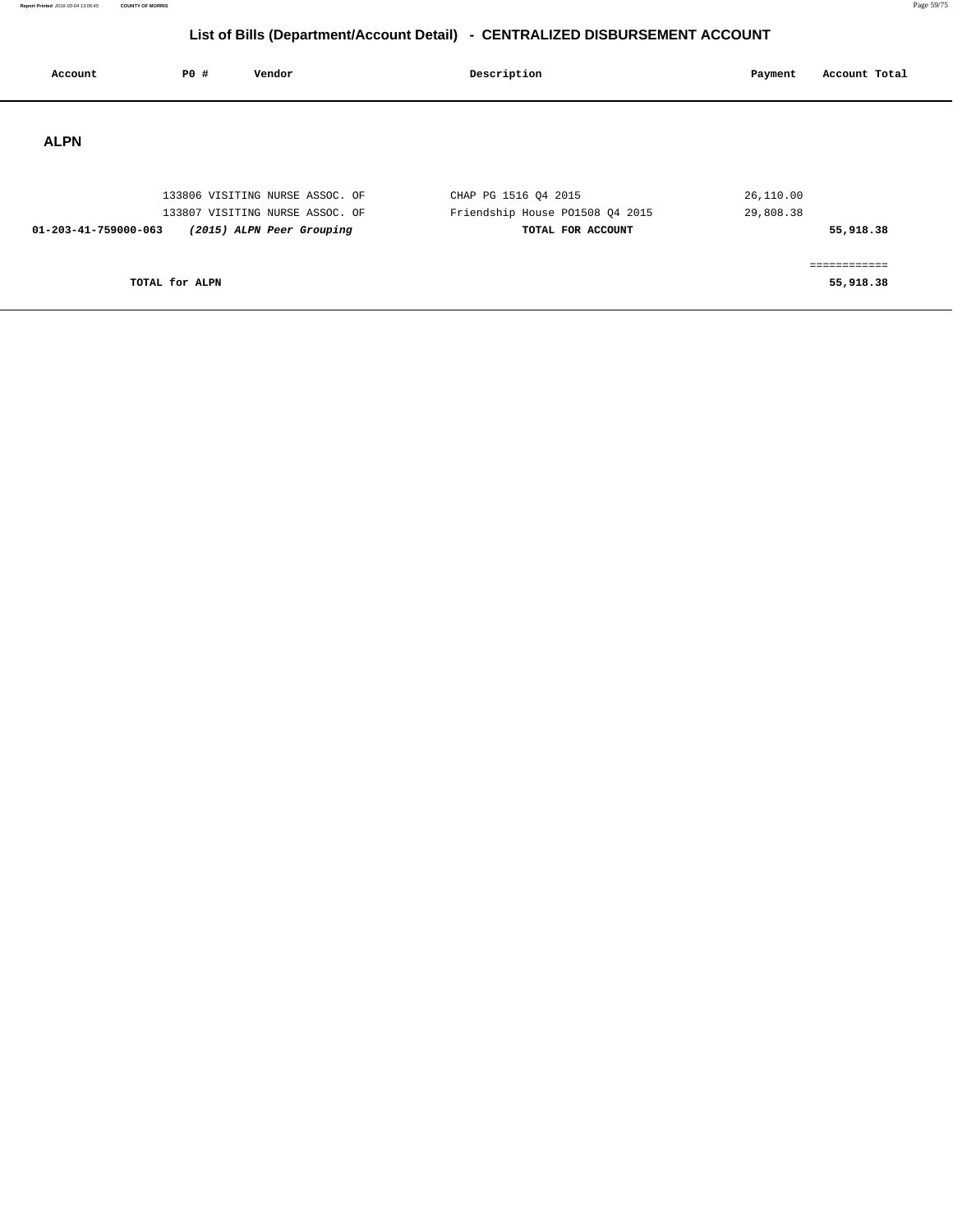**Report Printed** 2016-03-04 13:05:45 **COUNTY OF MORRIS** Page 60/75

## **List of Bills (Department/Account Detail) - CENTRALIZED DISBURSEMENT ACCOUNT**

| Account                    | PO# | Vendor                                              |                   | Description                                                            | Payment         | Account Total          |
|----------------------------|-----|-----------------------------------------------------|-------------------|------------------------------------------------------------------------|-----------------|------------------------|
| <b>Bio-Terrorism Grant</b> |     |                                                     | <b>Grant Fund</b> |                                                                        |                 |                        |
|                            |     | 132660 NACCHO CONFERENCE<br>134696 COUNTY OF MORRIS | SERVICES          | Registration 2016 Preparedness Summit-Ar<br>2nd Half 2.16 Metered Mail | 585.00<br>39.74 |                        |
| 02-213-41-718605-391       |     | Public Health Emer Grant $(7/1/15-6/30/16)$         |                   | TOTAL FOR ACCOUNT                                                      |                 | 624.74                 |
|                            |     | TOTAL for Bio-Terrorism Grant                       |                   |                                                                        |                 | ============<br>624.74 |

#### **DEPARTMENT 741615**

|                      | 133320 GREAT-WEST RETIREMENT SERVICES | contribution to ETS 401a account 2015 | 23,840.50 |
|----------------------|---------------------------------------|---------------------------------------|-----------|
|                      | 133054 W.B. MASON COMPANY INC         |                                       | 20.29     |
|                      | 134132 JASON DUCCINI                  | Morristown to Phillipsburg & return.  | 85.56     |
|                      | 134586 SARA A. SULLIVAN               |                                       | 7.62      |
|                      | 134128 EDWARDS LEARNING CENTER        | January Monthly expenses              | 4,619.53  |
| 02-213-41-741615-392 | WFNJ-TANF (7/1/15-12/31/16)           | TOTAL FOR ACCOUNT                     | 28,573.50 |
|                      |                                       |                                       |           |
|                      |                                       |                                       |           |
|                      | TOTAL for DEPARTMENT 741615           |                                       | 28,573.50 |
|                      |                                       |                                       |           |

 **DEPARTMENT 741620** 

| 133320 GREAT-WEST RETIREMENT SERVICES                            | contribution to ETS 401a account 2015 | 14,764.60 |
|------------------------------------------------------------------|---------------------------------------|-----------|
| 133054 W.B. MASON COMPANY INC                                    |                                       | 20.29     |
| 134132 JASON DUCCINI                                             |                                       | 57.04     |
| 134586 SARA A. SULLIVAN                                          |                                       | 7.62      |
| WFNJ-General Assistance(7/1/15-12/31/16)<br>02-213-41-741620-392 | TOTAL FOR ACCOUNT                     | 14,849.55 |
|                                                                  |                                       |           |
|                                                                  |                                       |           |
| TOTAL for DEPARTMENT 741620                                      |                                       | 14,849.55 |
|                                                                  |                                       |           |

#### **DEPARTMENT 741630**

|                      | 133320 GREAT-WEST RETIREMENT SERVICES | contribution to ETS 401a account 2015 | 3,930.01 |
|----------------------|---------------------------------------|---------------------------------------|----------|
| 02-213-41-741630-392 | WFNJ-WLLP (7/1/15-12/31/16)           | TOTAL FOR ACCOUNT                     | 3,930.01 |
|                      |                                       |                                       |          |
|                      |                                       |                                       |          |
|                      | TOTAL for DEPARTMENT 741630           |                                       | 3,930.01 |
|                      |                                       |                                       |          |

#### **DEPARTMENT 742605**

133320 GREAT-WEST RETIREMENT SERVICES contribution to ETS 401a account 2015 12,419.64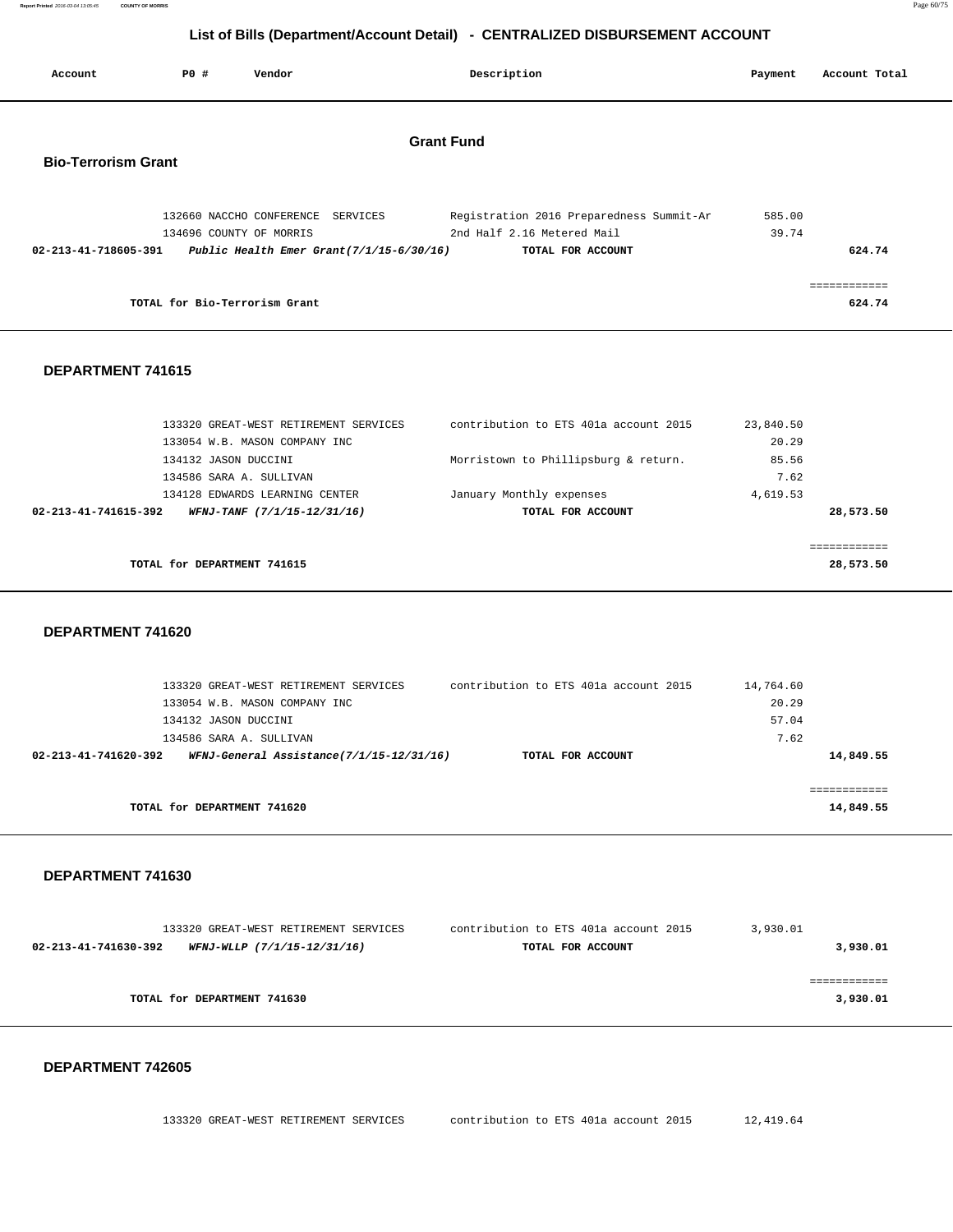**Report Printed** 2016-03-04 13:05:45 **COUNTY OF MORRIS** Page 61/75

## **List of Bills (Department/Account Detail) - CENTRALIZED DISBURSEMENT ACCOUNT**

| Account              | PO#                         | Vendor                                                | Description       | Account Total<br>Payment  |
|----------------------|-----------------------------|-------------------------------------------------------|-------------------|---------------------------|
| DEPARTMENT 742605    |                             |                                                       |                   |                           |
| 02-213-41-742605-391 |                             | 134586 SARA A. SULLIVAN<br>WIA Adult (7/1/14-6/30/16) | TOTAL FOR ACCOUNT | 60.94<br>12,642.90        |
|                      | TOTAL for DEPARTMENT 742605 |                                                       |                   | ============<br>12,642.90 |

#### **DEPARTMENT 742610**

|                      | 133320 GREAT-WEST RETIREMENT SERVICES    | contribution to ETS 401a account 2015 | 47,377.01 |
|----------------------|------------------------------------------|---------------------------------------|-----------|
|                      | 133054 W.B. MASON COMPANY INC            | Office supplies                       | 608.69    |
|                      | 134696 COUNTY OF MORRIS                  | 2nd Half 2.16 Metered Mail            | 273.41    |
| 02-213-41-742610-391 | WIA Dislocated Worker $(7/1/14-6/30/16)$ | TOTAL FOR ACCOUNT                     | 48,259.11 |
|                      |                                          |                                       |           |
|                      |                                          |                                       |           |
|                      | TOTAL for DEPARTMENT 742610              |                                       | 48,259.11 |
|                      |                                          |                                       |           |

|                                                               |                                       |                                       |           | ============ |
|---------------------------------------------------------------|---------------------------------------|---------------------------------------|-----------|--------------|
| $02 - 213 - 41 - 742620 - 391$ WIA Youth $(7/1/14 - 6/30/16)$ |                                       | TOTAL FOR ACCOUNT                     |           | 16,616.76    |
|                                                               | 134535 LEIGH CARTER                   | Travel from 11/19/16 to 2/19/16.      | 199.55    |              |
|                                                               | 134586 SARA A. SULLIVAN               |                                       | 76.18     |              |
|                                                               | 134120 FORTIS INSTITUTE               | Lacey M.                              | 554.40    |              |
|                                                               | 134117 FORTIS INSTITUTE               | Lacey M.                              | 464.20    |              |
|                                                               | 133054 W.B. MASON COMPANY INC         |                                       | 202.90    |              |
|                                                               | 133320 GREAT-WEST RETIREMENT SERVICES | contribution to ETS 401a account 2015 | 10,161.53 |              |
|                                                               | 134123 PHILLIPSBURG SCHOOL BASED      | Marissa R. - job placement.           | 213.00    |              |
|                                                               | 134123 PHILLIPSBURG SCHOOL BASED      | retention.                            | 213.00    |              |
|                                                               | 134123 PHILLIPSBURG SCHOOL BASED      | Job placement.                        | 213.00    |              |
|                                                               | 134123 PHILLIPSBURG SCHOOL BASED      | Ashley 0. - work experience           | 213.00    |              |
|                                                               | 134123 PHILLIPSBURG SCHOOL BASED      | Frank G.                              | 746.00    |              |
|                                                               | 134124 PHILLIPSBURG SCHOOL BASED      | Jesse C.- Follow-up services          | 213.00    |              |
|                                                               | 134124 PHILLIPSBURG SCHOOL BASED      | Breanna B.- Retention.                | 213.00    |              |
|                                                               | 134124 PHILLIPSBURG SCHOOL BASED      | Joseph T. - Retention.                | 213.00    |              |
|                                                               | 134124 PHILLIPSBURG SCHOOL BASED      | Follow-up Services.                   | 213.00    |              |
|                                                               | 134124 PHILLIPSBURG SCHOOL BASED      | Damian L. - Retention.                | 213.00    |              |
|                                                               | 134125 PHILLIPSBURG SCHOOL BASED      | Stephanie S.- Retention.              | 213.00    |              |
|                                                               | 134125 PHILLIPSBURG SCHOOL BASED      | Retention.                            | 213.00    |              |
|                                                               | 134125 PHILLIPSBURG SCHOOL BASED      | GED                                   | 455.00    |              |
|                                                               | 134125 PHILLIPSBURG SCHOOL BASED      | Nina R.- GED Prep.                    | 746.00    |              |
|                                                               | 134125 PHILLIPSBURG SCHOOL BASED      | Retention.                            | 213.00    |              |
|                                                               | 134125 PHILLIPSBURG SCHOOL BASED      | Gabriel M.-GED                        | 455.00    |              |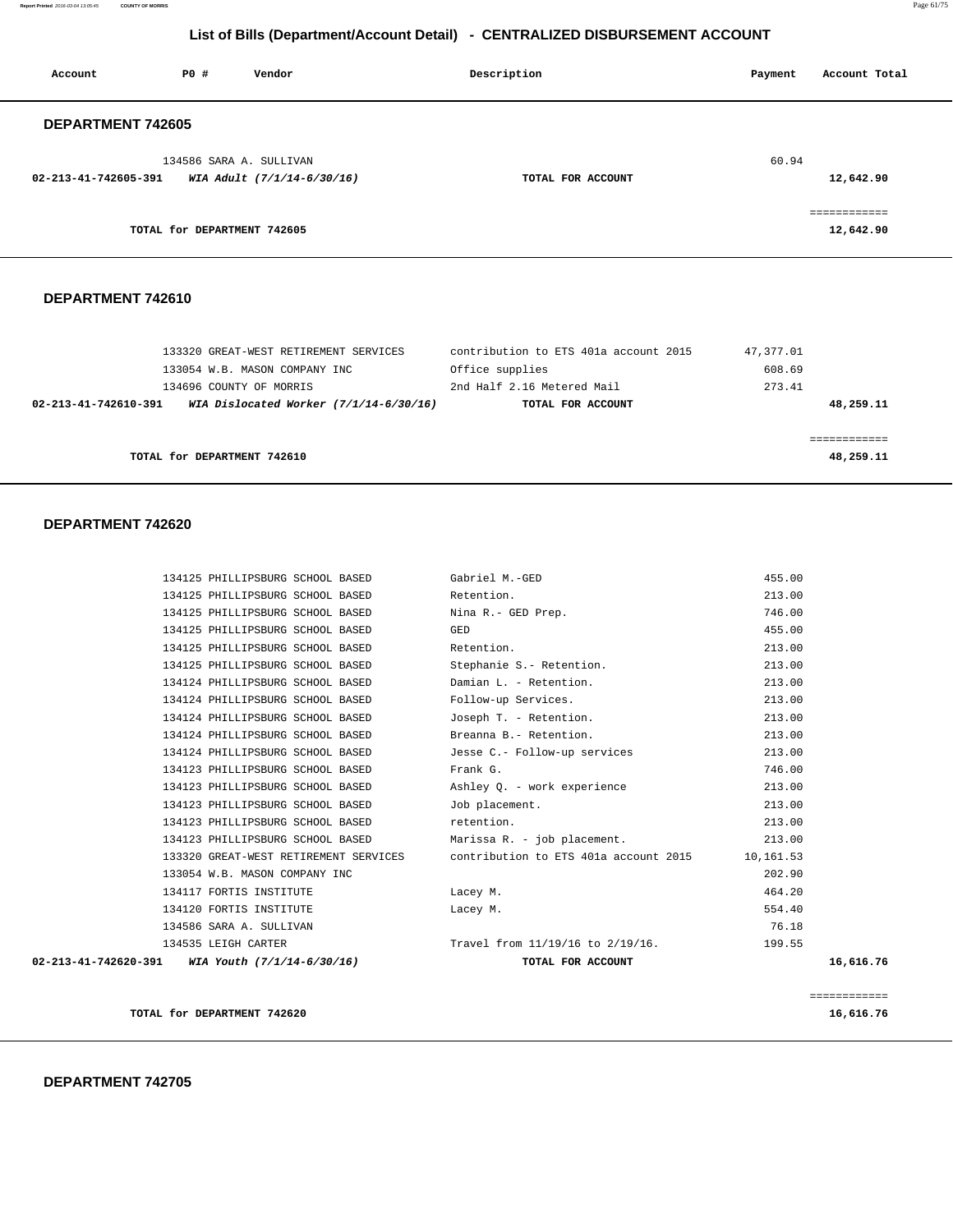**Report Printed** 2016-03-04 13:05:45 **COUNTY OF MORRIS** Page 62/75

## **List of Bills (Department/Account Detail) - CENTRALIZED DISBURSEMENT ACCOUNT**

| Account                  | PO#<br>Vendor                        | Description       | Payment  | Account Total |
|--------------------------|--------------------------------------|-------------------|----------|---------------|
| <b>DEPARTMENT 742705</b> |                                      |                   |          |               |
|                          | 134116 WARREN COUNTY COMMUNITY COLL. | Luz M.            | 3,200.00 |               |
|                          | 134109 WINSOR'S TRACTOR TRAILER      | Steven V.         | 3,200.00 |               |
|                          | 134136 WARREN COUNTY COMMUNITY COLL. | Bonnie O.         | 648.00   |               |
|                          | 134135 WARREN COUNTY COMMUNITY COLL. | Bonnie O.         | 2,592.00 |               |
| 02-213-41-742705-391     | WIOA Adult (7/1/15-6/30/17)          | TOTAL FOR ACCOUNT |          | 11,924.00     |
|                          |                                      |                   |          |               |
|                          | TOTAL for DEPARTMENT 742705          |                   |          | 11,924.00     |

## **DEPARTMENT 742710**

|                      | 134115 WARREN COUNTY COMMUNITY COLL.    | Deborah E.                                  | 3,200.00 |           |
|----------------------|-----------------------------------------|---------------------------------------------|----------|-----------|
|                      | 134130 WARREN COUNTY COMMUNITY COLL.    | George 0.                                   | 2,592.00 |           |
|                      | 134131 ROBOTECH CAD SOLUTIONS           | James E.                                    | 800.00   |           |
|                      | 134112 EZ WHEELS DRIVING SCHOOL         | Karen A.                                    | 1,013.49 |           |
|                      | 134111 JERSEY TRACTOR TRAILER           | David P.                                    | 800.00   |           |
|                      | 134110 JERSEY TRACTOR TRAILER           | Kevin D.                                    | 800.00   |           |
|                      | 134133 WINSOR'S TRACTOR TRAILER         | Milton S.                                   | 3,200.00 |           |
|                      | 134134 WILLIAM PATERSON UNIVERSITY      | Sherri D.                                   | 1,185.26 |           |
|                      | 134137 WARREN COUNTY COMMUNITY COLL.    | Alyaa A.                                    | 2,592.00 |           |
|                      | 134138 RUTGERS CENTER FOR CONTINUING    | Sharmila D.                                 | 2,132.00 |           |
|                      | 134139 RUTGERS, THE STATE UNIVERSITY    | Ivan C.                                     | 800.00   |           |
|                      | 134108 EZ WHEELS DRIVING SCHOOL         | Cesar O.                                    | 941.04   |           |
|                      | 134586 SARA A. SULLIVAN                 | Travel from $8/5/15-11/20/15$ , and purchas | 228.54   |           |
| 02-213-41-742710-391 | WIOA Dislocated Worker (7/1/15-6/30/17) | TOTAL FOR ACCOUNT                           |          | 20,284.33 |
|                      |                                         |                                             |          |           |
|                      |                                         |                                             |          |           |

**TOTAL for DEPARTMENT 742710** 20,284.33

| 134019 NEWBRIDGE SERVICES INC    | Emily D.                    | 1,010.00 |
|----------------------------------|-----------------------------|----------|
| 134020 NEWBRIDGE SERVICES INC    | Allissa 0.                  | 510.00   |
| 134021 NEWBRIDGE SERVICES INC    | Destiny D.                  | 1,010.00 |
| 134022 NEWBRIDGE SERVICES INC    | Paul T.                     | 3,650.00 |
| 134023 NEWBRIDGE SERVICES INC    | Tristano M.                 | 760.00   |
| 134025 NEWBRIDGE SERVICES INC    | Harley M.                   | 1,612.00 |
| 134026 NEWBRIDGE SERVICES INC    | Brittany B.                 | 760.00   |
| 134122 PHILLIPSBURG SCHOOL BASED | Michael C.-Work Experience. | 243.00   |
| 134122 PHILLIPSBURG SCHOOL BASED | <b>HSE</b>                  | 600.00   |
| 134122 PHILLIPSBURG SCHOOL BASED | Kelsey M.-GED Prep.         | 906.00   |
| 134122 PHILLIPSBURG SCHOOL BASED | Work experience.            | 243.00   |
| 134122 PHILLIPSBURG SCHOOL BASED | Christopher T. - GED Prep.  | 906.00   |
| 134122 PHILLIPSBURG SCHOOL BASED | HSE                         | 600.00   |
| 134127 PHILLIPSBURG SCHOOL BASED | Angel H.- Intake            | 907.00   |
| 134127 PHILLIPSBURG SCHOOL BASED | LS/PET                      | 906.00   |
| 134127 PHILLIPSBURG SCHOOL BASED | HSE Prep                    | 906.00   |
| 134127 PHILLIPSBURG SCHOOL BASED | HSE                         | 600.00   |
| 134127 PHILLIPSBURG SCHOOL BASED | Ann I.- Intake              | 907.00   |
| 134127 PHILLIPSBURG SCHOOL BASED | LS/PET                      | 906.00   |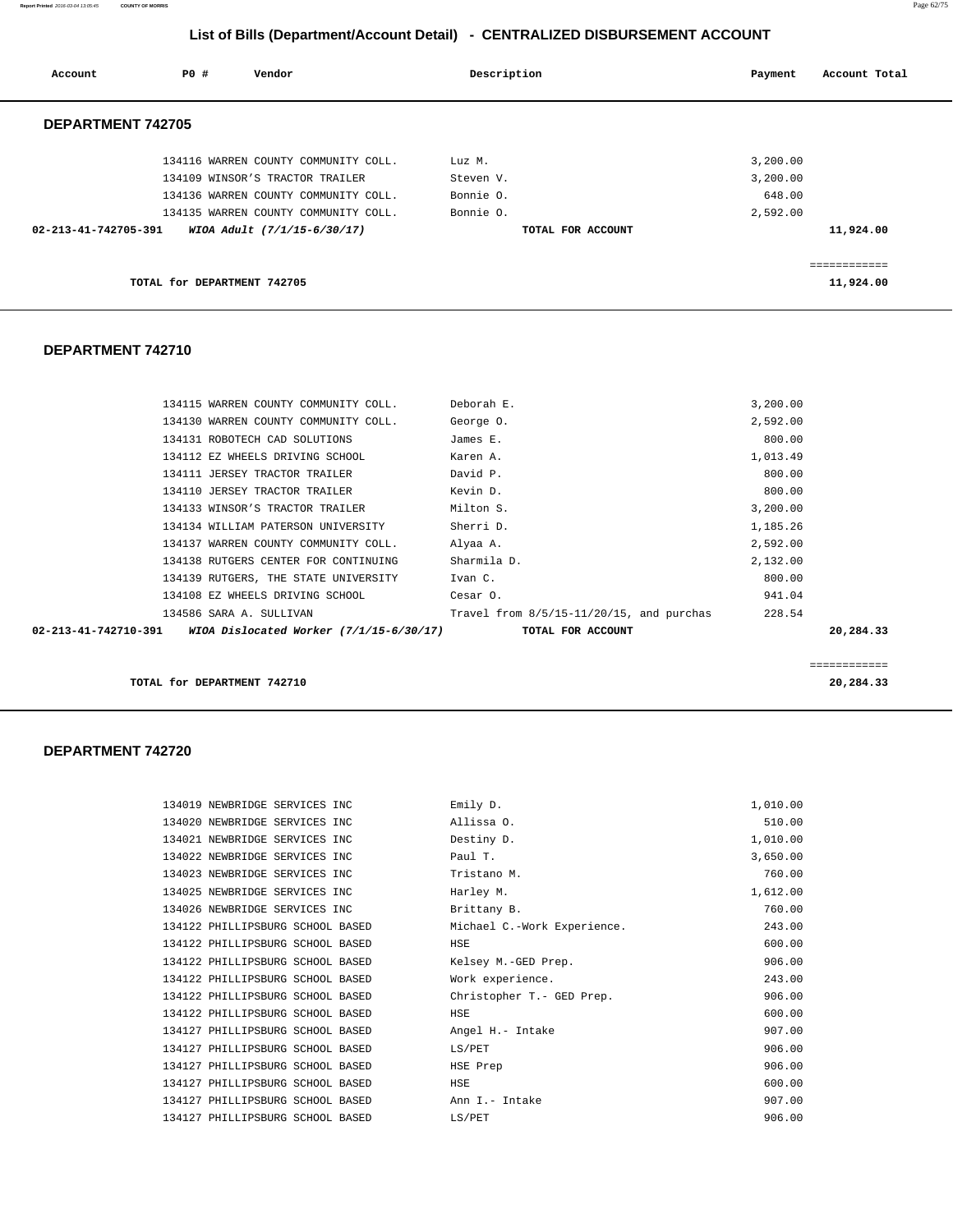#### **Report Printed** 2016-03-04 13:05:45 **COUNTY OF MORRIS** Page 63/75

 **List of Bills (Department/Account Detail) - CENTRALIZED DISBURSEMENT ACCOUNT**

| Account              | PO# | Vendor                           | Description       | Account Total<br>Payment |
|----------------------|-----|----------------------------------|-------------------|--------------------------|
| DEPARTMENT 742720    |     |                                  |                   |                          |
|                      |     | 134127 PHILLIPSBURG SCHOOL BASED | LS/PET            | 906.00                   |
|                      |     | 134127 PHILLIPSBURG SCHOOL BASED | HSE Prep          | 906.00                   |
|                      |     | 134127 PHILLIPSBURG SCHOOL BASED | Henry S.- Intake  | 907.00                   |
|                      |     | 134127 PHILLIPSBURG SCHOOL BASED | LS/PET            | 906.00                   |
|                      |     | 134127 PHILLIPSBURG SCHOOL BASED | HSE Prep          | 906.00                   |
|                      |     | 134024 NEWBRIDGE SERVICES INC    | Okir R.           | 760.00                   |
|                      |     | 134129 NEWBRIDGE SERVICES INC    | Ramon M.          | 3,140.00                 |
|                      |     | 134119 M.C. SCHOOL OF TECHNOLOGY | Zachary F.        | 949.62                   |
| 02-213-41-742720-391 |     | WIOA Youth (7/1/15-6/30/17)      | TOTAL FOR ACCOUNT | 28,229.62                |
|                      |     |                                  |                   | ============             |
|                      |     | TOTAL for DEPARTMENT 742720      |                   | 28,229.62                |

## **Chapter 51**

| 131962 CURA INC.                                            | Bed days                      | 2,070.00     |
|-------------------------------------------------------------|-------------------------------|--------------|
| 131962 CURA INC.                                            | Adjustment - amt. left in CAF | $-1,422.00$  |
| 131963 ALFRE INC.                                           | Halfway House Services        | 5,310.00     |
| 131963 ALFRE INC.                                           | After Care                    | 4,200.00     |
| 131963 ALFRE INC.                                           | IOP                           | 665.00       |
| 131958 NEW HOPE FOUNDATION INC.                             | Detox bed days                | 1,020.00     |
| 131959 NEW HOPE FOUNDATION INC.                             | Bed days                      | 3,915.00     |
| 131953 ST. CLARE'S HOSPITAL                                 | Treatment Days - Detox        | 10,608.00    |
| 134439 NEW HOPE FOUNDATION INC.                             | Bed days                      | 2,160.00     |
| 134438 NEW HOPE FOUNDATION INC.                             | Detox bed days                | 612.00       |
| 134434 CFCS - HOPE HOUSE                                    | Individual sessions           | 1,080.00     |
| 134434 CFCS - HOPE HOUSE                                    | Group sessions                | 850.00       |
| 134434 CFCS - HOPE HOUSE                                    | Urine Screens                 | 425.00       |
| 134434 CFCS - HOPE HOUSE                                    | Urine Screens (S.M>)          | 450.00       |
| 134434 CFCS - HOPE HOUSE                                    | Evaluation                    | 200.00       |
| 134433 ALFRE INC.                                           | Halfway House bed day         | 90.00        |
| 134433 ALFRE INC.                                           | Aftercare sessions            | 2,240.00     |
| $02 - 213 - 41 - 757505 - 392$ Chapter 51 (1/1/15-12/31/15) | TOTAL FOR ACCOUNT             | 34,473.00    |
|                                                             |                               |              |
|                                                             |                               | ============ |
| TOTAL for Chapter 51                                        |                               | 34,473.00    |

|                      | 134229 CATERERS OF EXCELLENCE/ BON    | Food for 45 people for the Alliance Meet | 461.80 |
|----------------------|---------------------------------------|------------------------------------------|--------|
| 02-213-41-758610-392 | Municipal Alliance $(7/1/15-6/30/16)$ | TOTAL FOR ACCOUNT                        | 461.80 |
|                      |                                       |                                          |        |
|                      |                                       |                                          |        |
|                      | TOTAL for DEPARTMENT 758610           |                                          | 461.80 |
|                      |                                       |                                          |        |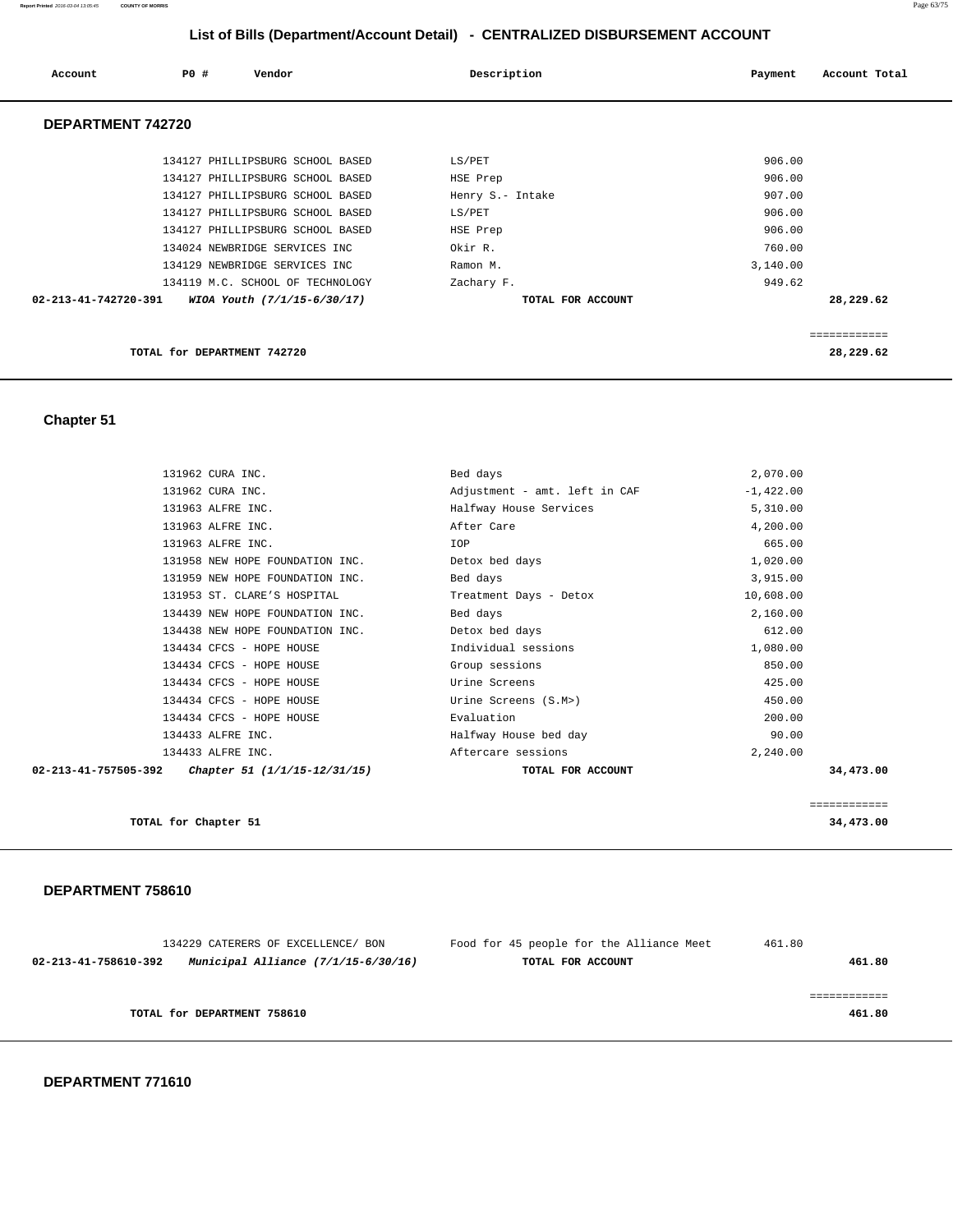**Report Printed** 2016-03-04 13:05:45 **COUNTY OF MORRIS** Page 64/75

## **List of Bills (Department/Account Detail) - CENTRALIZED DISBURSEMENT ACCOUNT**

| Account              | PO#                         | Vendor                                   | Description       | Payment | Account Total |
|----------------------|-----------------------------|------------------------------------------|-------------------|---------|---------------|
| DEPARTMENT 771610    |                             |                                          |                   |         |               |
| 02-213-41-771610-391 |                             | Multi-Juriscd Task Force(7/1/15-6/30/16) | TOTAL FOR ACCOUNT |         | 8,889.00      |
|                      |                             |                                          |                   |         |               |
|                      | TOTAL for DEPARTMENT 771610 |                                          |                   |         | 8,889.00      |

#### **DEPARTMENT 774605**

| TOTAL for DEPARTMENT 774605                            |                                         | 6,105.00    |
|--------------------------------------------------------|-----------------------------------------|-------------|
|                                                        |                                         | eeeeeeeeeee |
| DRE Call Out (10/1/15-9/30/16)<br>02-213-41-774605-391 | TOTAL FOR ACCOUNT                       | 6,105.00    |
| 132517 WASHINGTON TWP POLICE DEPT                      | December 2015 DRE Grant Reimbursement   | 220.00      |
| 132529 ROCKAWAY TOWNSHIP POLICE DEPT                   | October 2015 DRE Grant Reimbursement    | 220.00      |
| 132513 MOUNT OLIVE TOWNSHIP                            | December 2015 DRE Grant Reimbursement   | 550.00      |
| 132512 MORRIS COUNTY PARK POLICE                       | Court and Callouts for December 2015 (J | 4,015.00    |
| 132516 MENDHAM TOWNSHIP POLICE DEPT.                   | Nov. 2015 DRE Grant Reimbursement       | 220.00      |
| 132516 MENDHAM TOWNSHIP POLICE DEPT.                   | October 2015 DRE Grant Reimbursement    | 275.00      |
| 132509 CHESTER TOWNSHIP POLICE DEPT                    | December 2015 DRE Grant Reimbursement   | 220.00      |
| 132515 HANOVER TOWNSHIP                                | December 2015 DRE Reimbursement         | 165.00      |
| 132515 HANOVER TOWNSHIP                                | October 2015 DRE Reimbursement          | 220.00      |

#### **DEPARTMENT 774610**

| 132487 MOUNT OLIVE TOWNSHIP                                | Lt.Lucivero        | 262.50   |
|------------------------------------------------------------|--------------------|----------|
| 132487 MOUNT OLIVE TOWNSHIP                                | Officer Braikovich | 250.00   |
| 132487 MOUNT OLIVE TOWNSHIP                                | Sqt. Turner        | 250.00   |
| 132487 MOUNT OLIVE TOWNSHIP                                | Officer Ottavinia  | 250.00   |
| 132487 MOUNT OLIVE TOWNSHIP                                | Officer Saunders   | 250.00   |
| 02-213-41-774610-391<br>County DWI Grant (10/1/15-9/30/16) | TOTAL FOR ACCOUNT  | 1,262.50 |
|                                                            |                    |          |
|                                                            |                    |          |
| TOTAL for DEPARTMENT 774610                                |                    | 1,262.50 |

#### **DEPARTMENT 777510**

| 128869 EAGLE ENTERPRISES                                         | V.I.N.E. Forms, 3-Part Carbonless Sets - | 1,872.00 |
|------------------------------------------------------------------|------------------------------------------|----------|
| Victim Wit Adv Supp(10/1/14-9/30/15)1231<br>02-213-41-777510-392 | TOTAL FOR ACCOUNT                        | 1,872.00 |
|                                                                  |                                          |          |
|                                                                  |                                          |          |
| TOTAL for DEPARTMENT 777510                                      |                                          | 1,872.00 |
|                                                                  |                                          |          |

#### **DEPARTMENT 783610**

132521 ARMSTRONG MEDICAL INDUSTRIES INC. Spare Keys for SANE Cart located in St. 23.07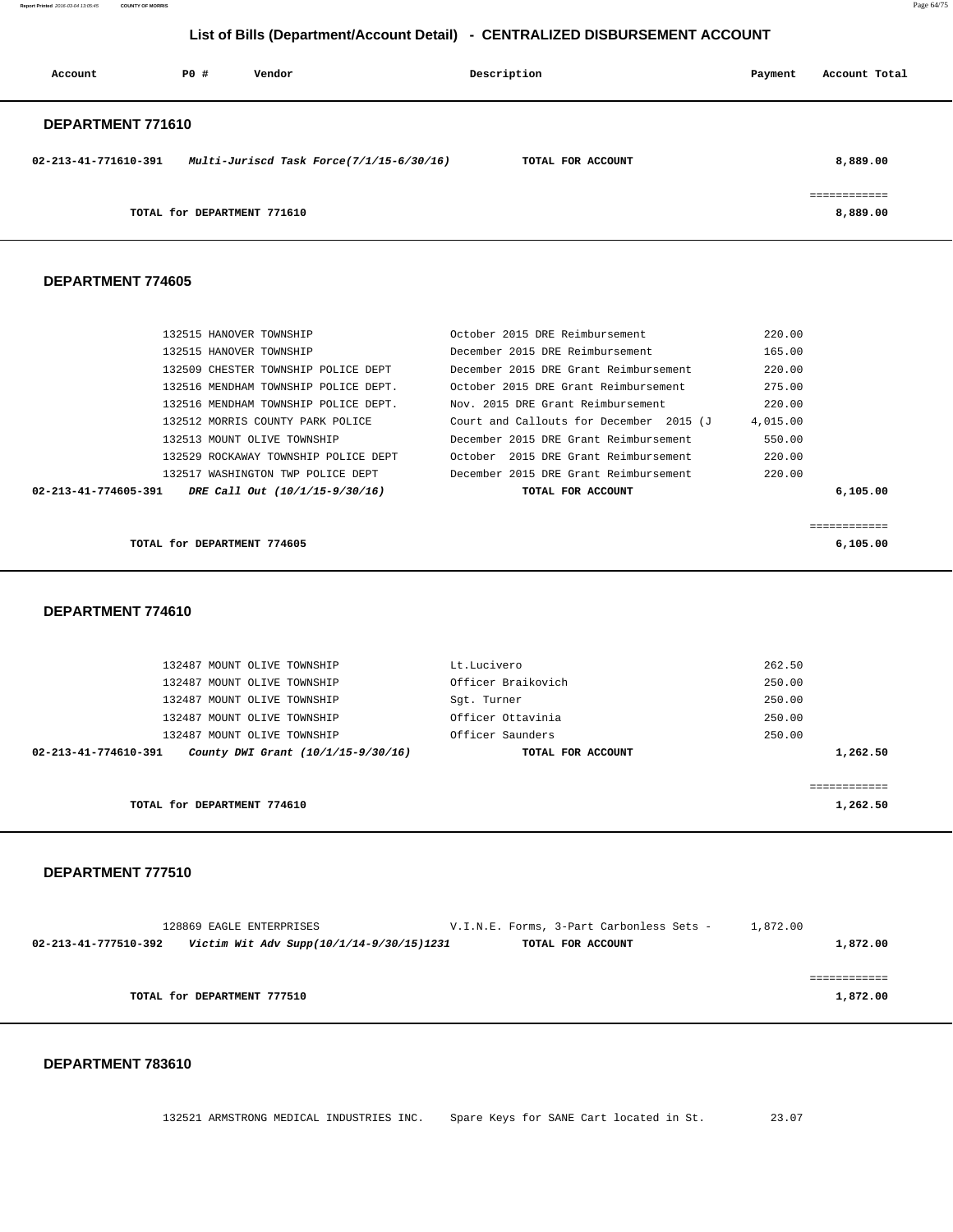**Report Printed** 2016-03-04 13:05:45 **COUNTY OF MORRIS** Page 65/75

## **List of Bills (Department/Account Detail) - CENTRALIZED DISBURSEMENT ACCOUNT**

| Account              | PO#                   | Vendor                             | Description                               | Payment | Account Total |
|----------------------|-----------------------|------------------------------------|-------------------------------------------|---------|---------------|
| DEPARTMENT 783610    |                       |                                    |                                           |         |               |
|                      |                       | 133294 ELITE TRANSCRIPTS INC.      | Purchase of Service - Translation of FNE  | 150.00  |               |
|                      | 130957 JAIME SHANAPHY |                                    | Registration - Fall 2015 IAFN Conference  | 90.00   |               |
|                      | 130957 JAIME SHANAPHY |                                    | Mileage (268x.31) Reimbursement** Approv  | 83.08   |               |
|                      | 130959 JUNE WITTY     |                                    | NJ IAFN 2015 Conference Fee -Training     | 90.00   |               |
|                      | 130959 JUNE WITTY     |                                    | Mileage to Galloway NJ (244x.31) and Toll | 85.64   |               |
|                      |                       | 132498 OFFICE CONCEPTS GROUP, INC. | Procell - D Batteries                     | 14.42   |               |
| 02-213-41-783610-391 |                       | SART/SANE Program 10/1/15-9/30/16  | TOTAL FOR ACCOUNT                         |         | 559.77        |
|                      |                       |                                    |                                           |         |               |

**TOTAL for DEPARTMENT 783610 559.77**

# **DEPARTMENT 784605**

| 02-213-41-784605-391 FFY14 Homeland Security $(9/1/14-8/31/16)$ TOTAL FOR ACCOUNT |                                    |                                                                  | 24,800,00 |
|-----------------------------------------------------------------------------------|------------------------------------|------------------------------------------------------------------|-----------|
|                                                                                   |                                    | 134249 TECHLINE TECHNOLOGIES, INC. 2/19/16 B-Con - Section 19758 | 1,600.00  |
|                                                                                   |                                    | 134249 TECHLINE TECHNOLOGIES, INC. 2/19/16 B-Con - Section 19751 | 1,600.00  |
|                                                                                   | 134249 TECHLINE TECHNOLOGIES, INC. | 2/17/16 B-Con - Section 19750                                    | 1,600.00  |
|                                                                                   |                                    | 134249 TECHLINE TECHNOLOGIES, INC. 2/17/16 B-Con - Section 19753 | 1,600.00  |
|                                                                                   | 134249 TECHLINE TECHNOLOGIES, INC. | 2/16/16 B-Con - Section 19720                                    | 2,800.00  |
|                                                                                   |                                    | 134249 TECHLINE TECHNOLOGIES, INC. 2/10/16 B-Con - Section 19744 | 2,800.00  |
|                                                                                   | 134249 TECHLINE TECHNOLOGIES, INC. | 2/10/16 B-Con - Section 19748                                    | 1,600.00  |
|                                                                                   |                                    | 134249 TECHLINE TECHNOLOGIES, INC. 2/10/16 B-Con - Section 19747 | 1,600.00  |
|                                                                                   | 134249 TECHLINE TECHNOLOGIES, INC. | 2/9/16 B-Con - Section 19719                                     | 1,600.00  |
|                                                                                   |                                    | 134249 TECHLINE TECHNOLOGIES, INC. 2/9/16 B-Con - Section 19718  | 1,600.00  |
|                                                                                   | 134249 TECHLINE TECHNOLOGIES, INC. | 2/8/16 B-Con - Section 19746                                     | 1,600.00  |
|                                                                                   |                                    | 134249 TECHLINE TECHNOLOGIES, INC. 2/8/16 B-Con - Section 19745  | 1,600.00  |
|                                                                                   |                                    | 134249 TECHLINE TECHNOLOGIES, INC. 2/2/16 B-Con - Section 19757  | 1,600.00  |
|                                                                                   |                                    | 134249 TECHLINE TECHNOLOGIES, INC. 2/2/16 B-Con - Section 19717  | 1,600.00  |
|                                                                                   |                                    |                                                                  |           |

**TOTAL for DEPARTMENT 784605 24,800.00**

#### **DEPARTMENT 784820**

| 133536 R & J CONTROL, INC.                          | Per approved 2015 UASI Grant Workplan | 1,858.57 |
|-----------------------------------------------------|---------------------------------------|----------|
| 02-213-41-784820-391<br>FFY15 UASI (9/1/15-8/31/18) | TOTAL FOR ACCOUNT                     | 1,858.57 |
|                                                     |                                       |          |
|                                                     |                                       |          |
| TOTAL for DEPARTMENT 784820                         |                                       | 1,858.57 |
|                                                     |                                       |          |

============

## **MAPS**

| 134384 SENIOR SERVICES CENTER OF               | SCADRTAP Subgrant #SC001 2015 | 5,400.00  |
|------------------------------------------------|-------------------------------|-----------|
| 134385 TOWNSHIP OF ROXBURY                     | SCADRTAP Subgrant #SC005 2015 | 6,111.00  |
| 02-213-41-786505-394<br>MAPS (1/1/15-12/31/15) | TOTAL FOR ACCOUNT             | 11,511.00 |
|                                                |                               |           |
|                                                |                               |           |
| TOTAL for MAPS                                 |                               | 11,511.00 |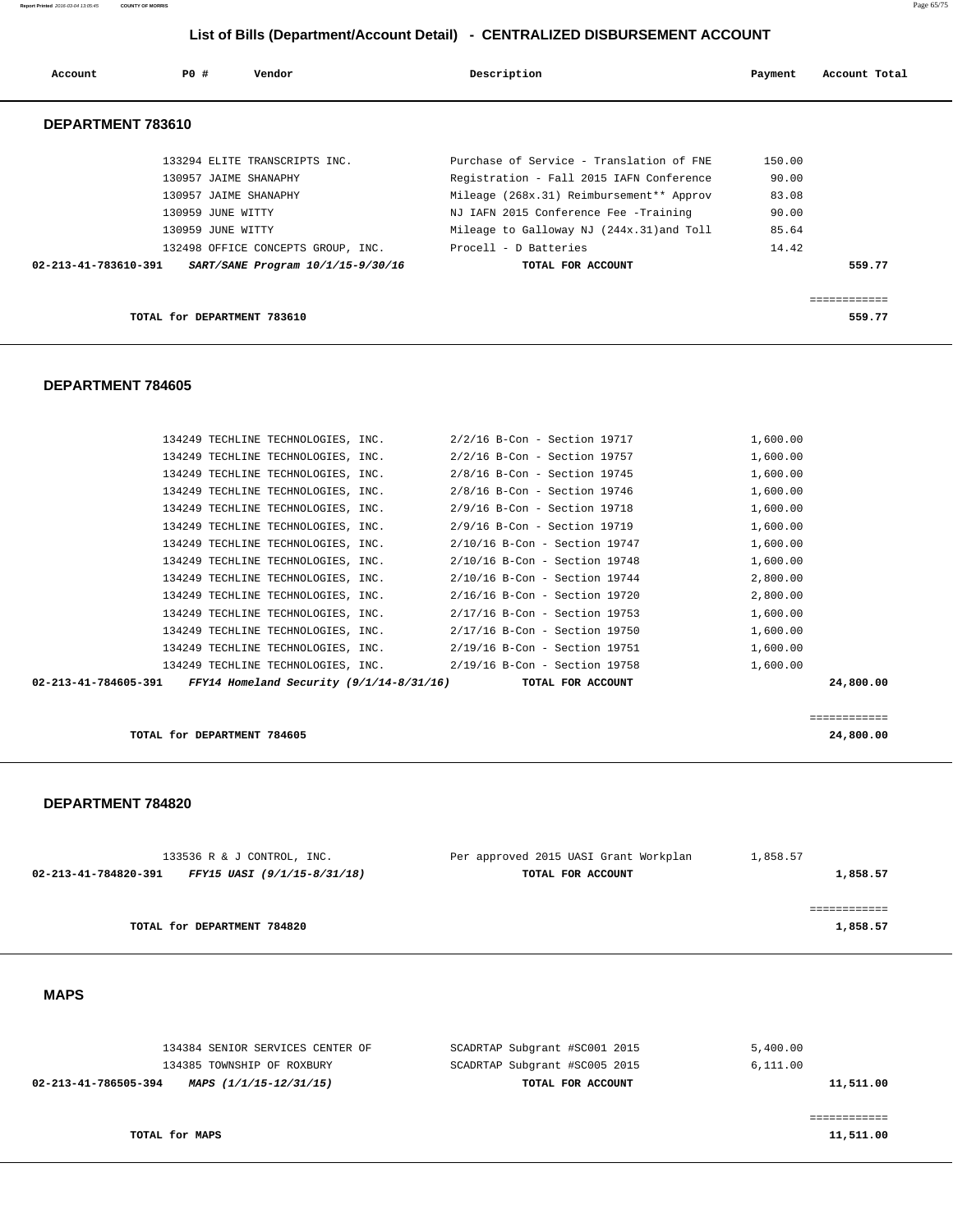**Report Printed** 2016-03-04 13:05:45 **COUNTY OF MORRIS** Page 66/75

## **List of Bills (Department/Account Detail) - CENTRALIZED DISBURSEMENT ACCOUNT**

| Account                       | PO# | Vendor                                                                | Description                                                   | Payment    | Account Total              |
|-------------------------------|-----|-----------------------------------------------------------------------|---------------------------------------------------------------|------------|----------------------------|
| NYS&W Bicycle/Pedestrian Path |     |                                                                       |                                                               |            |                            |
|                               |     | 134441 THE RBA GROUP INC.                                             | Professional Services rendered concernin                      | 156,098.88 |                            |
| 02-213-41-790015-391          |     | 134442 THE RBA GROUP INC.<br>NYS&W Bicycle/Ped Path 9/16/09-xt4/30/16 | Professional Services rendered concernin<br>TOTAL FOR ACCOUNT | 85,622.79  | 241,721.67                 |
|                               |     | TOTAL for NYS&W Bicycle/Pedestrian Path                               |                                                               |            | ============<br>241,721.67 |
|                               |     |                                                                       |                                                               |            |                            |

## **DEPARTMENT 808605**

| TOTAL for DEPARTMENT 808605                                     |                                          | 799.60 |
|-----------------------------------------------------------------|------------------------------------------|--------|
|                                                                 |                                          |        |
| 02-213-41-808605-391<br>Megan's Law & LLEA $(3/1/15 - 2/29/16)$ | TOTAL FOR ACCOUNT                        | 799.60 |
| 133913 W.B. MASON COMPANY INC                                   | Stow and Go Rolling Carts for Megan's La | 89.60  |
| 133303 UCPO POLICE ACADEMY TRAINING                             | The Use of NCIC and NamUS Databases in U | 30.00  |
| 133303 UCPO POLICE ACADEMY TRAINING                             | Social Media for Law Enforcement - 3/7/1 | 30.00  |
| 133281 FBI/LEEDA                                                | Supervisor Leadership Instiute- Manchest | 650.00 |

## **General Operating Support**

|                      | 133075 GREEN POND HISTORICAL<br>133078 MACCULLOCH HALL | 2016 regrant - pmt #1 - 80% of total awa<br>2016 re-grant - $pm#1$ - 80% of total awa | 1,435.20<br>3,357.60 |
|----------------------|--------------------------------------------------------|---------------------------------------------------------------------------------------|----------------------|
|                      | 133069 MT. TABOR HISTORICAL SOCIETY INC.               | $2016$ regrant - $80\%$ of award                                                      | 3,823.20             |
|                      | 133080 PARSIPPANY HISTORIC                             | 2016 regrant $-$ 80% of total award $-$ pmt                                           | 800.00               |
| 02-213-41-860605-392 | General Operating Spprt(7/1/15-6/30/16)                | TOTAL FOR ACCOUNT                                                                     | 9,416.00             |
|                      |                                                        |                                                                                       |                      |
|                      | TOTAL for General Operating Support                    |                                                                                       | 9,416.00             |
|                      |                                                        |                                                                                       |                      |

#### **DEPARTMENT 864603**

| 134652 KONKUS CORPORATION                                        | Replacement of Bridge No. 1400-121 on Ri | 52,523.41 |
|------------------------------------------------------------------|------------------------------------------|-----------|
| 02-213-41-864603-392<br>Rdgdl AveBrg1400-121 (12/19/14-12/18/16) | TOTAL FOR ACCOUNT                        | 52,523.41 |
|                                                                  |                                          |           |
|                                                                  |                                          |           |
| TOTAL for DEPARTMENT 864603                                      |                                          | 52,523.41 |
|                                                                  |                                          |           |

|                      | 134305 TRANSYSTEMS CORPORATION           | CAF Preliminary Design Services of Count | 7,343.38 |
|----------------------|------------------------------------------|------------------------------------------|----------|
| 02-213-41-864690-391 | Openaki Br STP-C00S(690) (9/9/14-9/9/16) | TOTAL FOR ACCOUNT                        | 7,343.38 |
|                      |                                          |                                          |          |
|                      |                                          |                                          |          |
|                      |                                          |                                          |          |
|                      | TOTAL for DEPARTMENT 864690              |                                          | 7,343.38 |
|                      |                                          |                                          |          |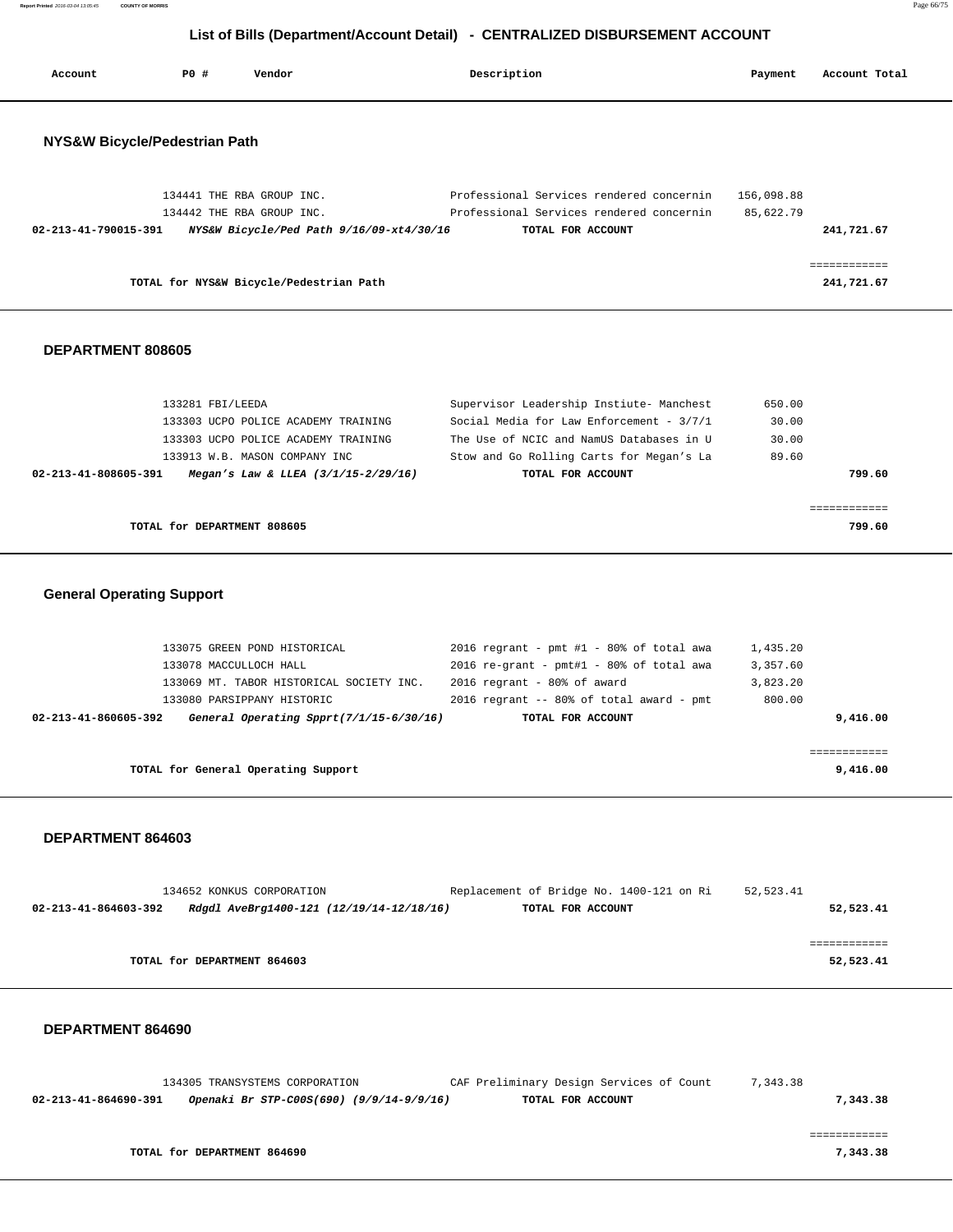| Account<br>. | P <sub>0</sub> | Vendor<br>. | Description | Payment | Account Total |
|--------------|----------------|-------------|-------------|---------|---------------|
|              |                |             |             |         |               |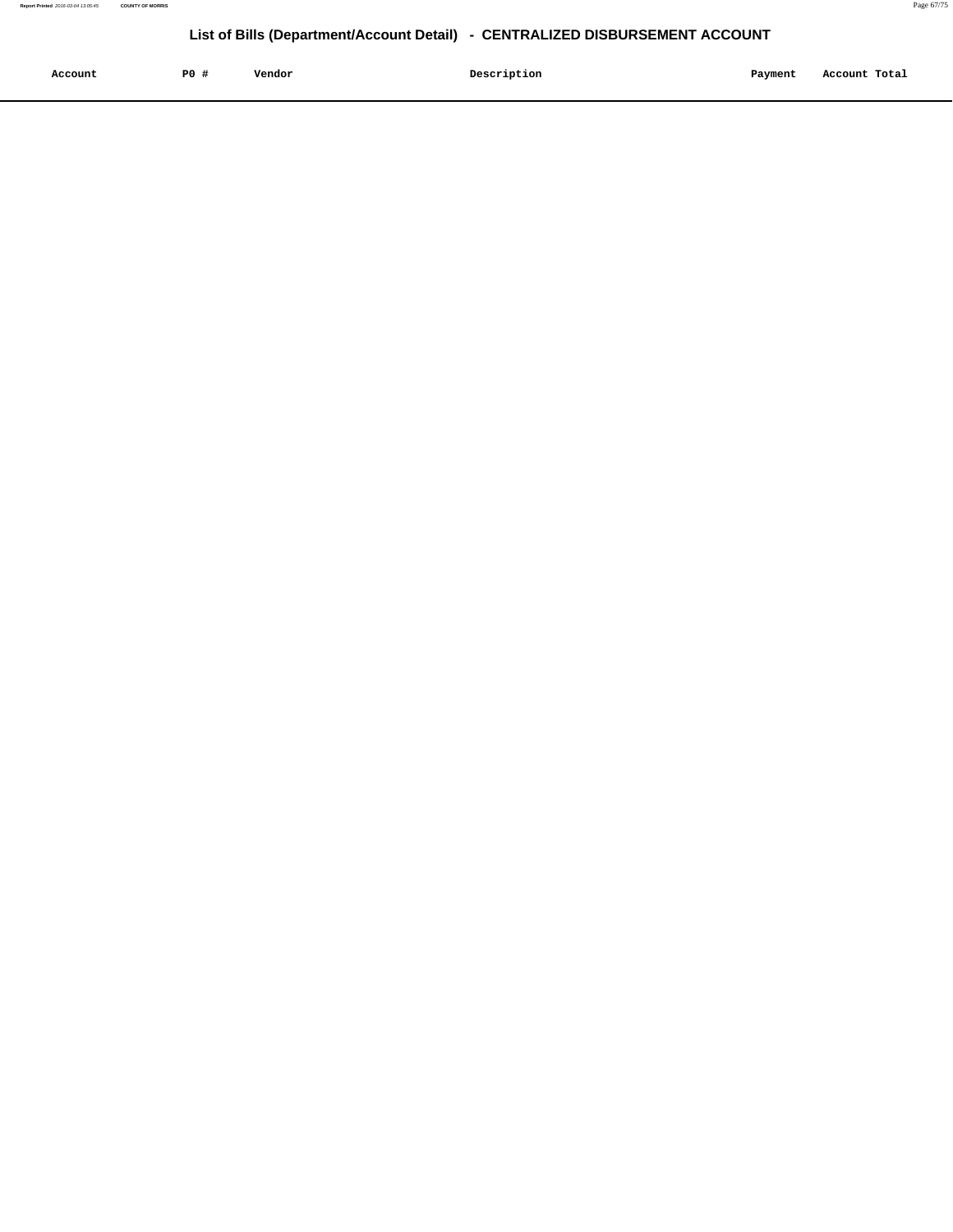**Report Printed** 2016-03-04 13:05:45 **COUNTY OF MORRIS** Page 68/75

## **List of Bills (Department/Account Detail) - CENTRALIZED DISBURSEMENT ACCOUNT**

| Account                                                        | <b>PO #</b> | Vendor                                                         |  | Description                                                   | Payment | Account Total          |
|----------------------------------------------------------------|-------------|----------------------------------------------------------------|--|---------------------------------------------------------------|---------|------------------------|
| <b>County Capital</b><br><b>InstallCty Roadway Drain Imprv</b> |             |                                                                |  |                                                               |         |                        |
| 04-216-55-953141-909                                           |             | 133559 KENNON SURVEYING SERVICES, INC<br>Miscellaneous - Other |  | Surveying Services for the Hanover Devel<br>TOTAL FOR ACCOUNT | 400.00  | 400.00                 |
|                                                                |             | TOTAL for InstallCty Roadway Drain Imprv                       |  |                                                               |         | ------------<br>400.00 |

### **DEPARTMENT 953225**

| 134378 KEEGAN TECHNOLOGY &                                       | Bridge No. 1400-121 on Ridgedale Avenue  | 150.00 |
|------------------------------------------------------------------|------------------------------------------|--------|
| 134386 KEEGAN TECHNOLOGY &                                       | Intersection Improvements1186 Sussex Tur | 540.00 |
| Bridge Design, Renov, Construc - Var Loc<br>04-216-55-953225-909 | TOTAL FOR ACCOUNT                        | 690.00 |
|                                                                  |                                          |        |
|                                                                  |                                          |        |
| TOTAL for DEPARTMENT 953225                                      |                                          | 690.00 |

#### **DEPARTMENT 953259**

|                      | 134456 FINE WALL CORPORATION             | Central Avenue Phase 3Rehabilitation1 Me | 94,541.58 |           |
|----------------------|------------------------------------------|------------------------------------------|-----------|-----------|
| 04-216-55-953259-951 | RenovCentrlAveComplx-StClare/NonprofMall | TOTAL FOR ACCOUNT                        |           | 94,541.58 |
|                      |                                          |                                          |           |           |
|                      |                                          |                                          |           |           |
|                      | TOTAL for DEPARTMENT 953259              |                                          |           | 94,541.58 |

### **DEPARTMENT 953269**

| 134306 CHERRY WEBER & ASSOC. PC                              | Clerk of the Works Agreement for the Con | 6,360.00  |
|--------------------------------------------------------------|------------------------------------------|-----------|
| 134654 KELLER & KIRKPATRICK                                  | Construction Inspection-Clerk of Works.  | 1,352.00  |
| Bridge Design/Constr - var locations<br>04-216-55-953269-909 | TOTAL FOR ACCOUNT                        | 7,712.00  |
|                                                              |                                          |           |
| 134651 TOWNSHIP OF EAST HANOVER                              | Replacement of Melanie Lane Township own | 26,675.60 |
| Bridge Design/Constr - var locations<br>04-216-55-953269-951 | TOTAL FOR ACCOUNT                        | 26,675.60 |
|                                                              |                                          |           |
|                                                              |                                          |           |
| TOTAL for DEPARTMENT 953269                                  |                                          | 34,387.60 |

|                      | 134040 LS ENGINEERING ASSOCIATES CORP. |                                          | MORRIS COUNTY RUTH DAVIS DRIVE RESIDING |                   | 1,000.00 |          |
|----------------------|----------------------------------------|------------------------------------------|-----------------------------------------|-------------------|----------|----------|
| 04-216-55-953314-909 |                                        | Repair/Rplcment/Upgrd VarEquip-BldgGrnds |                                         | TOTAL FOR ACCOUNT |          | 1,000.00 |
|                      |                                        |                                          |                                         |                   |          |          |
|                      | 134033 AESFIRE LLC                     |                                          | INSTALL DUCT DETECTORS ADMIN BUILDING   |                   | 2,577.00 |          |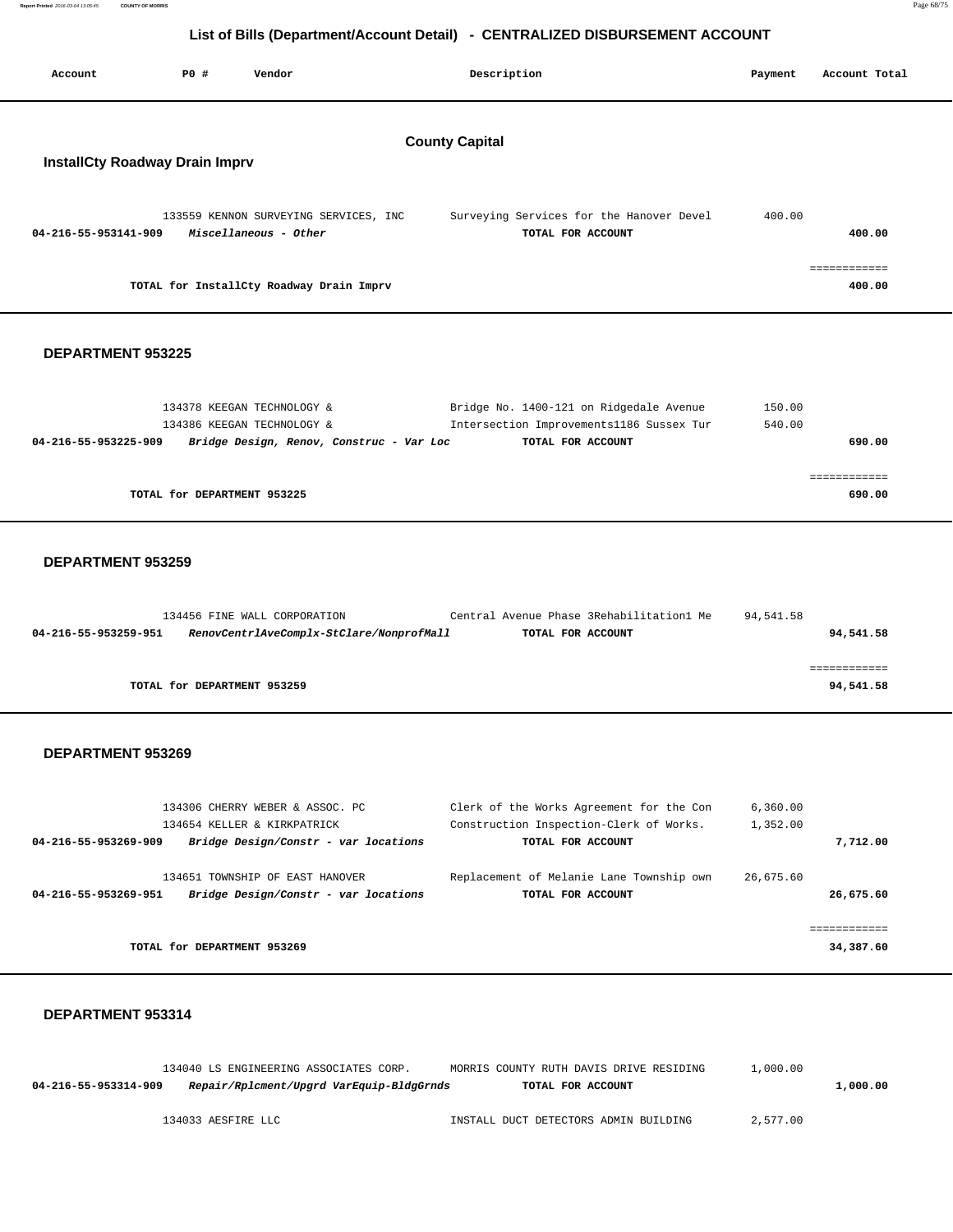**Report Printed** 2016-03-04 13:05:45 **COUNTY OF MORRIS** Page 69/75

## **List of Bills (Department/Account Detail) - CENTRALIZED DISBURSEMENT ACCOUNT**

| Account              | PO#                         | Vendor                                                                        | Description                                                   | Payment  | Account Total            |
|----------------------|-----------------------------|-------------------------------------------------------------------------------|---------------------------------------------------------------|----------|--------------------------|
| DEPARTMENT 953314    |                             |                                                                               |                                                               |          |                          |
| 04-216-55-953314-951 |                             | 134509 PANCIELLO CONSTRUCTION LLC<br>Repair/Rplcment/Upgrd VarEquip-BldgGrnds | RE: BOILER ROOMS - CONCRETE REPAIR/ 02-2<br>TOTAL FOR ACCOUNT | 2,160.00 | 5,052.00                 |
|                      | TOTAL for DEPARTMENT 953314 |                                                                               |                                                               |          | ------------<br>6,052.00 |

#### **DEPARTMENT 953323**

| 134653 CHERRY WEBER & ASSOC. PC                                  | Construction Inspection Services for the | 14,400.00 |
|------------------------------------------------------------------|------------------------------------------|-----------|
| Bridge Design/Constr VarLoc-Public Works<br>04-216-55-953323-909 | TOTAL FOR ACCOUNT                        | 14,400.00 |
|                                                                  |                                          |           |
|                                                                  |                                          |           |
| TOTAL for DEPARTMENT 953323                                      |                                          | 14,400.00 |
|                                                                  |                                          |           |

#### **DEPARTMENT 953329**

|                      | 134372 MICHAEL BAKER INTERNATIONAL, INC.   | Morris County Data Collection an Pavemen | 36,800.00 |
|----------------------|--------------------------------------------|------------------------------------------|-----------|
| 04-216-55-953329-909 | Design, Building, Rehab of Roads-PublWorks | TOTAL FOR ACCOUNT                        | 36,800.00 |
|                      |                                            |                                          |           |
|                      |                                            |                                          |           |
|                      | TOTAL for DEPARTMENT 953329                |                                          | 36,800.00 |

#### **DEPARTMENT 953352**

| 132931 GPC, INC.                                                   | RE: CH - CARPENTRY/ 01-25-16 | 18, 173.39 |           |
|--------------------------------------------------------------------|------------------------------|------------|-----------|
| Replace-Carpet, Flooring, etc Various Bldg<br>04-216-55-953352-951 | TOTAL FOR ACCOUNT            |            | 18,173.39 |
|                                                                    |                              |            |           |
|                                                                    |                              |            |           |
| TOTAL for DEPARTMENT 953352                                        |                              |            | 18,173.39 |
|                                                                    |                              |            |           |

#### **DEPARTMENT 953354**

| 130363 MTB ELECTRIC                                            | UPS INSTALL AND HOOK UP FOR HEALTH MANAG | 27,829.39 |
|----------------------------------------------------------------|------------------------------------------|-----------|
| 127933 MTB ELECTRIC                                            | RE: DOVER PROBATION - HOOK UP FIRE ALARM | 1,385.00  |
| VOIP System-Electric & Emergency Power<br>04-216-55-953354-955 | TOTAL FOR ACCOUNT                        | 29,214.39 |
|                                                                |                                          |           |
|                                                                |                                          |           |
| TOTAL for DEPARTMENT 953354                                    |                                          | 29,214.39 |
|                                                                |                                          |           |

#### **DEPARTMENT 953356**

 134239 BOSWELL ENGINEERING INC Professional Engineering Services MC-104 692.00  **04-216-55-953356-909 Various Road-Designs & Construction TOTAL FOR ACCOUNT 692.00**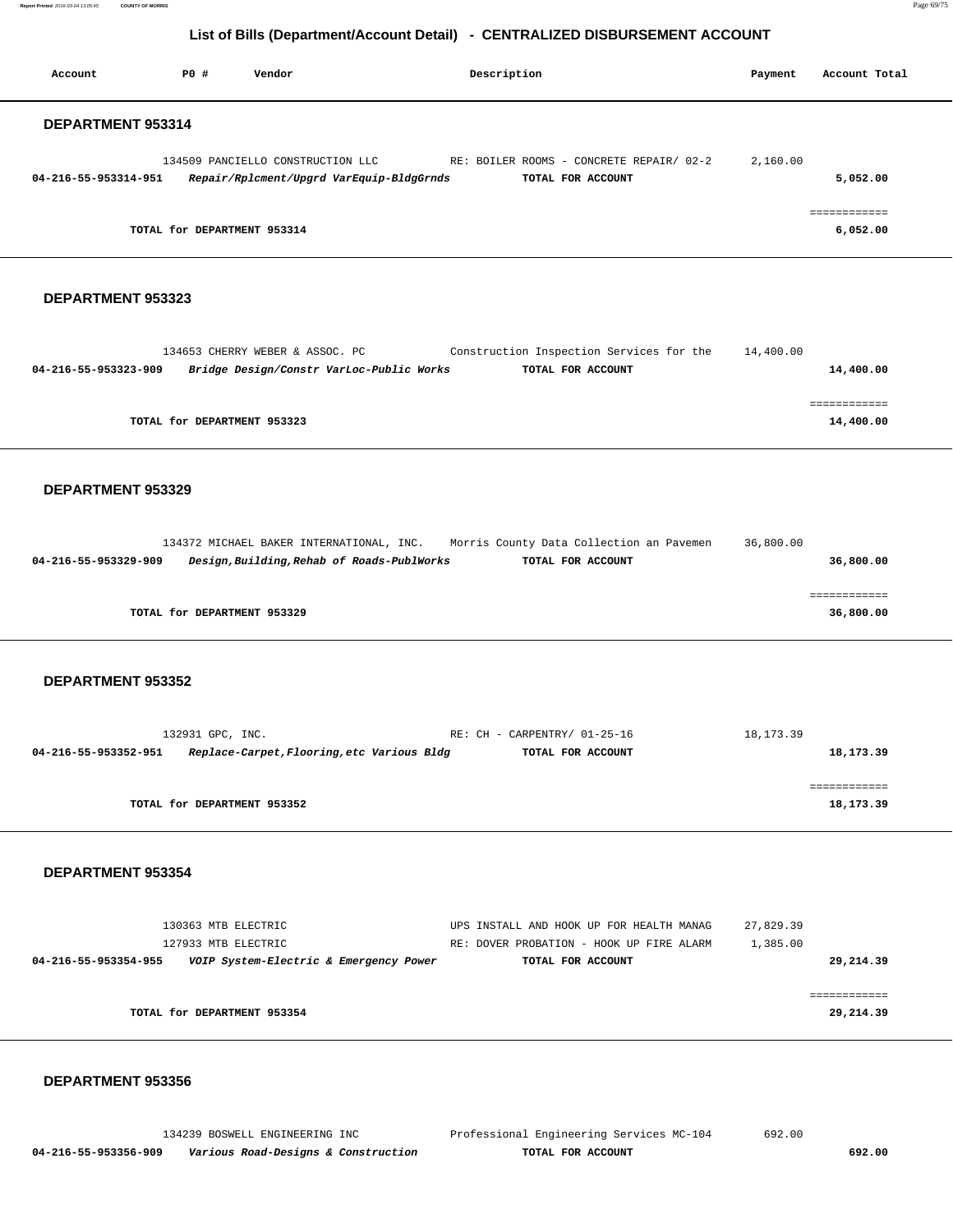**Report Printed** 2016-03-04 13:05:45 **COUNTY OF MORRIS** Page 70/75

## **List of Bills (Department/Account Detail) - CENTRALIZED DISBURSEMENT ACCOUNT**

| Account                  | PO#                         | Vendor                                                             | Description       | Account Total<br>Payment |
|--------------------------|-----------------------------|--------------------------------------------------------------------|-------------------|--------------------------|
| <b>DEPARTMENT 953356</b> |                             |                                                                    |                   |                          |
| 04-216-55-953356-940     |                             | 134379 TIFFANY ELECTRIC INC<br>Various Road-Designs & Construction | TOTAL FOR ACCOUNT | 289.80<br>289.80         |
|                          | TOTAL for DEPARTMENT 953356 |                                                                    |                   | essessessess<br>981.80   |

#### **DEPARTMENT 953368**

| 118953 BROWN'S HUNTERDON                                         | FOUR (4) NEW, INTERNATIONAL WORKSTAR CHA | 310,000.00 |
|------------------------------------------------------------------|------------------------------------------|------------|
| Acq Vehicles & Equip Plan & Public Works<br>04-216-55-953368-957 | TOTAL FOR ACCOUNT                        | 310,000.00 |
|                                                                  |                                          |            |
|                                                                  |                                          |            |
| TOTAL for DEPARTMENT 953368                                      |                                          | 310,000.00 |
|                                                                  |                                          |            |

#### **DEPARTMENT 953382**

|                      | 134371 KELLER & KIRKPATRICK             | Wharton Boro Paving - Main Street CR 634 | 362.00 |
|----------------------|-----------------------------------------|------------------------------------------|--------|
| 04-216-55-953382-909 | Road Resurfacing, MV arking lot, Railrd | TOTAL FOR ACCOUNT                        | 362.00 |
|                      |                                         |                                          |        |
|                      |                                         |                                          |        |
|                      | TOTAL for DEPARTMENT 953382             |                                          | 362.00 |
|                      |                                         |                                          |        |

#### **DEPARTMENT 953383**

| 133795 RFS COMMERCIAL, INC.                                | WO76936/ RE: CH/ 02-03-16 | 564.00 |
|------------------------------------------------------------|---------------------------|--------|
| B&G Interior Building Improvements<br>04-216-55-953383-940 | TOTAL FOR ACCOUNT         | 564.00 |
|                                                            |                           |        |
|                                                            |                           |        |
| TOTAL for DEPARTMENT 953383                                |                           | 564.00 |

## **DEPARTMENT 953385**

| 134500 BINSKY SERVICE LLC   |                                        | HVAC UPGRADES AT ADMIN & RECORDS BUILDIN | 4,750.00 |          |
|-----------------------------|----------------------------------------|------------------------------------------|----------|----------|
| 04-216-55-953385-940        | Replace Repair Upgrade HVAC Var. Build | TOTAL FOR ACCOUNT                        |          | 4,750.00 |
|                             |                                        |                                          |          |          |
|                             |                                        |                                          |          |          |
| TOTAL for DEPARTMENT 953385 |                                        |                                          |          | 4,750.00 |
|                             |                                        |                                          |          |          |

#### **DEPARTMENT 953388**

 118953 BROWN'S HUNTERDON FOUR (4) NEW, INTERNATIONAL WORKSTAR CHA 304,756.00  **04-216-55-953388-957 Equip. & Vehicle Replacement-PPW TOTAL FOR ACCOUNT 304,756.00**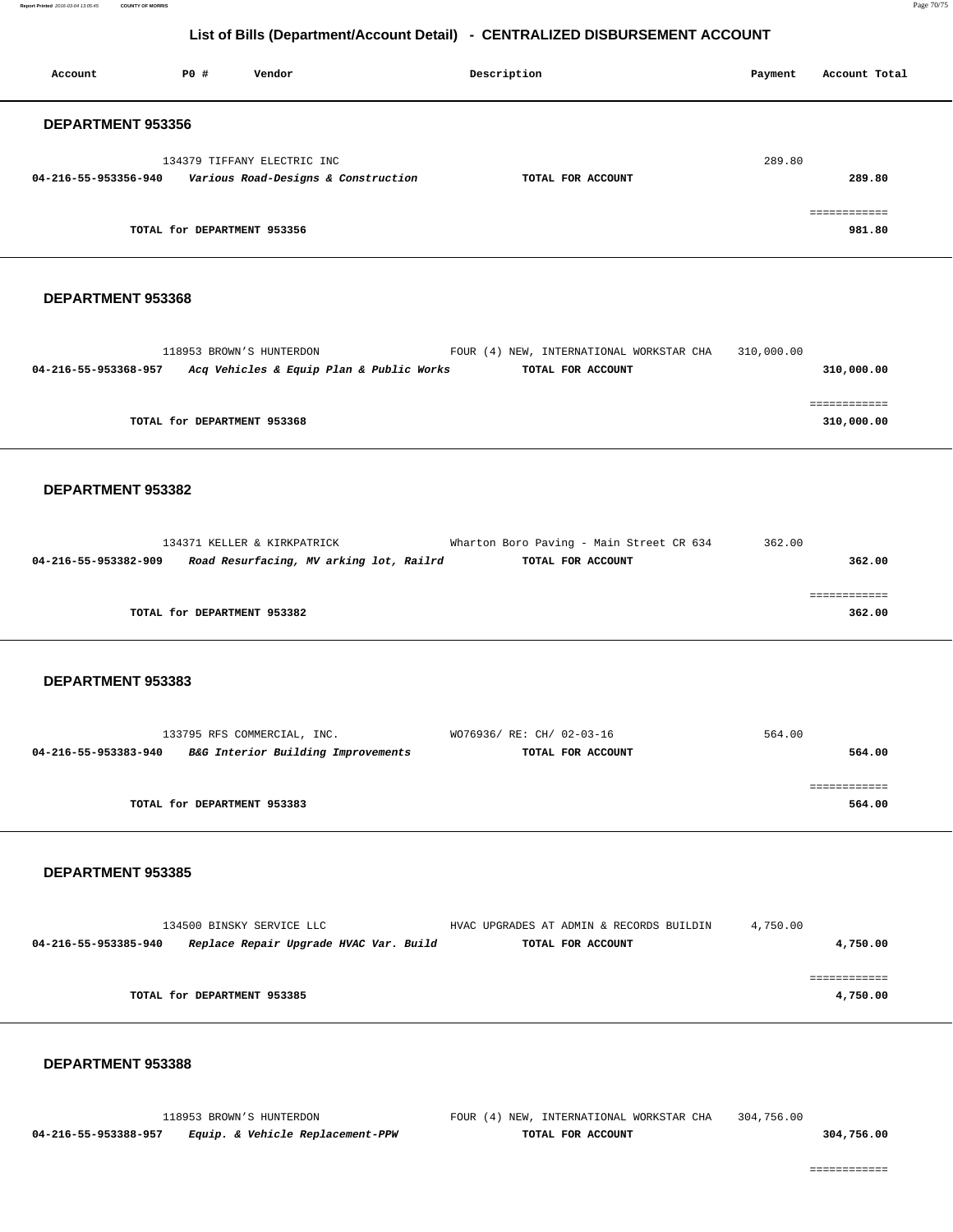| Account                                   | PO#                         | Vendor                                   | Description                                                   | Payment | Account Total          |
|-------------------------------------------|-----------------------------|------------------------------------------|---------------------------------------------------------------|---------|------------------------|
| DEPARTMENT 953388                         |                             |                                          |                                                               |         |                        |
|                                           | TOTAL for DEPARTMENT 953388 |                                          |                                                               |         | 304,756.00             |
| <b>Rd Resurface &amp; Recon Var Roads</b> |                             |                                          |                                                               |         |                        |
| 04-216-55-953861-940                      | Hard Costs                  | 134379 TIFFANY ELECTRIC INC              | Installation of Traffic Signal at Ridged<br>TOTAL FOR ACCOUNT | 100.05  | 100.05                 |
|                                           |                             | TOTAL for Rd Resurface & Recon Var Roads |                                                               |         | ============<br>100.05 |

## **Road Resurfacing Reconstructio**

| 134379 TIFFANY ELECTRIC INC              |                   | 12,301.34 |
|------------------------------------------|-------------------|-----------|
| 04-216-55-953942-940<br>Hard Costs       | TOTAL FOR ACCOUNT | 12,301.34 |
|                                          |                   |           |
|                                          |                   |           |
| TOTAL for Road Resurfacing Reconstructio |                   | 12,301.34 |
|                                          |                   |           |

#### **DEPARTMENT 955306**

| 134468 WALLKILL GROUP INC                                    | Construction thru 1-31-2016 | 66,469.87 |
|--------------------------------------------------------------|-----------------------------|-----------|
| Renovate Resident Tub/Shower Area-MV<br>04-216-55-955306-951 | TOTAL FOR ACCOUNT           | 66,469.87 |
|                                                              |                             |           |
|                                                              |                             |           |
| TOTAL for DEPARTMENT 955306                                  |                             | 66,469.87 |
|                                                              |                             |           |

#### **DEPARTMENT 955345**

| 133504 STANLEY HEALTHCARE                              | MOR750,10-19-2015           | 1,250.00  |
|--------------------------------------------------------|-----------------------------|-----------|
| 133504 STANLEY HEALTHCARE                              | MOR750,10-28-2015           | 940.00    |
| 133504 STANLEY HEALTHCARE                              | MOR750,5-1-2015 Credit Memo | $-114.75$ |
| Various Projects - Morris View<br>04-216-55-955345-940 | TOTAL FOR ACCOUNT           | 2,075.25  |
|                                                        |                             |           |
|                                                        |                             |           |
| TOTAL for DEPARTMENT 955345                            |                             | 2,075.25  |
|                                                        |                             |           |

| 133413 MEDLINE INDUSTRIES INC | 1183053.1-4-2016   | 311.38   |
|-------------------------------|--------------------|----------|
| 133413 MEDLINE INDUSTRIES INC | 1183053,1-5-2016   | 411.37   |
| 133413 MEDLINE INDUSTRIES INC | 1183053, 1-19-2016 | 204.76   |
| 133410 MEDLINE INDUSTRIES INC | 1183053,11-18-2015 | 1,322.10 |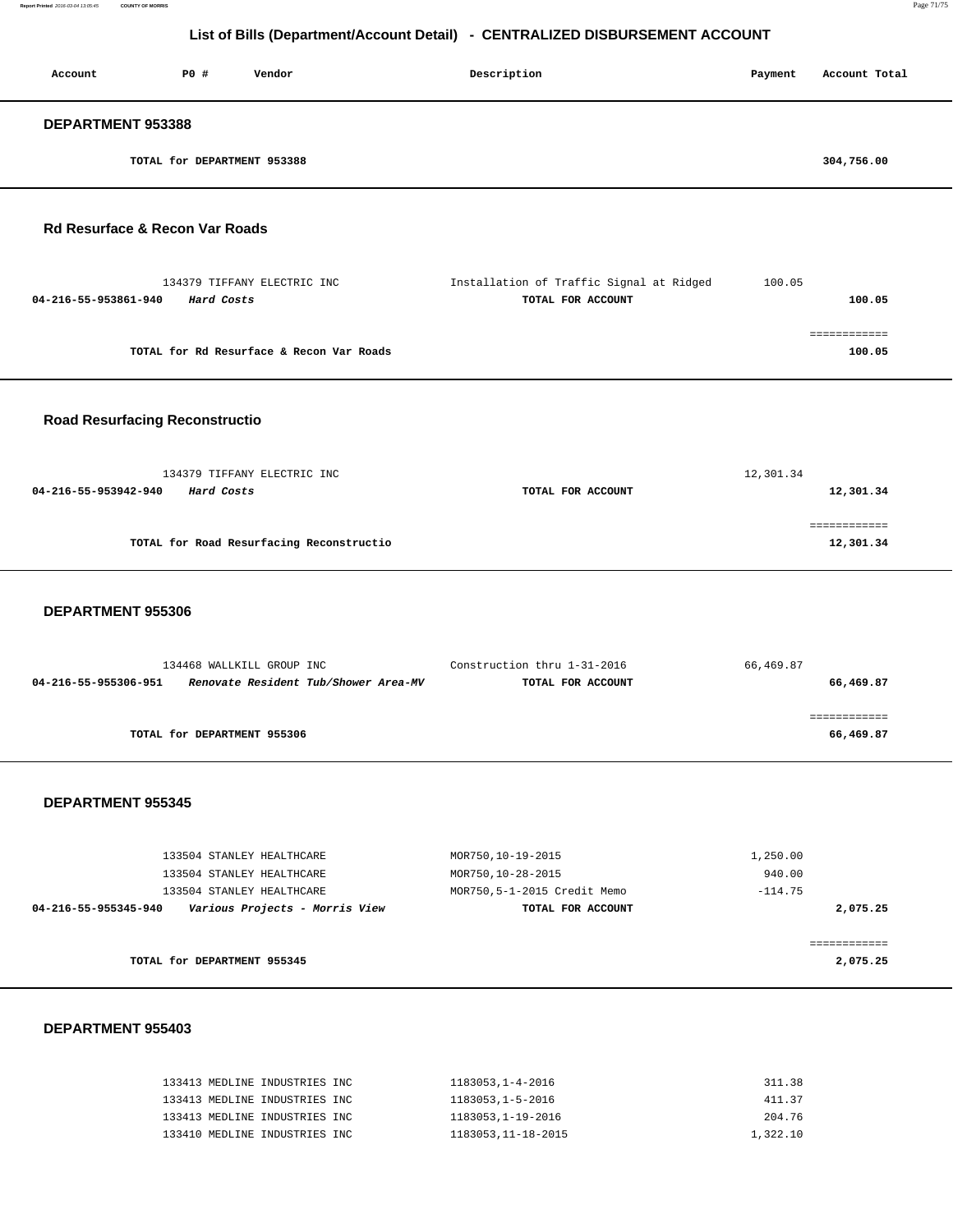**Report Printed** 2016-03-04 13:05:45 **COUNTY OF MORRIS** Page 72/75

## **List of Bills (Department/Account Detail) - CENTRALIZED DISBURSEMENT ACCOUNT**

| Account                  | PO#                         | Vendor                                  | Description         | Payment  | Account Total             |
|--------------------------|-----------------------------|-----------------------------------------|---------------------|----------|---------------------------|
|                          |                             |                                         |                     |          |                           |
| <b>DEPARTMENT 955403</b> |                             |                                         |                     |          |                           |
|                          |                             | 133410 MEDLINE INDUSTRIES INC           | 1183053, 11-22-2015 | 1,105.05 |                           |
|                          |                             | 133410 MEDLINE INDUSTRIES INC           | 1183053, 11-24-2015 | 193.61   |                           |
|                          |                             | 133410 MEDLINE INDUSTRIES INC           | 1183053, 12-08-2015 | 4,515.78 |                           |
| 04-216-55-955403-951     |                             | MV-Long Term Health Center Improvements | TOTAL FOR ACCOUNT   |          | 10,082.99                 |
|                          | TOTAL for DEPARTMENT 955403 |                                         |                     |          | ============<br>10,082.99 |
|                          |                             |                                         |                     |          |                           |

## **DEPARTMENT 962398**

| TOTAL for DEPARTMENT 962398                             |                                          | 32,862.29 |
|---------------------------------------------------------|------------------------------------------|-----------|
|                                                         |                                          |           |
| ITD-Computer & Newtork Upgrades<br>04-216-55-962398-955 | TOTAL FOR ACCOUNT                        | 32,862.29 |
| 127348 CDW GOVERNMENT LLC                               | MS USB ENET Adapter                      | 33.91     |
| 127348 CDW GOVERNMENT LLC                               | MS Wireless Display Adapter              | 50.81     |
| 127348 CDW GOVERNMENT LLC                               | MS Surface Book                          | 2,574.14  |
| 128351 KEYBOARD CONSULTANTS INC                         | Smart Display 8065I with Installation    | 12,380.13 |
| 128344 DELL MARKETING L.P.                              | Warranty Extensions as per quote: 102178 | 8,130.10  |
| 128344 DELL MARKETING L.P.                              | Warranty Extensions as per quote: EMC105 | 4,656.00  |
| 128344 DELL MARKETING L.P.                              | Warranty Extensions as per quote: 101757 | 5,037.20  |

 **Acq Train Equip Public Safety**

| 128861 SAFE-T                                 | Boots             | 780.00 |
|-----------------------------------------------|-------------------|--------|
| 04-216-55-963175-956<br>Machinery & Equipment | TOTAL FOR ACCOUNT | 780.00 |
|                                               |                   |        |
| TOTAL for Acq Train Equip Public Safety       |                   | 780.00 |
|                                               |                   |        |

|                      | TOTAL for DEPARTMENT 963369           |                                          | 379.21 |
|----------------------|---------------------------------------|------------------------------------------|--------|
| 04-216-55-963369-952 | Upgrade Cty Radio System-Law & Public | TOTAL FOR ACCOUNT                        | 379.21 |
|                      | 132953 TESSCO INC.                    | 69518, Cable, ITA2000- GM/CDM 61531-007  | 104.72 |
|                      | 132953 TESSCO INC.                    | 39541, 470-490- Unity Antenna OW470      | 6.72   |
|                      | 132953 TESSCO INC.                    | 475950, Magnet Mount, UHF NMOMMRPL       | 28.34  |
|                      | 132953 TESSCO INC.                    | 67184, Bulkhead Arrestor, N/F IS-B50LN-C | 45.52  |
|                      | 132953 TESSCO INC.                    | 371964, N Male/ hex/knurl LMR-400 EZ-400 | 62.46  |
|                      | 132953 TESSCO INC.                    | 42395, 450-470 9.2dB Gold Yagi Y4505     | 131.45 |
|                      |                                       |                                          |        |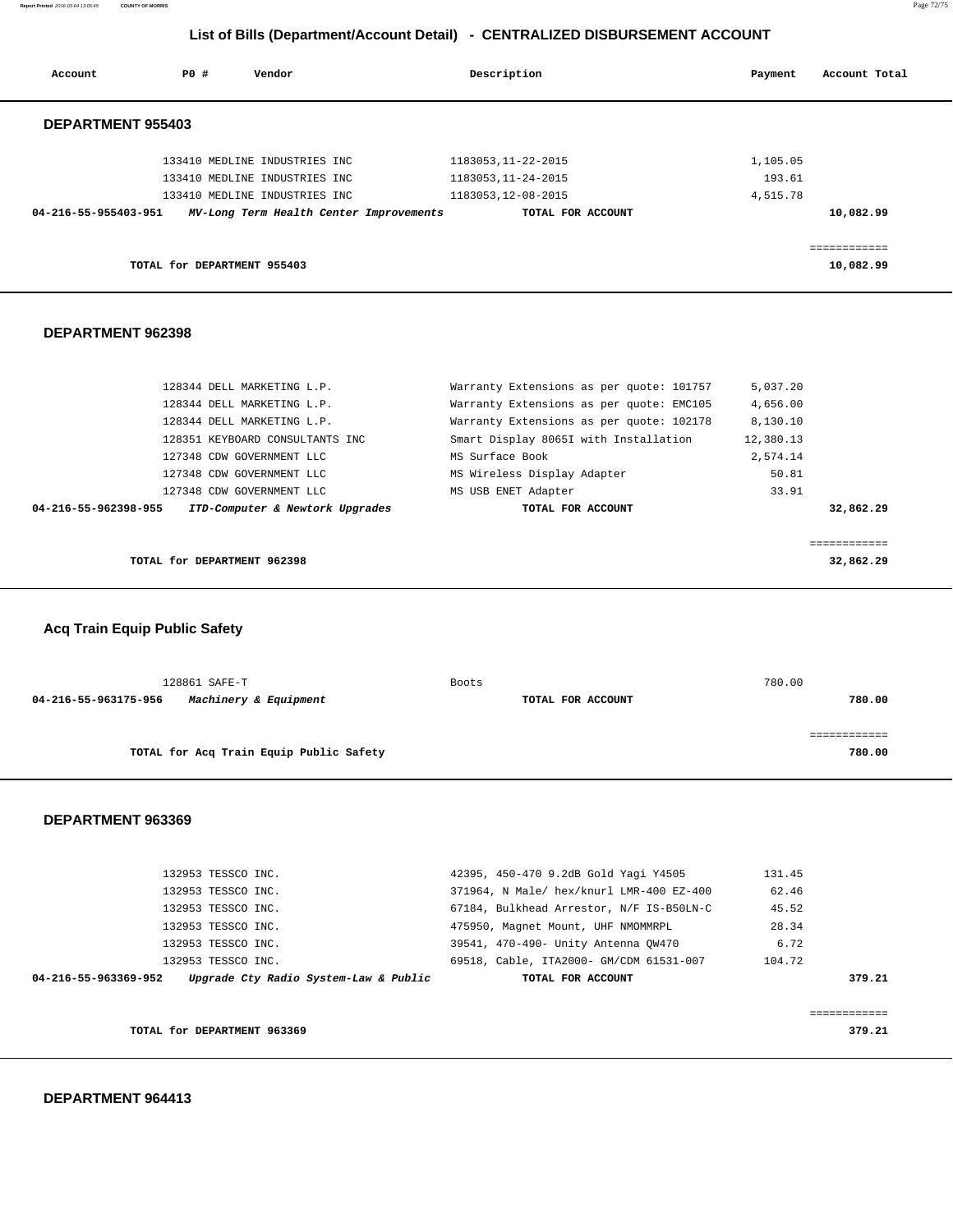**Report Printed** 2016-03-04 13:05:45 **COUNTY OF MORRIS** Page 73/75

## **List of Bills (Department/Account Detail) - CENTRALIZED DISBURSEMENT ACCOUNT**

| Account              | <b>PO #</b>                 | Vendor                                | Description |                   | Payment | Account Total             |
|----------------------|-----------------------------|---------------------------------------|-------------|-------------------|---------|---------------------------|
| DEPARTMENT 964413    |                             |                                       |             |                   |         |                           |
| 04-216-55-964413-957 |                             | Finanace-Purchase of Vehicle Mailroom |             | TOTAL FOR ACCOUNT |         | 22,000.00                 |
|                      | TOTAL for DEPARTMENT 964413 |                                       |             |                   |         | essessessess<br>22,000.00 |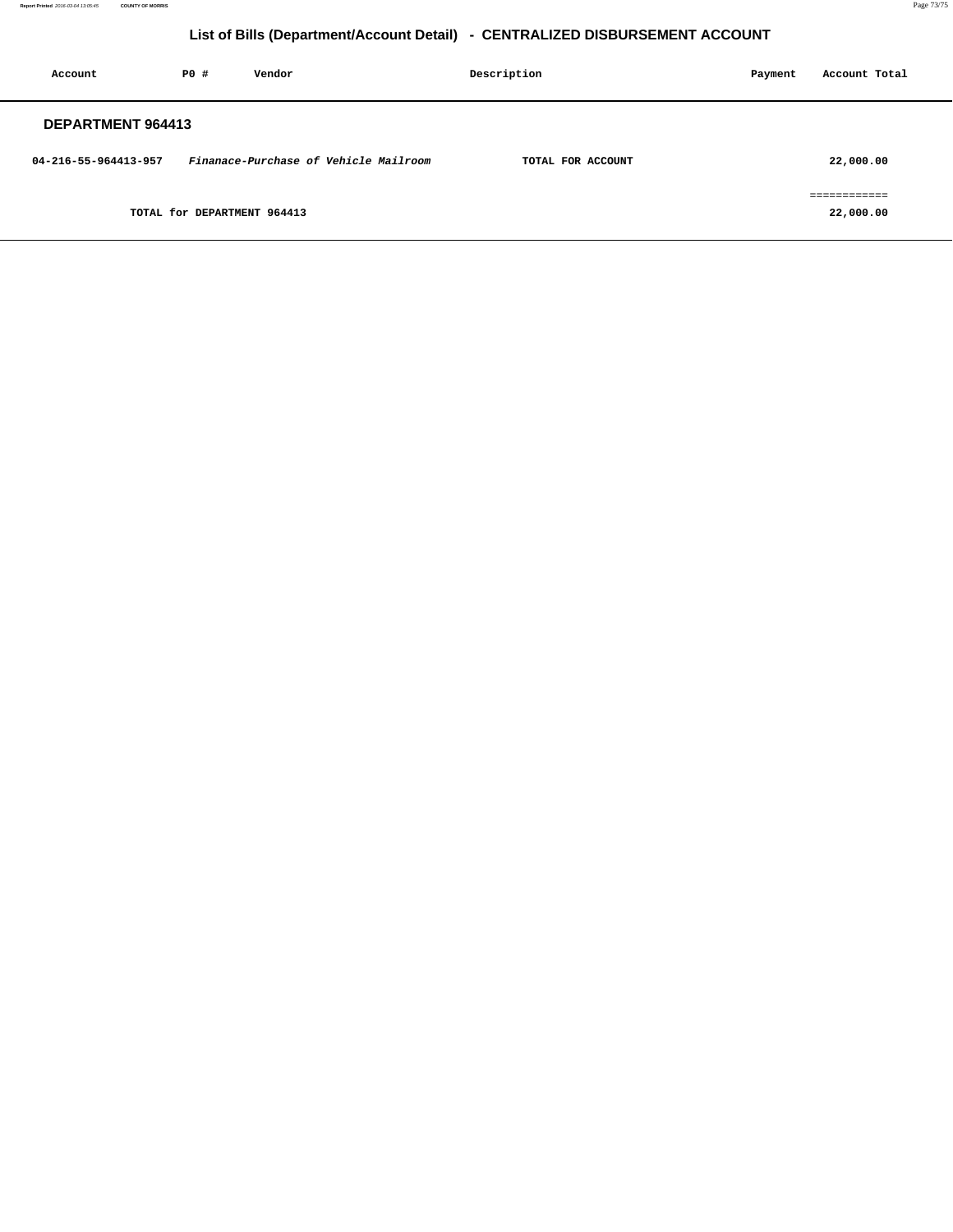| Report Printed 2016-03-04 13:05:45 | <b>COUNTY OF MORRIS</b> | Page 74/75 |
|------------------------------------|-------------------------|------------|
|                                    |                         |            |

## **List of Bills (Department/Account Detail) - CENTRALIZED DISBURSEMENT ACCOUNT**

| Account                                  | <b>PO #</b><br>Vendor                                                        | Description                                                                         | Payment          | Account Total |  |  |  |
|------------------------------------------|------------------------------------------------------------------------------|-------------------------------------------------------------------------------------|------------------|---------------|--|--|--|
| <b>Dedicated Trust</b>                   |                                                                              |                                                                                     |                  |               |  |  |  |
| <b>County Sheriff- \$2 Fund</b>          |                                                                              |                                                                                     |                  |               |  |  |  |
|                                          |                                                                              |                                                                                     |                  |               |  |  |  |
|                                          |                                                                              |                                                                                     |                  |               |  |  |  |
| 13-290-56-578801-888                     | 130232 KEYSTONE PUBLIC SAFETY INC.<br>County Sheriff- \$2 Fund               | $(3)$ CAD License - Quote dtd $10/8/15$<br>TOTAL FOR ACCOUNT                        | 12,750.00        | 12,750.00     |  |  |  |
|                                          |                                                                              |                                                                                     |                  |               |  |  |  |
|                                          |                                                                              |                                                                                     |                  | ============  |  |  |  |
|                                          | TOTAL for County Sheriff- \$2 Fund                                           |                                                                                     |                  | 12,750.00     |  |  |  |
|                                          |                                                                              |                                                                                     |                  |               |  |  |  |
| <b>Environ Quality &amp; Enforcement</b> |                                                                              |                                                                                     |                  |               |  |  |  |
|                                          |                                                                              |                                                                                     |                  |               |  |  |  |
|                                          | 130868 GEN-EL SAFETY & INDUSTRIAL                                            | Quote 25964 dated 1/5/2016                                                          | 7,374.88         |               |  |  |  |
| 13-290-56-578901-888                     | Environ Quality & Enforcement                                                | TOTAL FOR ACCOUNT                                                                   |                  | 7,374.88      |  |  |  |
|                                          |                                                                              |                                                                                     |                  |               |  |  |  |
|                                          |                                                                              |                                                                                     |                  | ============  |  |  |  |
|                                          | TOTAL for Environ Quality & Enforcement                                      |                                                                                     |                  | 7,374.88      |  |  |  |
|                                          |                                                                              |                                                                                     |                  |               |  |  |  |
| DEPARTMENT 580554                        |                                                                              |                                                                                     |                  |               |  |  |  |
|                                          |                                                                              |                                                                                     |                  |               |  |  |  |
|                                          |                                                                              |                                                                                     |                  |               |  |  |  |
|                                          | 129217 MORRIS COUNTY PARK COMMISSION                                         | P028375 - McElroy - Sept SS - Inv#894294                                            | 268.80           |               |  |  |  |
|                                          | 129217 MORRIS COUNTY PARK COMMISSION<br>133190 MORRIS COUNTY PARK COMMISSION | P028375 - McElroy - Sept SS - Inv#894290<br>PO28993 - McElroy - Nov SS - Inv#902426 | 117.60<br>731.48 |               |  |  |  |
|                                          | 133190 MORRIS COUNTY PARK COMMISSION                                         | PO28993 - McElroy - Nov SS - Inv#902429                                             | 203.60           |               |  |  |  |
|                                          | 133190 MORRIS COUNTY PARK COMMISSION                                         | PO28993 - McElroy - Nov SS - Inv#902434                                             | 146.62           |               |  |  |  |
|                                          | 133190 MORRIS COUNTY PARK COMMISSION                                         | PO28993 - McElroy - Nov SS - Inv#902447                                             | 218.40           |               |  |  |  |
|                                          | 133190 MORRIS COUNTY PARK COMMISSION                                         | P029360 - McElroy - Dec SS - Inv#905706                                             | 339.60           |               |  |  |  |
|                                          | 133190 MORRIS COUNTY PARK COMMISSION                                         | P029360 - McElroy - Dec SS - Inv#905708                                             | 285.60           |               |  |  |  |
|                                          | 133190 MORRIS COUNTY PARK COMMISSION                                         | PO29360 - McElroy - Dec SS - Inv#905710                                             | 168.00           |               |  |  |  |
|                                          | 133190 MORRIS COUNTY PARK COMMISSION                                         | P029360 - McElroy - Dec SS - Inv#905713                                             | 218.40           |               |  |  |  |
| 13-290-56-580554-888                     | Open Space - Park Commission                                                 | TOTAL FOR ACCOUNT                                                                   |                  | 2,698.10      |  |  |  |
| ============                             |                                                                              |                                                                                     |                  |               |  |  |  |
|                                          | TOTAL for DEPARTMENT 580554                                                  |                                                                                     |                  | 2,698.10      |  |  |  |
|                                          |                                                                              |                                                                                     |                  |               |  |  |  |
| DEPARTMENT 580558                        |                                                                              |                                                                                     |                  |               |  |  |  |
|                                          |                                                                              |                                                                                     |                  |               |  |  |  |
|                                          |                                                                              | Dinner & drinks for the MC Historic Pres                                            |                  |               |  |  |  |
|                                          | 133625 LONGFELLOWS SANDWICH DELI<br>133625 LONGFELLOWS SANDWICH DELI         | Cookie & Cheese & Cracker platter for 20                                            | 153.86<br>137.97 |               |  |  |  |
| 13-290-56-580558-888                     | Open Space - Ancillary                                                       | TOTAL FOR ACCOUNT                                                                   |                  | 291.83        |  |  |  |
|                                          |                                                                              |                                                                                     |                  |               |  |  |  |
| ============                             |                                                                              |                                                                                     |                  |               |  |  |  |
|                                          | TOTAL for DEPARTMENT 580558                                                  |                                                                                     |                  | 291.83        |  |  |  |
|                                          |                                                                              |                                                                                     |                  |               |  |  |  |

 **Clean Water Enforcement**